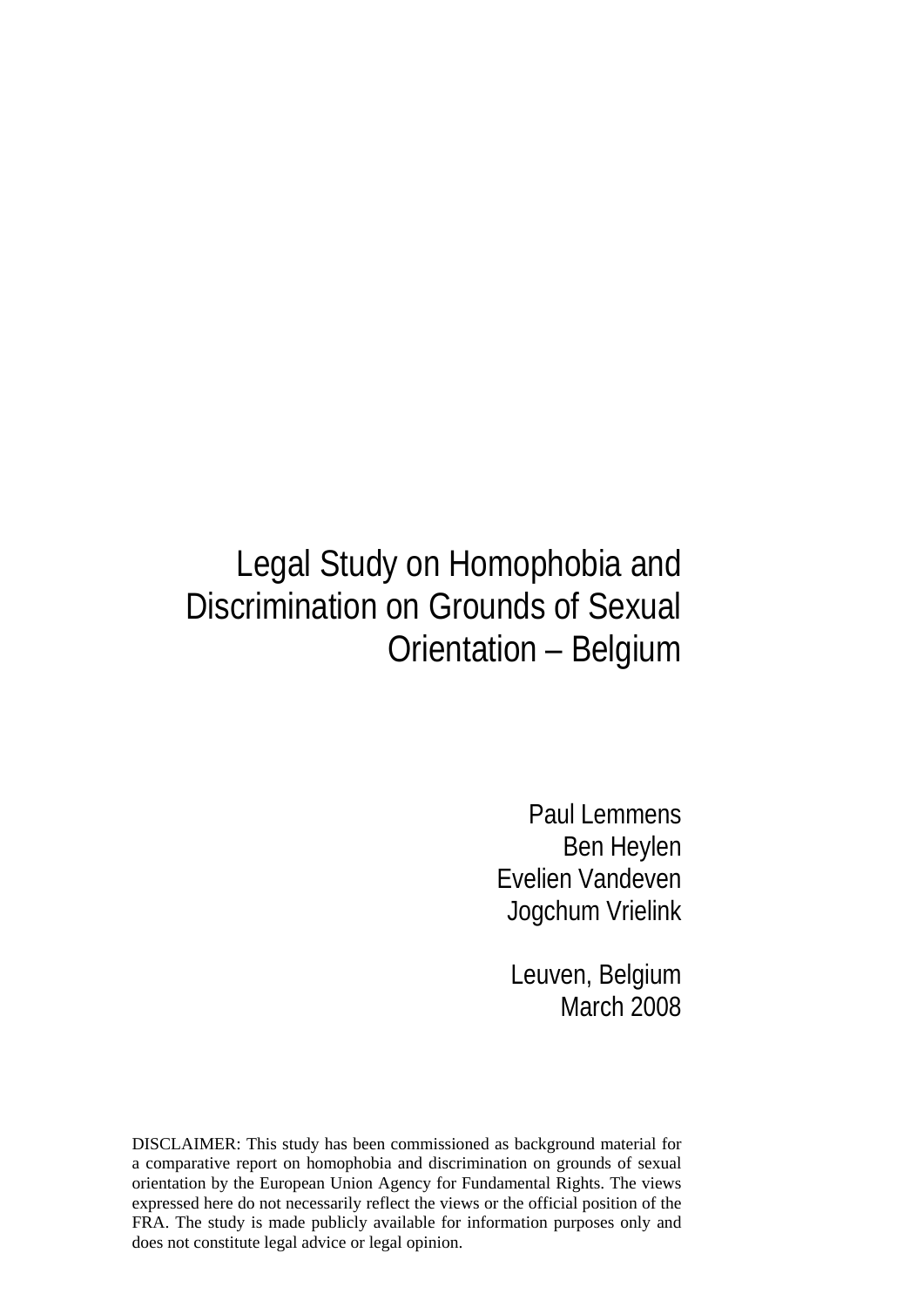# **Contents**

| A.1. |        |          |                                                      |  |
|------|--------|----------|------------------------------------------------------|--|
|      | A.1.1. |          | General: Belgium and the implementation of Directive |  |
|      |        |          |                                                      |  |
|      | A.1.2. |          |                                                      |  |
|      |        | A.1.2.1. | Scope 13                                             |  |
|      |        | A.1.2.2. |                                                      |  |
|      |        | A.1.2.3. |                                                      |  |
|      |        | A.1.2.4. |                                                      |  |
|      |        | A.1.2.5. |                                                      |  |
|      | A.1.3. |          | Flemish Community & Flemish Region combined 21       |  |
|      |        | A.1.3.1. | Scope <sub>22</sub>                                  |  |
|      |        | A.1.3.2. |                                                      |  |
|      |        | A.1.3.3. |                                                      |  |
|      |        | A.1.3.4. | Administrative sanctions and criminal provisions 28  |  |
|      |        | A.1.3.5. |                                                      |  |
|      | A.1.4. |          |                                                      |  |
|      |        | A.1.4.1. |                                                      |  |
|      |        | A.1.4.2. | Scope 30                                             |  |
|      |        | A.1.4.3. |                                                      |  |
|      |        | A.1.4.4. |                                                      |  |
|      |        | A.1.4.5. |                                                      |  |
|      | A.1.5. |          |                                                      |  |
|      | A.1.6. |          |                                                      |  |
|      |        | A.1.6.1. | Scope 33                                             |  |
|      |        | A.1.6.2. |                                                      |  |
|      |        | A.1.6.3. |                                                      |  |
|      |        | A.1.6.4. |                                                      |  |
|      |        | A.1.6.5. |                                                      |  |
|      | A.1.7. |          |                                                      |  |
|      |        | A.1.7.1. |                                                      |  |
|      |        | A.1.7.2. | Current provisions regarding discrimination36        |  |
|      | A.1.8. |          | French Community Commission in Brussels37            |  |
|      |        | A.1.8.1. |                                                      |  |
|      |        | A.1.8.2. | Scope 38                                             |  |
|      |        | A.1.8.3. |                                                      |  |
|      |        | A.1.8.4. |                                                      |  |
|      |        | A.1.8.5. |                                                      |  |
|      |        | A.1.8.6. | Enforcement: equality body and interest groups40     |  |
|      | A.1.9. |          |                                                      |  |
|      |        | A.1.9.1. |                                                      |  |
|      |        | A.1.9.2. | Scope41                                              |  |
|      |        | A.1.9.3. |                                                      |  |
|      |        | A.1.9.4. |                                                      |  |
|      |        | A.1.9.5. |                                                      |  |
|      |        | A.1.9.6. |                                                      |  |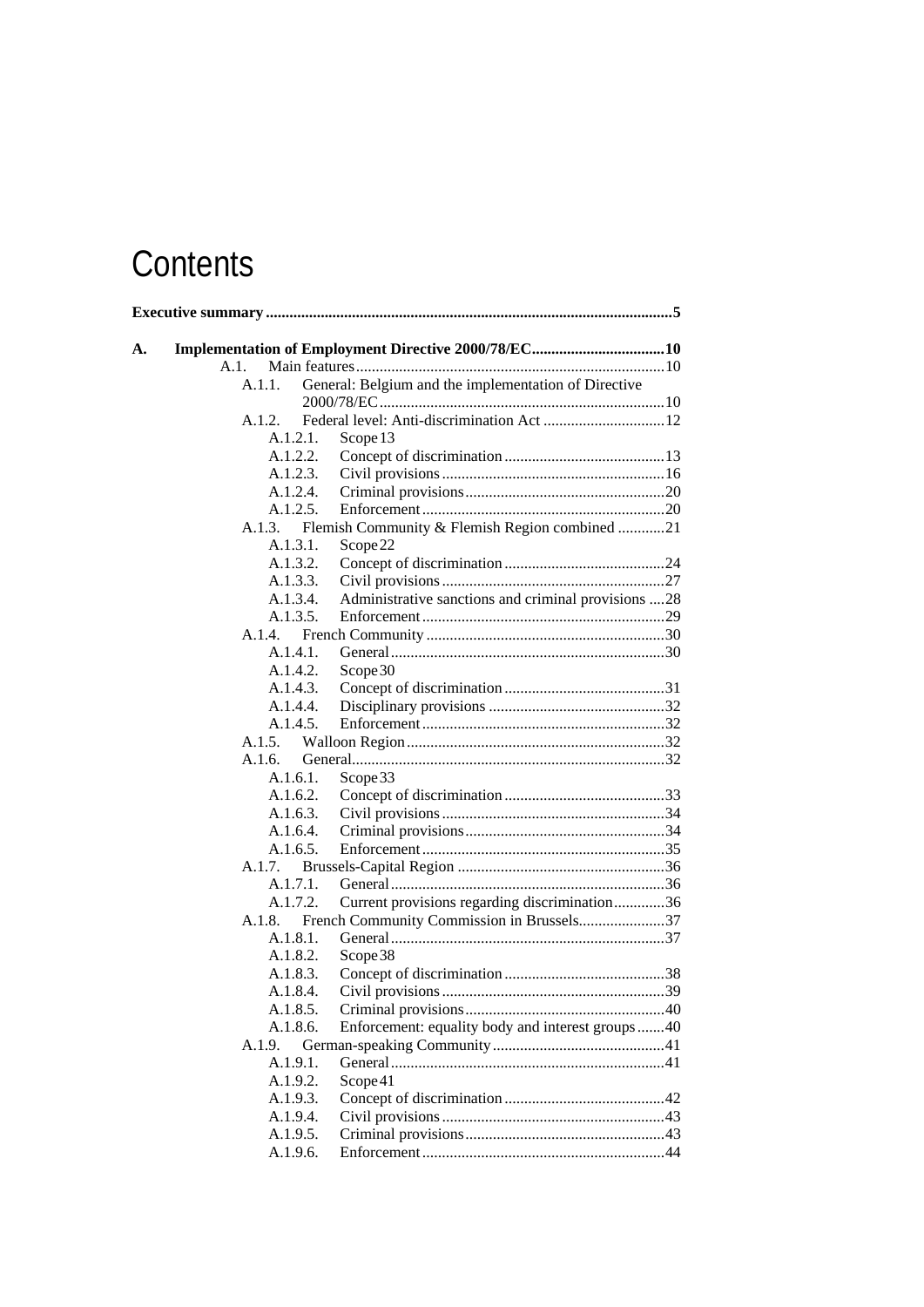|    | A.2.                                                                             |  |  |  |  |  |
|----|----------------------------------------------------------------------------------|--|--|--|--|--|
|    | A.3.                                                                             |  |  |  |  |  |
|    | A.3.1.                                                                           |  |  |  |  |  |
|    | Centre for Equal Opportunities and Opposition to Racism.48<br>A.3.2.             |  |  |  |  |  |
|    |                                                                                  |  |  |  |  |  |
|    | A.4.1.                                                                           |  |  |  |  |  |
|    | A.4.2.                                                                           |  |  |  |  |  |
| В. |                                                                                  |  |  |  |  |  |
|    | Right to move and to reside freely within the territory of Belgium<br>B.1.<br>52 |  |  |  |  |  |
|    | B.1.1.                                                                           |  |  |  |  |  |
|    | B.1.2.                                                                           |  |  |  |  |  |
|    |                                                                                  |  |  |  |  |  |
| C. |                                                                                  |  |  |  |  |  |
|    | $C.1$ .                                                                          |  |  |  |  |  |
|    | Subsidiary protection on the basis of sexual orientation 57<br>C.2.              |  |  |  |  |  |
|    | C.3.                                                                             |  |  |  |  |  |
|    | Procedure for asylum and subsidiary protection58<br>C.4.                         |  |  |  |  |  |
|    | C.4.1.                                                                           |  |  |  |  |  |
|    |                                                                                  |  |  |  |  |  |
| D. |                                                                                  |  |  |  |  |  |
|    | D.1.                                                                             |  |  |  |  |  |
|    | D.1.1.                                                                           |  |  |  |  |  |
|    | Family members who can enjoy family reunification62<br>D.1.2.                    |  |  |  |  |  |
|    | D.2.                                                                             |  |  |  |  |  |
|    |                                                                                  |  |  |  |  |  |
|    | D.3.1.                                                                           |  |  |  |  |  |
|    |                                                                                  |  |  |  |  |  |
| Е. |                                                                                  |  |  |  |  |  |
| F. |                                                                                  |  |  |  |  |  |
|    | General 67<br>F.1.                                                               |  |  |  |  |  |
|    | F.2.                                                                             |  |  |  |  |  |
|    |                                                                                  |  |  |  |  |  |
|    | F.2.2.                                                                           |  |  |  |  |  |
|    | F.3.                                                                             |  |  |  |  |  |
|    | F.3.1.                                                                           |  |  |  |  |  |
|    | F.3.2.                                                                           |  |  |  |  |  |
|    | F.4.                                                                             |  |  |  |  |  |
| G. |                                                                                  |  |  |  |  |  |
|    |                                                                                  |  |  |  |  |  |
|    | Discrimination of transgender people: "sex", not "sexual<br>G.1.                 |  |  |  |  |  |
|    |                                                                                  |  |  |  |  |  |
|    | G.2.                                                                             |  |  |  |  |  |
|    | G.3.                                                                             |  |  |  |  |  |
|    | G.3.1.                                                                           |  |  |  |  |  |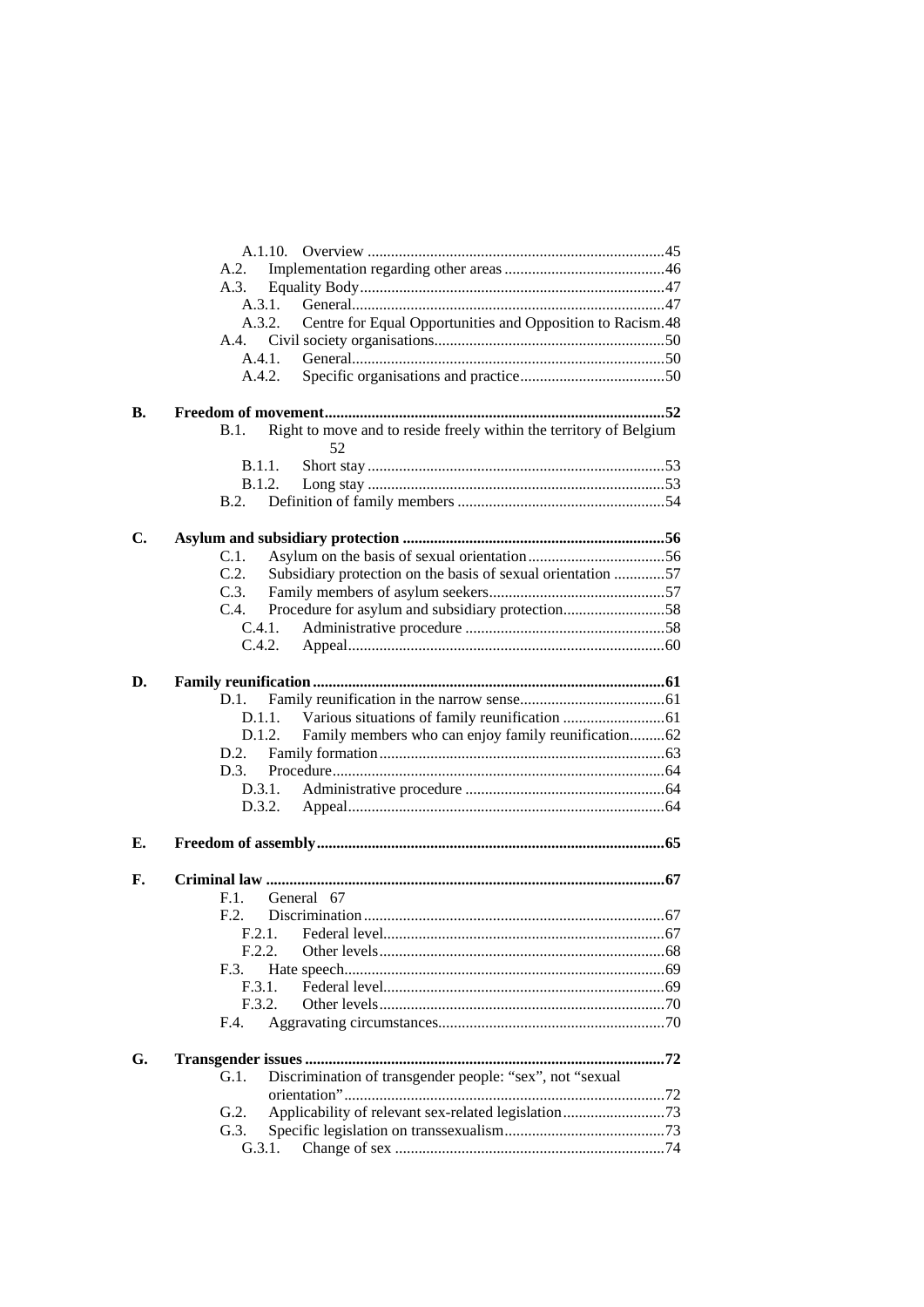| G.3.1.2.                                                    |      |
|-------------------------------------------------------------|------|
| G.3.2.                                                      |      |
|                                                             |      |
| G.3.3.1.                                                    |      |
|                                                             |      |
|                                                             |      |
| H.                                                          |      |
| Implementation of Employment Directive 2000/78/EC79<br>H.1. |      |
| H.2.                                                        |      |
| H.3.                                                        |      |
| H.4.                                                        |      |
| H.5.                                                        |      |
|                                                             |      |
|                                                             | .102 |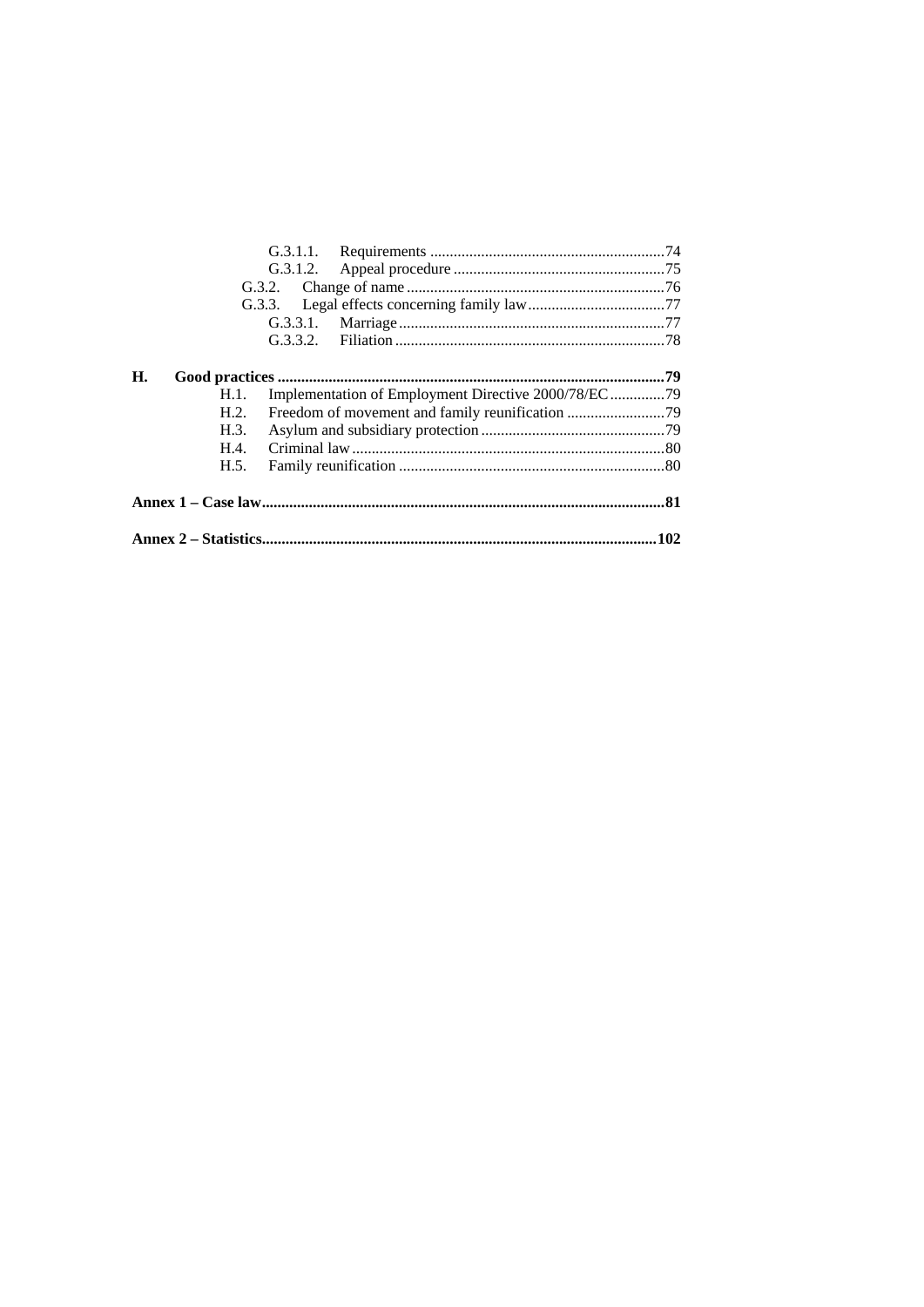# Executive summary

# Implementation of Employment Directive 2000/78/EC

- [1]. Belgium is a federal state with a complex political and institutional structure. Employment Directive 2000/78/EC touches upon the spheres of competence of the federal state, the (three) communities and the (three) regions. This explains why there are presently seven legislative texts, each partially implementing the directive, with relevance to discrimination on the basis of sexual orientation. For private employment purposes, in particular the federal Act of 10 May 2007 aimed at combating particular forms of discrimination (general Antdiscrimination Act) should be mentioned. The Act, which prohibits discrimination on the basis, among other grounds, of sexual orientation, covers a broad range of activities, of which employment is only one.
- [2]. The said federal Act of 10 May 2007 comes in the place of an Act on the same subject, adopted in 2003. Community and regional laws are currently in the process of being revised.
- [3]. There is no single answer to the question of whether the scope of the legislation in Belgium regarding discrimination on the ground of sexual orientation only covers employment or whether it also covers areas mentioned in the Racial Equality Directive (or whether it even extends beyond the latter scope). The answer again depends on the extent to which each separate piece of legislation, adopted by the various legislators within their specific sphere of competence, applies to other areas than employment. The analysis of the various laws shows, however, that there is definitely a broader scope than employment only.
- [4]. On most legislative and government levels an equality body is yet to be designated (mostly by the relevant governments). Basically, only the federal level has already done so up till now, having designated the Centre for Equal Opportunities and Opposition to Racism (CEOOR) as a body competent to deal with issues relating to discrimination on the ground of sexual orientation. The CEOOR's specific functions and competences include receiving complaints from persons who believe themselves to have suffered discrimination, and dealing with these complaints in the manner it sees fit, including by acting as a go-between or even mediating between the defendants and plaintiffs of discrimination or (depending upon the facts) by taking cases to both civil or criminal courts.
- [5]. There are a number of associations that are active in the field of the defence of rights of gay and lesbian people. These organisations do not seem to take cases to court independently; but mostly provide (moral and informative) support to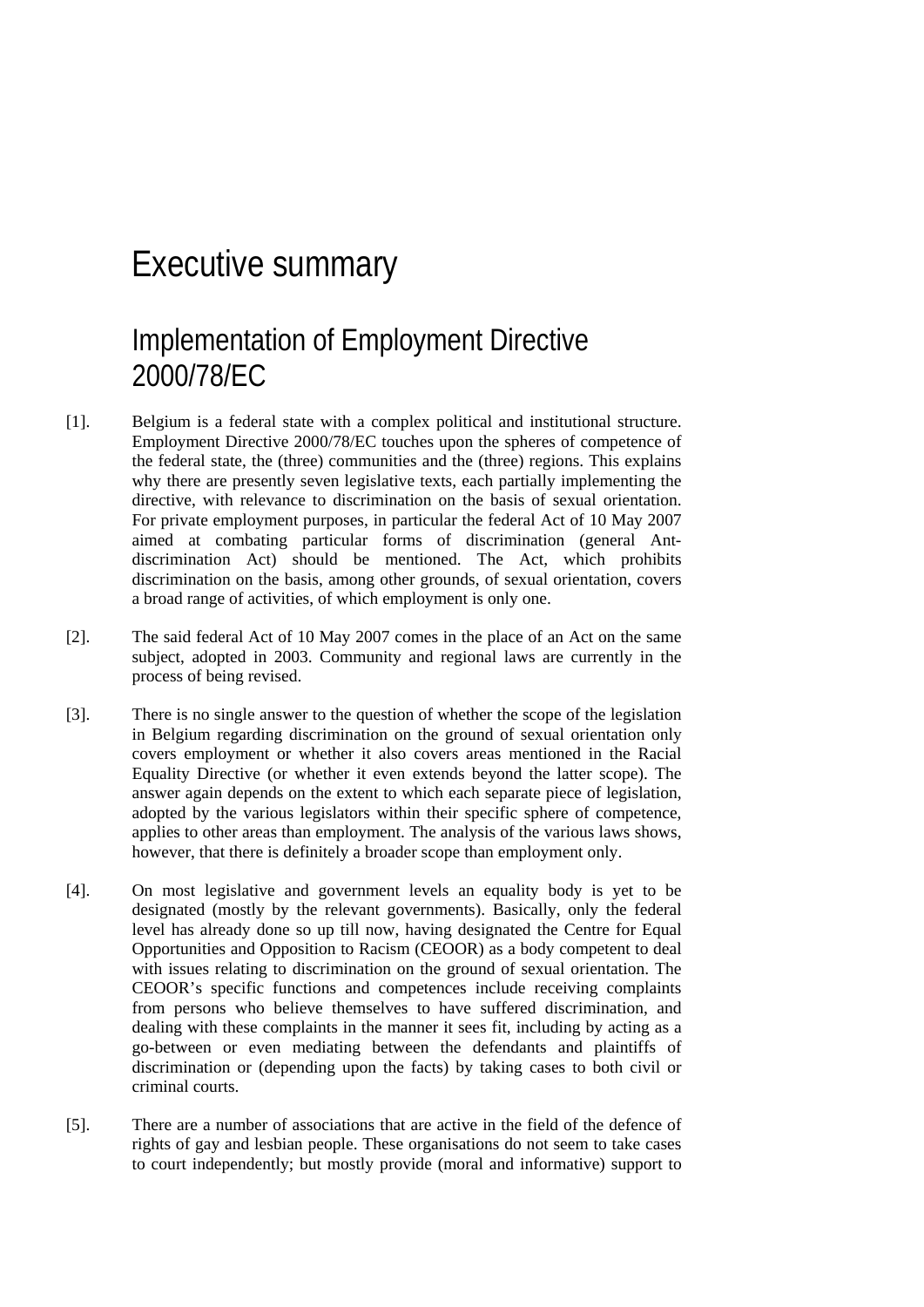victims, and refer individuals to the CEOOR when legal steps are to be taken. The good relations between many of the main private associations and the CEOOR have much to do with this.

# Freedom of movement

- [6]. The implementation in the Belgian legal order of Directive 2004/38/EC (on freedom of movement and residence of family members of EU citizens) apparently is not an easy task. To begin with, there was no implementing legislation when the period for implementation had expired, i.e. on 30 April 2006. Meanwhile the implementing legislation has been adopted: the Act of 25 April 2007 amending the Aliens Act of 15 December 1980 is aimed at the implementation of a number of Directives, including Directive 2004/38/EC. However, the Act of 25 April 2007 has not yet entered into force.
- [7]. The Aliens Act, as amended by the said Act of 25 April 2007, provides for a definition of 'family members' which includes spouses, partners with a registered partnership equivalent to marriage and partners with a registered partnership not equivalent to marriage, as well as their descendants and ascendants. Given that Belgium recognises same-sex marriages and same-sex registered relationships, it is obvious that LGBT partners of EU citizens are treated in the same way as homosexual partners.

# Asylum and subsidiary protection

- [8]. In Belgium, persecution or ill-treatment on the ground of the sexual orientation of the person concerned is considered to be a valid reason for granting asylum or subsidiary protection.
- [9]. Applications for refugee status and for subsidiary protection are brought before the Commissioner-general for the Refugees and the Stateless Persons. An appeal can be brought before a specialised administrative court, the Council for Aliens Disputes.

# Family reunification

- [10]. Council Directive 2003/86/EC of 22 September 2003 on the right to family reunification has been implemented by the Act of 15 September 2006 amending the Aliens Act of 15 December 1980.
- [11]. The Aliens Act, as amended, provides for a list of 'family members' who can enjoy family reunification, which is similar to the one relating to freedom of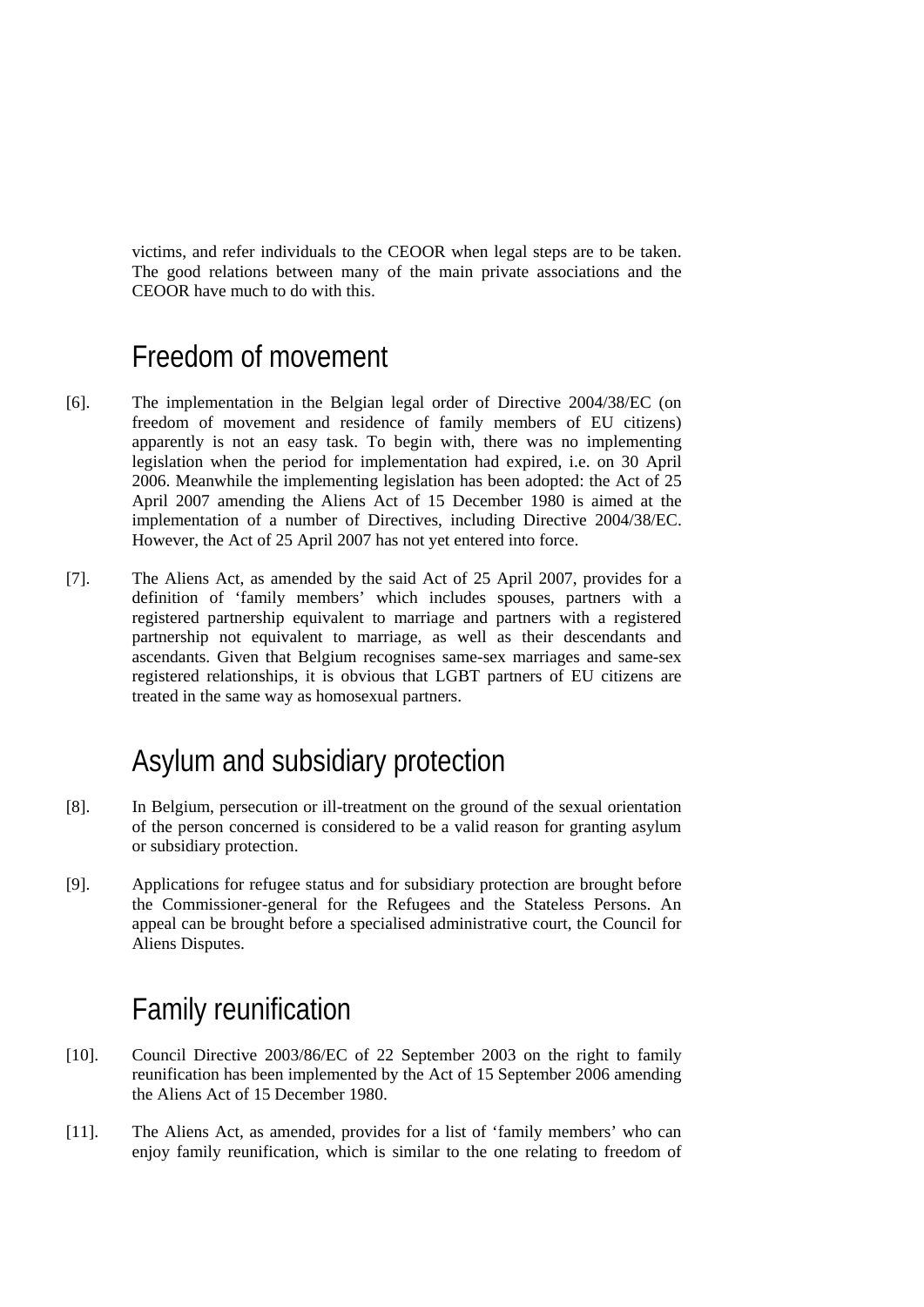movement and residence of family members of EU citizens. Just like LGBT partners of EU citizens, LGBT partners of non-EU citizens are treated in the same way as homosexual partners.

[12]. Family formation by partners who want to marry in Belgium is made possible through the granting of a special visa, which is valid for 90 days. Given the possibility of a same-sex marriage in Belgium, family formation applies to same-sex partners. Under the Belgian Code of Private International Law, it is necessary, but also sufficient, that one of the partners is of a country that allows same-sex marriages.

# Freedom of assembly

- [13]. Freedom of assembly is protected by the Belgian Constitution. Article 26 of the Constitution provides as follows:
- [14]. 'The Belgians have the right to gather peaceably and without arms, in accordance with the laws, which can regulate the exercise of this right but cannot subject it to prior authorisation.
- [15]. This provision does not apply to meetings in open air, which remain entirely subject to police regulations.'
- [16]. Demonstrations or parades, e.g. by LGBT persons, fall under the second paragraph of this provision.
- [17]. There have been no bans on demonstrations by LGBT persons. There have been a few demonstrations against the rights or the demands of LGBT people.

# Criminal law and hate speech

- [18]. Apart from the Brussels-Capital Region and the French Community, all other levels include one or more criminal provisions regarding discrimination and/or hate speech on the basis of sexual orientation in their legislation. However, the specific conduct that is criminalised differs greatly from legislative level to legislative level.
- [19]. Discrimination on the basis of sexual orientation is a crime only in exceptional circumstances.
- [20]. 'Hate speech' on the basis of sexual orientation is made a crime under the federal legislation to the extent that it constitutes 'incitement to hatred, discrimination and violence'. A barrier for the application of the incitement provision in the context of homophobia, at least where it concerns written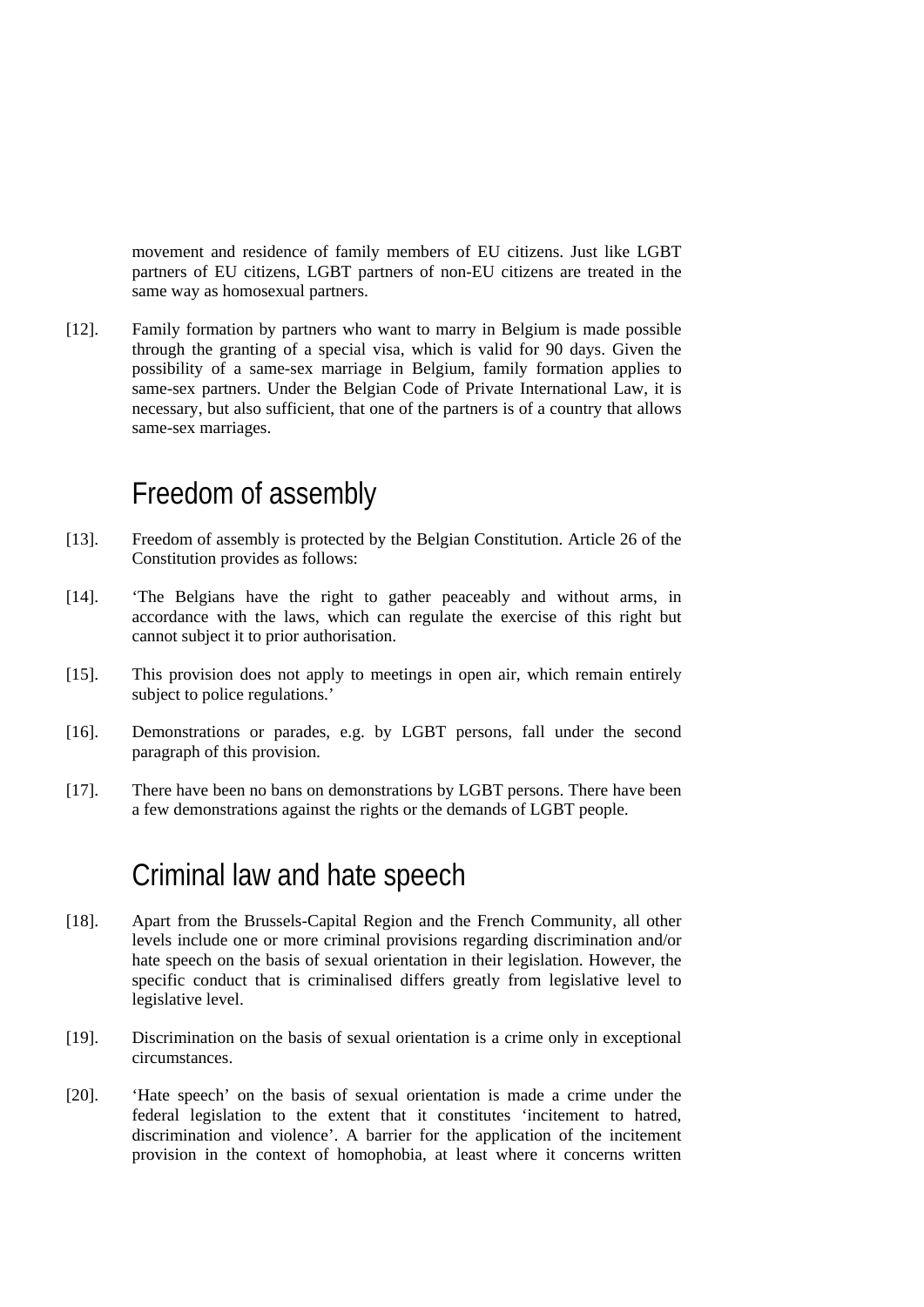expressions, is the special protection regime that the Belgian Constitution offers to so-called "press crimes". Crimes of such a nature are to be brought before a jury, which means that in practice press crimes are never prosecuted, given the "risk" of an acquittal by the jury.

[21]. The federal legislation provides for aggravating circumstances in case certain common crimes are committed with a 'discriminatory' motive. The provisions stipulate that the minimum penalties that the Criminal Code provides for in case someone is found guilty of these offences can be doubled in case of imprisonment or increased by 2 years in case of confinement, "when one of the motives for the crime or offence consisted in the hatred against, the contempt for, or the hostility against a person based on" one of the discrimination grounds, amongst which 'sexual orientation'.

# Transgender issues

- [22]. Discrimination of transgender people is in Belgian legislation mostly covered under the ground of 'sex' (rather than under the ground of 'sexual orientation'). With the exception of the federal legislation, however, this makes little difference as to the applicable principles and procedures. On the federal level, where discrimination on the ground of sex is the object of a separate piece of legislation (Act of 10 May 2007 aimed at combating discrimination between women and men, or Sex-discrimination Act), it does entail a number of discrepancies as compared with discrimination on the basis of sexual orientation. One such peculiarity results from the fact that an entirely different equality body is responsible for anti-discrimination on the basis of sex, namely the Institute for the equality of women and men.
- [23]. The Act of 10 May 2007 concerning transsexualism provides transgender people with a legal basis for the change of their sex and for the change of their name.

# Good practices

- [24]. The federal Ant-discrimination Act provides for lump sum damages payable when discrimination is legally established.
- [25]. The CEOOR has concluded formal protocols with some NGO's active in the field of discrimination on the basis of sexual orientation, so that these NGO's can act as (independent) local complaint offices for the CEOOR.
- [26]. A circular of the Minister of the Interior has inaugurated a practice of granting residence permits to unmarried partners of Belgian citizens or persons allowed to stay in Belgium, on the basis of cohabitation in the framework of a stable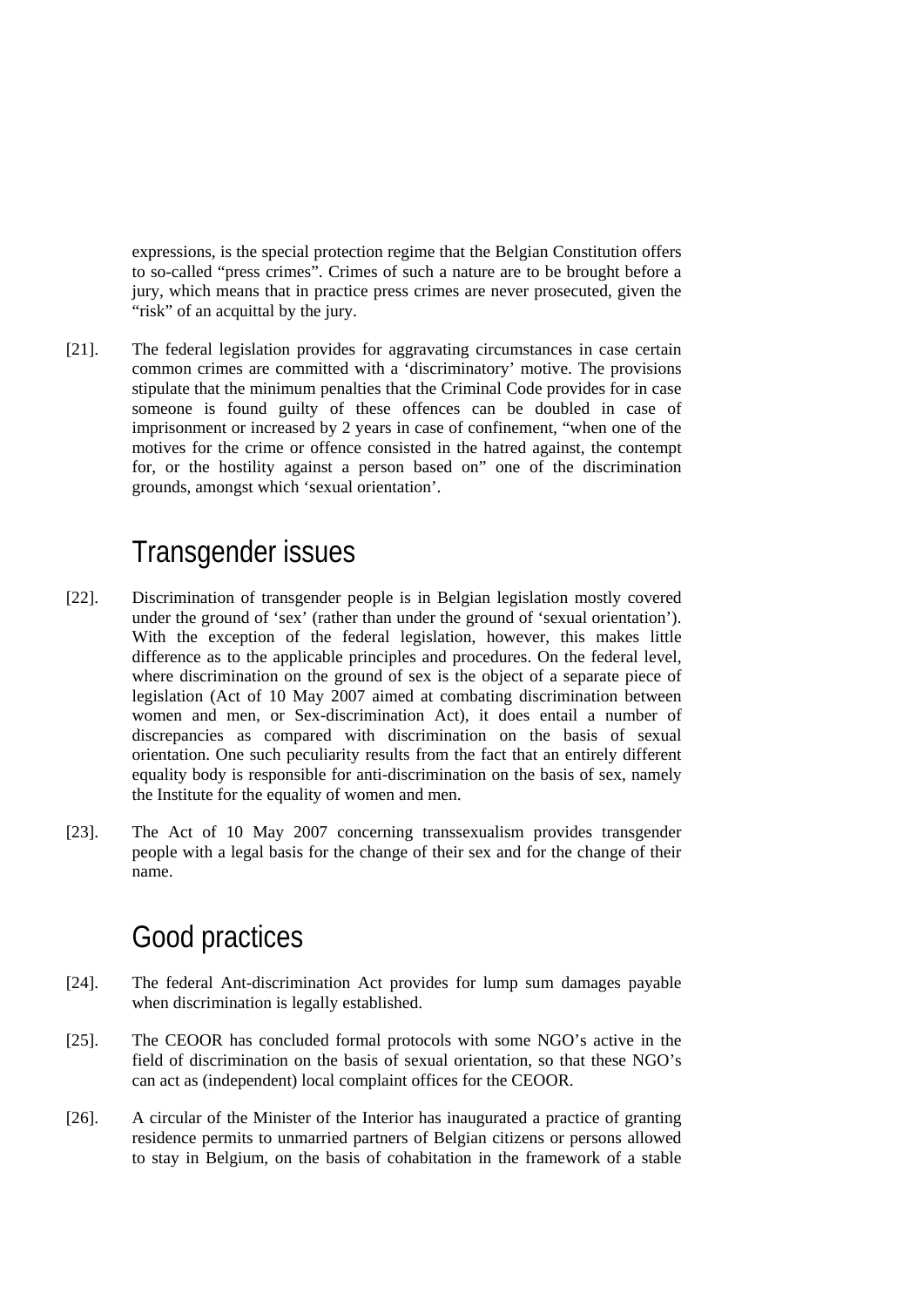relationship. The circular explicitly states that the practice should apply to both heterosexual and homosexual couples.

- [27]. The fact that Belgium has ratified same-sex marriage is a central element in the exercise of the freedom of movement and residence, the right to family reunification and the possibility of family formation.
- [28]. There is a person in the office of the Commissioner-General for the Refugees and the Stateless Persons who is exclusively occupied with applications for asylum or subsidiary protection, based on sex (and transsexualism) or sexual orientation. This practice allows for the generation of a specific expertise in this area.
- [29]. According to a circular of the Minister of Justice on the registration of homophobic crimes and offences, the registration has to take account of the homophobic nature of such crimes. This enables a better view of the extent of such complaints and contributes to more reliable statistical information.
- [30]. Aliens can obtain a special visa, valid for three months, in order to marry in Belgium a Belgian citizen or an alien who resides lawfully in the country. Combined with the fact that Belgium has given a legal status to same-sex marriage, this arrangement makes it possible for a same sex partner to obtain a special visa, to enter into marriage in Belgium.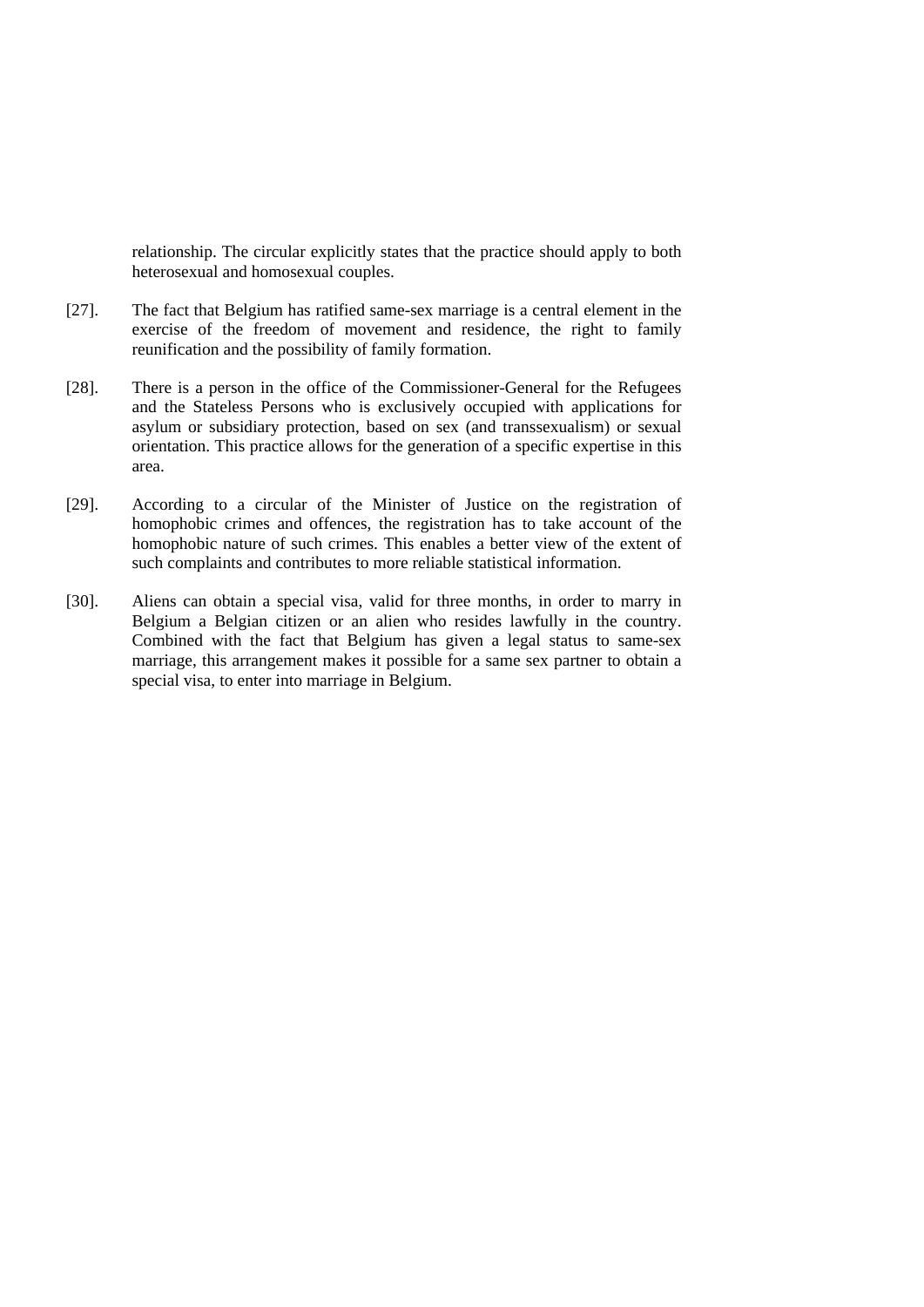# A. Implementation of Employment Directive 2000/78/EC

# A.1. Main features

# A.1.1. General: Belgium and the implementation of Directive 2000/78/EC

- [31]. Belgium is a federal state with a complex political and institutional structure. Aside from the federal level, it is composed of three 'communities' (Flemish Community, French Community and German-speaking Community) and three 'regions' (Flemish Region, Walloon Region and Brussels-Capital Region). All have their own legislative powers, exercised by separate parliaments; with the exception of the Flemish Community and Flemish Region, which 'share' a single parliament. The competences of the federal state and those of its components  $-$  the communities and regions  $-$  are mutually exclusive.<sup>1</sup> These competences however do not neatly coincide with the material and personal scope of Employment Directive 2000/78/EC.
- [32]. As such, the directive touches upon the spheres of competence of the federal state, the communities and the regions. Employment in education for instance in principle belongs to the competence of the communities. Furthermore, vocational retraining, retraining and redeployment, and assistance to individuals largely fall within the jurisdiction of the Regions. The various levels are also responsible for determining the status of their own personnel. The largest segment of rights and obligations of employers and workers, social integration, social benefits and security, and access to employment however falls within the jurisdiction of the federal state. The federal level also holds the residual competences relating to domains not falling under the jurisdiction of the communities or regions.
- [33]. Therefore our focus will be more on the federal law(s) than those of the other levels. In total, there are presently 7 legislative texts partially implementing Directive 2000/78/EC with relevance to discrimination on the basis of sexual orientation:

<sup>1</sup> Rather than there being a hierarchy between the federal state and its components, such as in Germany or in the United States.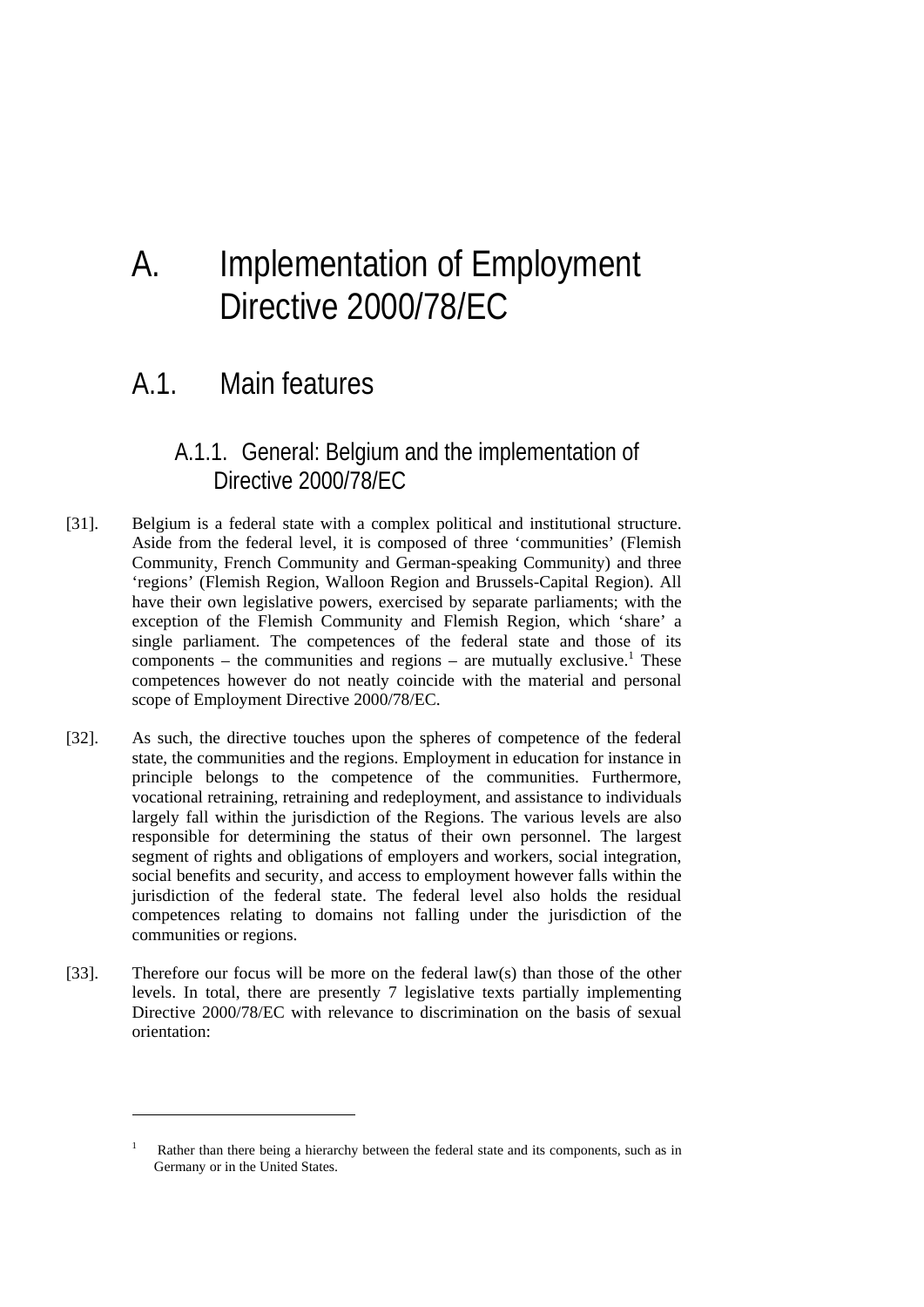- Act of 10 May 2007 aimed at combating particular forms of discrimination (federal level) $^{2}$
- Decree of 8 May 2002 aimed at achieving proportionate participation in the labour market (Flemish Community & Flemish Region combined)<sup>3</sup>
- Decree of 19 May 2004 concerning the application of the principle of equal treatment (French Community) $4$
- Decree of 27 May 2004 concerning the equal treatment in employment and vocational training (Walloon Region) $<sup>5</sup>$ </sup>
- Ordinance of 26 June 2003 concerning the mixed administration of the labour market in the Brussels-Capital Region (Brussels-Capital Region)<sup>6</sup>
- Decree of 22 March 2007 concerning the equal treatment of persons in vocational training (French Community Commission in Brussels)<sup>7</sup>
- Decree of 17 May 2004 ensuring equal treatment on the labour market (German-speaking Community) $8$
- [34]. However, several additional texts and/or amendments of the current legislation are also in preparation on the levels of the regions and communities. This will likely bring the total to at least 11 texts within the coming year.9 Since none of these initiatives have reached legislative status however, and it is therefore unclear what their definite scope and tenor will be, they will largely remain undiscussed for the present purposes.
- [35]. The exception to this will be a draft Framework Decree on the level of the Flemish Region and Community. Unlike the other anticipated legislative reforms this bill has already been adopted by the Flemish government and has been submitted in the Flemish parliament. As such, where relevant mention will

<sup>2</sup> Moniteur, 30 May 2007. This Act is hereafter called the (general) Ant-discrimination Act.

Moniteur, 26 July 2002. Amended by the Decree of 9 March 2007 (Moniteur, 6 April 2007). 4

Moniteur, 7 June 2004.

<sup>5</sup> Moniteur, 23 June 2004.

<sup>6</sup> Moniteur, 29 July 2003.

<sup>7</sup> Moniteur, 24 January 2007. The Commission Communautaire Française (Cocof), that is: the French Community Commission, exercises some community competences for the French Community in the bilingual area of Brussels-Capital. (On the Flemish side, the Flemish Community exercises these competences directly in Brussels.)

Moniteur, 13 August 2004.

<sup>9</sup> The Walloon Region and French Community are in the process of revising their texts, although no official bills have been introduced in parliament. The Flemish parliament (legislating on the joint competences of the Flemish Community and the Flemish Region) is preparing a framework decree (see *infra*) and the Brussels-Capital Region is preparing three separate ordinances implementing the European non-discrimination directives in respectively employment generally, employment in the public sector and housing (the latter – of course – has little to do with Directive 2000/78/EC).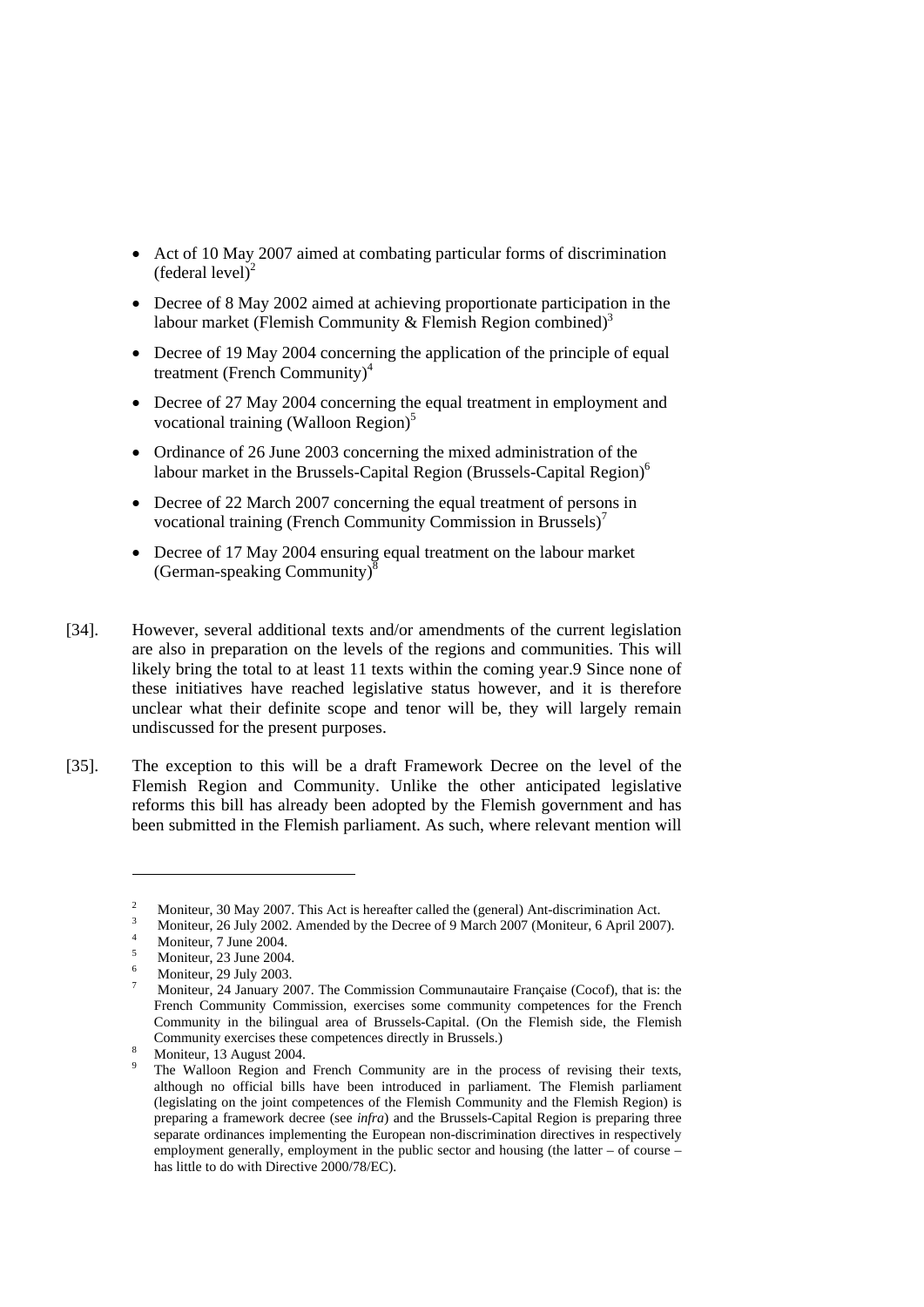be made of this bill, although it will neither be discussed independently nor systematically.

# A.1.2. Federal level: Anti-discrimination Act

General

- [36]. The first federal Anti-discrimination Act in which discrimination on the basis of sexual orientation was prohibited (Act of 25 February 2003) entered into force in 2003. This Act had to be replaced however, which was done in 2007. There were several reasons for this, the most important ones being the following two. Firstly the Act was not sufficiently in conformity with EU-law; Belgium had already been held liable by the European Commission regarding the implementation of Directive 2000/78/EC. Secondly the Belgian Constitutional Court had nullified several provisions and elements from the 2003 Act on account of their unconstitutionality (the list of grounds of discrimination for one thing)10, thereby however reducing the Act's intelligibility and applicability. In order to address these and other problems the Act as well as the remainder of the federal discrimination legislation was radically amended and/or replaced.
- [37]. The current (general) Anti-discrimination Act (Act of 10 May 2007) covers discrimination on the basis not only of 'sexual orientation', but also on the basis of age, marital status, birth, language, fortune, religion or belief, political conviction, current and future state of health, disability, physical or genetic characteristics and social origin. Of the additional grounds, 'current and future state of health' is also potentially relevant to matters (indirectly) related to sexual orientation, most importantly because it allows for protection of people with HIV or aids: in practice the Belgian equality body (cf. infra) regularly finds discrimination of homosexuals to be intricately bound up with fears and prejudices regarding these (and other) sexually transmitted diseases.
- [38]. Besides the general Anti-discrimination Act there are two additional pieces of discrimination legislation, dealing with discrimination on specific grounds: one on sex-discrimination (Sex-discrimination Act of 10 May 2007) and another on racial discrimination (Anti-racism Act of 30 July 1981, the contents of which have been replaced by an Act of 10 May 2007, covering: so-called11 race,

<sup>10</sup> Due to unjustified and discriminatory exclusions of certain criteria. See: D. De Prins, S. Sottiaux & J. Vrielink, *Handboek discriminatierecht*, Mechelen, Kluwer, 2005, nº. 1129-1142. For the ruling, see: Constitutional Court,  $n^{\circ}$  157/2004, 6 October 2004.

<sup>&</sup>lt;sup>11</sup> Much of Belgian anti-discrimination legislation speaks of 'so-called race' rather than 'race'. This was initiated by the federal legislator in 2003 who argued that "use of the term 'race' could give the impression that the legislator thereby confirms the existence of distinct races while this concept is scientifically non-existent" (*Parliamentary Documents*, Senate 2001- 2002,  $n^{\circ}$  2-12/15, 64). As such, the aim of the adjective 'so-called' is "to indicate that the distinction exists only in the mind of the racist and does not correspond with a reality" (*Parliamentary Documents*, Senate 2000-2001, nº 2-12/6, 1). See extensively: D. De Prins, S. Sottiaux & J. Vrielink, *Handboek discriminatierecht*, Mechelen, Kluwer, 2005, n<sup>os</sup> 761-763.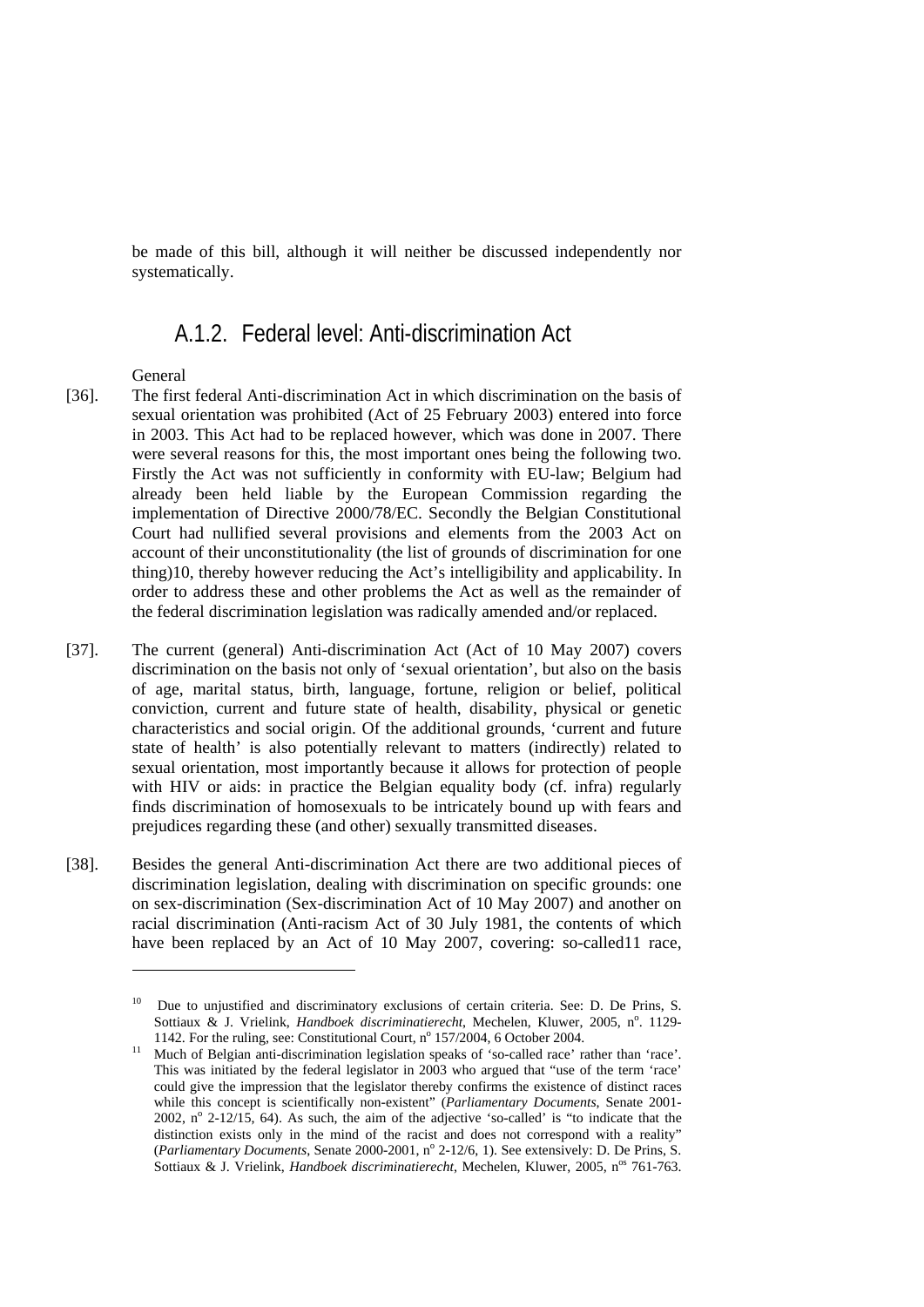colour, descent, national or ethnic origin and nationality). The Sexdiscrimination Act also covers discrimination of transgender people (cf. infra).

# A.1.2.1. Scope

[39]. The material and personal scope of the federal legislation implementing Directives 2000/78/EC is much broader than that of the directive itself. The 'Act aimed at combating particular forms of discrimination' (general Antidiscrimination Act) prohibits discrimination in the following contexts and areas of public life:

The provision of goods, facilities and services;

- Social security and social benefits;
- Employment in both the private and public sector;
- Membership of or involvement in an employers' organization or trade union;
- Official documents or (police) records;
- Access to and participation in economic, social, cultural or political activities accessible to the public.
- [40]. Two explicit guidelines hold with regard to these areas however. Firstly, the areas are to respect the federal jurisdiction, so that e.g. the Act is not applicable to employment matters or goods and services falling under the authority and jurisdiction of the communities and the regions. Secondly, the private sphere is in principle excluded from the scope of the Act: the Act is applicable only to discriminations in the public domain.

# A.1.2.2. Concept of discrimination

#### Direct and indirect discrimination

-

[41]. The Act distinguishes between direct and indirect 'distinctions' on the one hand, which may be justified and denoting a different or unequal treatment, and direct and indirect 'discriminations', being prohibited and unlawful by definition. Direct distinctions are defined as "the situation that occurs when one person is treated less favourably than another is, has been or would be treated in a comparable situation", on any of the grounds falling under the Act" (art. 4, 6o

Compare also: recital nº 6 of Directive 2000/43/EC: "The European Union rejects theories which attempt to determine the existence of separate human races. The use of the term 'racial origin' in this Directive does not imply an acceptance of such theories".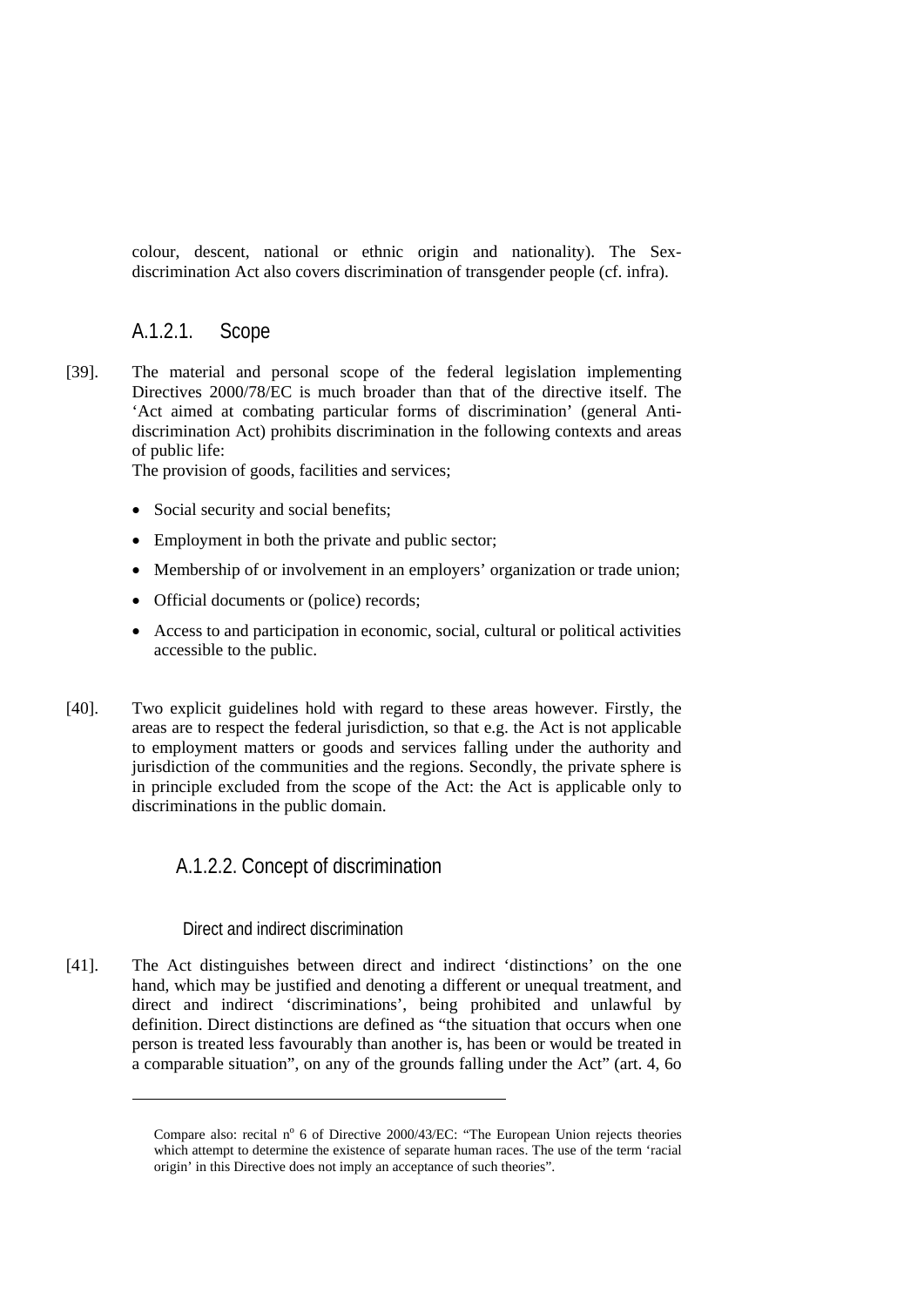Anti-discrimination Act). Indirect distinctions are defined as "the situation that occurs when an apparently neutral provision, criterion or practice would put persons with a protected characteristic at a particular disadvantage compared with other persons".

[42]. The system for justifying distinctions or unequal treatment is 'closed' in the areas of the material scope dictated by the directive(s), that is: in employment for the ground 'sexual orientation'. Outside these areas the justification system for 'direct distinctions' is an 'open' one. That is: distinctions will not amount to discriminations to the extent that they are justified by means of an objective and reasonable justification.

#### Direct distinctions falling under scope of the directive(s)

- [43]. Direct distinctions12 on the basis of 'sexual orientation' in the general context of employment can be justified in three ways. Firstly, and in line with the directive13, a direct distinction may be justified where a characteristic related to 'sexual orientation' constitutes a genuine and determining occupational requirement in light of the "nature of the relevant specific professional activity" (art. 8 § 2 Anti-discrimination Act). In order for this to occur, the requirement is to have a legitimate objective as well as to be proportionate in relation to this objective. The Act also provides for a specific 'genuine and determining occupational requirement' for "public and private organisations, the ethos of which is based on religion or belief" (art. 13 Anti-discrimination Act), but this exception is limited to the distinctions on the basis of religion or belief and does not extend to 'sexual orientation'. The relevant article does stipulate that "the Act does not prejudice the right of public or private organisations the ethos of which is based on religion or belief, to require individuals working for them to act in good faith and with loyalty to the organisation's ethos", provided – that is – "that the provisions of the act are otherwise complied with".14
- [44]. A second exception is that direct (or indirect) distinctions on the basis of sexual orientation can never lead to the finding of direct (or indirect) discrimination when said distinction constitutes a positive action (art. 10 Anti-discrimination Act).15 A measure can only be seen as a positive action, however, if it satisfies the following requirements, taken from the jurisprudence of the Belgian Constitutional Court: an obvious or apparent inequality must (demonstrably) exist; the disappearance of this inequality must be designated as an aim that is

<sup>&</sup>lt;sup>12</sup> Logically consistent, the federal Acts distinguish between (direct and indirect) 'distinctions', which may be justified and merely concern an unequal treatment, and (direct and indirect) 'discriminations', being prohibited by definition.<br>
See article 4.1 Directive 2000/78/EC.<br>
<sup>14</sup> Separature 1000/78/EC

<sup>&</sup>lt;sup>14</sup> Compare: article 4.2 Directive  $2000/78/EC$ 

<sup>15</sup> Compare: article 7.1 Directive 2000/78/EC.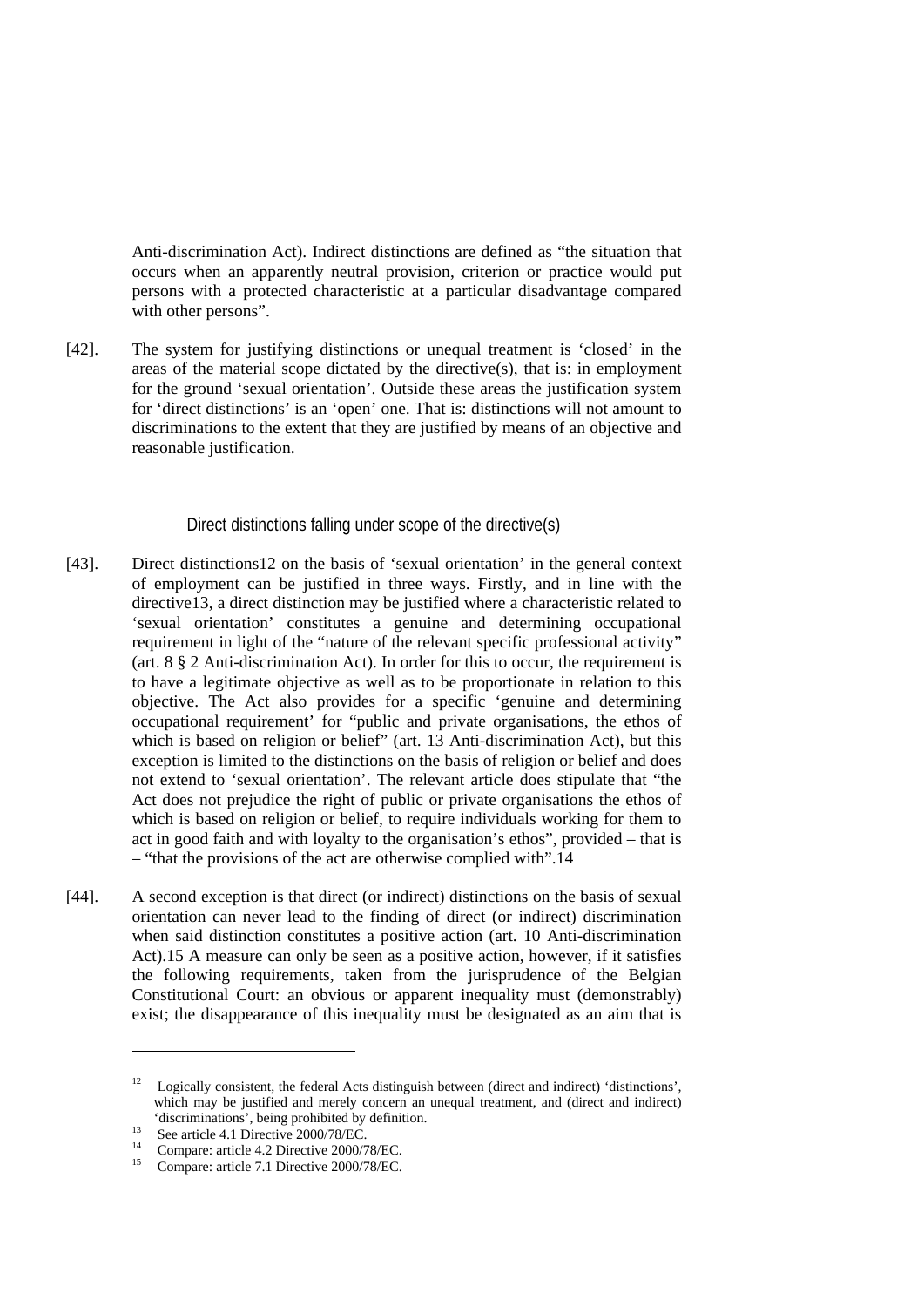to be promoted; positive action measures must be of a temporary nature and disappear if and when the intended aim has been reached and finally positive action measures may not unduly limit other people's rights (art. 10 § 2 Antidiscrimination Act). The Act further stipulates that the government will  $-$  by royal decree – determine the "situations in which and conditions under which a positive action measure can be taken" (art. 10 § 3 Anti-discrimination Act).16

[45]. The third and final exception concerns direct (or indirect) distinctions that have their basis in (other) legislation. Under art. 11 § 1 Anti-discrimination Act such distinctions are not considered to be prohibited by the said Act. This provision is somewhat contested. Critics have pointed out that it creates the impression of a legislator wanting to exempt himself from his own rules, which might even run counter to requirements of the Directive 2000/78/EC (and other European directives or law), even though paragraph 2 of article 11 provides that the first paragraph does not imply any judgment on the conformity of a direct (or indirect) distinction, having its basis in legislation, with the Constitution, EUlaw and (the relevant) international law. There appears to be a tension between this explicit exemption and the approach required by article 16a Directive 2000/78/EC, which states that "Member States shall take the necessary measures to ensure that (…) any laws, regulations and administrative provisions contrary to the principle of equal treatment are abolished".17

> Direct distinctions falling outside of the scope of the directive(s) and (all) indirect distinctions

- [46]. The Anti-discrimination Act has a so-called 'open' system of justification for all direct distinctions on the basis of sexual orientation outside of the context of employment as well as for all indirect distinctions falling under any part of the scope of the Act (including employment).
- [47]. The justification for said distinctions requires that they be "objectively justified by a legitimate aim and the means of achieving that aim are appropriate and necessary" (respectively art. 7 and art. 9 Anti-discrimination Act). In addition to this justification, the general exceptions of positive action and distinctions

<sup>16</sup> For matters concerning employment and social security, the Act determines that these royal decrees are made: 1. concerning the public sector, after consultation of the relevant committees of the unions; 2. concerning the private sector, after consultation of the National Labour Council. If these organs or organisations do not react to a request within two months, their advice is considered to be positive.<br><sup>17</sup> Note however that if laws and administrative provisions result in discrimination (on any

ground) in the sense of (articles 10 and 11 of) the Belgian Constitution the Constitutional Court has the power to annul them or declare them non-applicable. The Council of State, the supreme administrative court, furthermore has the power to annul administrative acts that would be contrary to the Constitution.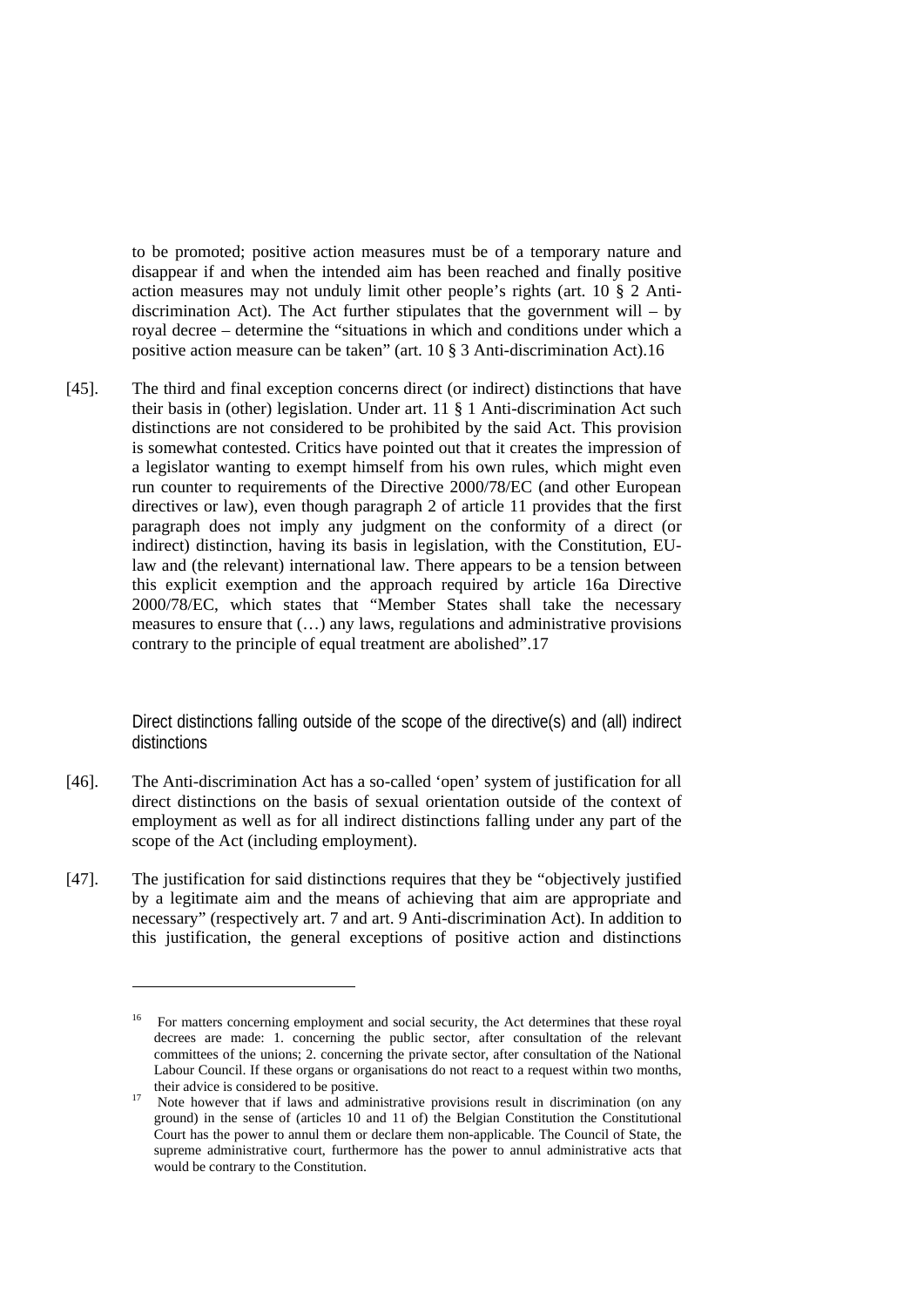required by or with a basis in legislation hold for these types of distinctions as well (cf. supra).

- [48]. Specific forms of discrimination: instruction to discriminate and harassment
- [49]. Aside from direct and indirect discrimination the Anti-discrimination Act in line with the Directive 2000/78/EC – introduces two additional forms of discrimination relevant for the ground sexual orientation and handles them on the same footing. This concerns firstly 'an instruction to discriminate' and secondly 'harassment'.
- [50]. An instruction to discriminate is defined as follows: "any conduct that consists in giving anyone the instruction to discriminate a person, a group, a community or one of its members on the grounds of" the protected criteria, amongst which sexual orientation (art. 4, 13o Anti-discrimination Act).18 Although neither the Act nor the directive explicitly require so, it is generally assumed – in light of the nature of the term 'instruction' – that in order for this provision to be applicable a hierarchical or other relationship must exist between the one giving the instruction and the one receiving it.19
- [51]. Harassment on the other hand is considered a form of discrimination when "unwanted conduct related to any of the protected criteria takes place with the purpose or effect of violating the dignity of a person and of creating an intimidating, hostile, degrading, humiliating or offensive environment" (art. 4, 10o Anti-discrimination Act).20

# A.1.2.3. Civil provisions

- [52]. The Anti-Discrimination Act consists mainly of civil provisions, the most important ones of which will consecutively be discussed.
- [53]. Firstly, the Act states that "any provisions contrary to" it "as well as provisions determining that one or more contracting parties renounce the rights guaranteed by" the Act "are null and void" (art. 15 Anti-discrimination Act).21
- [54]. Secondly, the Act introduces a feature virtually unprecedented in Belgian law: lump sum damages payable when discrimination is legally established. Prior to this, adequate compensation and damages were the Achilles-heel of (civil)

<sup>&</sup>lt;sup>18</sup> Compare: art. 2.4 Directive 2000/78/EC.<br><sup>19</sup> For the criminal provision of incitament

<sup>19</sup> For the criminal provision of 'incitement to hatred, discrimination and violence' to apply, by contrast, such a hierarchical relationship is not required (cf. *infra*).<br><sup>20</sup> Compare: art. 2.3 Directive 2000/78/EC.<br><sup>21</sup> Compares art. 16.b Directive 2000/78/EC.

Compare: art. 16 b Directive 2000/78/EC.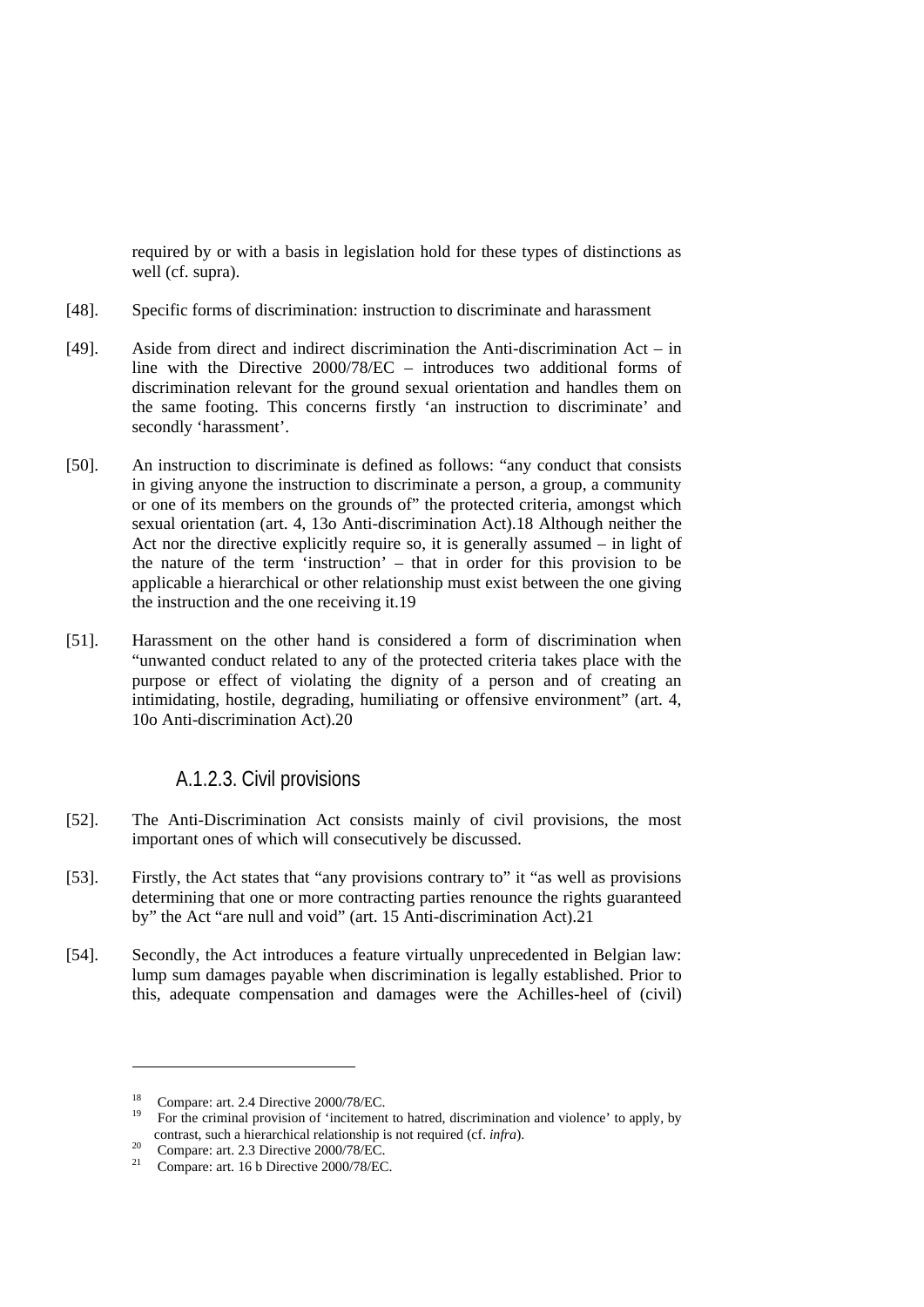Belgian discrimination-law, especially in the context of employment.22 In theory victims of discrimination had the right, in pursuance of article 1382 of the Civil Code, to full compensation for the damages they suffered. However, even if the burden of proof could be surmounted, the damages paid tended to be merely symbolic. In order to respect article 17 of Directive 2000/78/EC – requiring "effective, proportionate and dissuasive" sanctions – lump sum damages were introduced in 2007. These more specifically entail the following: in case of discrimination the victim can claim either a lump sum determined in the Act or damages in the amount of the actual harm that was done (art. 18 § 1 Anti-discrimination Act). In the latter case the victim is to provide proof of the magnitude of the harms suffered, while the lump sums are determined as follows. In the context of employment or social security it comes down to 6 months worth of gross income. Unless the employer is able to demonstrate that the less favourable treatment would also have occurred on other than discriminatory grounds; in that case the compensation is reduced to 3 months gross income (e.g. when the person who was discriminated against would (demonstrably) also not have been the person most suited for a job, even if he or she had not been excluded due to discriminatory considerations). In any other contexts of the Act's scope the lump sum is equal to 650 euro, liable to be raised to 1.300 if the person committing the discrimination is unable to demonstrate that the less favourable treatment would also have taken place on other than discriminatory grounds.23

- [55]. These lump sums can be claimed in any legal proceedings based on the Act, but the Act also provides for a special cease and desist procedure in which the lump sums can be awarded. This procedure is dealt with according to the forms and regulations of summary proceedings, and as such is dealt with in a limited timeframe; its status however is that of a judgement on the merits. To enforce compliance with the outcome of the cease and desist procedure, courts can firstly impose a penalty on a daily basis or per infraction (art. 19 Antidiscrimination Act). Furthermore, non-compliance with the outcome of the procedure constitutes a crime in and of itself: a so-called 'contempt of court' offence, made punishable by prison sentences ranging from a month until a year and fines ranging from 50 euros until 1000 euros (art. 24 Anti-discrimination Act).
- [56]. Again in line with Directive 2000/78/EC the Act provides for a distribution of the burden of proof among the parties in all civil proceedings on the basis of the Act.24 Article 28 of the Act determines that "if a person who considers himself

<sup>22</sup> See: C. Bayart, *Discriminatie tegenover differentiatie. Arbeidsverhoudingen na de Discriminatiewet. Arbeidsrecht na de Europese Ras- en Kaderrichtlijn*, Brussel, Larcier, 2004, 359; D. De Prins, S. Sottiaux & J. Vrielink, *Handboek discriminatierecht*, Mechelen,

Kluwer, 2005, 559-561. 23 The lump sum damages are also determined according to the latter model if the material damage ensuing from discrimination in employment of social security can be redressed via the application of the penalty of nullity (cf. *supra*).<br><sup>24</sup> Art. 10 Directive 2000/78/EC.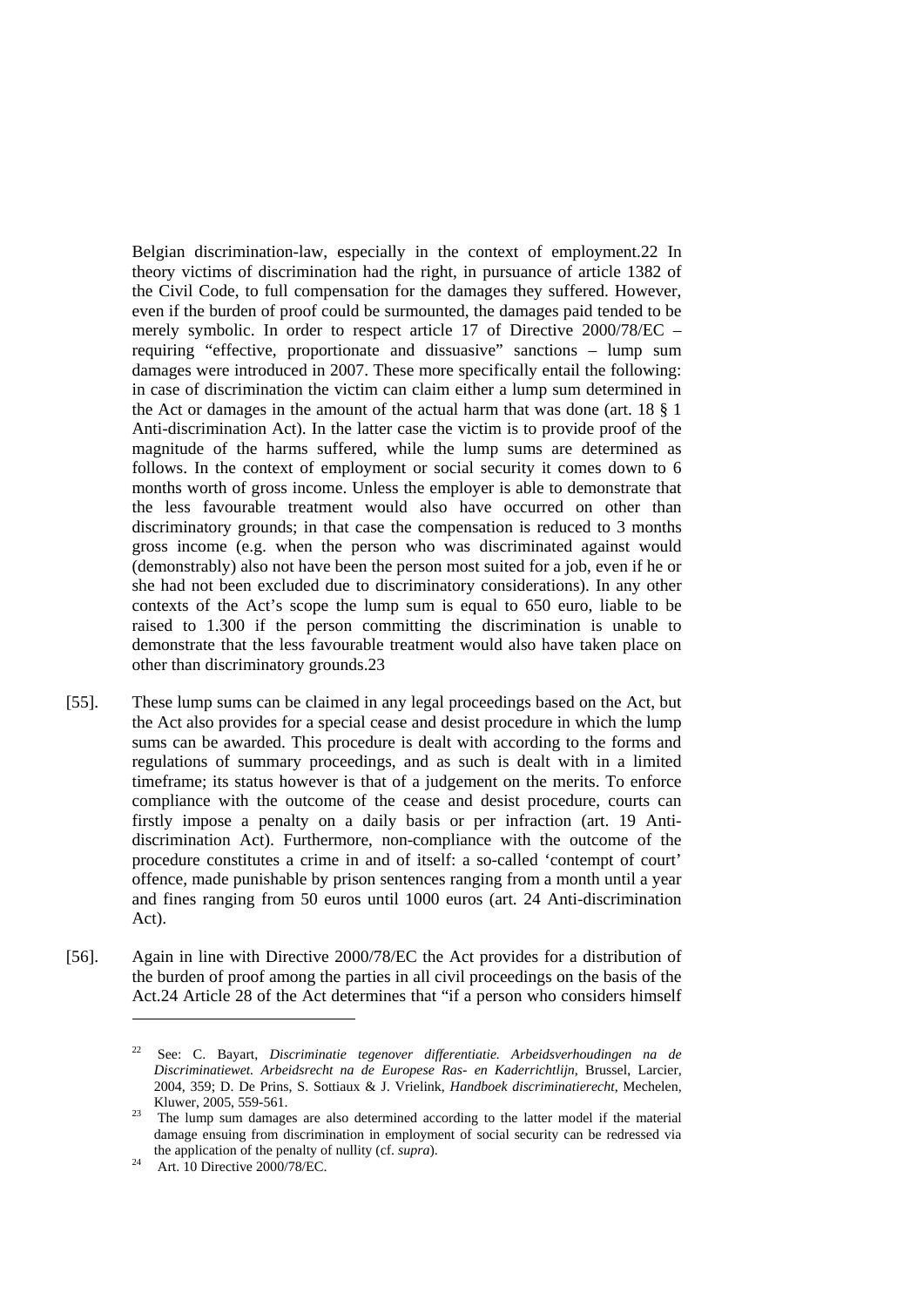a victim of discrimination, the Centre [for Equal Opportunities and Opposition to Racism (cf. infra)] or one of the interest groups advances facts before the competent court that can lead to the presumption of discrimination on the basis of one of the protected criteria, it falls on the defendant to prove that discrimination did not occur". The Act details a number of (non-exhaustive) examples of facts that can lead to the presumption of either direct or indirect discrimination, and as such are liable to shift the burden of proof. Most of these examples are based on rulings by the European Court of Justice in cases involving direct and indirect discrimination on the basis of sex.25

- [57]. More specifically, facts that can lead to the presumption of direct discrimination "include, but are not limited to": 1° "information that reveal a pattern of adverse treatment vis-à-vis individuals who are the bearer of a particular protected characteristic; e.g. several independent complaints at the Centre [for Equal Opportunities and Opposition to Racism] or one of the interest groups"; 2° "information demonstrating that the situation of the victim of a less favourable treatment is comparable to the situation of the reference person (art. 28 § 2 Anti-discrimination Act).
- [58]. Likewise, facts that can lead to a presumption of indirect discrimination "include, but are not limited to":  $1^\circ$  "general statistics about the situation of the group to which the victim of the discrimination belongs or facts of general knowledge";  $2^{\circ}$  "the use of an intrinsically suspect distinguishing criterion";  $3^{\circ}$ "elementary statistical material demonstrating adverse treatment" (art. 28 § 3 Anti-discrimination Act).
- [59]. The Anti-discrimination Act also provides broad protection clauses for persons who have filed a complaint in relation to (alleged) infringements of the Act26, and it extends this protection to individuals serving as witnesses regarding the complaint. Regarding these so-called victimisation clauses, the Act makes a distinction between complaints in relation to employment or social security on the one hand and complaints related to any other element of the scope of the Act.
- [60]. In the area of employment the protection involves that employers (and or persons in a similar position)27 may not take adverse measures vis-à-vis a person for whom or who himself has filed a complaint due to an infringement of the Act, unless it is for reasons foreign to the complaint (art. 17 § 1 Antidiscrimination Act). The Act specifies that 'adverse measures' are – among other things – the termination of the employment, the unilateral alteration of the

<sup>25</sup> In the *travaux préparatoires* of the Act mention is made specifically of the cases Brunnhofer (case C-381/99, 26 June 2001, r.o. 60); Danfoss (case C-109/88, 17 October 1989); Royal Copenhagen (case C-400/93) and Enderby (case C-127/92). See: *Parliamentary Documents*, House of Representatives 2006-2007,  $n^{\circ}$  51-2722/2, 2.

<sup>&</sup>lt;sup>26</sup> Compare art. 11 Directive 2000/78/EC regarding victimisation.<br><sup>27</sup> Art. 17 § 10 Anti-discrimination Act.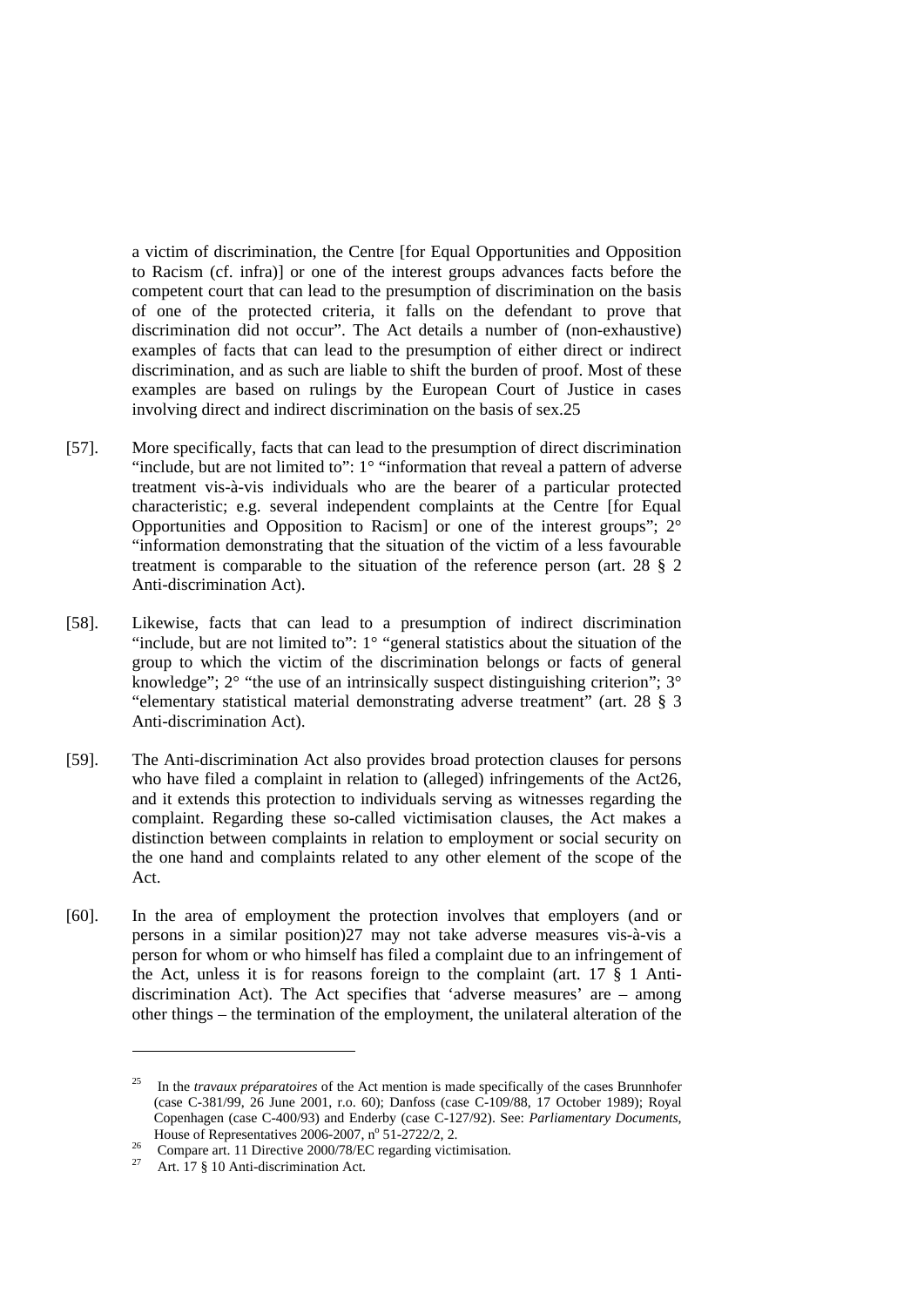terms of employment or adverse measures taken after the termination of the employment (art. 17 § 2 Anti-discrimination Act). A 'complaint' can furthermore be any of a number of things. It can concern formal legal proceedings instigated either by the individual or by the equality body (cf. infra) or an interest organisation, but it can also concern a complaint on the level of the organisation of the employer (either by the adversely treated individual, by the government services for labour inspection, or by the equality body or an interest group).28

- [61]. In all other contexts the protection involves that if a complaint is filed by or on behalf of a person due to an infringement of the Act, those against whom the complaint is directed may not take adverse measures, unless it is for reasons foreign to the complaint (art. 16 § 1 Anti-discrimination Act). 'Complaints' in that case can again comprise formal legal proceedings instigated either by the individual or by the equality body or an interest organisation, but also complaints on the level of the organisation or institution against which the complaint is directed (either by the adversely treated individual or by the equality body or an interest group).29 Identical protection holds for witnesses in relation to the complaint (art. 17 § 9 Anti-discrimination Act (employment) and art. 16 § 5 Anti-discrimination Act (other contexts)).
- [62]. If in any context adverse measures are taken in a period of 12 months after a complaint has been lodged the burden of proof that these measures are foreign to the complaint falls on the person against whom a complaint has been filed. In case legal proceedings have been instigated this period is extended to 3 months following the day of the final judgement (art. 17 § 4 Anti-discrimination Act (employment)30 and art. 16 § 3 Anti-discrimination Act (other contexts)). If the person who took the adverse measures is unable to demonstrate that the latter had nothing to do with the complaint, damages payable are respectively 6 months gross income in the context of employment (art. 17 § 6 Antidiscrimination Act) or  $-$  in other contexts  $-$  the lump sum damages provides for in article 18 § 2 of the Act (cf. supra). In both cases the victim can also opt for damages in the amount of the actual harm that was done, in which case the victim is to provide proof of the magnitude of the harms suffered.

Art. 17 § 3 Anti-discrimination Act. In the latter cases the complaint should consist in a dated, signed document sent by certified mail detailing the grievances vis-à-vis the perpetrator of the alleged discrimination.

<sup>&</sup>lt;sup>29</sup> Art. 16  $\S$  2 Anti-discrimination Act. In the latter cases the complaint should fulfil the identical requirements as in the context of employment, that is: the complaint should consist in a dated, signed document sent by certified mail detailing the grievances vis-à-vis the perpetrator of the alleged discrimination.

A number of additional provisions hold in regard to adverse measures taken in the context of employment, assuring e.g. that  $-$  to the extent possible and desirable  $-$  a person can be reintegrated into his or her workplace under the same terms of employment as before and/or other situations in which persons can claim damages (see art. 17 §§ 5-8).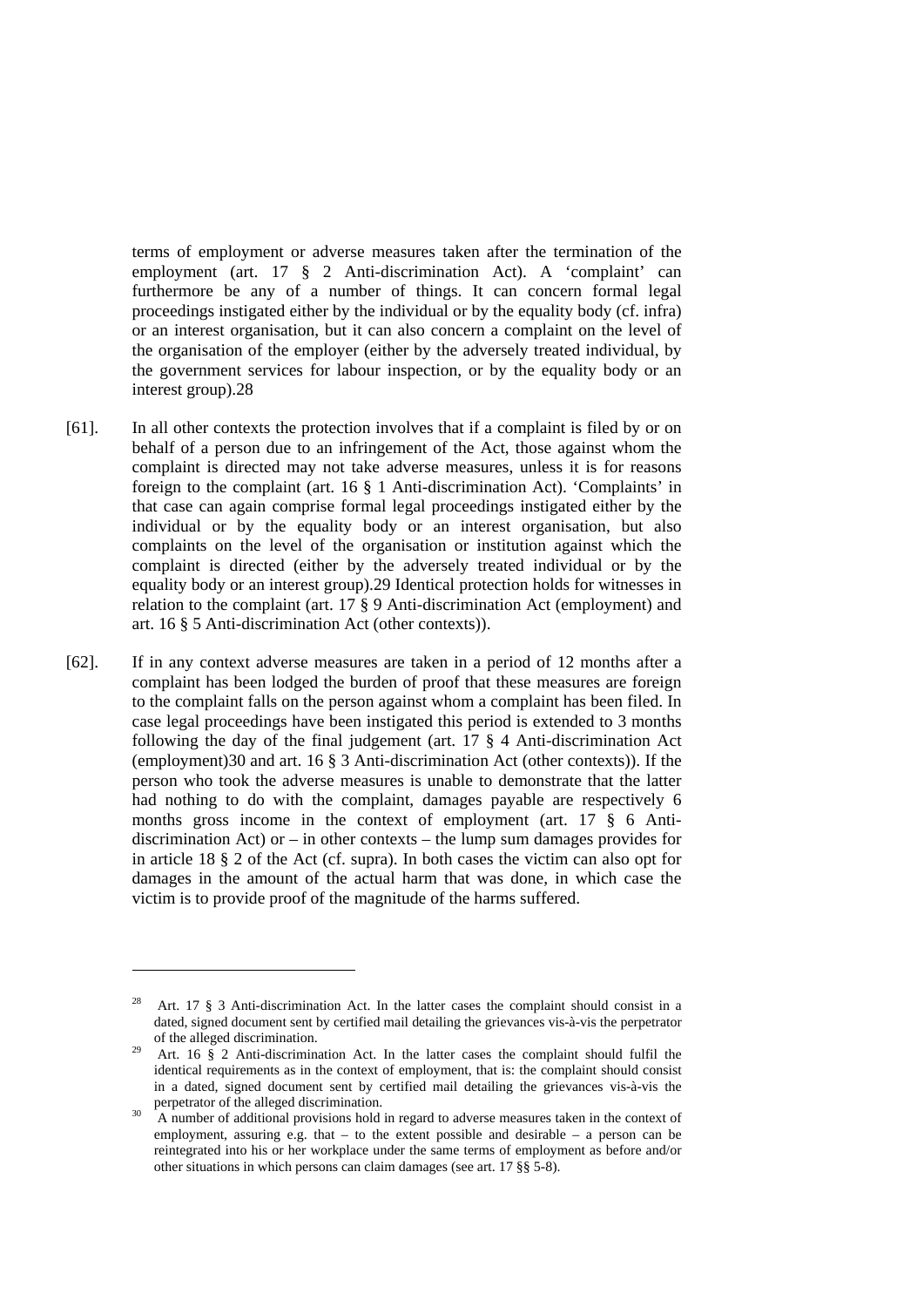# A.1.2.4. Criminal provisions

- [63]. The Anti-discrimination Act introduces three (types of) criminal provisions, which will be dealt with in more detail elsewhere in this study. This concerns 'incitement to hatred, discrimination and violence'; the introduction of aggravating circumstances in case certain crimes are committed out of hatred or contempt for persons on the basis of – among other things – their sexual orientation; and a prohibition of discriminatory conduct by civil and public servants.
- [64]. In case of any criminal conviction on the basis of the Act the convicted person can – aside from his main penalty – also be deprived of his civil and political rights for a period of 5 to 10 years (art. 25 Anti-discrimination Act and article 33 Criminal Code).

# A.1.2.5. Enforcement

### Equality body and interest groups

- [65]. Finally, the act provides for a number of enforcing public institutions and services as well as providing certain private organisations and NGO's with the opportunity to bring legal actions. The former firstly concerns the Centre for Equal Opportunities and Opposition to Racism (CEOOR). The CEOOR is – among other things31 – the governmental equality body (see infra for more information on the CEOOR). The Act provides that the Centre may proceed in law in all disputes to which the Act might give rise (art. 29 § 1 Antidiscrimination Act).32
- [66]. Aside from the CEOOR a number of other associations, organisations and interest groups are authorised to bring legal actions on the basis of the Act (art. 30 Anti-discrimination Act).33 This more specifically firstly concerns "every institution and all associations which on the date of the facts have disposed of legal personality for at least three years, and which have made it their purpose in their articles of association, to defend human rights and fight discrimination". Secondly, the same goes for all representative employers' organisations and trade unions, of both the public and private sector and of the self-employed; they too can instigate legal actions in relation to the Act.

<sup>&</sup>lt;sup>31</sup> It has other competences and tasks as well, e.g. in relation to education, immigration and asylum, and action against human trafficking.<br><sup>32</sup> With the exception of discrimination on the basis of language. The Act provides that the

King is to appoint the body that is to deal with discriminations on the latter ground (art. 29 § 2 Anti-discrimination Act).

 $\frac{33}{2}$  Compare: article 9.2 Directive 2000/78/EC.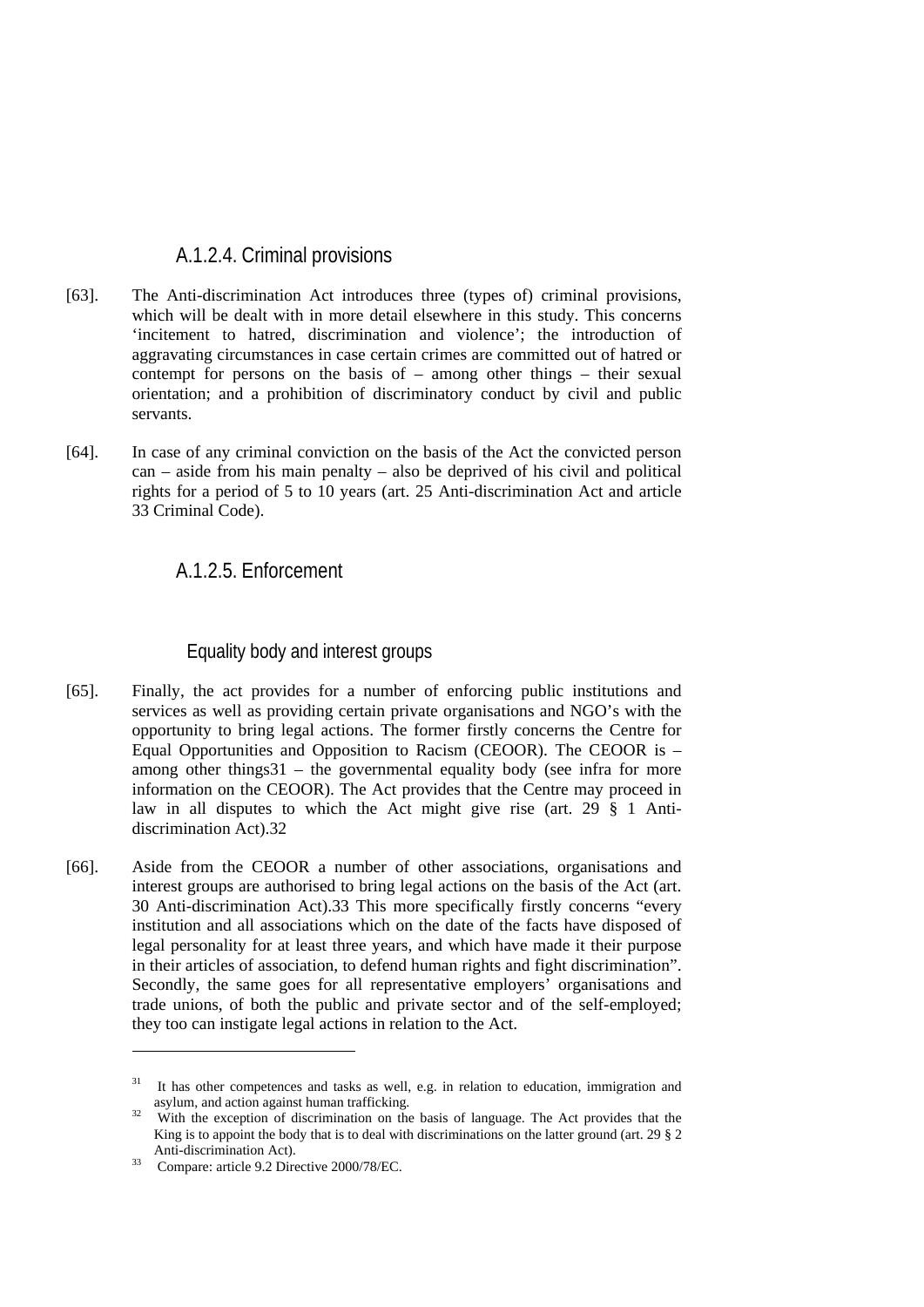[67]. The Act finally provides that "when the victim of a discrimination is an identified natural person or a legal body, the legal action of the Centre and the interest groups is admissible only if they can prove that they obtained the approval of the victim" (art. 31 Anti-discrimination Act). This is intended as a way to protect the personal decision of individual victims of discrimination: neither the Centre nor the interest groups can disregard or go against the wishes of an individual victim. If the discrimination is of a structural nature, however, the Centre and the interest groups can proceed autonomously.

### Inspection

[68]. In matters of employment the Act provides for specialised officers who are to supervise observance of the Act. Article 32 § 1 states: "without prejudice to the powers of the officers of the criminal investigation department, officials appointed by the King shall supervise compliance with this act and the implementing decrees thereof". These officials are to exercise their "said supervision pursuant to the provisions of the Act of 16 November 1972 concerning the labour inspectorate". Additionally, regarding supervision of the Act in the context of supplemental pensions the Commission for the Banking, Financial and Insurance Sector34 is competent as well, without prejudice to the aforementioned officials (art. 32 §§ 2 and 3 Anti-discrimination Act).

# A.1.3. Flemish Community & Flemish Region combined

General

- [69]. The Flemish Community and Region currently only have the Decree of 8 May 2002 aimed at achieving proportionate participation in the labour market in force (Decree Proportionate Participation), which was amended on 9 March 2007. The amendments were considered necessary since several elements in the decree were based upon the former federal legislation of 2003. Therefore, to the extent that the latter was held to be unconstitutional by the Constitutional Court, this would be the case for those elements in the decree as well. Furthermore, the amendments' aim was to achieve greater conformity with the European directives, as Flanders too had been reprimanded by the European Commission on this point.
- [70]. Currently the Decree provides protection against discrimination not only on the basis of 'sexual orientation' but also on the grounds of sex, so-called race, ethnicity, religion or conviction, disability, and age. As such it closely follows

As referred to in article 44 of the Act of 2 August 2002 concerning the supervision of the financial sector and financial services.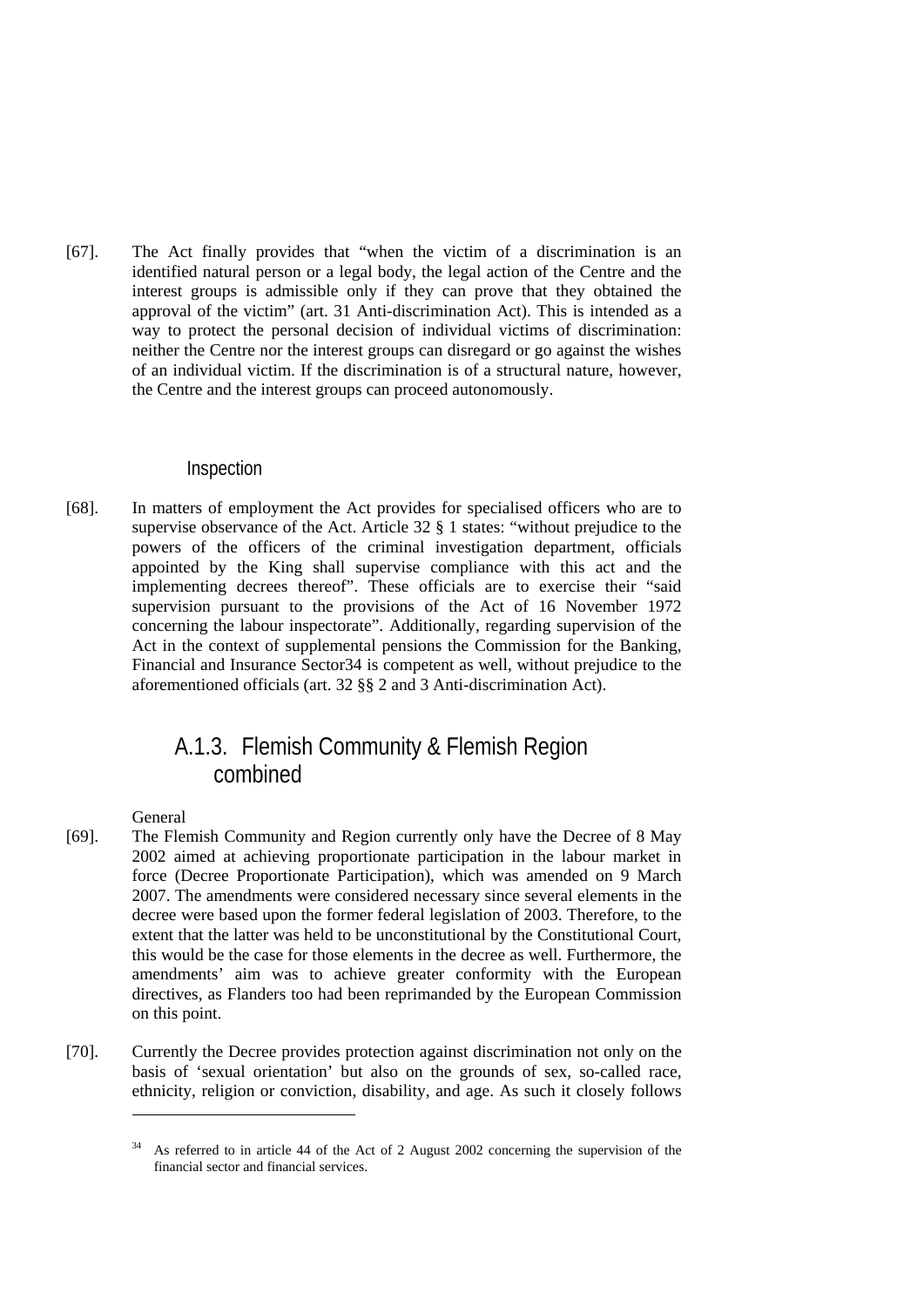the various European directives in this regard (and does not – as opposed to most other Belgian legislation – include more grounds). However, the remainder of the approach taken by the Decree still deviates significantly from that of Directive 2000/78/EC (and other European directives), as it does not always employ the concepts characteristic of and required by European antidiscrimination law.

- [71]. As already mentioned (cf. supra), a draft Framework Decree covering a broader scope than that of the Decree Proportionate Participation, respecting the European requirements and roughly modelled after the federal legislation (cf. supra) – has been submitted by the Flemish government to the Flemish parliament.35 The bill also covers a much wider list of discrimination grounds (based on that of the federal legislation), namely: sex, so-called race, colour, descent, national or ethnic origin, nationality, age, sexual orientation, marital status, birth, language fortune, religion or belief, political conviction, state of health, disability, physical or genetic characteristics and social origin. It therefore provides the same benefits as the federal legislation where discrimination on the basis of HIV or aids is concerned, since it covers 'state of health'. Where relevant, mention will be made of this bill.
- [72]. Finally, the Decree Proportionate Participation as well as the anticipated Framework Decree are not limited to provisions regarding discrimination and/or hate speech and crimes. They also include sections on equal opportunity policies and target figures regarding diversity in matters of employment. As these elements are not directly related to issues of discrimination law sensu stricto (and are not covered by Directive 2000/78/EC), and since most of the concrete measures will have to be taken by the government, the said sections will remain undiscussed.

# A.1.3.1. Scope

1

[73]. The Decree Proportionate Participation covers only matters of employment (in particular, but not exclusively, employment of the personnel of the Flemish authorities and the Flemish educational system), and thus does not extend beyond the scope of Directive 2000/78/EC. To begin with, the Decree states that "the Flemish employment policies are to be organised according to" the principle of "equal treatment", entailing "the absence of every form of direct or indirect discrimination or intimidation on the labour market" (art. 5 § 1 Decree Proportionate Participation). However, the remainder of the article detailing the scope of the Decree departs significantly from the terminology and concepts used in the European directives. Key concepts such as direct and indirect discrimination are largely abandoned in favour of specific descriptions of

<sup>35</sup> Draft Decree containing a framework for the Flemish policy on equal chances and equal treatment, Parliamentary Documents, Flemish Parliament 2007-2008, n° 1578/1.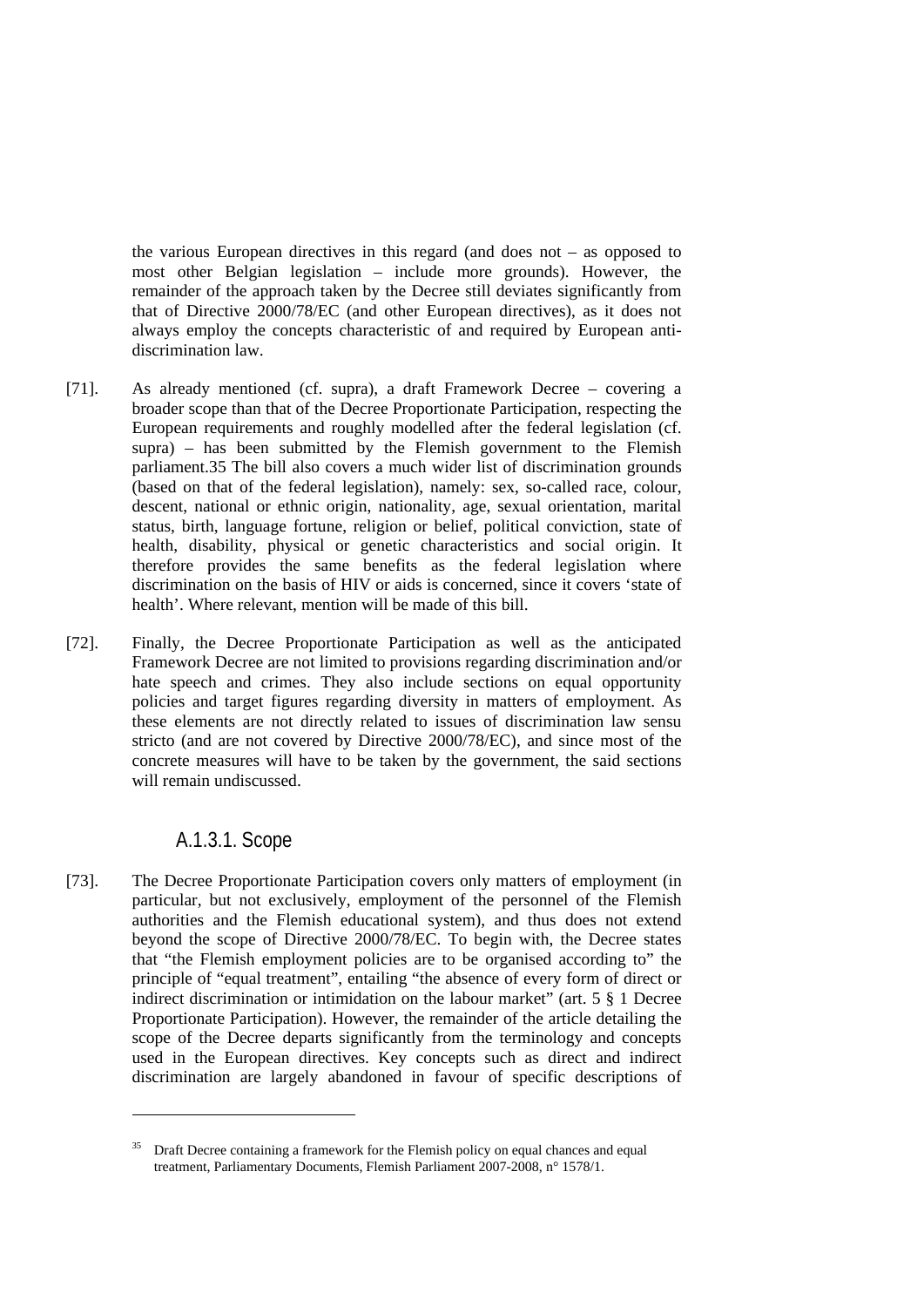prohibited behaviour having no immediate connection with the approach required by Directive 2000/78/EC and/or the other European directives. The Decree prohibits 'references' to the discrimination grounds protected by the Decree, rather than actual direct and indirect discrimination, instructions to discriminate and intimidation.

- [74]. Should this shortcoming prove problematic, it will in the nearby future be possible for victims to invoke the Framework Decree which is also to cover the area of employment and which does closely follow the terminology and concepts of the European anti-discrimination directives.
- [75]. Presently however victims of discrimination (on the basis of sexual orientation) in matters belonging to the competence of the Flemish Community and the Flemish Region have to fall back on article 5 § 2 Decree Proportionate Participation which prohibits the following thirteen types of conduct or measures:
	- Referring to sex, a so-called race, ethnicity, religion or conviction, disability, age or sexual orientation in the conditions or criteria regarding employmentfinding or to include elements in said conditions or criteria that lead to discrimination even without explicitly referring to sex, so-called race, ethnicity, religion or conviction, disability, age or sexual orientation.
	- Presenting in information and publicity employment-finding as more suitable for employees or employers of a certain sex, so-called race, ethnicity, religion or conviction, disability, age or sexual orientation.
	- Denying or restricting access to employment-finding for explicit or implicit reasons that are directly or indirectly related to sex, so-called race, ethnicity, religion or conviction, disability, age or sexual orientation.
	- Referring to the sex, so-called race, ethnicity, religion or conviction, disability, age or sexual orientation of an employee in job offers, or to include elements in vacancies that, even without explicitly referring to these criteria, do mention or presuppose them.
	- Referring to the sex, so-called race, ethnicity, religion or conviction, disability, age or sexual orientation of an employee in the conditions, selection and selection criteria for vacancies and functions in any sector or industry, or to include elements in those conditions or criteria that lead to discrimination even without explicitly referring to said protected criteria of an employee.36
	- Denying or impeding access to employment or to promotional opportunities for explicit and implicit reasons that are directly or indirectly based on sex,

The Decree also declares this provision to hold for the self-employed to the extent that these fall under Flemish competence.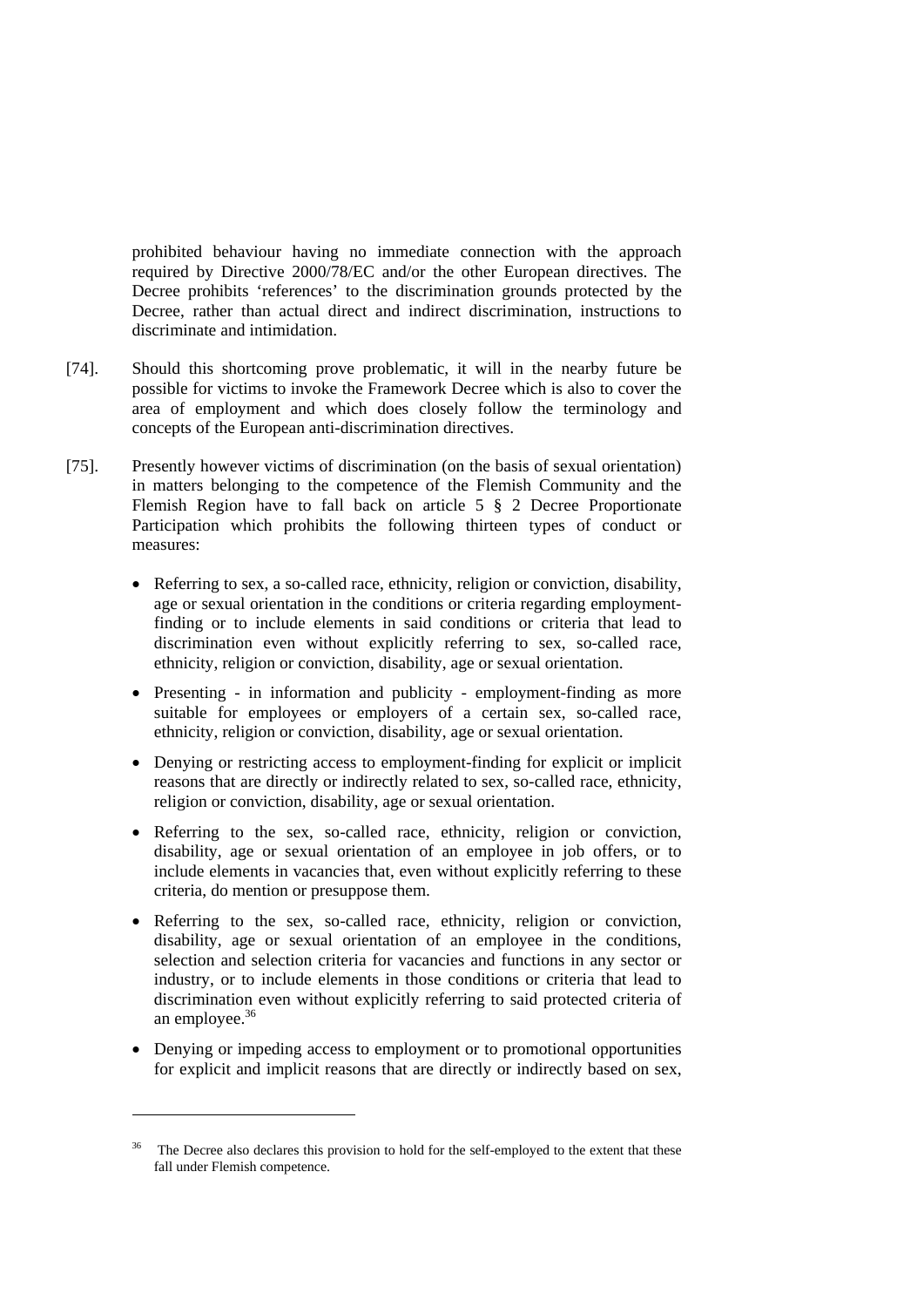so-called race, ethnicity, religion or conviction, disability, age or sexual orientation.

- Referring to sex, so-called race, ethnicity, religion or conviction, disability, age or sexual orientation in the conditions or criteria concerning career counselling, vocational training and career guidance or to include elements in the conditions or criteria for these that lead to discrimination even without explicitly referring to sex, so-called race, ethnicity, religion or conviction, disability, age or sexual orientation.
- Presenting in information and publicity career counselling, vocational training and career guidance as more suitable for candidates of a certain sex, so-called race, ethnicity, religion or conviction, disability, age or sexual orientation
- Denying or impeding access to career counselling, vocational training and career guidance for explicit and implicit reasons that are directly or indirectly based on sex, so-called race, ethnicity, religion or conviction, disability, age or sexual orientation.
- Applying different requirements and conditions for obtaining or awarding all kinds of diploma's, certificates, testimonials or titles.
- Referring to the sex, so-called race, ethnicity, religion or conviction, disability, age or sexual orientation of an employee in provisions and in the terms of employment and in the conditions, criteria or reasons for dismissal or to include elements in said conditions, terms, criteria or reasons that lead to discrimination even without explicitly referring to sex, so-called race, ethnicity, religion or conviction, disability, age or sexual orientation.
- Determining or applying said conditions, criteria or reasons in a discriminatory fashion according to the sex, so-called race, ethnicity, religion or conviction, disability, age or sexual orientation of an employee.
- Employing techniques and tests in career counselling, vocational training, career guidance and employment-finding that can give rise to direct or indirect discrimination.

# A.1.3.2. Concept of discrimination

[76]. The Decree defines the various forms of discrimination closely in line with the European directives since the 2007 amendment. However, as mentioned above, the problem is that it fails to systematically incorporate these concepts in and/or apply them to the scope (cf. supra), so that the various modes of discrimination are not in effect unequivocally prohibited in all matters pertaining to employment as defined in the scope.

Direct and indirect discrimination and justifications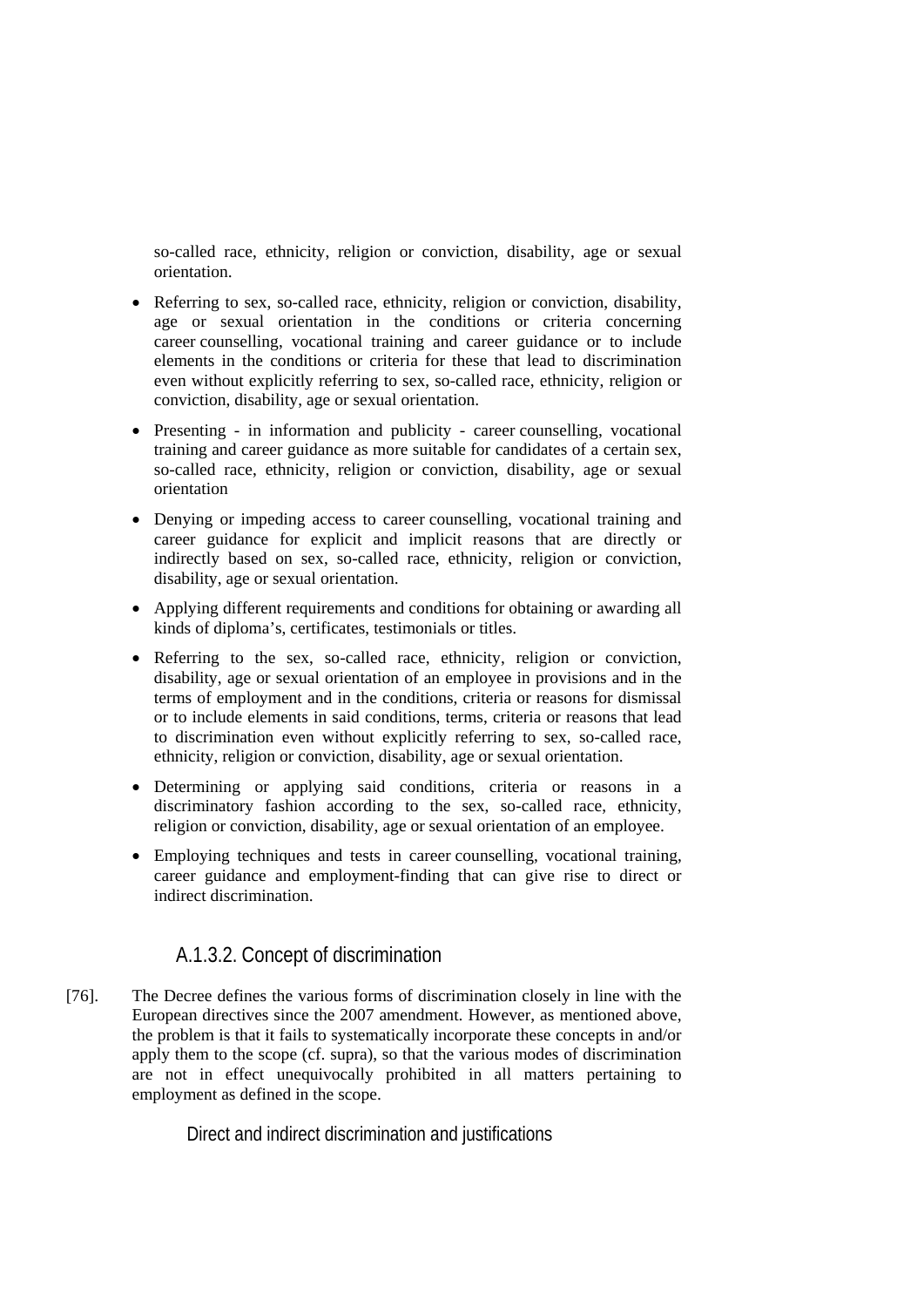- [77]. The Decree defines direct discrimination as follows: "when one person is treated less favourably than another is, has been or would be treated in a comparable situation", on the basis of any of the grounds falling under the Decree, thus including sexual orientation (art. 2, 8o Decree Proportionate Participation).
- [78]. Indirect discrimination occurs according to the Decree "when an apparently neutral provision, criterion or practice would put persons with a certain sex, socalled race, ethnicity, religion or conviction, disability, age or sexual orientation at a particular disadvantage compared with other persons, unless that provision, criterion or practice is objectively justified by a legitimate aim and the means of achieving that aim are appropriate and necessary" (art. 2, 9o Decree Proportionate Participation).
- [79]. Besides the objective and reasonable justification in case of indirect discrimination, the following general exceptions and justifications for both direct and indirect discrimination hold. Firstly, as in the federal legislation and the directives,37 a direct distinction may be justified where a characteristic related to 'sexual orientation' constitutes a genuine and determining occupational requirement in light of the "nature of the relevant specific professional activity" as long as the requirement has a legitimate objective as well as being proportionate in relation to this objective (art. 6 Decree Proportionate Participation).
- [80]. The Decree did not explicitly implement the exception provided in Directive 2000/78/EC for organisations the ethos of which is based on religion or belief.38 However, it does generally provide that it "does not impose restrictions on the protection and exercise of the fundamental rights and freedoms provided for in the Constitution and in international human rights conventions" (art. 5 § 6 Decree Proportionate Participation). The practical implications of this provision are not entirely clear, but the Flemish legislator – basing himself on the previous federal legislation39 – intended it as a way to introduce a possibility of assessing and balancing the prohibition of discrimination against other rights and freedoms. The scope for exceptions in this regard seems limited, as any exception will also have to fulfil the strict requirements of the European directive(s) lest they be unlawful.
- [81]. A final exception is 'positive action'. Article 5 § 3 Decree Proportionate Participation determines that the principle of equal treatment40 "does not prevent that, in order to ensure full equality in the context of employment,

 $37$  See article 4.1 Directive 2000/78/EC.<br> $38$  See article 4.2 Directive 2000/78/E

See article 4.2. Directive 2000/78/EC. Apart from the federal legislator none of the other legislators chose to implement this provision.<br>See former art. 3 Anti-discrimination Act of 2003. See: D. De Prins, S. Sottiaux & J.

Vrielink, *Handboek discriminatierecht*, Mechelen, Kluwer, 2005, n°. 1229-1232.<br><sup>40</sup> And that of 'proportionate participation'.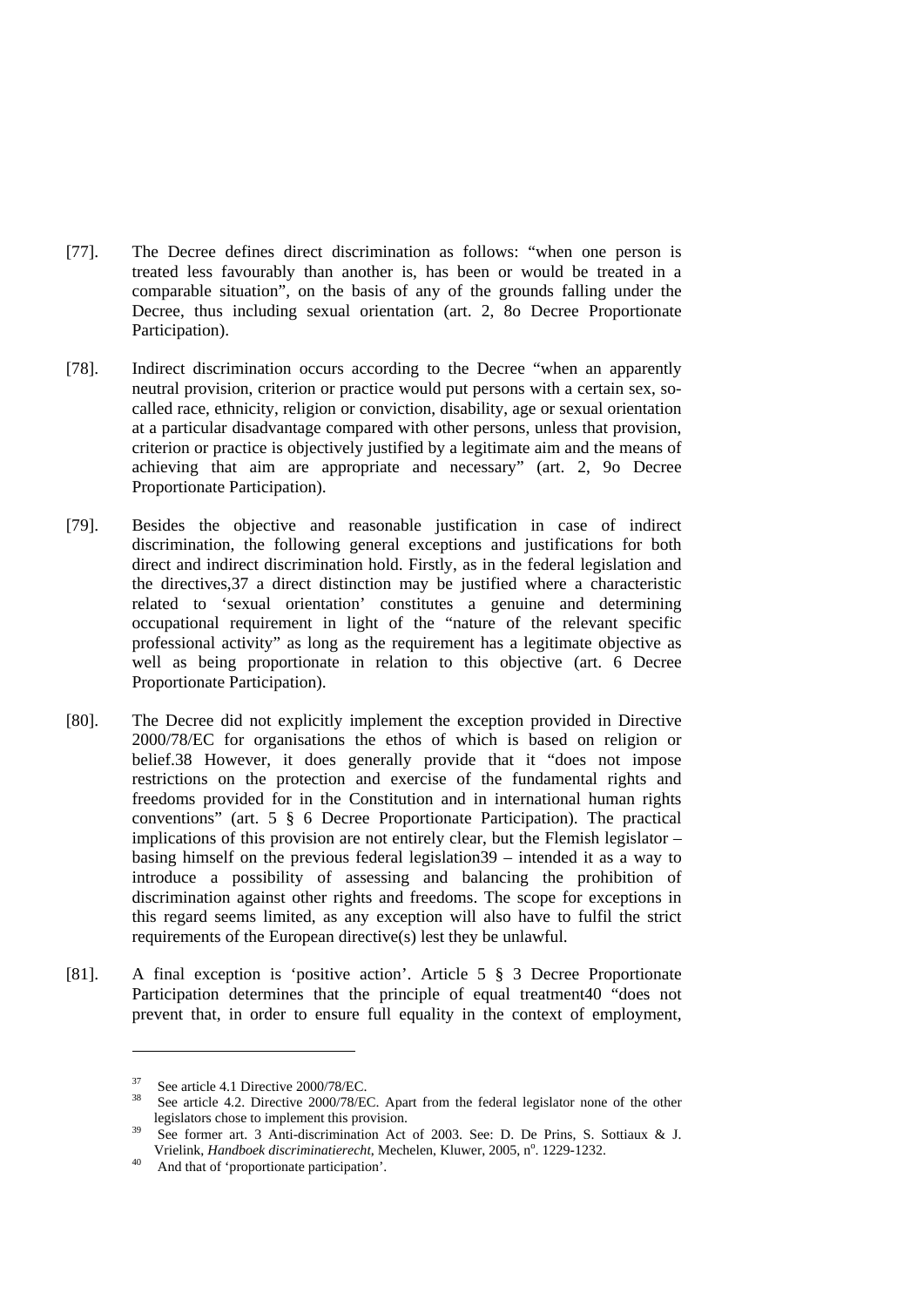specific measures are adopted or maintained to prevent or compensate for disadvantages linked to any" of the discrimination grounds.41 Unlike the federal legislation the Decree does not require these positive actions to be expressly and a priori approved by the government. Of course, positive actions will have to meet the aforementioned criteria formulated by the Belgian Constitutional Court (cf. supra).

Specific forms of discrimination: instruction to discriminate, harassment and reasonable accommodations

- [82]. With regard to other behaviour that the Decree equates with discrimination, not only the instruction to discriminate and intimidation/harassment are relevant for sexual orientation, in theory this can also be the case for the obligation to provide for reasonable accommodations.
- [83]. Regarding the instruction to discriminate, the Decree simply provides that "an instruction to discriminate or incitement to discrimination on the basis of" the protected criteria is considered discrimination (art. 2, 10o Decree Proportionate Participation).42 Intimidation or harassment is defined as "unwanted conduct related to a particular sex, so-called race, ethnicity, religion or conviction, disability, age or sexual orientation, and that has the purpose or effect of violating the dignity of a person and of creating an intimidating, hostile, degrading, humiliating or offensive environment" (art. 2, 11o Decree Proportionate Participation).43
- [84]. As mentioned, the provision in the Decree concerning the obligation to provide for reasonable accommodations – in Directive 2000/78/EC applicable only to persons with disabilities44 – is potentially relevant for all other grounds, including sexual orientation, as well. The provision reads as follows: "In order to guarantee compliance with the principle of equal treatment, reasonable accommodation shall be provided. This entails that intermediary organisations and employers shall take appropriate measures, where needed in a particular case, to enable access to, participation in, or advancement in employment, or to undergo training, unless such measures would impose a disproportionate burden. This burden may not be considered disproportionate when it is sufficiently compensated by existing measures" (art. 5  $\S$  4 Decree Proportionate Participation).
- [85]. Although aside from disability it might be easier to imagine claims on the basis of this provision in the sphere of religion or conviction (e.g. prayer-rooms

 $^{41}_{42}$  Compare: article 7 Directive 2000/78/EC.

<sup>&</sup>lt;sup>42</sup> Compare article 2.4 Directive 2000/78/EC.

<sup>43</sup> Compare article 2.3 Directive 2000/78/EC.

See article 5 Directive 2000/78/EC.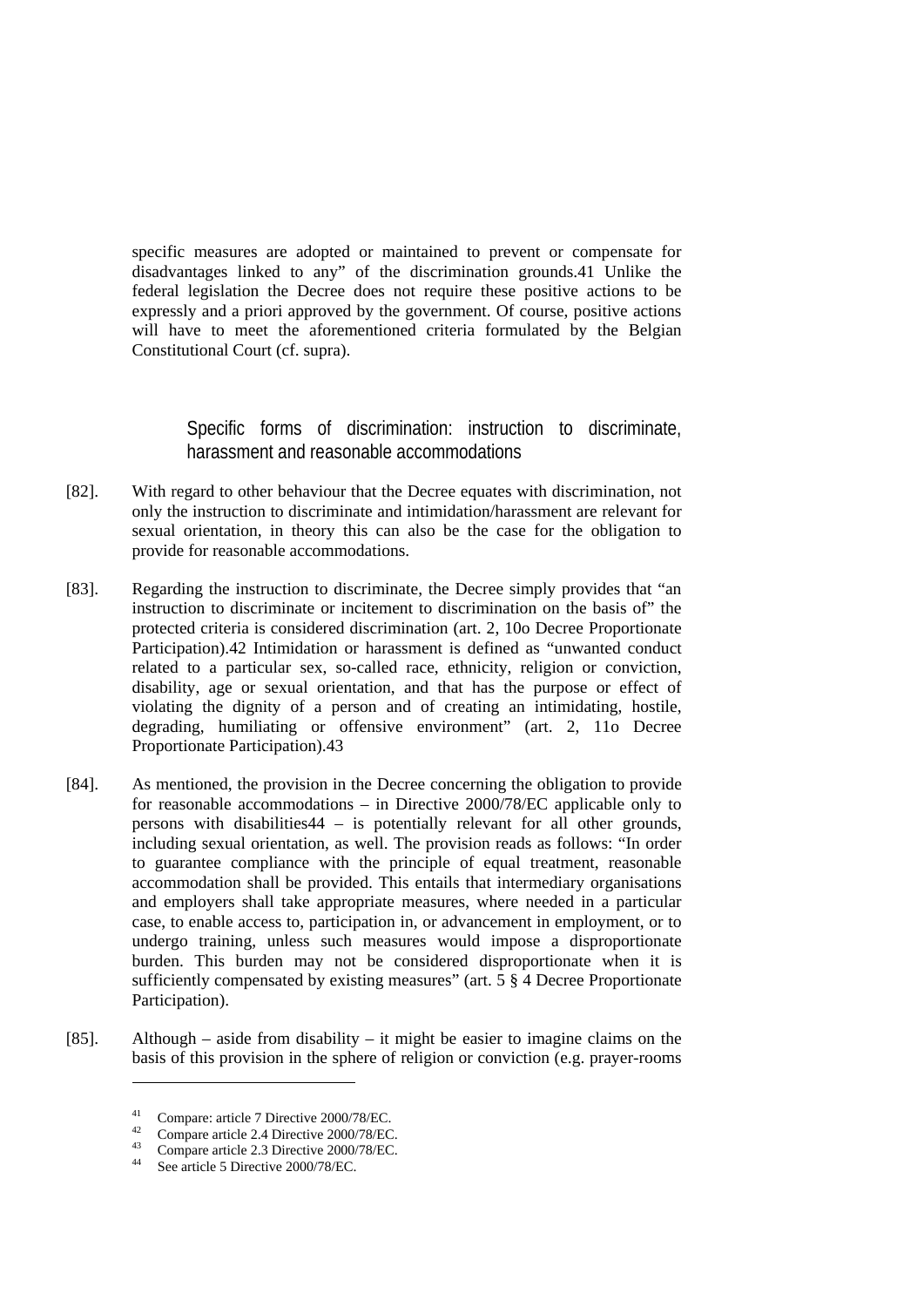in the workplace or serving halal or kosher foods in cantinas)45, it is nonetheless conceivable for the provision to be invoked regarding sexual orientation. One might for instance attempt to use it in order to address particular manifestations of hetero-normality or -normativity46 in the workplace (e.g. posters and the like), which might be insufficient to amount to 'intimidation' or 'harassment' but for which it might nevertheless be 'reasonable' to require accommodations.

### A.1.3.3. Civil provisions

- [86]. Several civil provisions in the Decree overlap with those of the federal Antidiscrimination Act. Firstly, the Decree also declares "provisions of a contract and the provisions and internal codes of organisations and companies that conflict with the decree to be null and void", and the same goes for provisions determining that one or more contracting parties renounce the rights guaranteed by" the Decree (art. 13 Decree Proportionate Participation).47
- [87]. Furthermore, the Decree provides in a distribution of the burden of proof among the parties in all civil proceedings on the basis of the Decree.48 Article 14 of the Decree determines that "if a person advances facts before the competent court that can lead to the presumption of direct or indirect discrimination, it falls on the defendant to prove that the principle of equal treatment was not violated".49 Article 15 authorises courts dealing with cases on the basis of the Decree to issue a cease and desist order vis-à-vis anyone who does not observe the prohibitions in article 5 (cf. supra).
- [88]. The Decree also provides for protection against victimisation50, but unlike the federal legislation – it does not extend this protection to individuals serving as witnesses in relation to the complaint. The draft Framework Decree purports to protect witnesses against victimisation, both within and outside the realm of employment.
- [89]. Concretely the protection under the Decree entails that "when a member of the personnel of the Flemish government or the educational system has filed a complaint or instigated legal proceedings on the basis of the Decree, the

We are not saying that these illustrations would by definition amount to reasonable accommodations; merely that it is conceivable that the provision will give rise to such claims.

Whether courts will in fact award these is a different matter.<br><sup>46</sup> Hetero-normality or hetero-normativity refers to social structures and manifestations that encourage or even force people to identify as being straight, and discourage them from having

an alternative sexual orientation or gender identity.<br>
Compare: art. 16 b Directive 2000/78/EC.<br>
<sup>48</sup>

 $^{48}$  Compare art. 10 Directive 2000/78/EC.

The provision is not applicable to criminal procedures, and does not replace other – more favourable – provisions regarding the burden of proof.<br>
<sup>50</sup> Compare art. 11 Directive 2000/78/EC.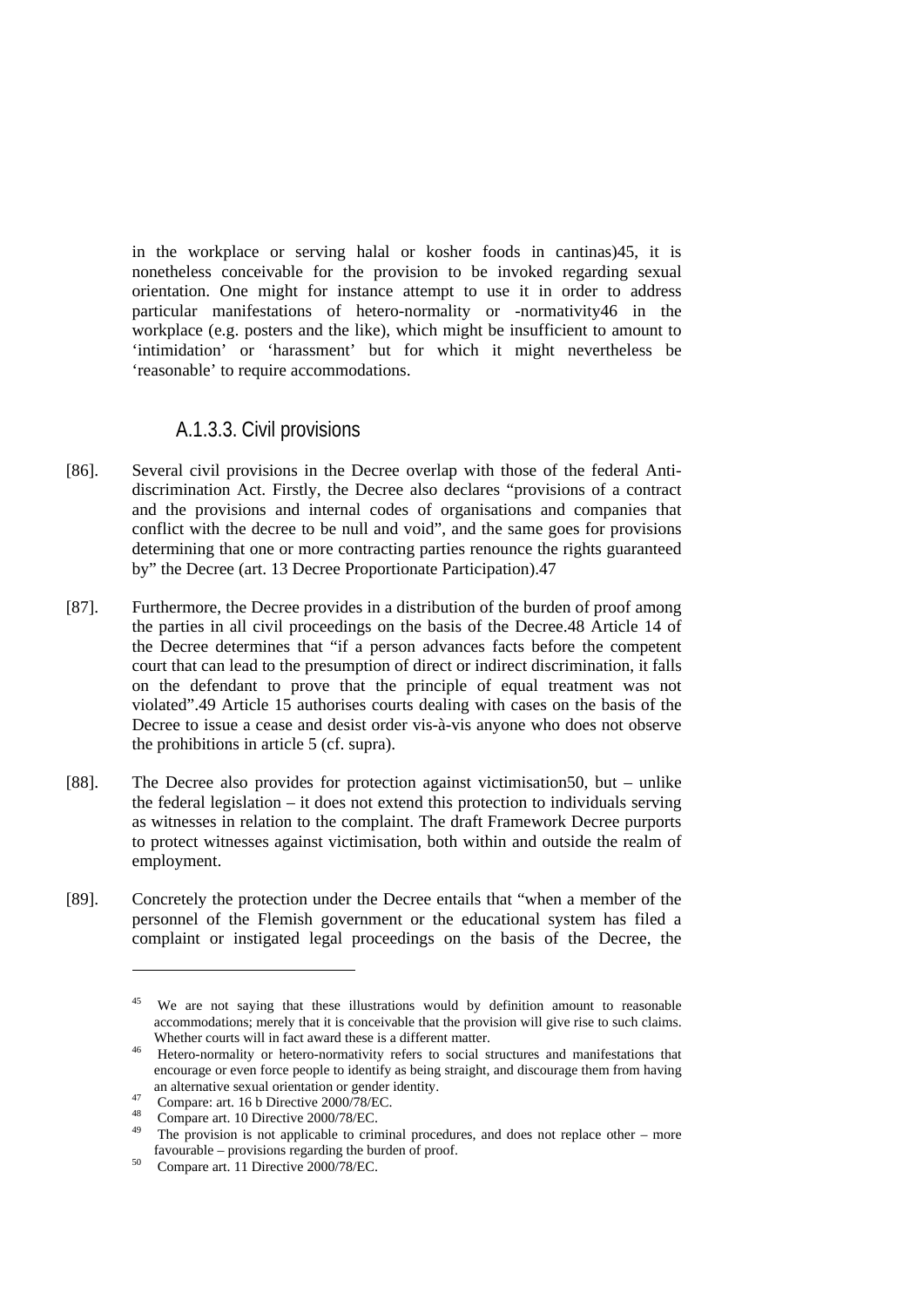employment may not be terminated nor may the terms of employment unilaterally be altered, unless it is for reasons foreign to the complaint or the legal proceedings" (art. 12 § 1 Decree Proportionate Participation). If such adverse measures are taken in a period of 12 months after a complaint has been lodged the burden of proof that these measures are foreign to the complaint falls on the person against whom a complaint has been filed. In case legal proceedings have been instigated this period is extended to 3 months following the day of the final judgement (art. 12 § 2 Decree Proportionate Participation).51

[90]. As in the federal legislation, if the person who took the adverse measures is unable to demonstrate that these measures had nothing to do with the complaint, damages payable are either a lump sum consisting of 6 months gross income or damages in the amount of the actual harm that was done (art. 12 § 3 Antidiscrimination Act). In the latter case the victim is to provide proof of the magnitude of the harm suffered.

### A.1.3.4. Administrative sanctions and criminal provisions

- [91]. The Decree Proportionate Participation includes administrative sanctions ranging from 200 to 2000 euro for anyone who – in employment – practices discrimination on any of the criteria covered by the Decree (unless the facts are criminally prosecuted); these sanctions or fines are administered by specialised officers appointed by the Flemish government (art. 17 Decree Proportionate Participation).
- [92]. Actual criminal prosecution is possible in case a person is guilty of direct discrimination in career counselling, vocational training, career guidance and employment-finding (art. 11 Decree Proportionate Participation). See infra in the section on criminal law for more details.
- [93]. The forthcoming Framework Decree will also introduce a criminal prohibition regarding (malicious) 'incitement to hatred, violence and direct discrimination' on the one hand and a prohibition of discrimination by civil and public servants. Like the federal legislation this Decree will also render it a criminal offence not to comply with a cease and desist order based on the Decree.

<sup>51</sup> As in the federal legislation, a number of additional provisions hold in regard to adverse measures taken in the context of employment, assuring e.g. that – to the extent possible and desirable – a person can be reintegrated into his or her workplace under the same terms of employment as before and/or other situations in which persons can claim damages (see art. 12 §§ 3-5).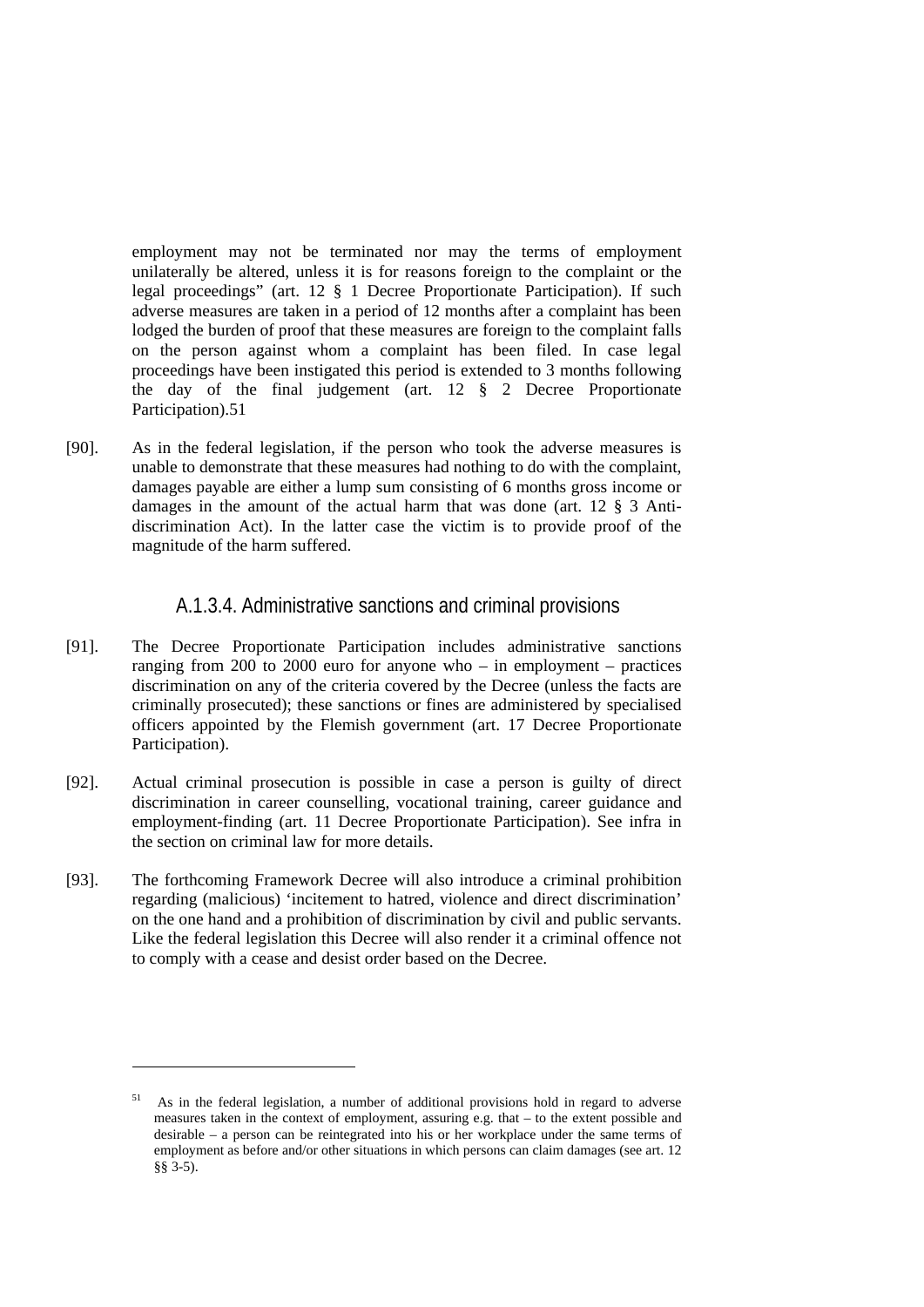# A.1.3.5. Enforcement

### Equality body and interest groups

- [94]. The Decree Proportionate Participation provides that the Flemish government is to designate a government organisation or organisations for the advancement of equal treatment (and proportionate participation), for all of the grounds covered by it, thus including sexual orientation. This organisation or these organisations will be authorised to provide support to victims of discrimination in dealing with their complaints, to formulate advice on public policy regarding equal treatment (and proportionate participation) and to provide people with information on their rights of equal treatment (and proportionate participation) (art. 9 Decree Proportionate Participation).
- [95]. Thus far no such organisation has been designated. The Flemish government is still negotiating with the other levels of government in order to create the possibility to authorise the currently strictly federal CEOOR (cf. infra) for enforcing the current and future anti-discrimination decrees.
- [96]. Aside from the government organisation still to be designated, a number of private associations, organisations and interest groups are authorised to bring legal actions on the basis of the Decree (art. 16 Decree Proportionate Participation).52 This more specifically concerns associations which on the date of the facts have disposed of legal personality for at least five years,53 and which have made it their purpose in their articles of association, to defend human rights and fight discrimination. The same goes for all representative employers' organisations and trade unions.
- [97]. Again just like the federal legislation, the Decree finally provides that when the victim of a discrimination is an identified natural person or a legal body, the legal action of the associations and organisations is admissible only if they can prove that they obtained the approval of the victim (art. 16 Decree Proportionate Participation).

#### Inspection

1

[98]. Finally, like the federal legislation, the Decree provides for specialised officers who are to supervise its observance. Article 10 § 1 states: "without prejudice to the powers of the officers of the criminal investigation department, officials appointed by the Flemish government shall supervise compliance with this Decree and the implementing decrees thereof".

 $^{52}$  Compare article 9.2 Directive 2000/78/EC.

The federal legislation was criticised by the European Commission for using this requirement. In response the federal legislator lowered the term to three years. The Framework Decree also provides for a term of three years.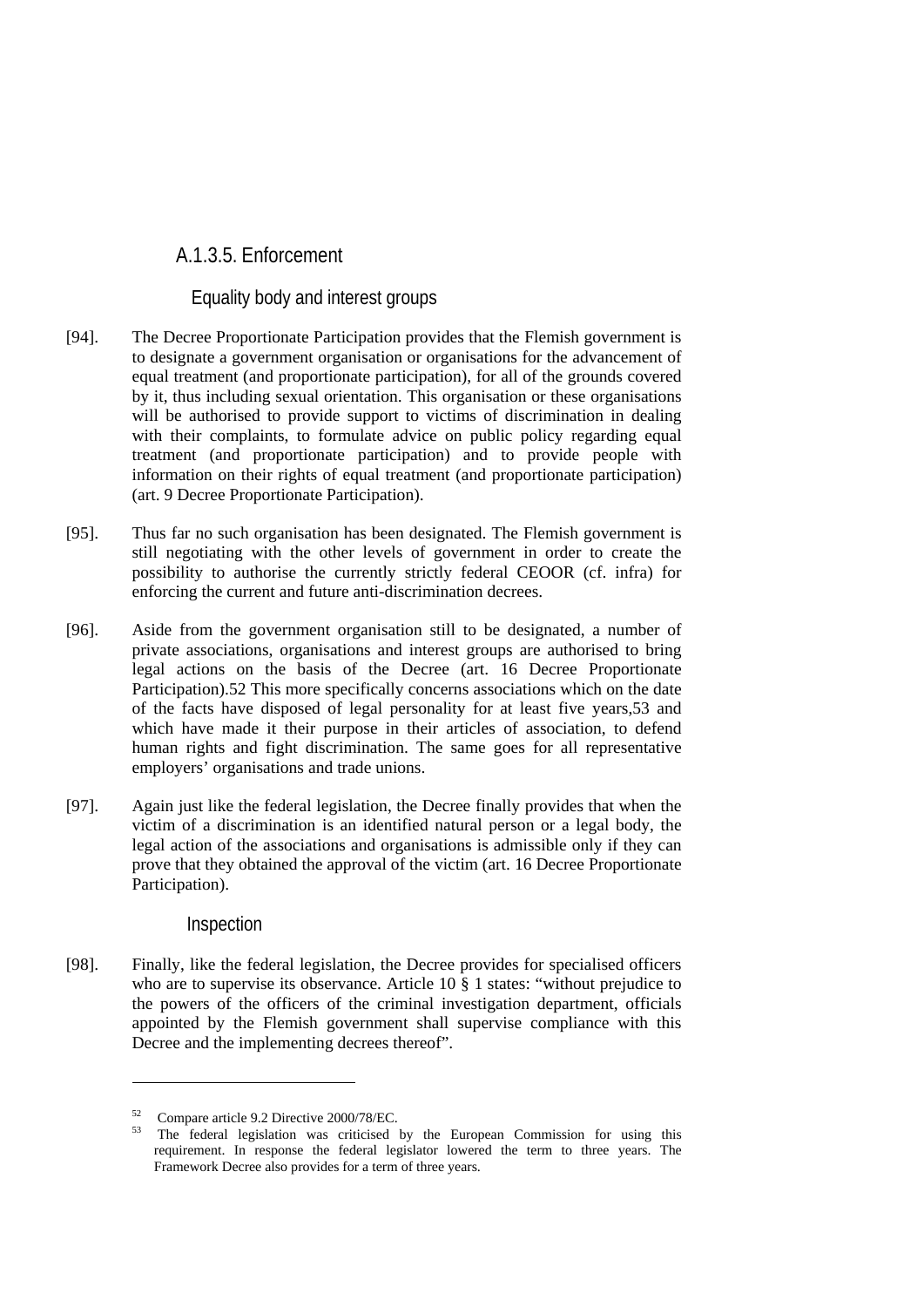# A.1.4. French Community

# A.1.4.1. General

- [99]. The French Community has its Decree of 19 May 2004 concerning the application of the principle of equal treatment (Decree Equal Treatment) in order to implement Directive 2000/78/EC (as well as Directive 2000/43/EC). Plans exist to revise this Decree completely, but no official drafts or bills have been submitted yet.
- [100]. The discrimination grounds currently covered by the Decree are: "so-called race, ethnic origin, religion or belief, handicap, age and sexual orientation". These are the grounds covered by directives 2000/78/EC and 2000/43/EC combined (thereby notably excluding 'sex').

### A.1.4.2. Scope

- [101]. Article 3 of the Decree delineates its scope. It is applicable firstly to "the personnel members of":
	- The services of the government, in particular the ministry of the French Community and the Support Organ of the ministerial cabinets;
	- The institutes of public utility falling under the competence of the French Community;
	- The educational facilities of the French Community of all types and levels;
	- The Hospital Centre of the University of Liège

(art. 3 § 1 Decree Equal Treatment).

1

[102]. Secondly, the scope also includes all "associations subsidised, approved or recognised by the French Community in matters coming its competence" (art. 3 § 2 Decree Equal Treatment). And finally – by means of a catch-all provision – the Decree is applicable to all other affairs that the Constitution54 or other relevant legislation55 designate as part of the jurisdiction of the French Community (art. 3 § 3 Decree Equal Treatment).

<sup>&</sup>lt;sup>54</sup> More specifically, art. 127  $\S$  1, section 1, 2<sup>o</sup> of the Constitution.

That is: the Special Act of 8 August 1980 on the reform of the institutions.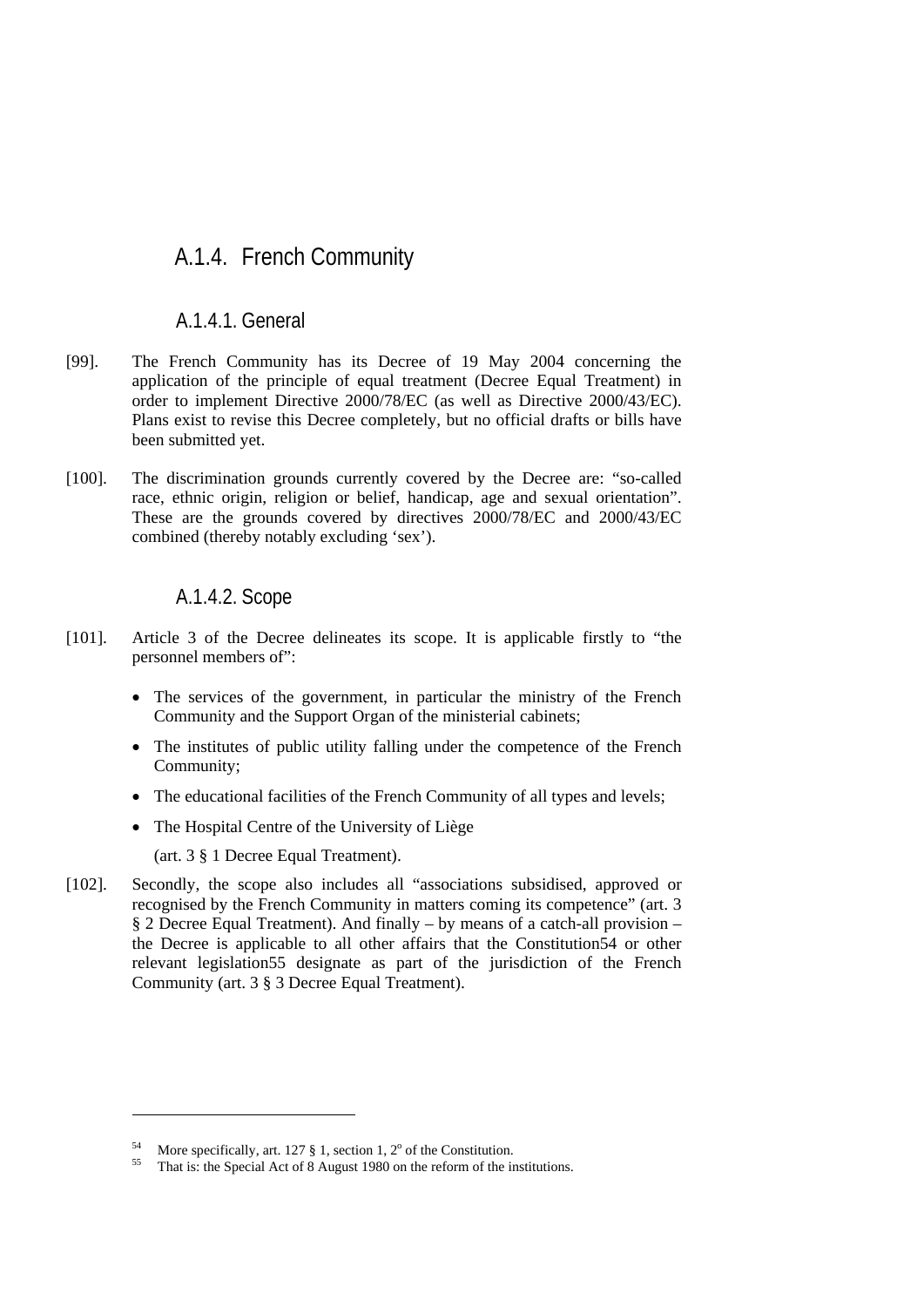# A.1.4.3. Concept of discrimination

[103]. Like most of the other pieces of legislation the French Community's Decree prohibits direct and indirect discrimination and an 'instruction to discriminate'. The prohibition of 'harassment' however, has not been implemented.

### Direct and indirect discrimination and justifications

- [104]. The Decree defines direct discrimination as the situation "when one person is treated less favourably than another is, has been or would be treated in a comparable situation", on the basis of any of the grounds falling under the Decree (art. 2 § 1, 2o Decree Equal Treatment).
- [105]. Indirect discrimination occurs "when an apparently neutral provision, criterion or practice would put persons with a certain sex, so-called race, ethnicity, religion or conviction, disability, age or sexual orientation at a particular disadvantage compared with other persons, unless that provision, criterion or practice is objectively justified by a legitimate aim and the means of achieving that aim are appropriate and necessary" (art. 2 § 1, 3o Decree Equal Treatment).
- [106]. Again, the following general exceptions and justifications for both direct and indirect discrimination hold. Firstly, a distinction may be justified where characteristics related to 'sexual orientation' (or other grounds) constitute a genuine and determining occupational requirement in light of the "nature of the relevant specific professional activity" as long as the requirement has a legitimate objective as well as being proportionate in relation to this objective (art. 5 Decree Equal Treatment).56
- [107]. Secondly, the Decree allows for 'positive action'. Article 7 provides that the principle of equal treatment57 "does not prevent that in order to ensure full equality in the context of employment specific measures are adopted or maintained to prevent or compensate for disadvantages linked to any" of the discrimination grounds.58

Specific forms of discrimination: instruction to discriminate

[108]. The special forms of discrimination relevant for sexual orientation in which the Decree provides are limited to the prohibition of 'an instruction to discriminate'

 $^{56}$  Compare article 4.1 Directive 2000/78/EC.

 $^{57}$  And that of 'proportionate participation'.<br> $^{58}$  Connected at a Directive 2000/78/EC

Compare article 7 Directive 2000/78/EC.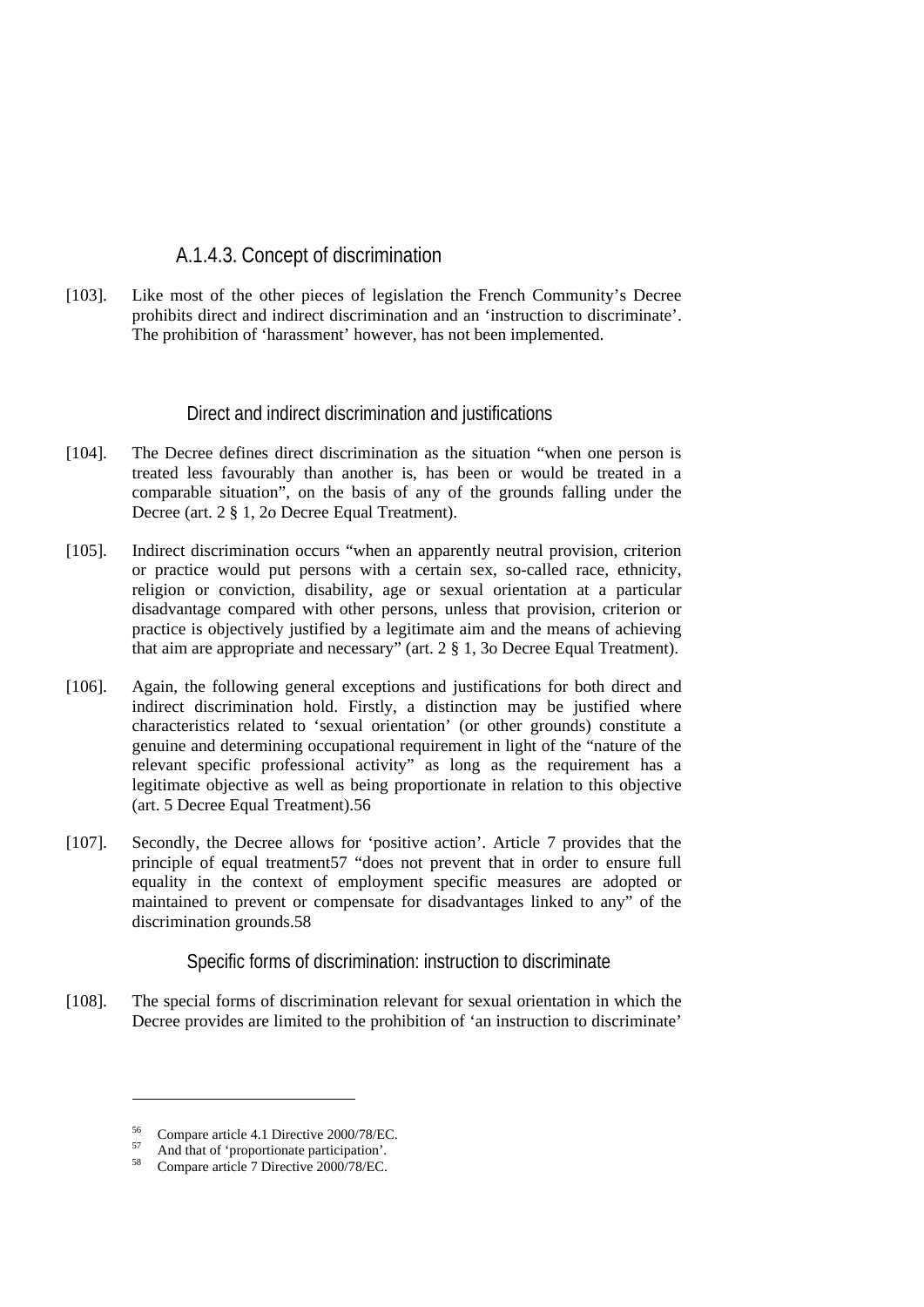(art. 2 § 2 Decree Equal Treatment).59 The prohibition of 'harassment' – required by Directive 2000/78/EC – has not been implemented.60

# A.1.4.4. Disciplinary provisions

- [109]. The Decree does not really provide for civil (or criminal) provisions. Many elements required by the directives therefore have not been implemented, such as the protection against victimisation, the distribution of the burden of proof and the nullity of provisions conflicting with the Decree.
- [110]. Article 9 provides that "every form of direct or indirect discrimination in employment, committed by a member of personnel with a permanent appointment can give rise to disciplinary proceedings pursuant to the provisions applicable to permanently appointed personnel". Furthermore, article 10 allows the government to discontinue the funding of associations that are subsidised, approved or recognised by the French Community, if the association commits discrimination in the sense of the Decree or in that of the federal legislation.61

# A.1.4.5. Enforcement

[111]. No mention is made in the Decree of an equality body (for any of the grounds). Nor does the Decree assign any function to private associations to support victims and instigate legal proceedings.

# A.1.5. Walloon Region

# A.1.6. General

- [112]. The Walloon Region has the Decree of 27 May 2004 concerning the equal treatment in employment and vocational training (Decree Equal Treatment) with the explicit aim to implement both Directive 2000/78/EC and Directive 2000/43/EC. It is currently under partial revision mainly in order to better fulfil the European requirements, but no official bills have been submitted in parliament yet.
- [113]. The Decree covers the following discrimination grounds: religion or philosophical convictions, disability or physical characteristics, current or future

 $^{59}$  Compare article 2.4 Directive 2000/78/EC.

<sup>&</sup>lt;sup>60</sup> Compare: art. 2.3 Directive 2000/78/EC.

Reference is made to the (replaced) Act of 2003.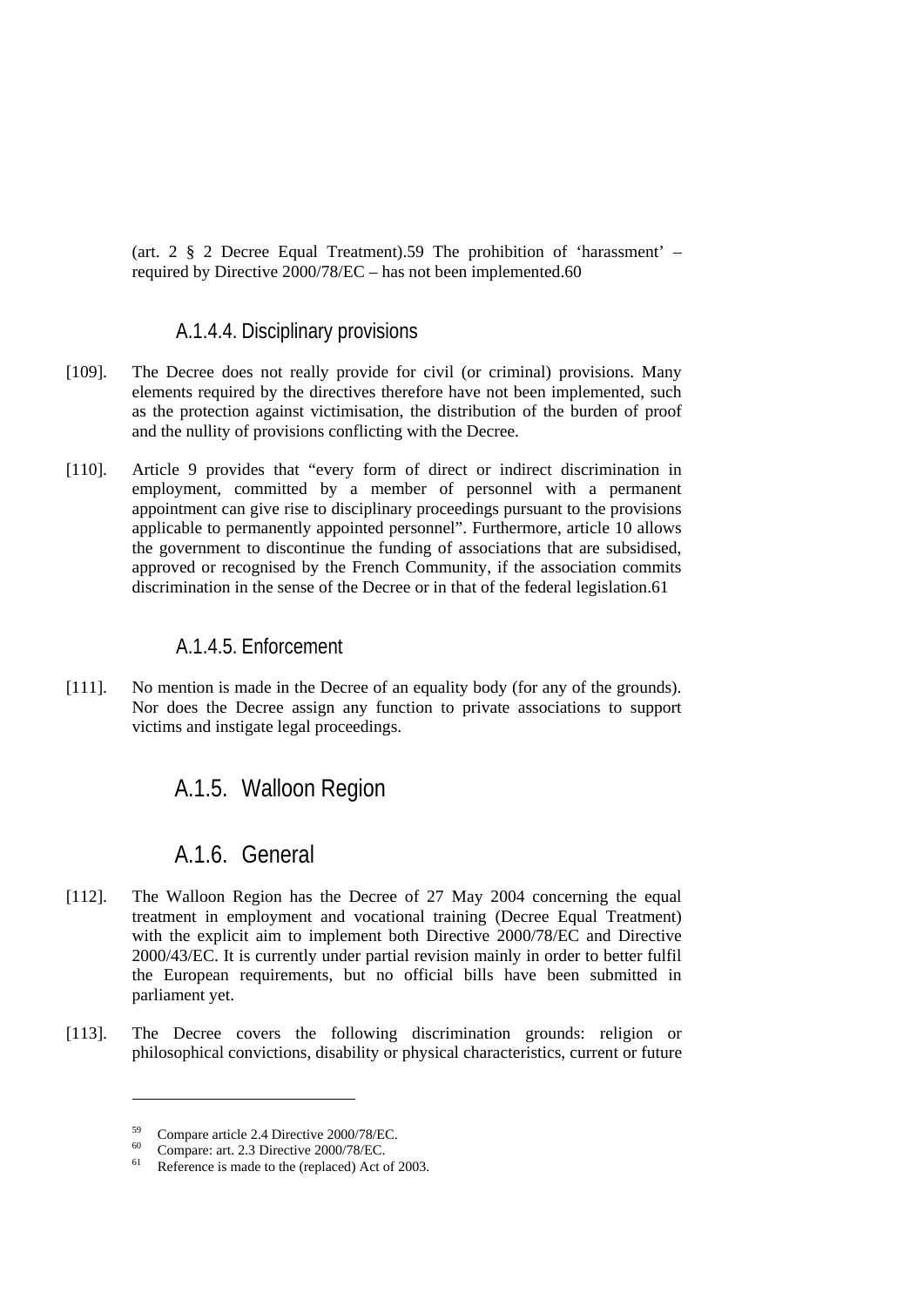state of health, age, marital status, sex, sexual orientation, national or ethnic origin, descent, familial or socio-economic situation.

# A.1.6.1. Scope

[114]. The Decree is applicable firstly – regarding employment – "to both the public and the private sector regarding the career guidance, socio-professional integration, the placement of employees and the professional assistance for advancement of employment (art. 8 Decree Equal Treatment), and secondly – regarding vocational training and retraining  $-$  "to both the public and private sector regarding the socio-professional integration and vocational training" (art. 9 Decree Equal Treatment).

# A.1.6.2. Concept of discrimination

[115]. The Decree prohibits direct and indirect discrimination, as well as an 'instruction to discriminate'. Just as the French Community however, the Walloon Region neglected to implement the prohibition of 'harassment'.

### Direct and indirect discrimination and justifications

- [116]. The Decree defines direct discrimination as the situation "when one person is treated less favourably than another is, has been or would be treated in a comparable situation", on the basis of any of the grounds falling under the Decree (art. 4 section 2 Decree Equal Treatment).
- [117]. Indirect discrimination occurs "when an apparently neutral provision, criterion or practice would put persons at a particular disadvantage compared with other persons, unless that provision, criterion or practice is objectively justified by a legitimate aim and the means of achieving that aim are appropriate and necessary" (art. 4 section 3 Decree Equal Treatment).
- [118]. The Decree like most other legislation provides an exception for the genuine and determining occupational requirement: distinctions are justified when characteristics related to one of the discrimination grounds constitute a genuine and determining occupational requirement in light of the "nature of the relevant specific professional activity" as long as the requirement has a legitimate objective and is proportionate in relation to this objective (art. 5 section 1 Decree Equal Treatment).62

<sup>62</sup> Compare article 4.1 Directive 2000/78/EC.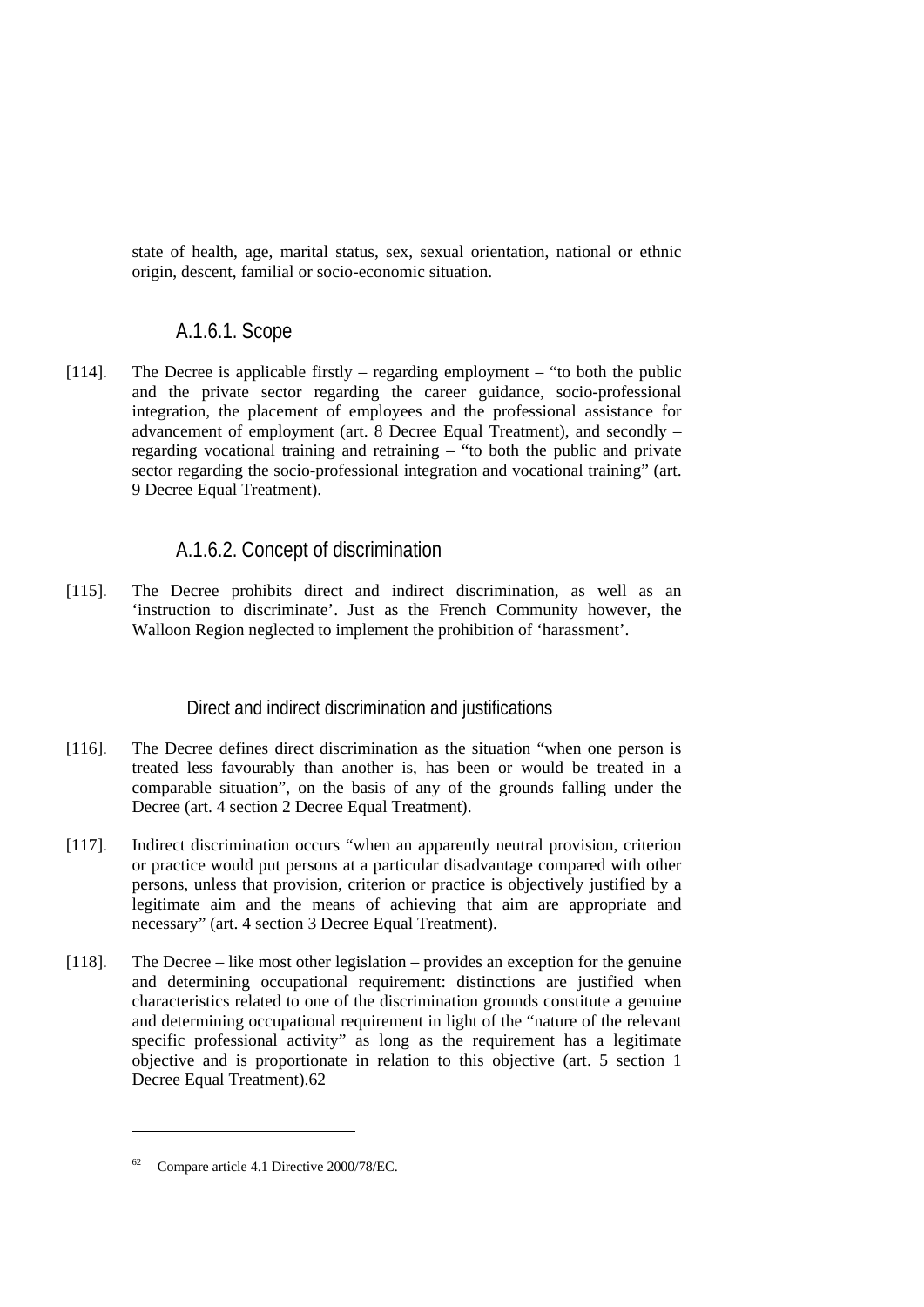[119]. Positive action is also provided for in the Decree. Article 10 states that the Walloon Government will, "with a view to ensuring full equality of employees and the unemployed, adopt or maintain specific measures to prevent or compensate for disadvantages linked to" the discrimination grounds".63

### Specific forms of discrimination: instruction to discriminate

[120]. As mentioned, the Decree fails to implement the prohibition of harassment.64 The only specific form of discrimination it does implement is the instruction to discriminate: "every conduct that consists of instructing to discriminate persons on the basis of one of the" discrimination grounds "is considered to be a discrimination in the sense of the Decree" (art. 7 Decree Equal Treatment).65

# A.1.6.3. Civil provisions

- [121]. The Walloon Region failed to implement several of the civil provision and protection mechanisms required by Directive 2000/78/EC.
- [122]. The Decree does introduce a special procedure aimed at obtaining a cease and desist order with respect to discriminatory behaviour (art. 16 Decree Equal Treatment). To enforce compliance with the outcome of this procedure courts can impose a penalty on a daily basis or per violation (art. 18 Decree Equal Treatment). The Decree also provides for the distribution of the burden of proof (art. 17 Decree Equal Treatment).66 An interesting feature of the latter provision is that it provides that the burden of proof can be shifted on the basis of an empirical situation test.67

# A.1.6.4. Criminal provisions

[123]. The Decree includes a single criminal provision: article 13 penalises voluntary or conscious discriminatory acts in the sense of the Decree (cf. infra for more details). In case of recidivism the maximum penalties that are provided can be doubled (art. 14 Decree Equal Treatment).

<sup>&</sup>lt;sup>63</sup> Compare article 7 Directive 2000/78/EC.

 $^{64}$  See article 2.3 Directive 2000/78/EC.

 $^{65}$  Compare article 2.4 Directive 2000/78/EC.

 $^{66}$  Art. 10 Directive 2000/78/EC.

That can be performed with the help of a bailiff (though such is not obligated).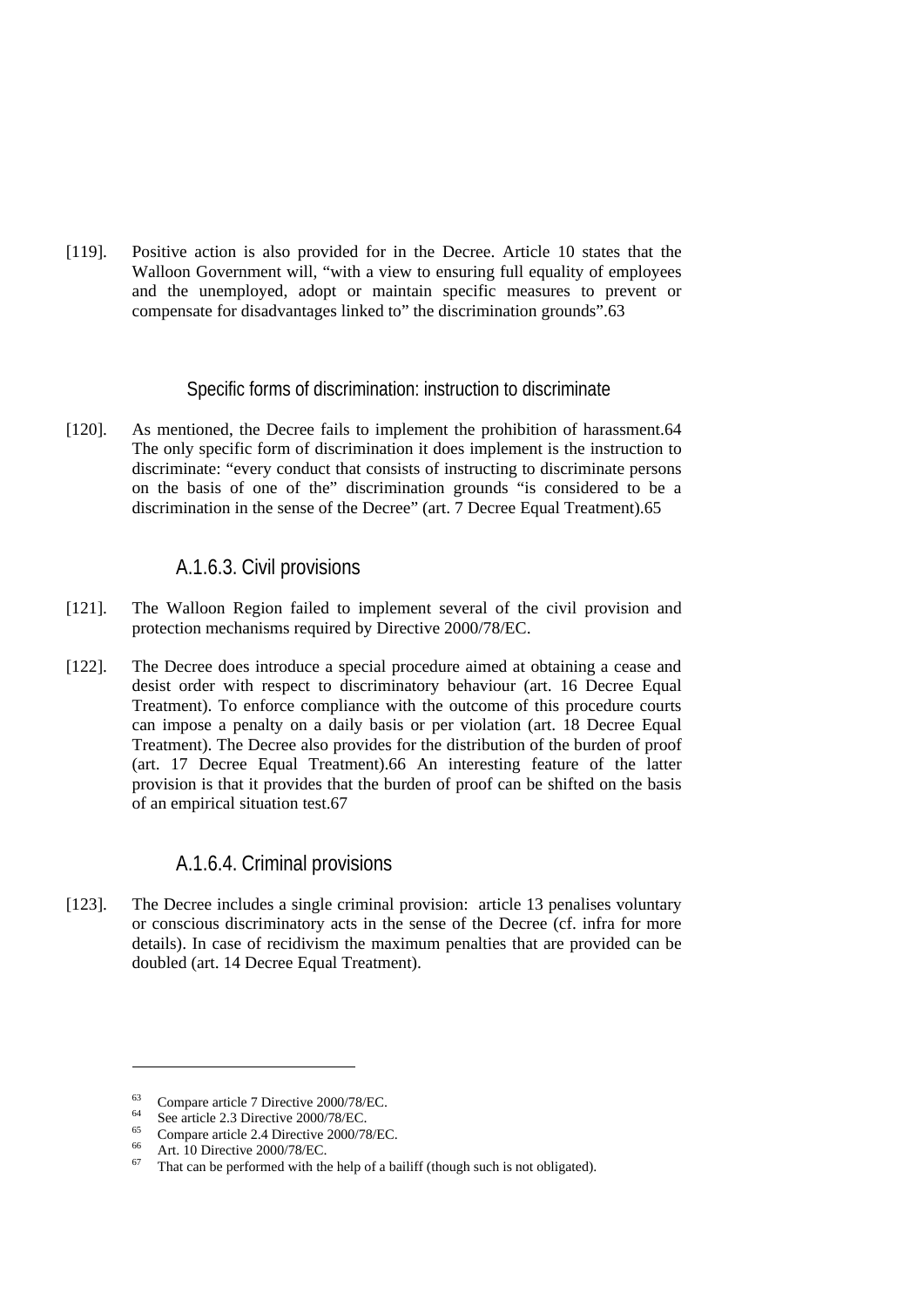# A.1.6.5. Enforcement

### Equality body and interest groups

- [124]. The Decree does not enable interest groups or associations to instigate legal proceedings or otherwise assist victims, and thereby fails to comply with Directive 2000/78/EC.68
- [125]. The Decree does provide for an equality body of sorts. More specifically it states that the Walloon government will designate one of its services to offer the opportunity of mediation: anyone who considers himself or herself to be the victim of discrimination will be able to appeal to a mediation service, the main assignment of which is to receive complaints and to reconcile the positions of the applicant and the persons and services involved. If the mediation service fails to achieve the reconciliation, it must provide the applicant with advice on the administrative or legal action that he or she can undertake. The service may refuse to treat a complaint: 1. if it is clearly unfounded; 2. if the facts occurred longer than a year prior to submitting the complaint; 3. if the facts are also the object of a civil or criminal legal proceedings (art. 12 §§ 1 and 2 Decree Equal Treatment). Until now however, no service has been designated to perform this task.
- [126]. The Decree furthermore provides that the Walloon government is to develop a biennial action plan in relation to the Decree, after consultation of the Economic and Social Council of the Walloon Region (art. 11 § 1 Decree Equal Treatment). The said Council is also entrusted with the task of making proposals or giving advice, on its own initiative or at the request of the Walloon government, in relation to actions liable to improve equal treatment in employment and vocational training (art. 11 § 3 Decree Equal Treatment).
- [127]. Furthermore, the Decree assigns to the Walloon Institute for Evaluation, Prospection and Statistics the task of gathering and disseminating statistical data, studies and information on equal treatment in employment and vocational training, annually evaluating government policy on this issue, and representing the Walloon government in the competent national and international bodies with regard to equal treatment in employment and vocational training (art. 11 § 2 Decree Equal Treatment);
- [128]. Finally, the Advisory Commission on the integrated system of socioprofessional mobilisation is responsible for the annual organisation of a 'round table' on the issue of equal treatment (art. 11 § 4 Decree Equal Treatment).

<sup>68</sup> Art. 9.2 Directive 2000/78/EC.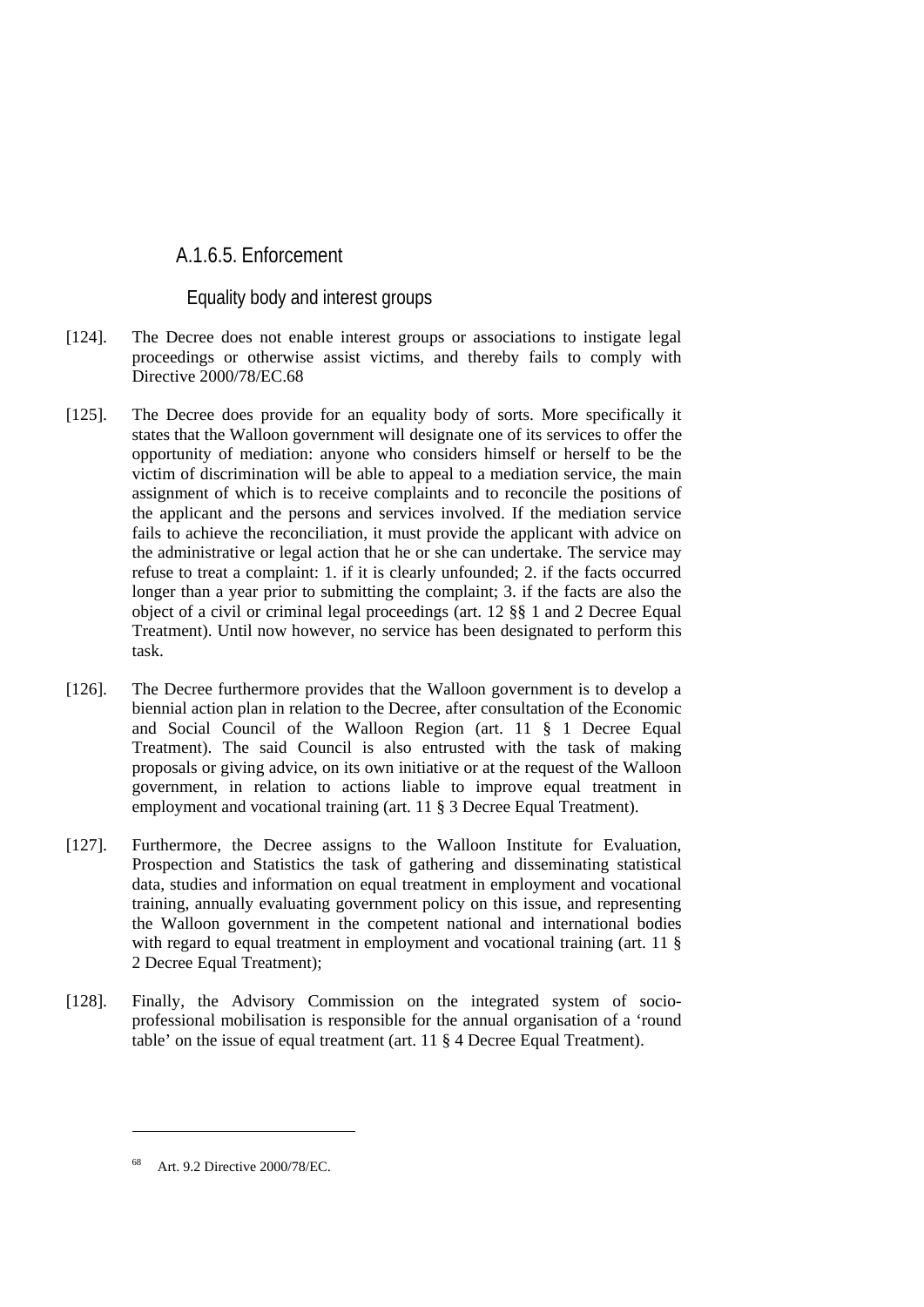#### Inspection

[129]. Control and supervision on the observance of the provisions of the Decree and its implementing decrees is performed by the services designated by the Walloon government, in accordance with a more general decree regarding supervision and control of the observance of legislation concerning employment policies (art. 13 Decree Equal Treatment).

# A.1.7. Brussels-Capital Region

# A.1.7.1. General

- [130]. The Ordinance of 26 June 2003 concerning the mixed administration69 of the labour market in the Brussels-Capital Region (Ordinance Mixed Administration) is not a 'proper' piece of anti-discrimination legislation. It merely has a number of general provisions concerning discrimination and equal treatment. It is also by no means sufficient to implement the obligations constituted by Directive 2000/78/EC or any of the other recent European directives for that matter.
- [131]. Several projects are currently under preparation on the level of the Brussels-Capital Region that should amend this situation. Presently, it looks as though three additional anti-discrimination ordinances will be submitted in parliament in the not too distant future: one concerning employment generally, another regarding employment in the public sector and a final one aimed at combating discrimination in the housing sector (the latter of course has little to do with Directive 2000/78/EC).

# A.1.7.2. Current provisions regarding discrimination

[132]. Article 4 of the Ordinance Mixed Administration provides that all relevant organisations falling under the Brussels-Capital Region's competence70 are obliged – in the exercise of their employment activities – to "refrain from discriminatory practices on the basis of race, colour, sex, sexual orientation, language, religion, political or any other conviction, national or social origin, being part of a national minority, fortune, birth, marital status or family situation, membership of a union, or any other form of discrimination such as that on the basis of age or disability" (art. 4.2 Ordinance Mixed Administration). An interesting point is that there is a prohibition of

<sup>&</sup>lt;sup>69</sup> The term "mixed administration" refers to the fact that both public and private employment services are covered.<br>
<sup>70</sup> As enumerated in art.  $3 \& 2$  of the Ordinance.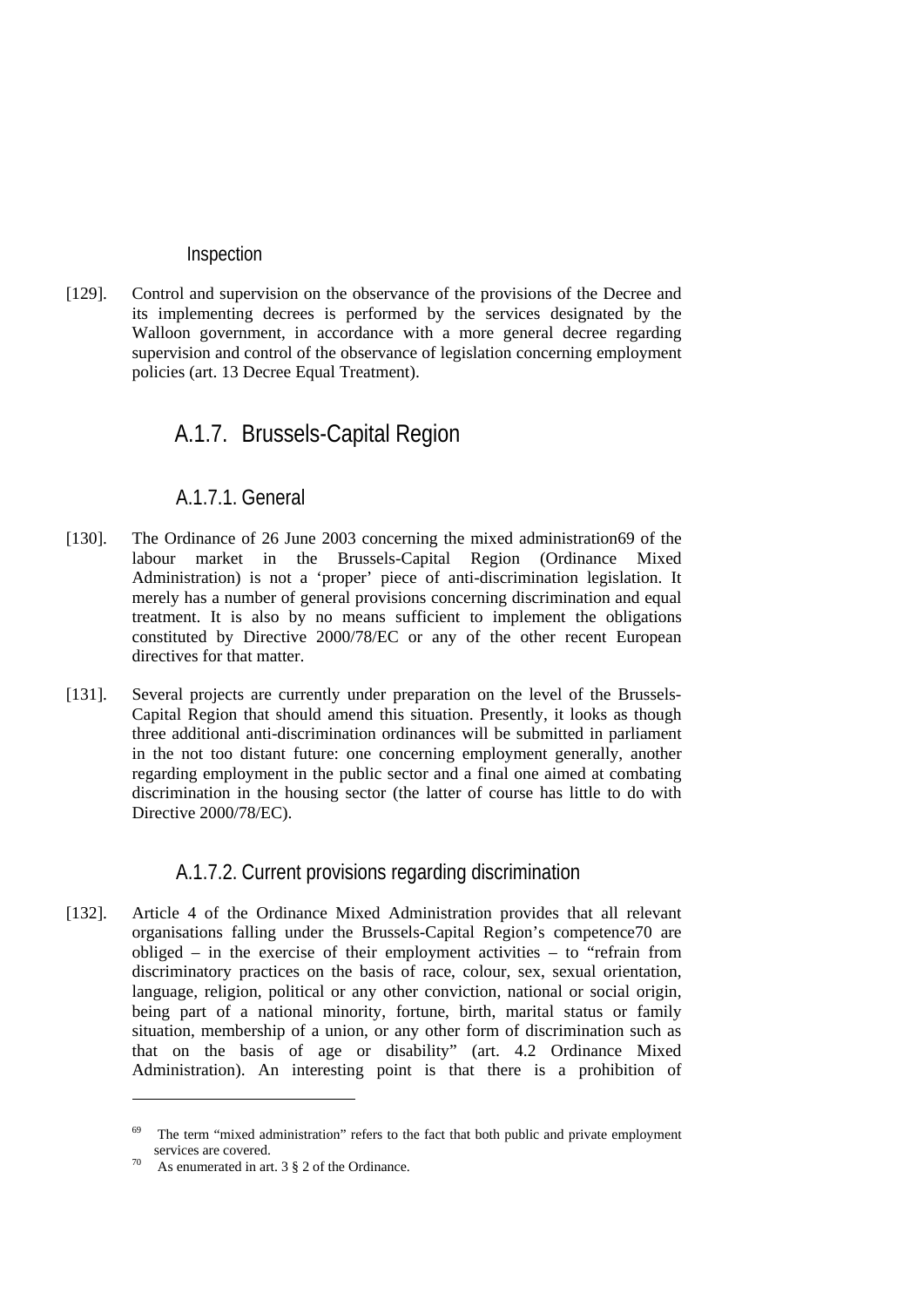discrimination in recruitment in the form of the discriminatory gathering of personal data of persons in search of employment (art. 4.4 Ordinance Mixed Administration).

- [133]. However, positive actions can be allowed by the Brussels government "for the benefit of specific persons in search of employment belonging to high-risk groups" (art. 4.2 Ordinance Mixed Administration).71 The Ordinance does not define what is to be understood by the concept of 'high-risk groups'; contextually however the most obvious thing would be to interpret it in the light of the grounds of discrimination explicitly mentioned in the same section (as such including sexual orientation).
- [134]. The Ordinance also provides for a 'concertation platform on employment' with powers of enforcement and supervision, and created within the Economic and Social Council of the Brussels Capital-Region (art. 15 § 1 Ordinance Mixed Administration). This 'platform' is – among other things – competent to supervise the prohibition of every form of discrimination on the labour market.

## A.1.8. French Community Commission in Brussels

### A.1.8.1. General

- [135]. For the French Community Commission, which exercises some community competences in the bilingual area of Brussels-Capital, there is the Decree of 22 March 2007 concerning the equal treatment of persons in vocational training aims (Decree Equal Treatment), which forms the implementation of the following European directives: 2006/54/EC, 2000/43/EC, 97/80/EC, 2000/78/EC and 76/207/EEC.
- [136]. Notably, it is the only piece of legislation to have an open-ended list of grounds of discrimination, covering "sex, so-called race, colour, descent, national or ethnic origin, sexual orientation, marital status, birth, possessions, age, religion or belief, current or future state of health, disability, physical characteristics or any other ground of discrimination". Besides the aforementioned relevance of 'state of health' (cf. supra), the fact that the list is open-ended – and that therefore discrimination on any ground can be tackled – is also potentially relevant for discriminations indirectly related to sexual orientation as well. For instance, it may allow for action against (direct) discrimination on the basis of specific 'life-styles', so that this kind of discrimination does not have to be tackled indirectly.

<sup>71</sup> Compare art. 7 Directive 2000/78/EC.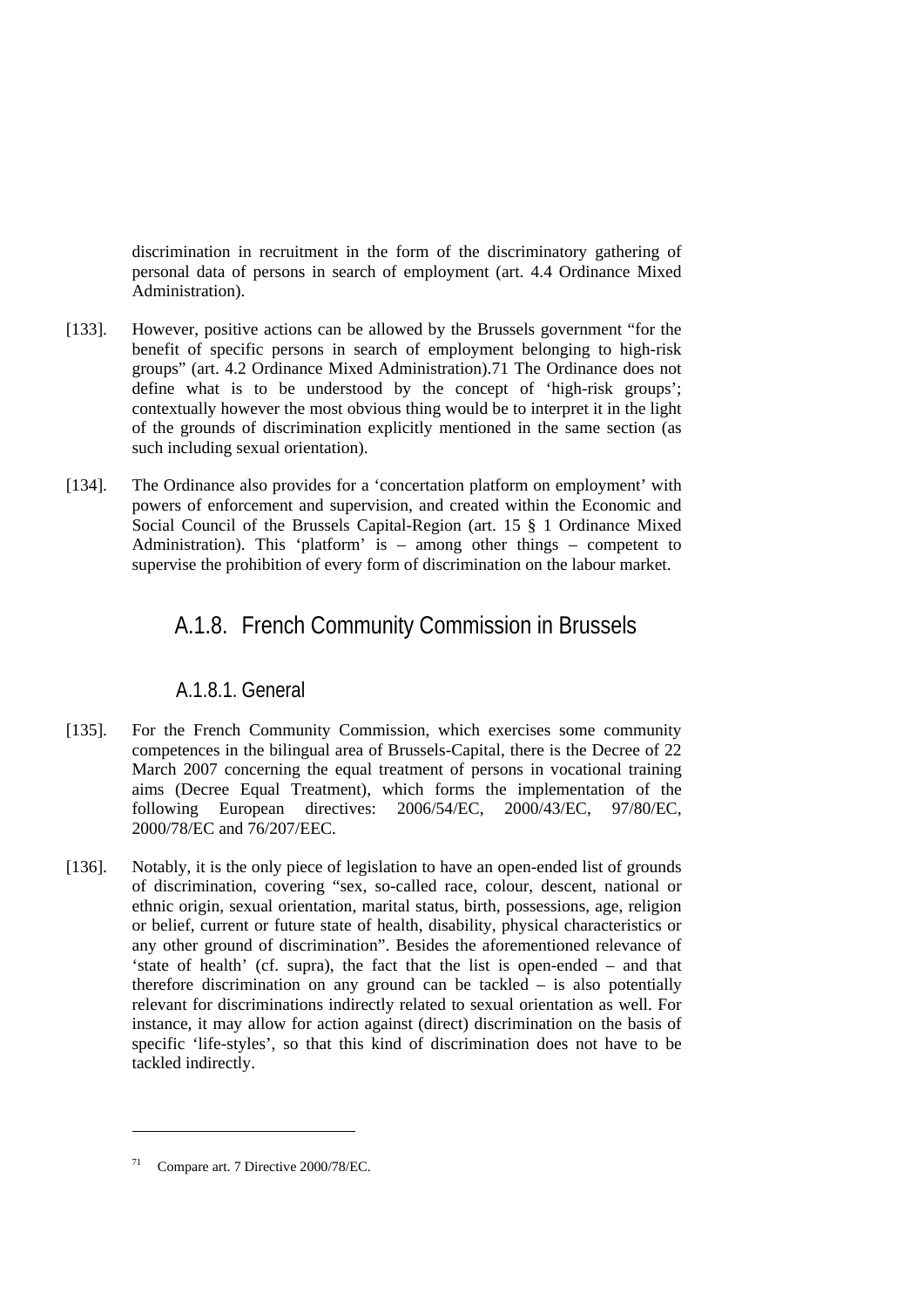### A.1.8.2. Scope

- [137]. The Decree is applicable to any person who is involved with career guidance, vocational training, professional formation and retraining, as well as to anyone who distributes information or publicity within the following agencies:
	- The Brussels Francophone Institute for Vocational Training
	- The centres for vocational training recognised by the aforementioned institute
	- The institutes of socio-professional mobilisation recognised pursuant to the relevant legislation.
	- The centres for ongoing education of the self-employed and the small and medium-sized companies recognised in the Brussels-Capital Region pursuant to the relevant legislation

(article 10 Decree Equal Treatment).

[138]. Again, besides these broad descriptions of its scope, the Decree also entails an enumeration of specific types of (discriminatory) conduct that are prohibited, analogous and comparable to those listed in the above mentioned Flemish Decree Proportionate Participation (see art. 11 Decree Equal Treatment).

### A.1.8.3. Concept of discrimination

#### Direct and indirect discrimination and justifications

- [139]. The Decree defines direct discrimination as the situation "when one person is treated less favourably than another is, has been or would be treated in a comparable situation on the basis of sex, so-called race, colour, descent, national or ethnic origin, sexual orientation, marital status, birth, possessions, age, religion or belief, current or future state of health, disability, physical characteristics or any other ground of discrimination" (art. 3 § 2 Decree Equal Treatment).
- [140]. Indirect discrimination occurs "when an apparently neutral provision, criterion or practice would put persons at a particular disadvantage compared with other persons on the basis of their sex, so-called race, colour, descent, national or ethnic origin, sexual orientation, marital status, birth, possessions, age, religion or belief, current or future state of health, disability, physical characteristics or any other ground of discrimination, unless that provision, criterion or practice is objectively justified by a legitimate aim and the means of achieving that aim are appropriate and necessary" (art. 3 § 3 Decree Equal Treatment).
- [141]. The Decree allows for 'positive action': "without prejudice to the principle of equal treatment specific measures may be adopted or maintained: if they are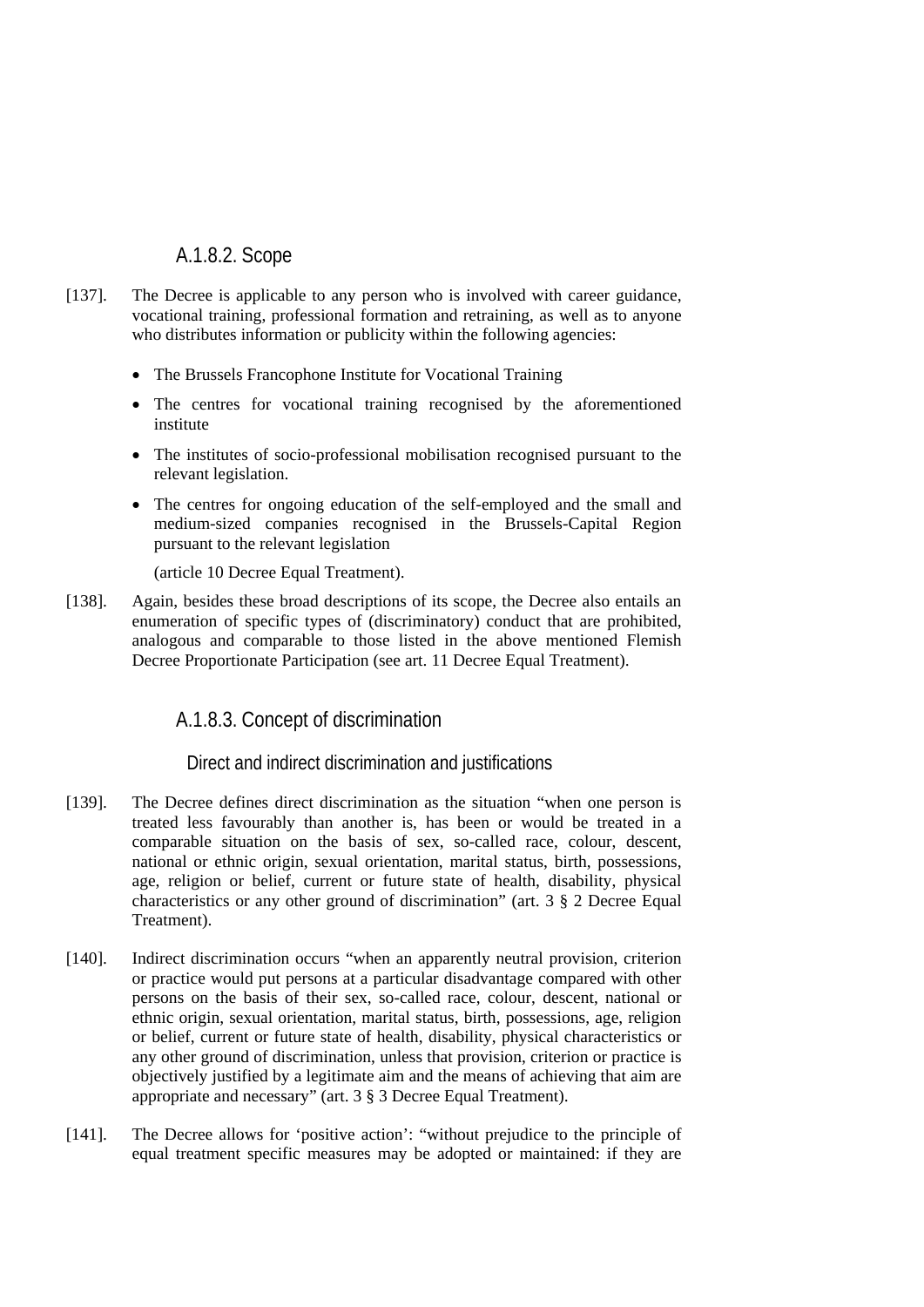aimed at redressing inequalities that adversely affect full equality between individuals in the area of vocational training; if they are necessary and appropriate, in the framework of a precise objective, to re-establish an equality of opportunities" (art. 9 Decree Equal Treatment).72

[142]. However, the Decree fails to address the possibility of a genuine and determining occupational requirement.73 Therefore – strictly speaking – any 'less favourable' treatment on the basis of sexual orientation (or any other ground), falling under the scope of the Decree constitutes a direct discrimination and is as such unlawful.

> Specific forms of discrimination: instruction to discriminate and harassment

[143]. The Decree considers any instruction to commit a direct or indirect discrimination itself as a (direct) discrimination (art. 4 Decree Equal Treatment).74 The same goes for harassment, that is "any objectionable conduct related to sex, so-called race, colour, descent, national or ethnic origin, sexual orientation, marital status, birth, possessions, age, religion or belief, current or future state of health, disability, physical characteristics or any other ground of discrimination that takes place with the purpose or effect of violating the dignity of a person and of creating an intimidating, hostile, degrading, humiliating or offensive environment" (art. 5 Decree Equal Treatment).75

### A.1.8.4. Civil provisions

[144]. The Decree provides for a distribution of the burden of proof among the parties in all civil proceedings76: "if a person advances facts before the competent court that can lead to the presumption of direct or indirect discrimination, it falls on the defendant to prove that the principle of equal treatment was not violated" (art. 13 Decree Equal Treatment).77 Article 15 also authorises courts to issue a cease and desist order vis-à-vis anyone who maintains a discriminatory situation.

 $^{72}$  Compare article 7 Directive 2000/78/EC.

<sup>73</sup> See art. 4.1 Directive 2000/78/EC. Compare the other legislations *supra* and *infra*. 74 Compare article 2.4 Directive 2000/78/EC.

 $^{75}$  Compare article 2.3 Directive 2000/78/EC.

 $^{76}$  Art. 10 Directive 2000/78/EC.

The provision does not apply to criminal procedures, and does not replace other – more favourable – provisions regarding the burden of proof.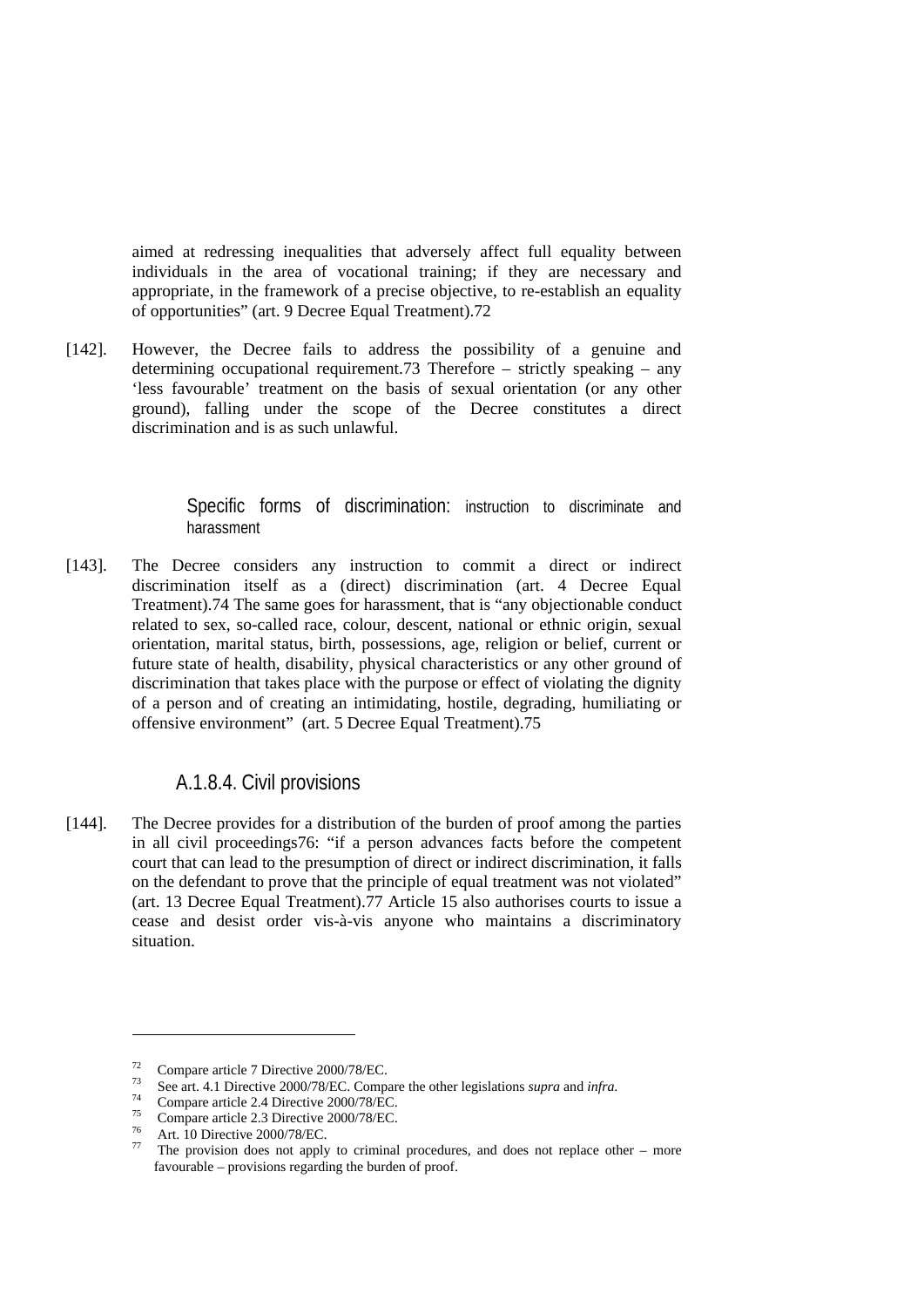[145]. Other (civil) elements required by Directive 2000/78/EC have not been implemented (e.g. victimisation; nullity of discriminatory provisions).78

#### A.1.8.5. Criminal provisions

[146]. In the area of criminal responsibility any direct or indirect discrimination in employment, committed by an employee in any of the agencies enumerated in article 10 (cf. supra) can give rise to criminal prosecution (art. 16 § 1 Decree Equal Treatment). Moreover, if it turns out that an agency did in fact discriminate, its recognition may be revoked (art. 16 § 2 Decree Equal Treatment).

### A.1.8.6. Enforcement: equality body and interest groups

- [147]. The executive body (government) of the French Community Commission will, according to the Decree, assign to one or more organisations the task of promoting equal treatment. These organisations can provide support to victims of discrimination in dealing with their complaints, give opinions and recommendations and perform research on all issues related to discrimination, and exchange information on all relevant levels with equivalent organisations (art. 12 Decree Equal Treatment).
- [148]. No organisation has been designated yet. Just as several other community and regional governments, the executive body of the French Community Commission is still negotiating with other levels of government in order to create the possibility to make the (currently strictly federal) CEOOR (cf. infra) competent for enforcing its anti-discrimination decree(s).
- [149]. Private associations and interest groups are authorised to bring legal actions on the basis of the Decree as well (art. 14 § 1 Decree Equal Treatment).79 This concerns associations which on the date of the facts have disposed of the legal personality for at least five years80, and which have made it their purpose in their articles of association, to defend human rights and fight discrimination. The same again goes for all representative employers' organisations and trade unions. The interest groups are required to prove that they obtained the approval of the victim of discrimination if this victim is an identified natural person or a legal body.

<sup>&</sup>lt;sup>78</sup> See respectively: art. 11 and 16 b Directive 2000/78/EC.<br>Compare article 9.2 Directive 2000/78/EC.

As mentioned previously, the federal legislation was criticised by the European Commission for using this requirement and in response the federal legislator lowered the term to three years.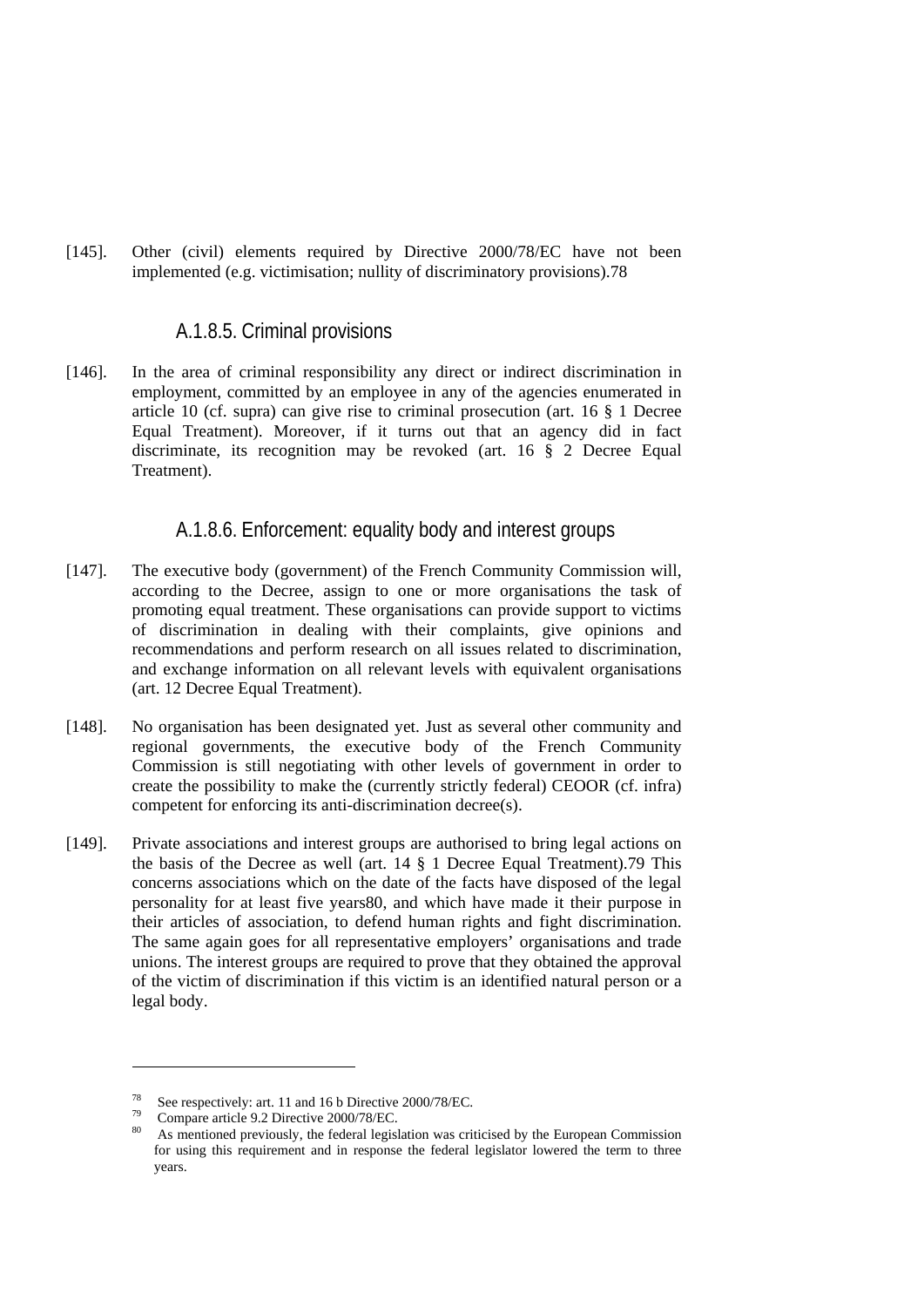## A.1.9. German-speaking Community

### A.1.9.1. General

- [150]. The German-speaking Community's Decree of 17 May 2004 ensuring equal treatment on the labour market (Decree Equal Treatment) is aimed at implementing not only Directive 2000/78/EC, but also directives 2000/78/EC and 2002/73/EC. It covers a wider range of grounds than just the ones from these directives though, namely: sex, so-called race, colour, descent, national or ethnic origin, sexual orientation, marital status, birth, fortune, age, religion or belief, current and future state of health, disability and physical characteristics. Just like the federal legislation and the forthcoming Flemish Framework Decree, the Decree Equal Treatment as such also offers the possibility of taking action against discriminations on the basis of health, related to (prejudice or stereotyping) regarding sexual orientation (cf. supra).
- [151]. There is a problem with the current list of discrimination grounds however in that it is an exact copy of the one which was annulled by the Constitutional Court in the Federal Act of 2003 (cf. supra). For these and other reasons the Decree will (have to) be revised in the near future.

### A.1.9.2. Scope

- [152]. The Decree Equal Treatment describes both its personal and material scope. The former consists firstly of the services of the German-speaking Community as well as the personnel of these services and educational personnel, and secondly of the services provided by so-called intermediary organisations (art. 3 Decree Equal Treatment).
- [153]. The material scope of the Decree is described as follows: "provisions and conduct in the area of career counselling and guidance, vocational training and completion, retraining, career guidance, employment-finding and access to education" (art. 4 Decree Equal Treatment).
- [154]. Besides these broad descriptions of its scope, the Decree also entails an enumeration of specific types of (discriminatory) conduct that are prohibited in specific areas, highly analogous and comparable to those listed in the Flemish Decree Proportionate Participation. Due to limitations of space, we will not get into these provisions here (articles 6 to 11 Decree Equal Treatment).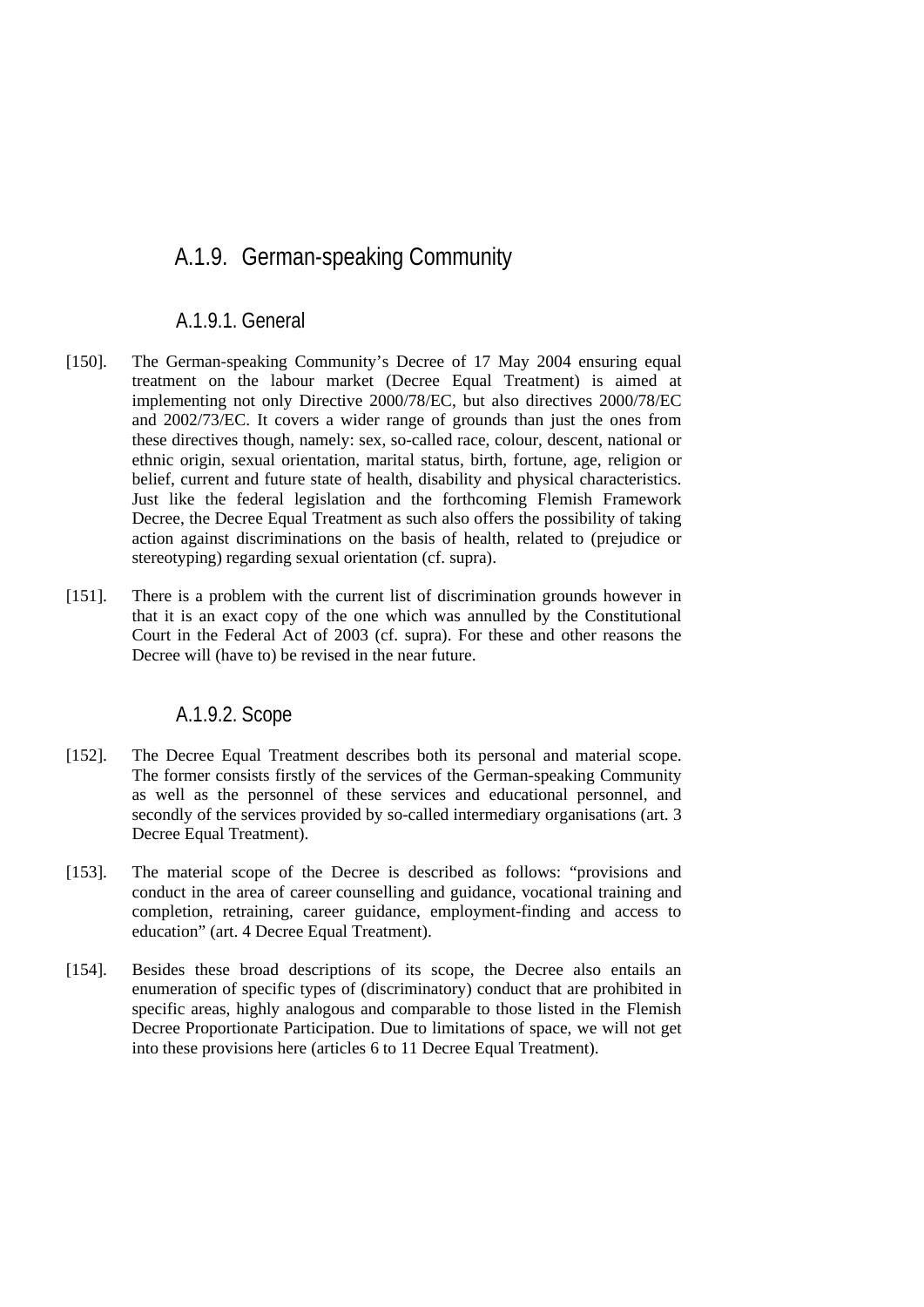### A.1.9.3. Concept of discrimination

[155]. The Decree prohibits direct and indirect discriminations, as well 'harassment' and an 'instruction to discriminate'.

#### Direct and indirect discrimination and justifications

- [156]. The Decree defines direct discrimination as the situation "when one person is treated less favourably than another is, has been or would be treated in a comparable situation", on the basis of any of the grounds falling under the Decree (art. 2 § 1, 6o Decree Equal Treatment).
- [157]. Indirect discrimination occurs "when an apparently neutral provision, criterion or practice would put persons with a certain sex, so-called race, colour, descent, national or ethnic origin, sexual orientation, marital status, birth, fortune, age, religion or belief, current and future state of health, disability and physical characteristics at a particular disadvantage compared with other persons, unless that provision, criterion or practice is objectively justified by a legitimate aim and the means of achieving that aim are appropriate and necessary" (art. 2 § 1, 7o Decree Equal Treatment).
- [158]. The Decree allows for 'positive action', providing that "notwithstanding the principle of equal treatment it is possible, with a view to ensuring full equality in employment, to adopt or maintain specific measures to prevent or compensate for disadvantages linked to the discrimination grounds" (art. 12 Decree Equal Treatment).81
- [159]. However, the Decree fails to provide any other exception or possible justification for any less favourable treatment directly related to the discrimination grounds. More specifically it does not explicitly offer any possibility of a genuine and determining occupational requirement.82 As such it would seem – for the present topic – that any 'less favourable' treatment whatsoever, on the basis of sexual orientation, falling under the scope of the Decree, constitutes a direct discrimination and is as such unlawful.

Compare article 7 Directive 2000/78/EC.

<sup>82</sup> See 4.1 Directive 2000/78/EC. Compare the other legislations *supra*.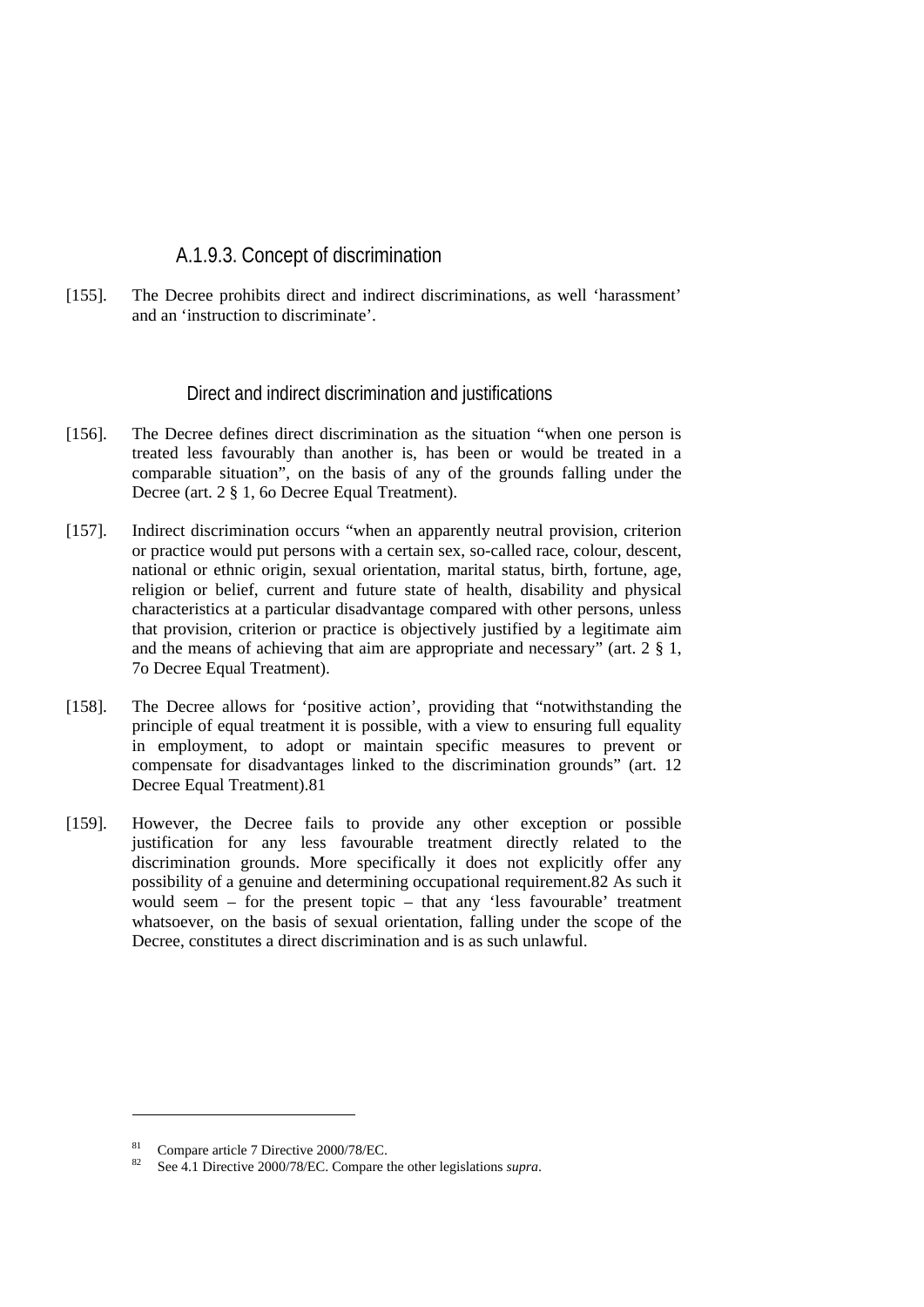Specific forms of discrimination: instruction to discriminate and harassment

- [160]. Of the additional forms of discrimination, again only the instruction to discriminate and harassment are relevant for sexual orientation. The Decree states that "the instruction to direct or indirect discrimination is to be regarded as direct discrimination" (art. 5 § 1 Decree Equal Treatment).83 Although this wording seemingly excludes an instruction to 'harassment' to constitute an instruction to discriminate, this is in fact not the case since 'harassment' too is equated to 'direct discrimination' (see hereunder) and as such is in fact included in the preceding definition.
- [161]. More specifically harassment itself is addressed in the following terms: "any unwanted conduct related to any of the grounds of discrimination that has the purpose or effect of violating the dignity of a person and of creating an intimidating, hostile, degrading, humiliating or offensive environment is equated with direct discrimination" (art. 5 § 2 Decree Equal Treatment).84

### A.1.9.4. Civil provisions

- [162]. The Decree Equal Treatment has failed to implement several of the civil provisions required by Directive 2000/78/EC. For instance, it does not provide for the nullity of provisions in regulations and contracts that conflict with its principles85, nor does it offer protection against victimisation.86
- [163]. The Decree does provide for a distribution of the burden of proof among the parties in civil proceedings.87 Article 18 of the Decree provides that if a person "advances facts before a court that can lead to the presumption of direct or indirect discrimination, it falls on the defendant to prove that the principle of equal treatment was not violated".88 Article 19 also authorises any court to issue a cease and desist order vis-à-vis anyone who has been found not to observe the prohibition of discrimination as set down in the Decree.

### A.1.9.5. Criminal provisions

[164]. The Decree comprises two criminal prohibitions in one single article, both having to do with hate speech and both punishable with identical sanctions.

 $\frac{83}{84}$  Compare article 2.4 Directive 2000/78/EC.

<sup>&</sup>lt;sup>84</sup> Compare article 2.3 Directive 2000/78/EC.<br><sup>85</sup> Securit 16 b Directive 2000/78/EC.

<sup>&</sup>lt;sup>85</sup> See: art. 16 b Directive 2000/78/EC.<br><sup>86</sup> See: art. 11 Directive 2000/78/EC.

 $^{87}$  Art. 10 Directive 2000/78/EC.

The provision is not applicable in criminal procedures and does not replace other – more favourable – provisions regarding the burden of proof.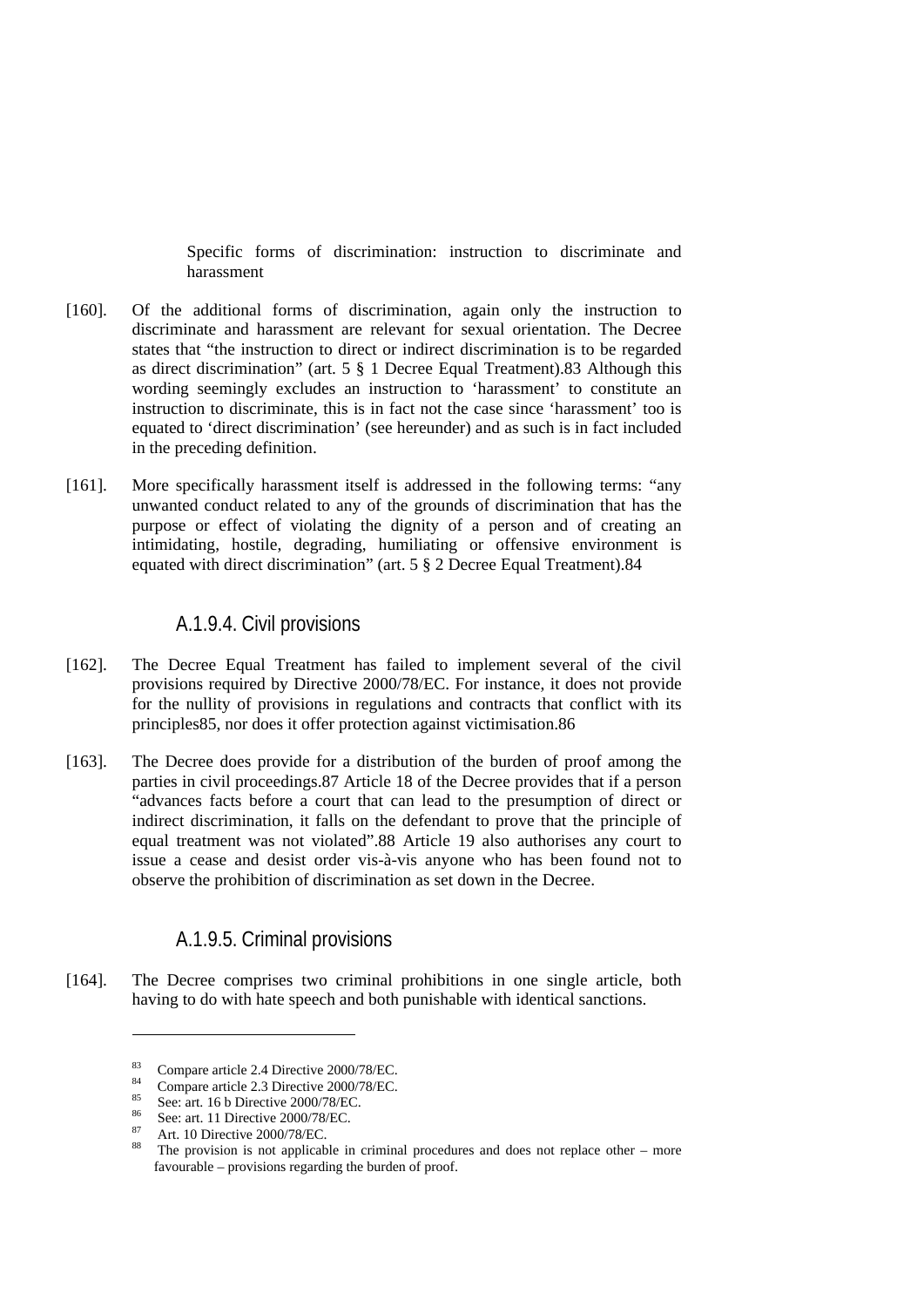[165]. Article 17 renders it punishable to either publicly incite to discrimination or publicly announce one's intention to discriminate under the scope of the Decree (cf. infra for more on these penalizations).

### A.1.9.6. Enforcement

#### Equality body and interest groups

- [166]. The Decree states that the government will designate an organisation or organisations for the advancement of equal treatment of all persons. This organisation or these organisations will be authorised to provide support to victims of discrimination in dealing with their complaints, and to formulate opinions and recommendations and to perform research on all issues related to discrimination (art. 15 Decree Equal Treatment).
- [167]. No organisation has been designated yet. Like the other community and regional governments, the government of the German-speaking Community is still negotiating with the other levels of government in order to create the possibility to make the (currently strictly federal) CEOOR (cf. infra) competent for enforcing its anti-discrimination decree(s).
- [168]. Again, certain private associations and interest groups are authorised to bring legal actions on the basis of the Decree as well (art. 20 Decree Equal Treatment).89 This concerns associations which on the date of the facts have disposed of the legal personality for at least five years90, and which have made it their purpose in their articles of association, to defend human rights and fight discrimination. The same again goes for all representative employers' organisations and trade unions.
- [169]. And also in this case the interest groups and the equality body (yet to be designated) are required to prove that they obtained the approval of the victim of discrimination, if this victim is an identified natural person or a legal body. If not, then the legal action will be inadmissible (art. 20 Decree Equal Treatment).

#### **Inspection**

1

[170]. The Decree assigns powers of enforcement, investigation and supervision to civil servants of the Department of Employment and Education of the General Directorate Economics and Employment of the Ministry of the Walloon Region (art. 16 Decree Equal Treatment).

Compare article 9.2 Directive 2000/78/EC.

As mentioned previously, the federal legislation was criticised by the European Commission for using this requirement and in response the federal legislator lowered the term to three years.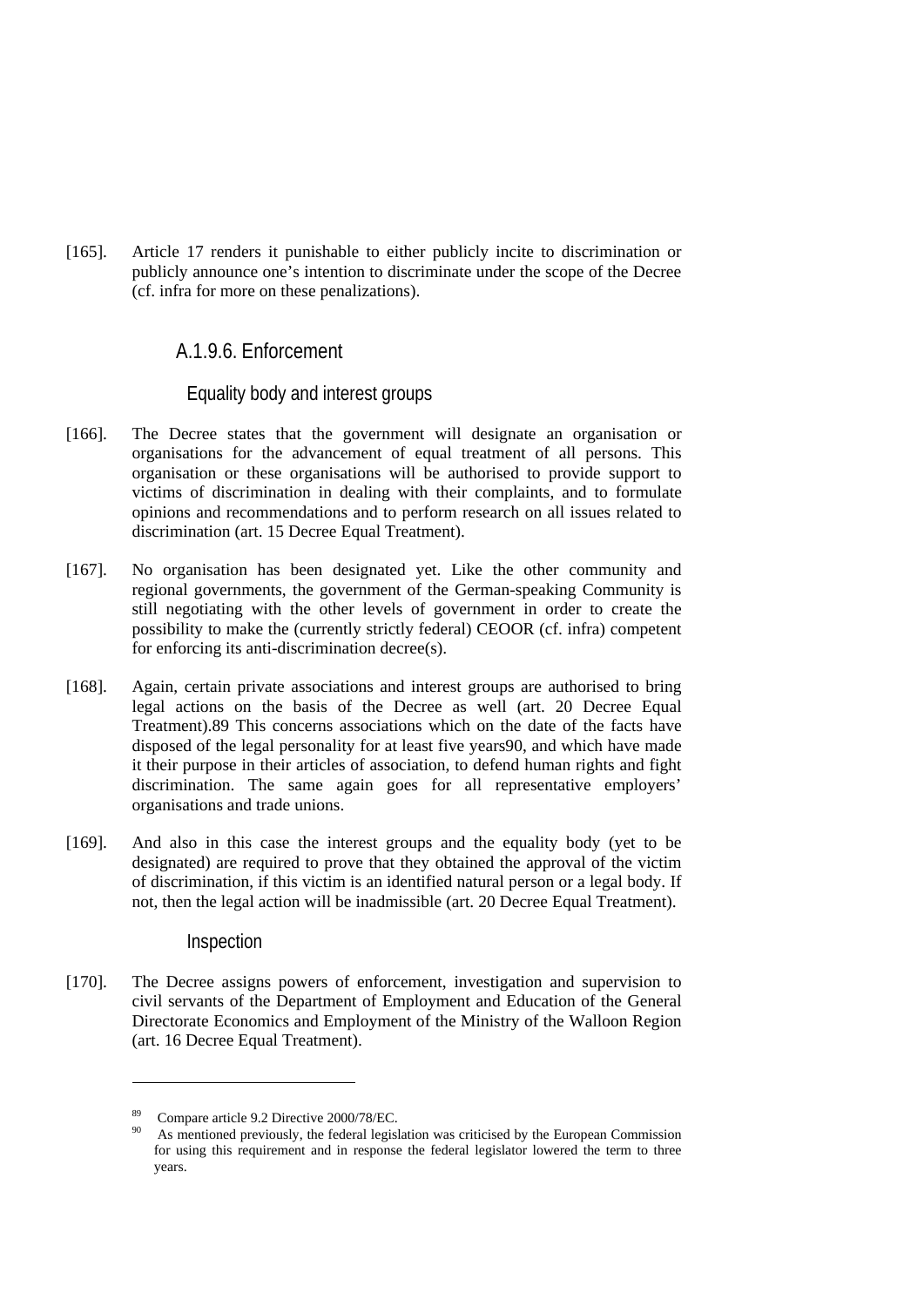## A.1.10.Overview

On the basis of what has been described above, the following overview of some of the features of all relevant legislative acts can be given:

|                  | Direct and          | Specific forms of          | Civil                        | <b>Sanctions</b>                | Enforcement                              |
|------------------|---------------------|----------------------------|------------------------------|---------------------------------|------------------------------------------|
|                  | indirect            | discrimination             | provisions                   |                                 |                                          |
| Legislative      | discrimination -    | (relevant for              |                              |                                 |                                          |
| level            | Justifications      | LGBT persons)              |                              |                                 |                                          |
| <b>Federal</b>   | Direct distinction  | $\equiv$<br>Instruction to | Nullity of<br>$\overline{a}$ | Criminal                        | Equality<br>$\equiv$                     |
|                  | in areas covered    | discriminate               | provisions                   | sanctions                       | body:                                    |
|                  | by directive        | Harassment<br>$\equiv$     | Damages:<br>$\equiv$         |                                 | <b>CEOOR</b>                             |
|                  | 2000/78/EC:         |                            | lump sum                     |                                 | Associations<br>$\overline{\phantom{0}}$ |
|                  | "closed" system     |                            | or actual                    |                                 | etc.                                     |
|                  | of justifications;  |                            | damage                       |                                 |                                          |
|                  | direct distinction  |                            | Cease and                    |                                 |                                          |
|                  | in areas not        |                            | desist                       |                                 |                                          |
|                  | covered by          |                            | procedure                    |                                 |                                          |
|                  | directive           |                            | Burden of<br>$\overline{a}$  |                                 |                                          |
|                  | 2000/78/EC, and     |                            | proof                        |                                 |                                          |
|                  | any indirect        |                            | Protection<br>$\overline{a}$ |                                 |                                          |
|                  | distinction:        |                            | of victims                   |                                 |                                          |
|                  | "open" system of    |                            |                              |                                 |                                          |
|                  | justifications      |                            |                              |                                 |                                          |
| <b>Flemish</b>   | Direct distinction: | Instruction to<br>$\equiv$ | Nullity of<br>$\overline{a}$ | Adminis-<br>$\bar{\phantom{a}}$ | Equality<br>$\equiv$                     |
| Community &      | "closed" system     | discriminate               | provisions                   | trative                         | body: not yet                            |
| <b>Flemish</b>   | of justifications;  | Harassment<br>$\equiv$     | Damages:<br>$\equiv$         | sanctions                       | designated                               |
| <b>Region</b>    | indirect            | Reasonable<br>$\equiv$     | lump sum                     | Criminal<br>$\equiv$            | Associations<br>$\equiv$                 |
|                  | distinction:        | accomoda-                  | or actual                    | sanctions                       | etc.                                     |
|                  | "open" system of    | tions                      | damage                       |                                 |                                          |
|                  | justifications      |                            | Cease and                    |                                 |                                          |
|                  |                     |                            | desist                       |                                 |                                          |
|                  |                     |                            | procedure                    |                                 |                                          |
|                  |                     |                            | Burden of<br>$\overline{a}$  |                                 |                                          |
|                  |                     |                            | proof                        |                                 |                                          |
|                  |                     |                            | Protection                   |                                 |                                          |
|                  |                     |                            | of victims                   |                                 |                                          |
| <b>French</b>    | Direct and          | Instruction to             | None                         | Disciplinary                    | No provision                             |
| <b>Community</b> | indirect            | discriminate               |                              | sanctions (for                  |                                          |
|                  | distinction:        |                            |                              | civil                           |                                          |
|                  | "open" system of    |                            |                              | servants)                       |                                          |
|                  | justifications      |                            |                              |                                 |                                          |
| <b>Walloon</b>   | Direct and          | Instruction to             | Cease and<br>$\equiv$        | Criminal                        | Equality<br>$\equiv$                     |
| <b>Region</b>    | indirect            | discriminate               | desist                       | sanctions                       | body                                     |
|                  | distinction:        |                            | procedure                    |                                 | (mediation):                             |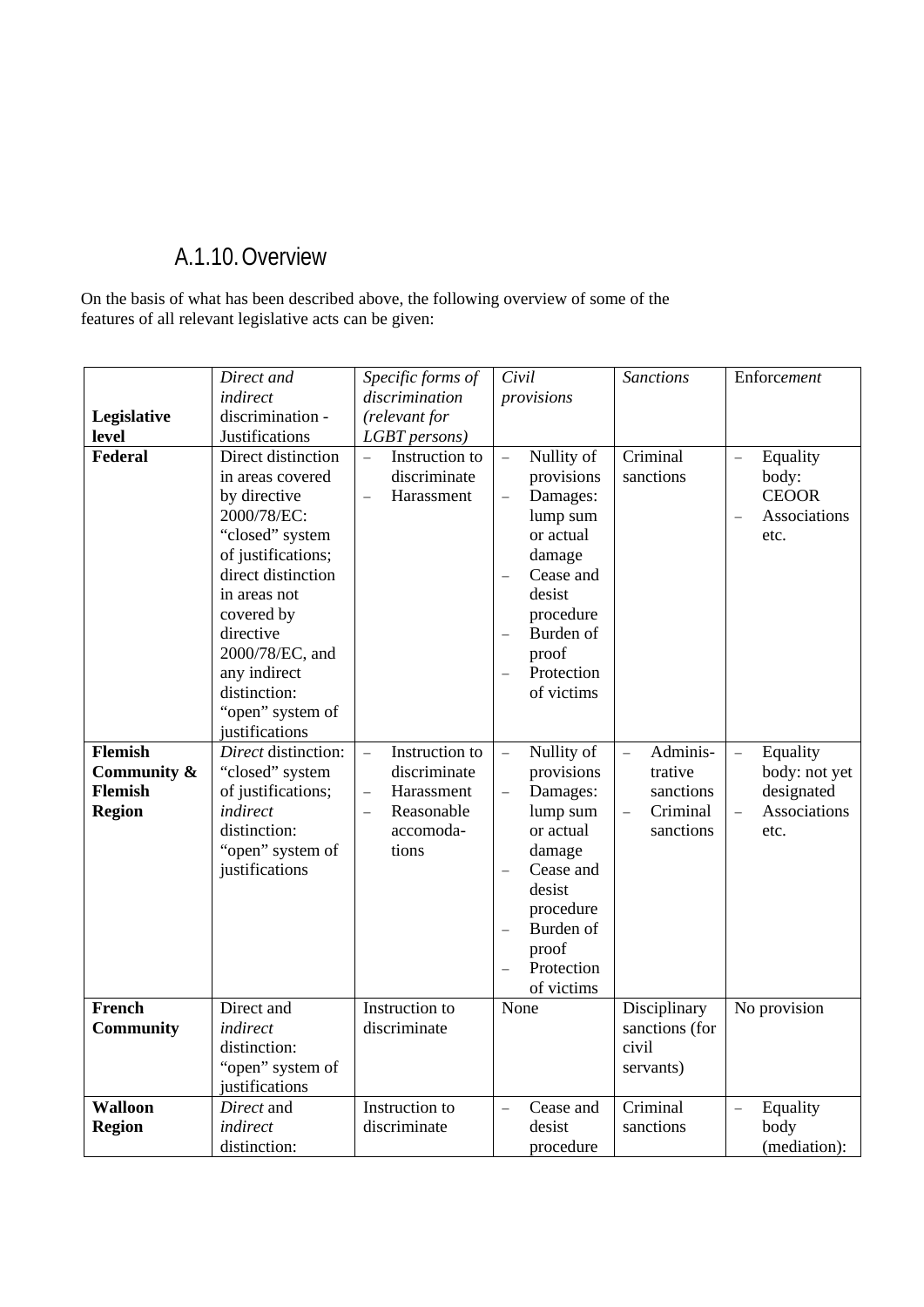|                       | "open" system of<br>justifications |                                            | Burden of<br>$\overline{\phantom{0}}$<br>proof |           | not yet<br>designated<br>Associations<br>etc.: no |
|-----------------------|------------------------------------|--------------------------------------------|------------------------------------------------|-----------|---------------------------------------------------|
| <b>Brussels-</b>      | Prohibition of                     | None                                       | None                                           | None      | provision<br>No provision                         |
| <b>Capital Region</b> | direct distinction                 |                                            |                                                |           |                                                   |
| French                | Direct and                         | Instruction to<br>$\overline{\phantom{0}}$ | Cease and<br>$\overline{\phantom{0}}$          | Criminal  | Equality<br>$\qquad \qquad -$                     |
| <b>Community</b>      | indirect                           | discriminate                               | desist                                         | sanctions | body: not yet                                     |
| <b>Commission</b>     | distinction:                       | Harassment<br>$\overline{\phantom{m}}$     | procedure                                      |           | designated                                        |
| (Brussels)            | "open" system of                   |                                            | Burden of<br>$\overline{\phantom{0}}$          |           | Associations                                      |
|                       | justifications                     |                                            | proof                                          |           | etc.                                              |
| German-               | Direct distinction:                | Instruction to                             | Burden of                                      | Criminal  | Equality<br>$\overline{\phantom{0}}$              |
| speaking              | "closed" system                    | discriminate                               | proof                                          | sanctions | body: not yet                                     |
| <b>Community</b>      | of justifications;                 | Harassment                                 |                                                |           | designated                                        |
|                       | indirect                           |                                            |                                                |           | Associations                                      |
|                       | distinction:                       |                                            |                                                |           | etc.                                              |
|                       | "open" system of                   |                                            |                                                |           |                                                   |
|                       | justifications                     |                                            |                                                |           |                                                   |

# A.2. Implementation regarding other areas

- [171]. There is no single answer to the question of whether the scope of the legislation in Belgium regarding discrimination on the ground of sexual orientation only covers employment or whether it also covers areas mentioned in the Racial Equality Directive (or whether it even extends beyond the latter scope).
- [172]. The precise scope of the legislation currently in force on the various levels is dealt with in detail in the preceding section. Summing up however, one can schematically present the scope of the various acts and decrees as follows.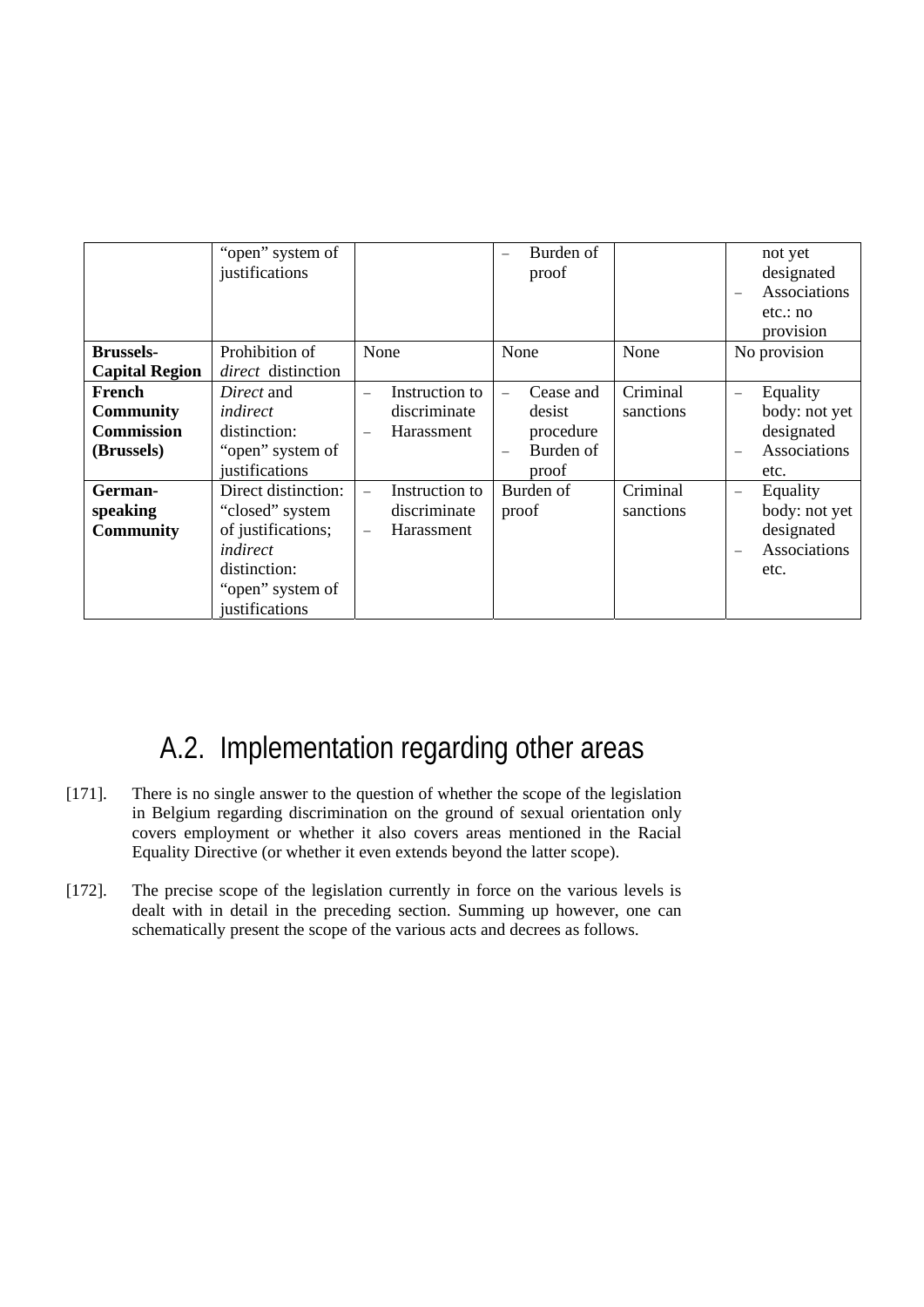| <b>Legislative level</b>                                   | Covers scope<br>2000/78/EC? <sup>91</sup>                                    | Covers scope<br>2000/43/EC? <sup>92</sup>                          | <b>Additional</b><br>areas and                                                                                            |
|------------------------------------------------------------|------------------------------------------------------------------------------|--------------------------------------------------------------------|---------------------------------------------------------------------------------------------------------------------------|
|                                                            |                                                                              |                                                                    | contexts?                                                                                                                 |
| <b>Federal</b>                                             | Yes                                                                          | Yes                                                                | Yes (covers<br>wide range of<br>contexts and<br>areas of public<br>life)                                                  |
| <b>Flemish Community</b>                                   | Yes                                                                          | N <sub>o</sub>                                                     | N <sub>o</sub>                                                                                                            |
| & Flemish Region                                           |                                                                              |                                                                    |                                                                                                                           |
| <b>French Community</b>                                    | Yes                                                                          | Yes                                                                | Yes (covers all<br>activities by<br>officials and<br>associations<br>under the<br>jurisdiction of<br>French<br>Community) |
| <b>Walloon Region</b>                                      | Yes                                                                          | N <sub>o</sub>                                                     | N <sub>o</sub>                                                                                                            |
| <b>Brussels-Capital</b><br><b>Region</b>                   | No (applies only<br>to "mixed<br>administration<br>of the labour<br>market") | No                                                                 | No                                                                                                                        |
| <b>French Community</b><br><b>Commission</b><br>(Brussels) | Yes                                                                          | Partially (applies<br>to a number of<br>relevant agencies<br>only) | N <sub>o</sub>                                                                                                            |
| German-speaking<br><b>Community</b>                        | Yes                                                                          | N <sub>o</sub>                                                     | N <sub>o</sub>                                                                                                            |

# A.3. Equality Body

## A.3.1. General

1

[173]. As mentioned in the section describing the legislation (cf. supra), on most legislative and government levels an equality body is yet to be designated (mostly by the relevant governments). Basically, only the federal level has

<sup>&</sup>lt;sup>91</sup> Each time to the extent that this scope falls under the competence of the relevant entity.<br><sup>92</sup> Each time to the extent that this scope falls under the competence of the relevant entity.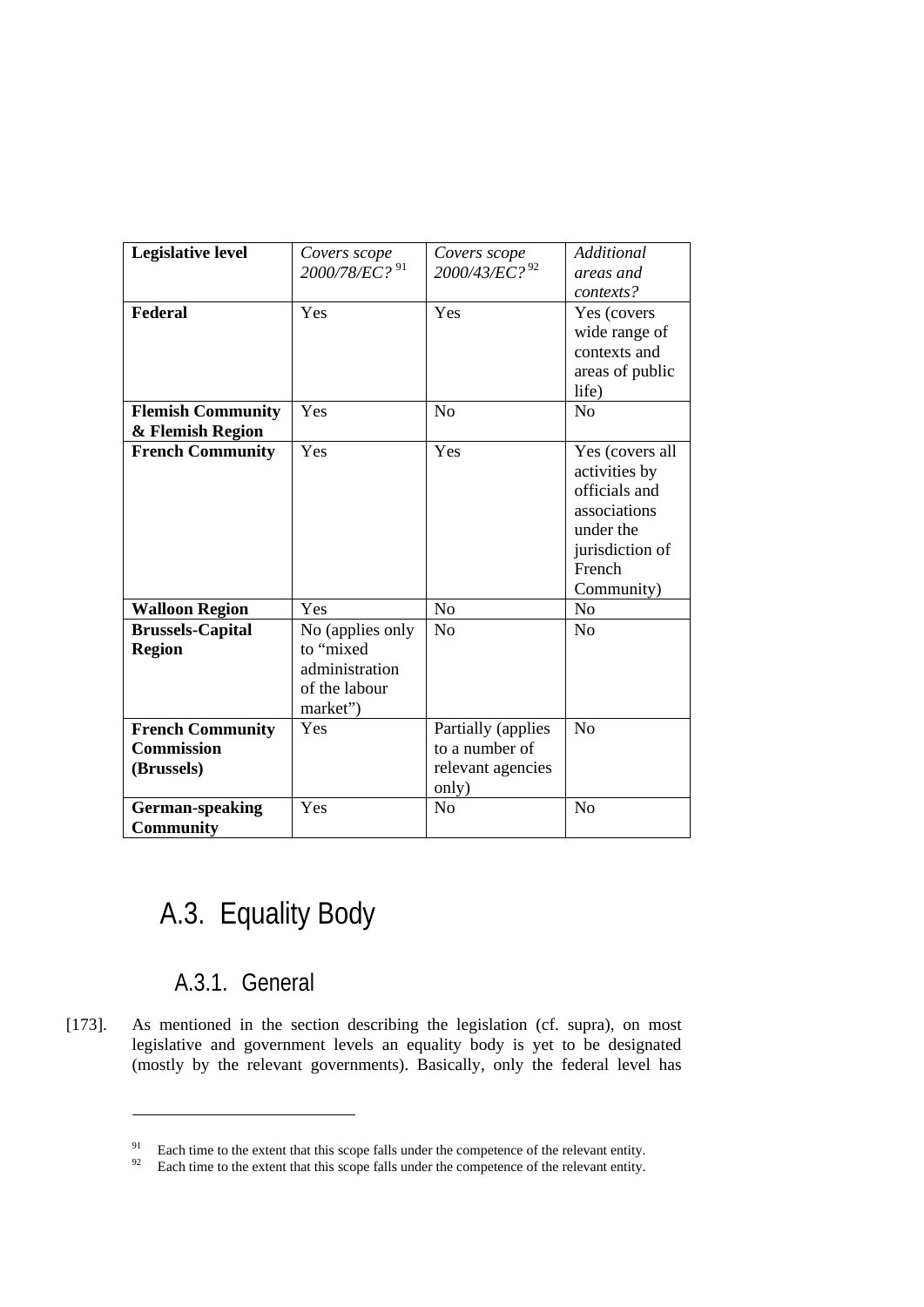already done so up till now, having designated the Centre for Equal Opportunities and Opposition to Racism (CEOOR).

[174]. Most of the other levels however are currently in the process of negotiating and preparing a so-called 'cooperation agreement' that will allow them to transfer the authority for dealing with complaints on the basis of their decrees and ordinances to the CEOOR as well.

## A.3.2. Centre for Equal Opportunities and Opposition to Racism

- [175]. The CEOOR is among other things  $93 a$  governmental equality body, responsible for enforcing the major part of the federal discrimination legislation. Organically it is linked to the office of the Prime Minister; substantively the Minister of Equal Opportunities bears responsibility for it. The Centre enjoys legal personality in its own right and exercises its activities independently, that is under the supervision of a board of management, the members of which are appointed by royal decree on the basis of their expertise. It was created by the Act of 15 February 1993.94 At the outset, it was charged with promoting equal opportunities and combating racial discrimination. In 2003 the scope of the Centre's activities has been extended so as to include discrimination on the basis of sexual orientation and a considerable number of other grounds.
- [176]. More specifically, besides racial discriminations and discrimination on the basis of sexual orientation, the Centre in 2003 became competent to treat discrimination on the following grounds: marital status, birth, fortune, age, religion or belief, current and future state of health, disability or physical characteristics.95 With the introduction of the new federal legislation in 2007 this list was further expanded. The Centre is currently competent to deal with discrimination complaints on the following grounds: so-called race, colour, descent, national or ethnic origin, nationality, age, sexual orientation, marital status, birth, fortune, religion or belief, political conviction, current and future state of health, disability, physical or genetic characteristics, social origin.96
- [177]. The CEOOR has a staff of a little over 100 people. The department responsible for dealing with issues and complaints of discrimination on the basis of sexual

 $93$  It has other competences and tasks as well, e.g. in relation to education, immigration and asylum, and the fight against human trafficking. 94 Moniteur 19 February 1993. Amended by the Acts of 13 April 1995, 20 January 2003, 25

February 2003, 10 August 2005 and 10 May 2007.<br><sup>95</sup> For sex discrimination and discrimination of transgender people a separate institute was

founded in 2002: the Institute for the Equality of Women and Men (cf. *infra*).<br>For sex discrimination the Institute remains competent. Yet another institution is to be designated to deal with discriminations on the basis of 'language', a ground for which the new 2007 Act also provides protection.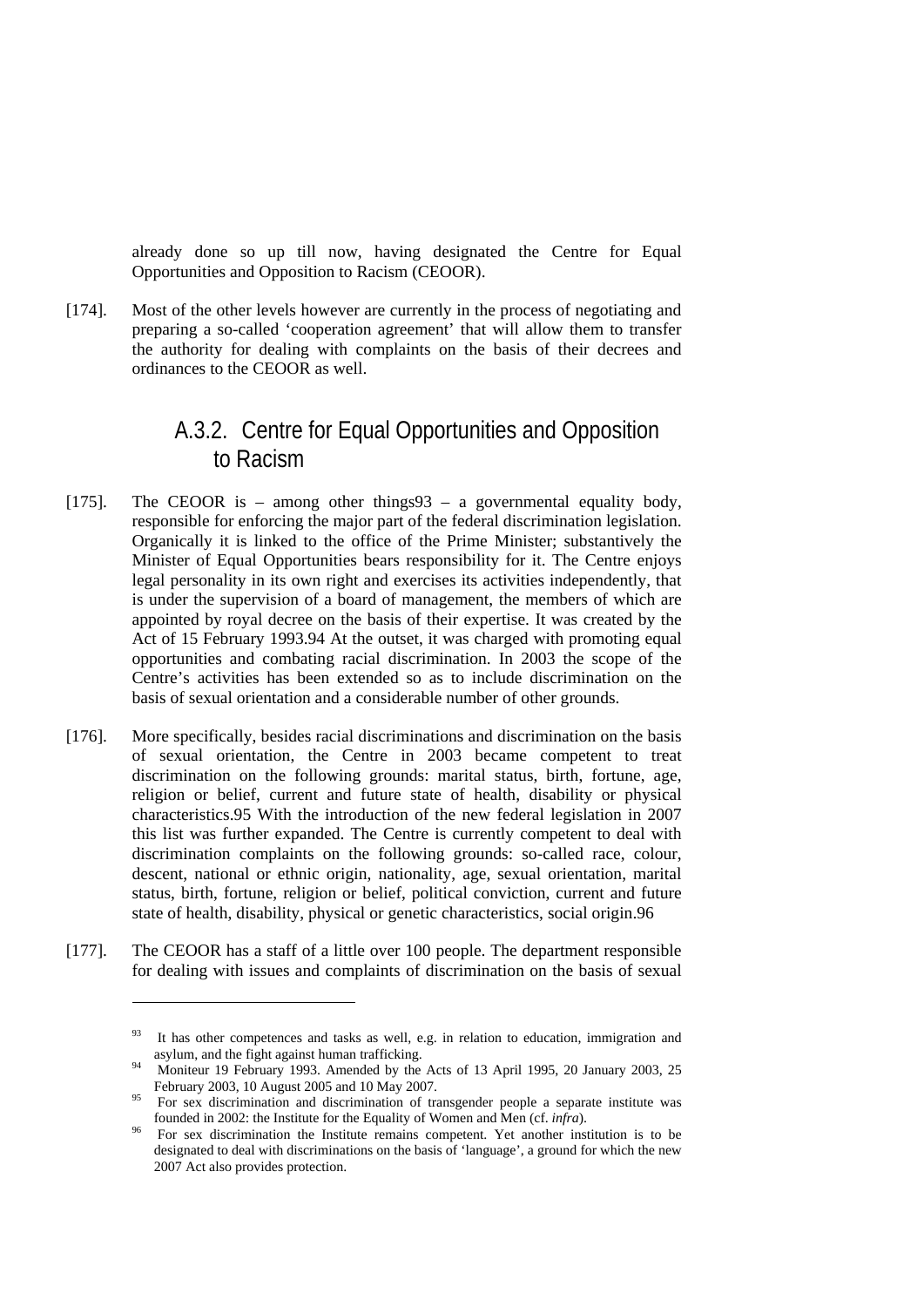orientation is known as the Department of Non-Racial Discrimination, responsible for discriminations on all of the aforementioned grounds, with the exception of so-called race, colour, descent, national or ethnic origin and nationality.97

- [178]. The CEOOR's specific functions and competences include receiving complaints from persons who believe themselves to have suffered discrimination, and dealing with these complaints in the manner it sees fit: the CEOOR is authorised – among other things – to provide information; to examine and investigate situations of (alleged) discrimination; to act as a go-between or even mediate between the defendants and plaintiffs of discrimination; or (depending upon the facts) to take cases to both civil or criminal courts (cf. supra). Furthermore, the Centre is also authorised to initiate inquiries or studies into discrimination<sup>98</sup>; to publish reports and to address recommendations to the public authorities and to private individuals and institutions on issues connected with discrimination. It also provides training and formation to magistrates, lawyers and police, on issues of homophobia and (ways to deal with and tackle) discrimination on the basis of sexual orientation.
- [179]. Filing a complaint or directing a question at the CEOOR can be done in several ways. It is possible to do so in person either at its main seat or at one of the several local complaints offices throughout Belgium. Complaints can also be sent in by e-mail or regular mail, fax or telephone or by means of an electronic complaint form to be found on the Centre's website.99
- [180]. Aside from victims of discrimination, other natural and legal persons can also appeal to the CEOOR for support and guidance, such as government institutions or private businesses with questions about the legislation, or associations and interest groups working on specific groups or issues. The CEOOR for example maintains close relations with a number of main NGO's active in the field of discrimination on the basis of sexual orientation, some of which even act as (independent) local complaint offices for the Centre, on the basis of formal protocols.

<sup>&</sup>lt;sup>97</sup> The Department of Racial Discrimination is responsible for discrimination on the latter grounds.

<sup>&</sup>lt;sup>98</sup> See, regarding homophobia, for example the study commissioned by the CEOOR 'Agressie tegen holebi's in Brussel Stad' ('Aggression against LGB people in Brussels'), surveying the problem of aggression, public intimidation and street harassment of LGBT people in Brussels centre. The CEOOR also commissioned a study on discrimination of LGB people in employment, since it received relatively few complaints and wanted to investigate what the reasons for this were.<br><sup>99</sup> See: www.diversite.be or www.diversiteit.be.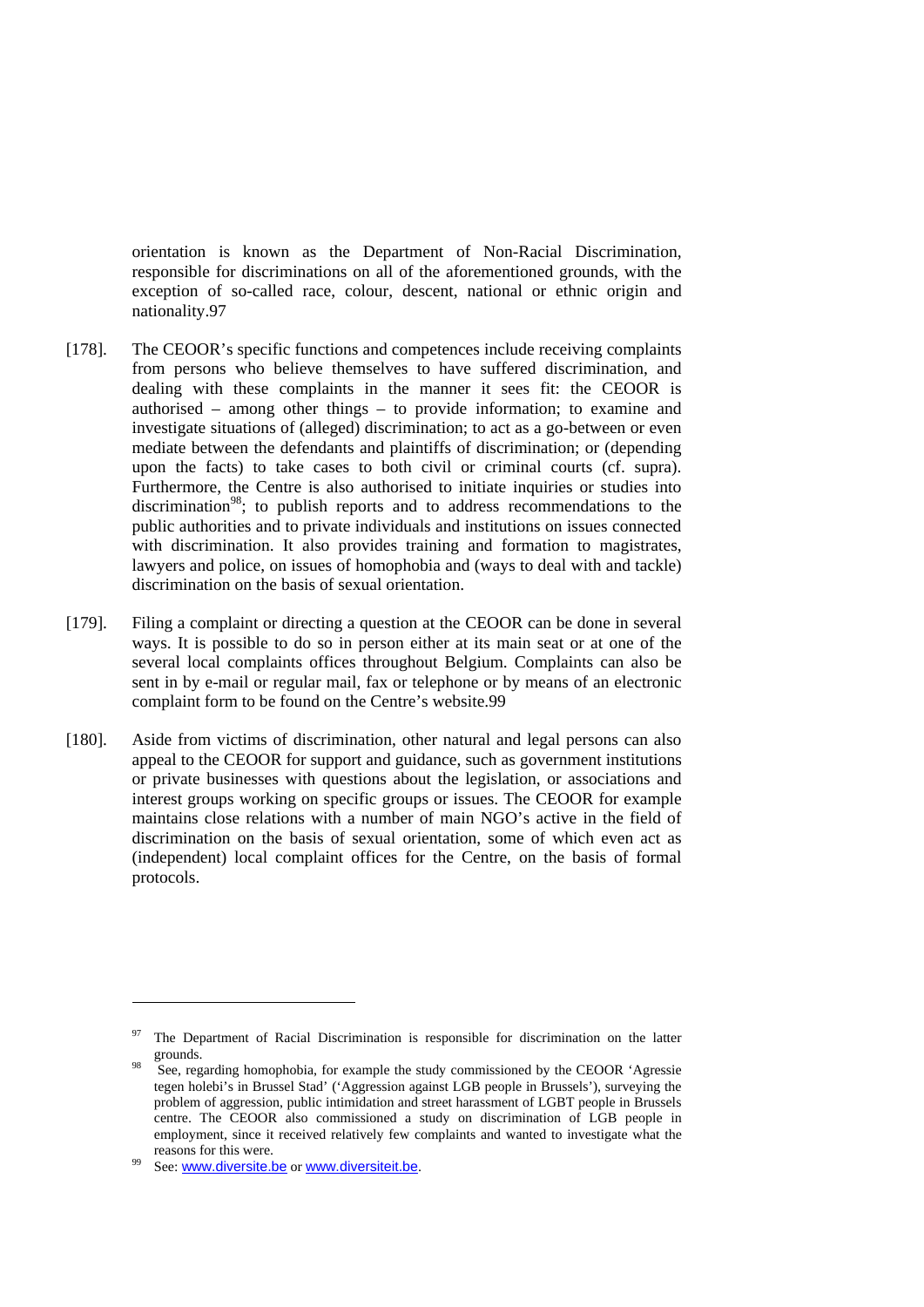# A.4. Civil society organisations

### A.4.1. General

- [181]. As mentioned in the section describing the legislation (cf. supra), several but not all legislative levels have authorised (private) associations, organisations and interest groups to bring legal actions on the basis of their legislation. More specifically, this is not the case for the legislation of the French Community, the Walloon Region and the Brussels-Capital Region. All others have implemented article 9.2 of Directive 2000/78/EC, and they all apply roughly comparable criteria for the designation of the authorised organisations. Generally speaking the following types of organisations are authorised:
- [182]. all organisations the purpose of which (expressed in their articles of association) is to defend human rights and fight discrimination, and that have (on the date of the fact) had legal personality for either three years (federal legislation) or five years (other legislation).
- [183]. all unions or otherwise representative labour organisations.

## A.4.2. Specific organisations and practice

- [184]. Specifically then, regarding sexual orientation, firstly all trade unions and representative organisations for employees and employers have the possibility to engage on behalf or in support of complainants. The same goes for a number of gay-rights and human rights organisations. On the Dutch speaking side this would concern e.g.: the Holebifederatie100 [LGB-Federation] (umbrella organisation for LGBT groups in Flanders and Brussels), Wel Jong Niet Hetero [Young Not Straight] (LGBT organisation especially for young people), the several Roze Huizen [Pink Houses] (meeting-places and umbrella organisations for gay groups), Sensoa (the Flemish expert organisation on sexual health and HIV) and the Liga voor Mensenrechten [Flemish League for Human Rights] (the main Flemish human rights NGO). On the French speaking side it would include organisations like: the Fédération des Associations Gayes et Lesbiennes [Federation of Gay and Lesbian Organisations], Tels Quels and Alliage (LGBT organisations).
- [185]. Up to now these and other associations have not often taken cases to court independently; mostly they provide (moral and informative) support to victims, and refer individuals to the CEOOR when legal steps are to be taken. The good

<sup>100 &#</sup>x27;Holebi' is the (Belgian) Dutch abbreviation for the combined designation of 'homosexual', 'lesbian', 'bisexual' (taking the first two letters from each).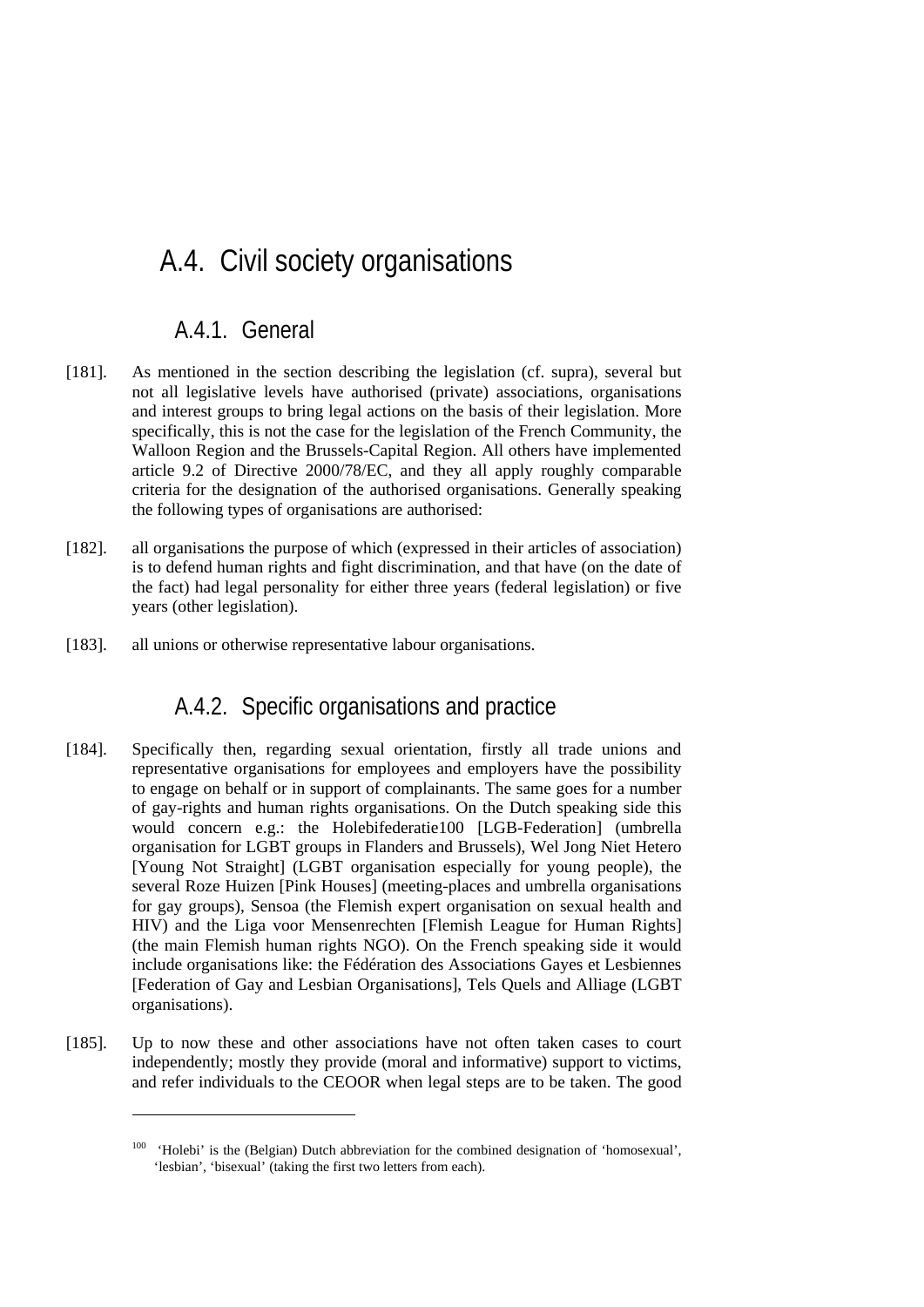relations between many of the main private associations and the CEOOR (cf. supra) have much to do with this: the private organisations are as such working as a means to reduce barriers for victims wanting to file complaints, rather than 'competing' over complaints with the equality body.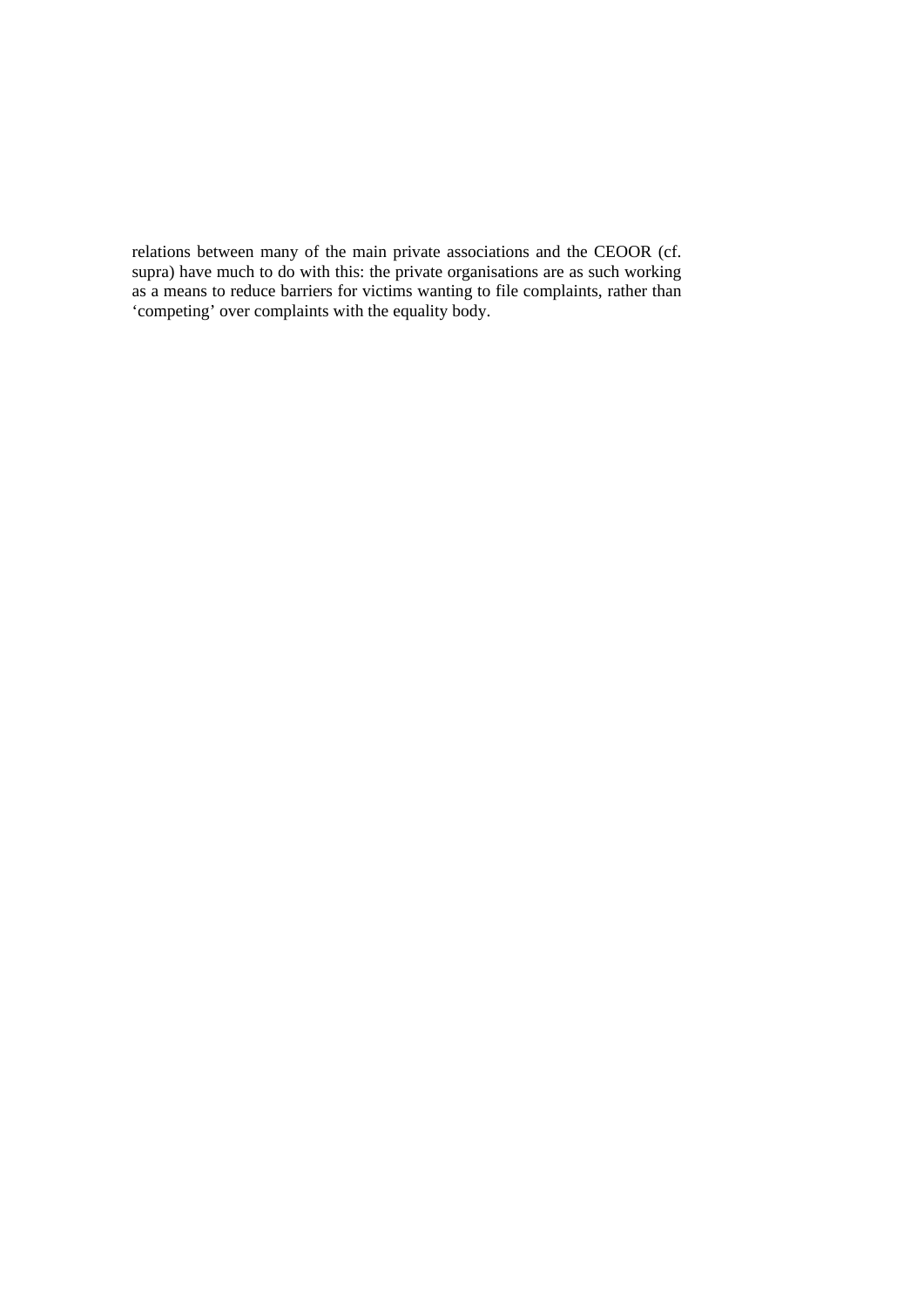# B. Freedom of movement

- [186]. The implementation in the Belgian legal order of Directive 2004/38/EC of the European Parliament and of the Council of 29 April 2004 on the right of citizens of the Union and their family members to move and reside freely within the territory of the Member States, amending Regulation (EEC) No 1612/68 and repealing Directives 64/221/EEC, 68/360/EEC, 72/194/EEC, 73/148/EEC, 75/34/EEC, 75/35/EEC, 90/364/EEC, 90/365/EEC and 93/96/EEC, apparently is not an easy task. To begin with, there was no implementing legislation when the period for implementation had expired, i.e. on 30 April 2006. Meanwhile the implementing legislation has been adopted: the Act of 25 April 2007 amending the Aliens Act of 15 December 1980 is aimed at the implementation of a number of Directives, including Directive 2004/38/EC. However, Article 48 of the Act provides that the Act will enter into force on a date to be determined by the King, and in any event on the first day of the thirteenth month following the publication of the Act in the Moniteur belge101, i.e. at the latest on 1st June 2008. Until now (end of February 2008), no royal decree has been taken, and the Act therefore has not yet entered into force. The result is that EU citizens and their family members can, since 30 April 2006 and until the Act of 25 April 2007 will have entered into force, rely directly on the Directive.
- [187]. In this study, attention will be paid to the provisions of the Aliens Act of 15 December 1980, as they have been amended by the Act of 25 April 2007. We will, in other words, disregard the fact that the Act of 25 April 2007 has not yet entered into force. The situation described is, however, not very different from the actual situation (in law), as the Act of 25 April 2007 implements the Directive quite literally.

# B.1. Right to move and to reside freely within the territory of Belgium

[188]. For a good understanding of the applicable regime relating to freedom of movement for citizens of the EU, one should make a distinction between the short stay and the long stay.

<sup>101</sup> The Act of 25 April 2007 was published in the *Moniteur belge* of 10 May 2007.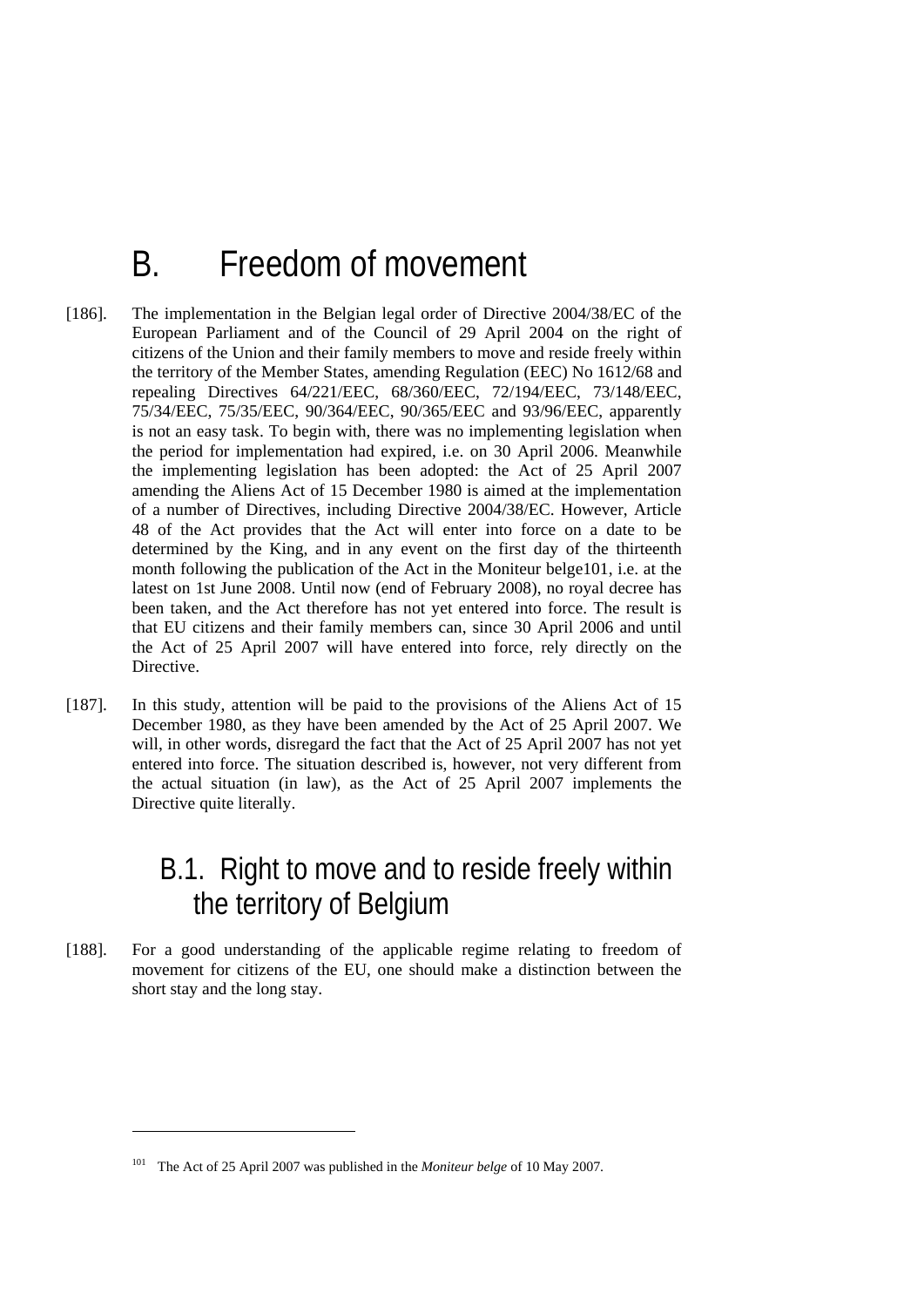## B.1.1. Short stay

- [189]. A short stay is a period of stay in Belgium of maximum three months. Each EU citizen in possession of a valid identity document has the right to a short stay (art. 40, § 3 of the Aliens Act, as replaced by the Act of 25 April 2007).
- [190]. Family members of an EU citizen have the right to accompany or to join the EU citizen. Family members who are not themselves EU citizens, in principle need a visa valid for Belgium. In case they have a residence card on the basis of Directive 2004/38/EC, the visa requirement is not applicable (art. 40bis, § 3 of the Aliens Act, as inserted by the Act of 25 April 2007).

### B.1.2. Long stay

- [191]. A long stay is a period of stay in Belgium of more than three months. An EU citizen in possession of a valid identity document has the right to a long stay if he or she meets certain conditions. In particular, EU citizens must belong to one of the following categories:
	- be a worker or a self-employed person in Belgium, or enter Belgium with the purpose of looking for work, as long as there is a reasonable chance to be appointed;
	- have sufficient resources for themselves (and their family members) not to become a burden on the Belgian social assistance system during their period of residence, and have a health insurance that covers medical expenses in Belgium;
	- be registered at an organized, acknowledged or subsidized educational institution, for the principal purpose of following a course of study, including vocational training, and have a health insurance that covers medical expenses in Belgium, and give assurance that they have sufficient resources for themselves (and their family members) not to become a burden on the Belgian social assistance system
	- (art. 40, § 4, of the Aliens Act, as replaced by the Act of 25 April 2007).
- [192]. Family members of an EU citizen belonging to the categories a or b can accompany or join the said citizen under the same conditions as for a short stay. This means that family members who are not themselves EU citizens in principle need a visa, but are exempted from this requirement if they have a residence card on the basis of Directive 2004/38/EC. Not all family members of an EU citizen belonging to the category d (students) can accompany or join that citizen: the right to free movement and residence is in their case limited to spouses and partners and to the children dependent on the EU citizen (art. 40bis, § 4 of the Aliens Act, as inserted by the Act of 25 April 2007).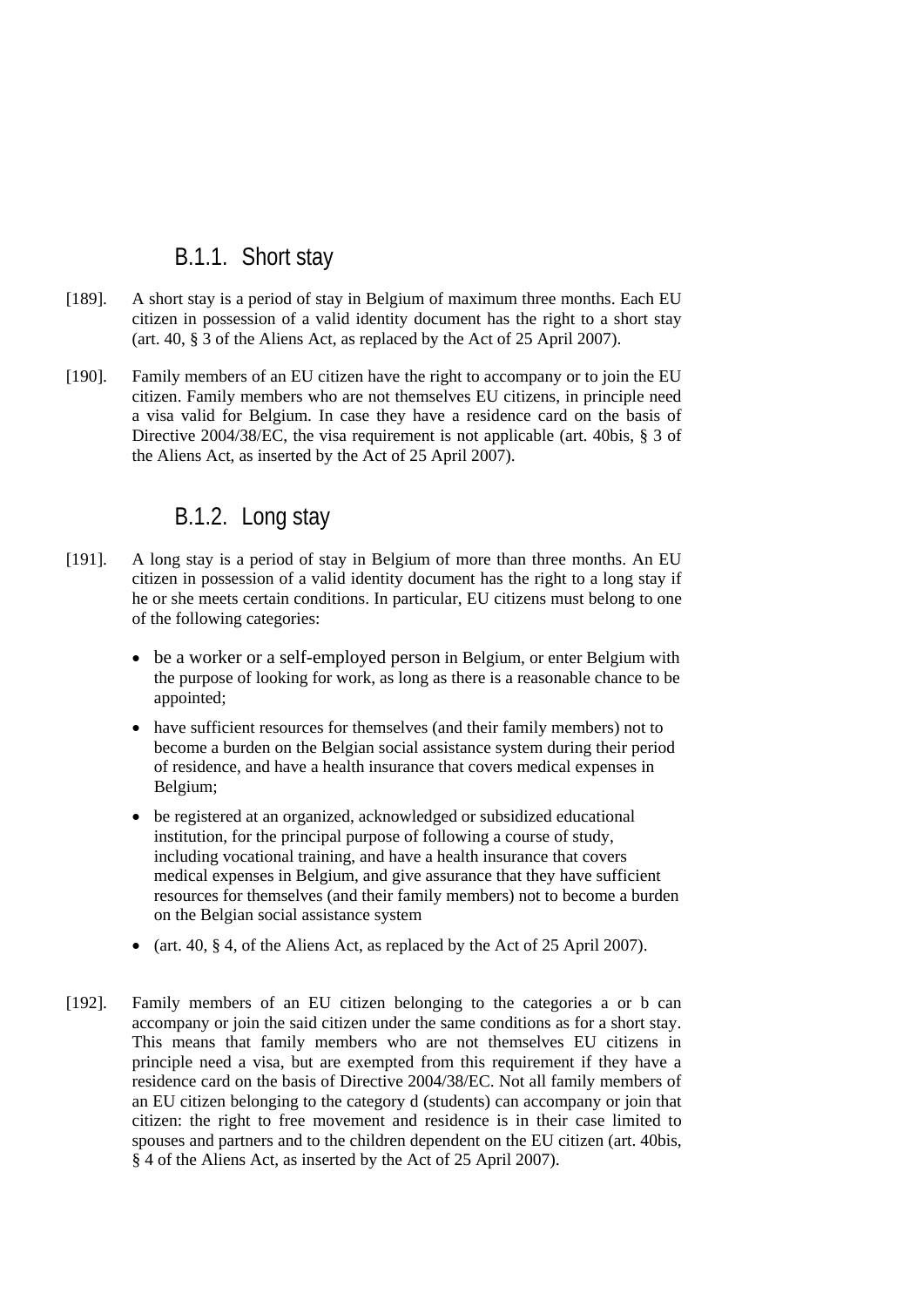# B.2. Definition of family members

- [193]. As indicated, the above arrangements apply to EU citizens and the members of their family. Article 40bis, § 2 of the Aliens Act, as inserted by the Act of 25 April 2007, gives the following definition of family members of an EU citizen102:
	- the spouse or the alien with whom a registered partnership has been contracted, considered to be equivalent to marriage<sup>103</sup>, who accompanies or joins the EU citizen;
	- the partner who accompanies or joins the EU citizen, with whom the EU citizen has contracted a registered partnership in accordance with a law, provided that it concerns a durable and stable relationship that is lasting already for at least one year, that both partners are older than 21 years and that they have no durable relationship with another person;
	- the direct relatives in the descending line of the EU citizen and those of the spouse or partner, as defined in points a and b, who are under the age of 21 or are dependants, who accompany or join them;
	- the dependent direct relatives in the ascending line of the EU citizen and those of the spouse or partner, as defined in points a and b, who accompany or join them.
- [194]. It should be noted that category b is one that is not imposed by the Directive. The legislator has seized the opportunity to give a legislative basis to a practice which was inaugurated by a circular of the Minister of the Interior of 1997. Under that circular, a residence permit would be granted to unmarried partners who live together in a stable relationship.104 These persons will, after the entry into force of the Act of 25 April 2007, enjoy the same protection as spouses and registered partners with a partnership equivalent to marriage.105 In this respect, the legislator has extended to family members of EU citizens (freedom of movement and residence) the same treatment that, about a year earlier, he has extended to family members of non-EU citizens (family reunification, see infra).
- [195]. The Aliens Act, as amended, does not mention same-sex marriages or same-sex relationships. However, since Belgium accepts same-sex marriages and same-

<sup>&</sup>lt;sup>102</sup> Compare art. 2, 2), Directive 2004/38/EC.<br><sup>103</sup> According to the *travaux préparatoires* of the Act of 25 April 2007, the registered partnerships covered by point a are in particular those that exist in Scandinavian countries (*Parliamentary Documents*, House of Representatives 2006-2007, n<sup>o</sup> 51-2845/1, p. 39). The King is to determine which partnerships, registered abroad, are considered equivalent to

marriage (art. 40bis, § 2 Aliens Act, as inserted by the Act of 25 April 2007).<br><sup>104</sup> Circular of 30 September 1997 regarding the granting of a residence permit on the basis of cohabitation in the framework of a durable re

cohabitation in the framework of a durable relationship.<br><sup>105</sup> *Parliamentary Documents*, House of Representatives 2006-2007, n<sup>o</sup> 51-2845/1, p. 40.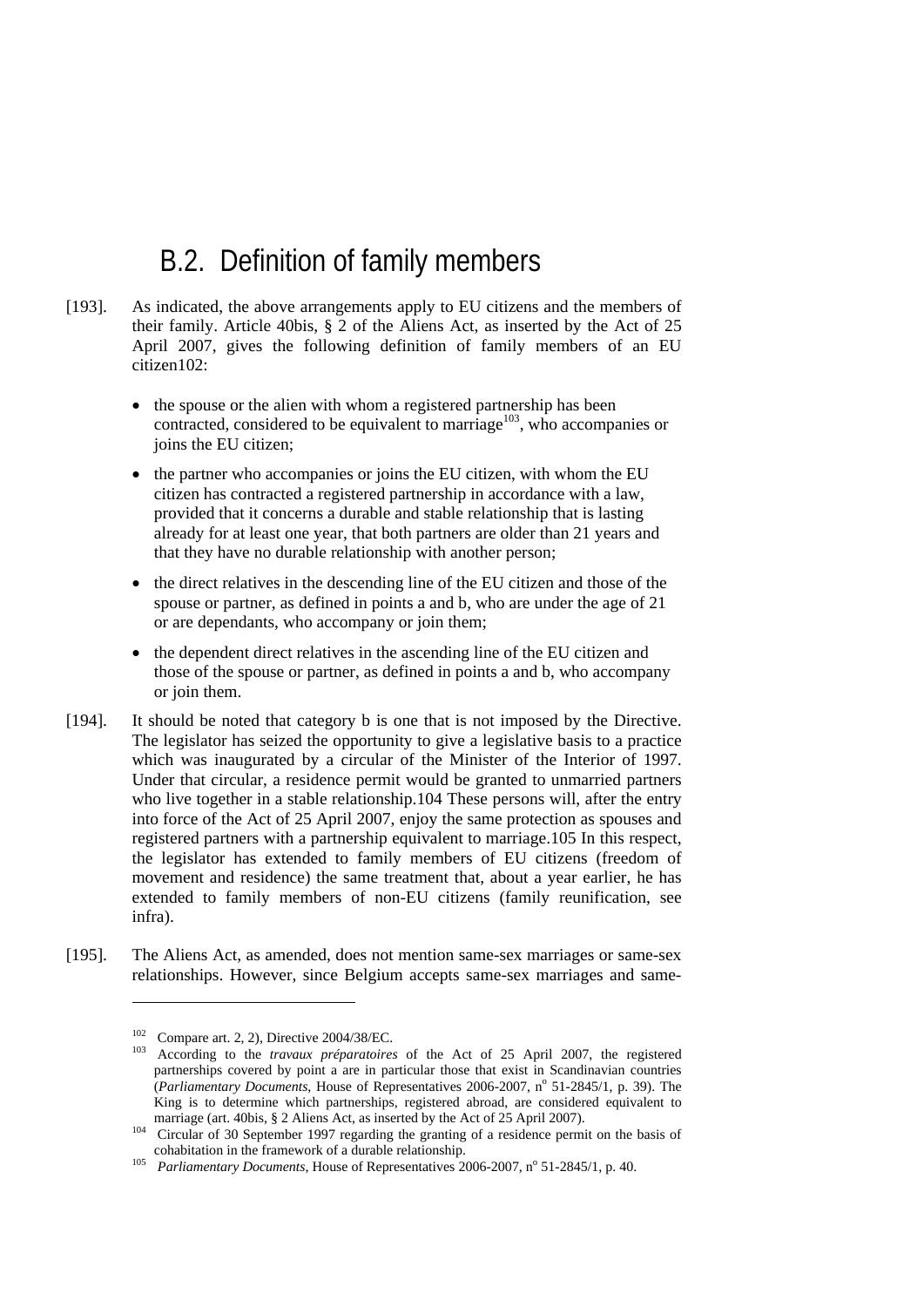sex registered partnerships, it is obvious that the above mentioned provisions apply both to (married or unmarried) heterosexual and homosexual couples and their descendants and ascendants. This has been explicitly acknowledged, with respect to registered partnerships (under Belgian law or the law of another state), in the explanatory memorandum of the bill that has led to the Act of 25 April 2007.106 The above mentioned circular of 1997 also made it clear that the practice with respect to residence permits on the basis of a stable relationship would apply to heterosexual as well as homosexual relationships.

[196]. LGBT partners of EU citizens thus enjoy absolutely the same rights as heterosexual partners.

 $106$  Ibid., p. 41.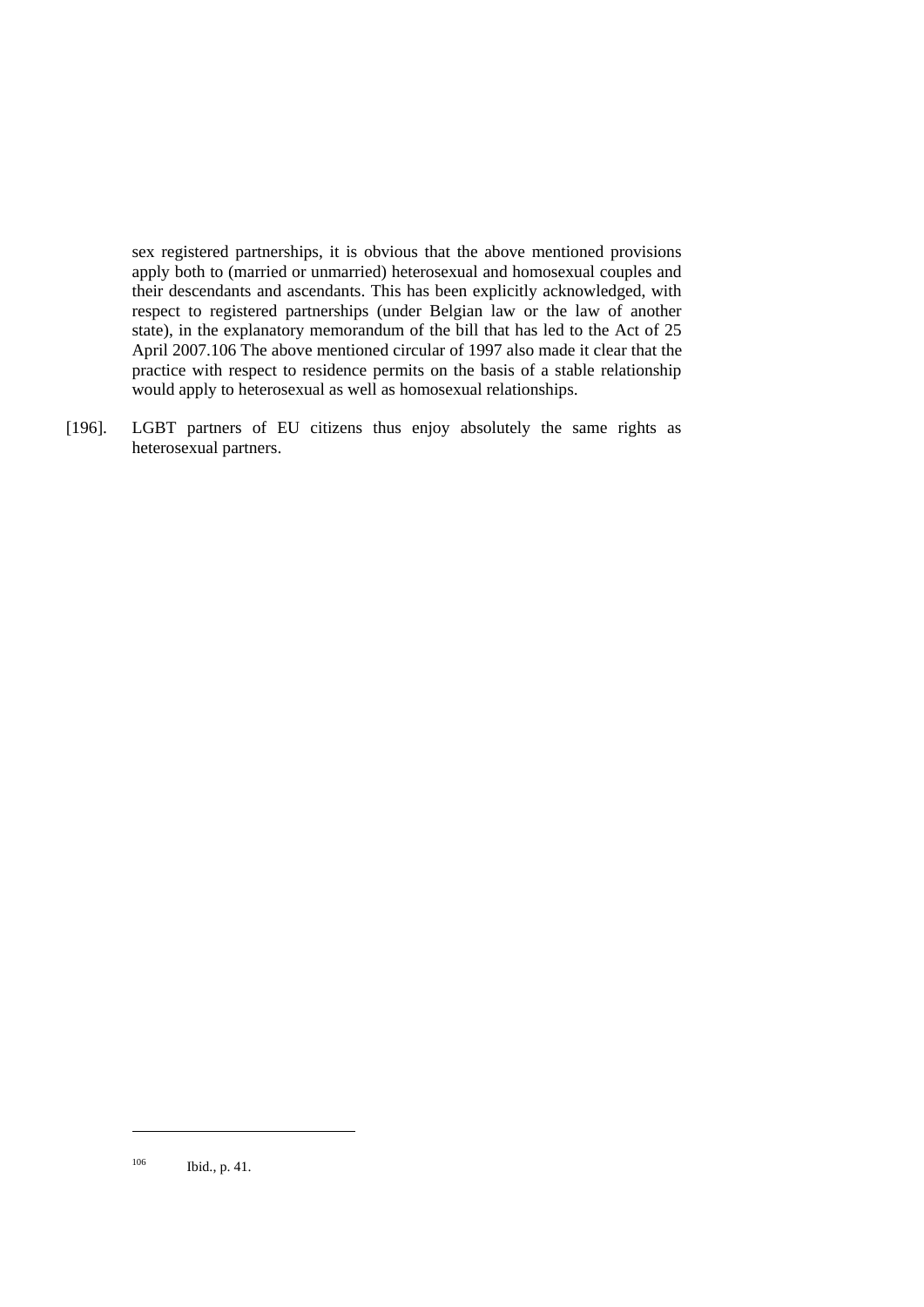# C. Asylum and subsidiary protection

- [197]. In Belgium, applications for asylum and subsidiary protection on the basis of sexual orientation are in principle treated in the same way as any other application for asylum and subsidiary protection. The general legal basis thereto is the "Aliens Act"107, in which the entry and residence to the territory of the Belgian state by people from outside Belgium (aliens) is regulated.
- [198]. It should be noted, however, that there is a person in the office of the Commissioner-General for the Refugees and the Stateless Persons (see infra) who is exclusively occupied with applications for asylum or subsidiary protection, based on sex (and transsexualism) or sexual orientation. This practice allows for the generation of a specific expertise in this area.

# C.1. Asylum on the basis of sexual orientation

- [199]. In general terms, an asylum seeker has to indicate a real and imminent threat to his life or personal safety. The application is evaluated according to the Convention of Geneva of 1951, in which the definition of a refugee is incorporated (article 48/3 of the Act). It must be clear that the grounds of application do not need to be political in nature, hence other reasons for persecution are also taken into account.
- [200]. The case law shows a few cases where the homosexual orientation of an applicant, as a ground for his or her persecution in the country of origin, was considered to be a ground upon which a request for asylum could be based.
- [201]. It is sufficient to indicate a real threat of persecution, it is not needed that the applicant is in fact being persecuted. Also, people who reside in Belgium, and do not have refugee status, can invoke this fear of persecution if the situation in their home country has changed to a degree that there is a clear and real risk of persecution upon re-entry in their country of origin.

Act of 15 December 1980 concerning access to the territory, residence, settlement and removal of aliens, as amended.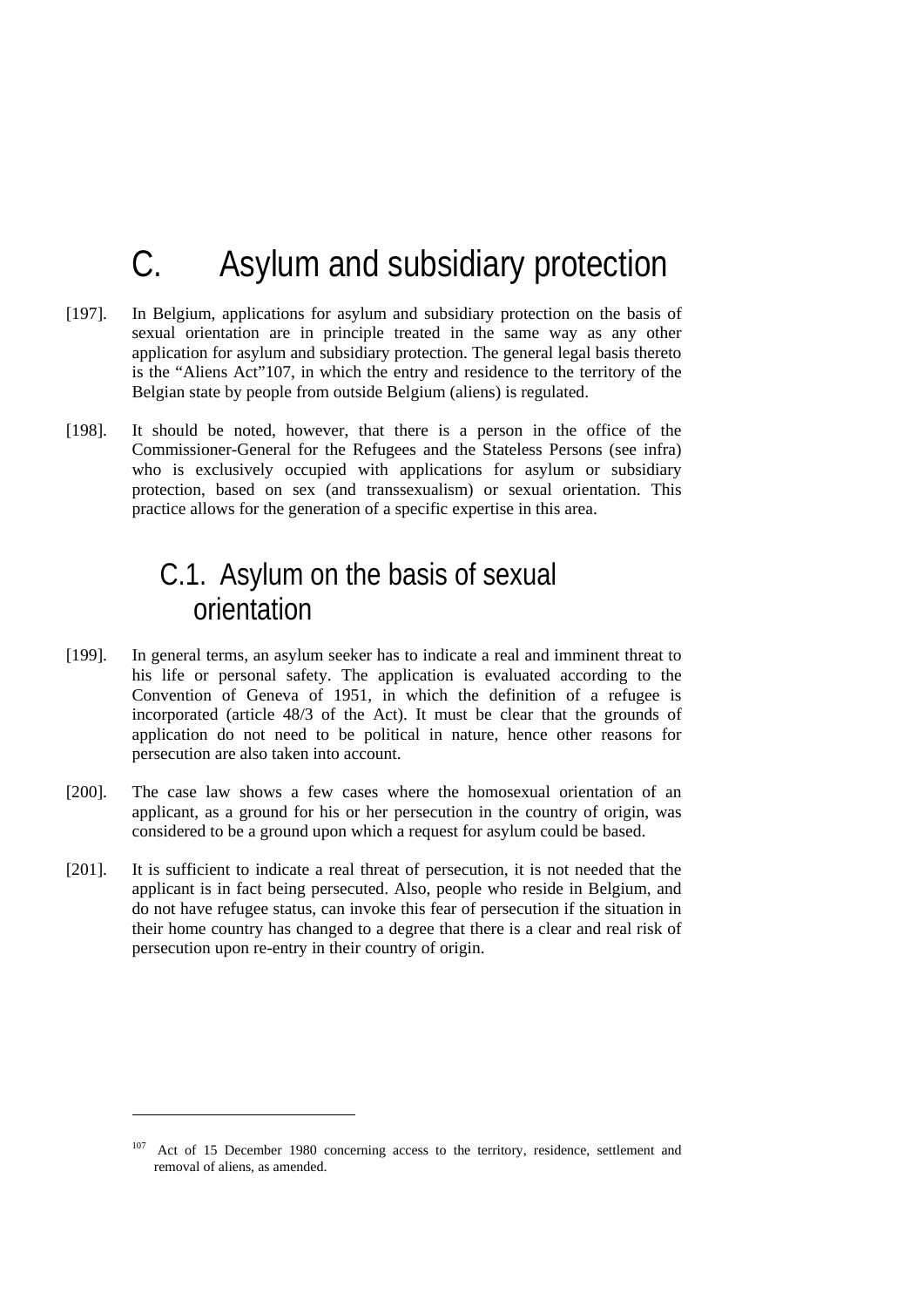# C.2. Subsidiary protection on the basis of sexual orientation

- [202]. When someone does not qualify for the status of refugee, he or she can invoke subsidiary protection. This is the case where there are serious reasons to presume that the applicant would face a serious risk to severe harm, upon return to his or her country of origin, and where he or she cannot, or because of the risk does not wish to, put him or herself under the protection of his or her country of origin (article 48/4 of the Act).
- [203]. Subsidiary protection on the basis of sexual orientation hence becomes possible in mainly two situations:
	- If the applicant is sentenced to the death penalty by a criminal court in his or her country of origin, because of the fact that he or she is an LGBT person or has displayed same-sex intercourse or other forms of personal physical interaction with a same-sex partner that indicate an LGBT sexual orientation.
	- If the applicant faces inhuman or degrading treatment in his or her country of origin, based on his or her sexual orientation. This inhuman or degrading treatment is interpreted in the sense of article 3 of the European Convention on Human Rights.

# C.3. Family members of asylum seekers

- [204]. Provisions for family members of asylum seekers can be found in article 88 of the Royal Decree of 8 October 1981 concerning access to the territory, residence, settlement and removal of aliens. In this article, it is stated that two types of partners are considered in the context of asylum and subsidiary protection (when the applicant is in the application process):
	- The spouse of the asylum seeker,
	- The partner, considered equal to a spouse under Belgian law.
	- The partnership is considered equal to marriage in Belgium if it is legally registered in Germany, Denmark, Finland, Iceland, Norway, Sweden or the United Kingdom.
- [205]. The fact that Belgium accepts same-sex marriage is obviously highly relevant, as this has repercussions on who can be considered family member of an asylum seeker. The same logic applies to registered partnerships. It should be pointed out that no lesser form of "stable relationship" as provided in article 2/h of EC Directive 2004/83, is taken into account with regard to an asylum seeker.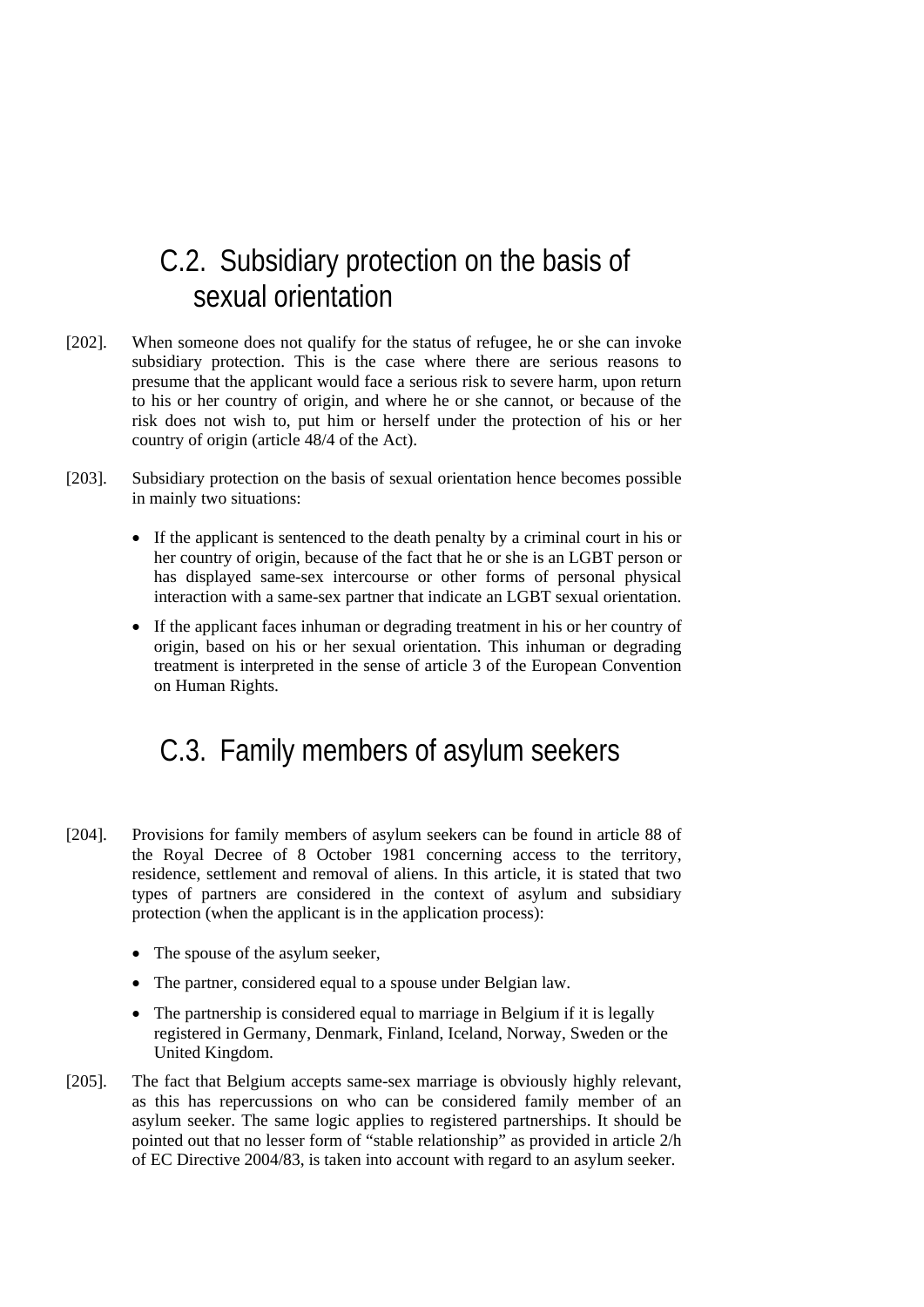[206]. The limitation to same-sex married partners and partners in a registered partnership is applicable to persons who are in the process of applying for asylum in Belgium. It should be noted that this limitation does not apply to those who already have been granted the status of refugee in Belgium. Once a person is granted that status, he or she has an unlimited right to residence/stay in Belgium, and then the usual legislation on family reunification applies. In that context, a stable relationship can actually be considered as similar to that of one with a family member (infra).

# C.4. Procedure for asylum and subsidiary protection

### C.4.1. Administrative procedure

- [207]. The procedure consists of four stages: the convocation, the interview, the assessment of the application, and the decision. The procedure is administered by the central asylum agency, the Commissioner-General for the Refugees and the Stateless Persons.
- [208]. In the convocation stage, the applicant is summoned for an interview. This is done either directly by the Aliens Registration Office, an office of the Ministry of the Interior, or by a letter by recorded delivery. The basis for the interview is a questionnaire filled out by the applicant at the Aliens Registration Office (which, hence, constitutes the first step in applying for asylum or subsidiary protection). The Commissioner-General is obliged to conduct an interview, but may request the applicant to provide further information.
- [209]. At the interview stage, all possible evidence showing that the applicant meets the requirements for refugee status needs to be put forth. This needs to be complete, and if other evidence would be introduced further down the process, it is requested that this is already indicated at the interview stage. This will play, inter alia, an important role in possible subsequent appeal procedures.
- [210]. In the assessment of the application, the Commissioner-General takes into account: (a) the credibility and veracity of the narration of the applicant, and (b) the test of the aforementioned criteria relating to the status of refugee and subsidiary protection. The examination more concretely comprises:
	- an insight in the country of origin (is there a threat for prosecution or damage/injury based on sexual orientation?)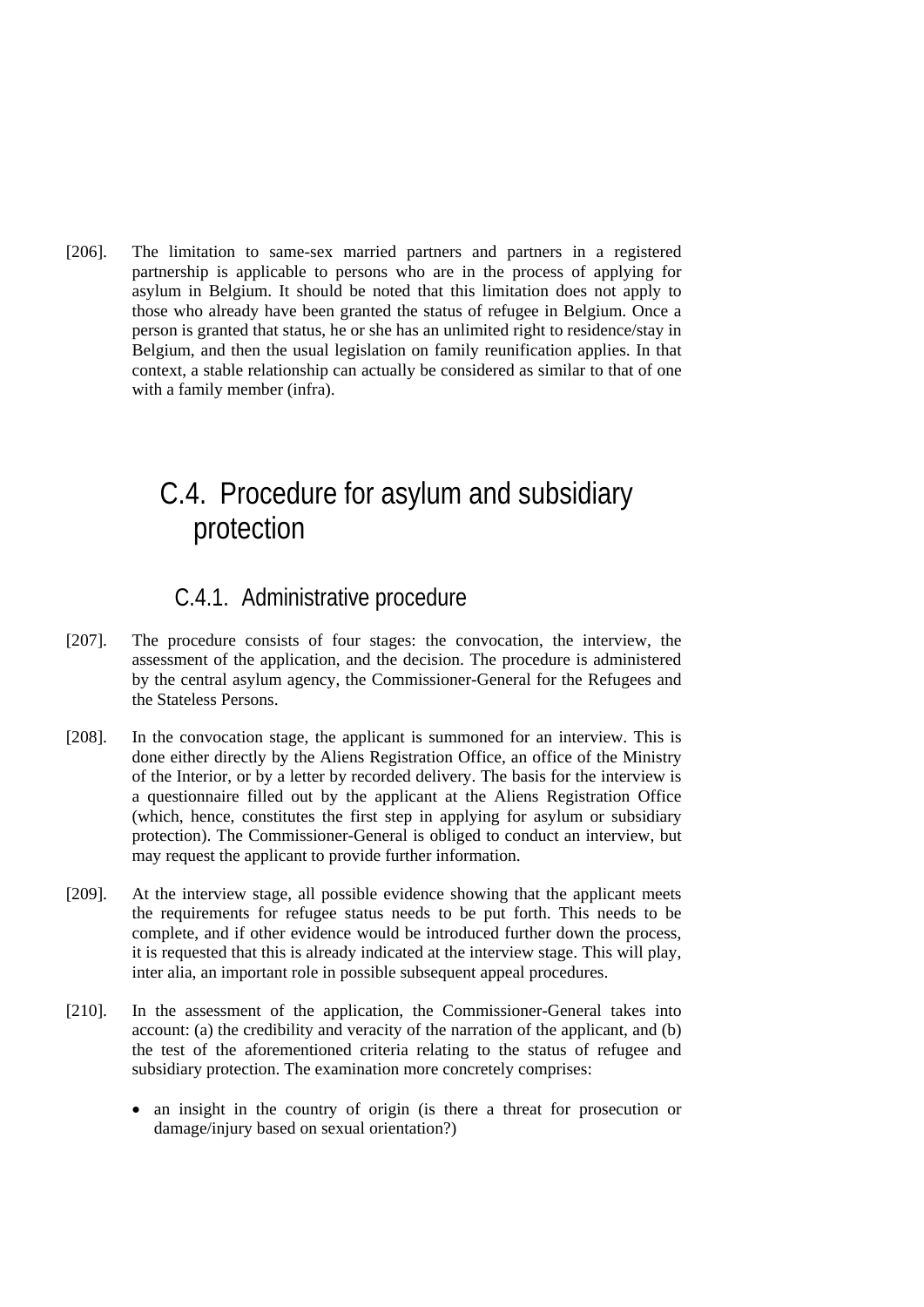- examination of the proof that has been brought forward by the applicant (is this threat real and imminent in the applicant's case – not just a general fear but an identifiable personal threat?)
- examination of the truthfulness of the narration of the applicant (in relation to the examination of the situation in the country of origin)
- examination of possible contradictions
- the contents of the questionnaire filled out by the applicant.
- [211]. The decision of the Commissioner-General can be either one of the following:
	- The application of an EU-resident is not taken into consideration. This is the case for two types of applications:
		- the application is made by an EU-citizen. In that case, a more speedy procedure is initiated. It is however unlikely that an EU-citizen will file an application for asylum or subsidiary protection based on his or her sexual orientation;
		- the Commissioner-General is of the opinion that there is no well founded fear for prosecution or serious ground to assume that there is a substantial risk on injury or damage. Such decision is usually taken within five working days. In this case, it can be that the person is not personally facing a direct threat, for example in the case where in a country being gay or gay interaction is criminalized, but is systematically not prosecuted (the law is there, but the effects are not).
	- The application is found to be impervious, deceptive or untruthful. This would be the case if the applicant's country of origin does not systematically prosecute LGBT people, if other motives appear to support the application than the ones brought forward on the basis of sexual orientation, or if the story in which he or she invokes the refugee status contains contradictions or incredible elements to an extent that renders it impossible to objectively assess the application.
	- The Commissioner-General grants the applicant the status of refugee. This means that the applicant does face a direct and imminent threat of prosecution or injury or damage, based on his sexual orientation. This decision is based on, on the one hand an appraisal of the situation with regards to sexual orientation in the applicant's country of origin, and, on the other hand, the personal story of the applicant. As seen above, the applicant has to establish the imminent, direct, and personal character of the threat he or she faces.
	- The Commissioner General refutes the status as refugee as well as the subsidiary protection status. If this is the case, the applicant will receive an order to leave the territory from the Aliens Office.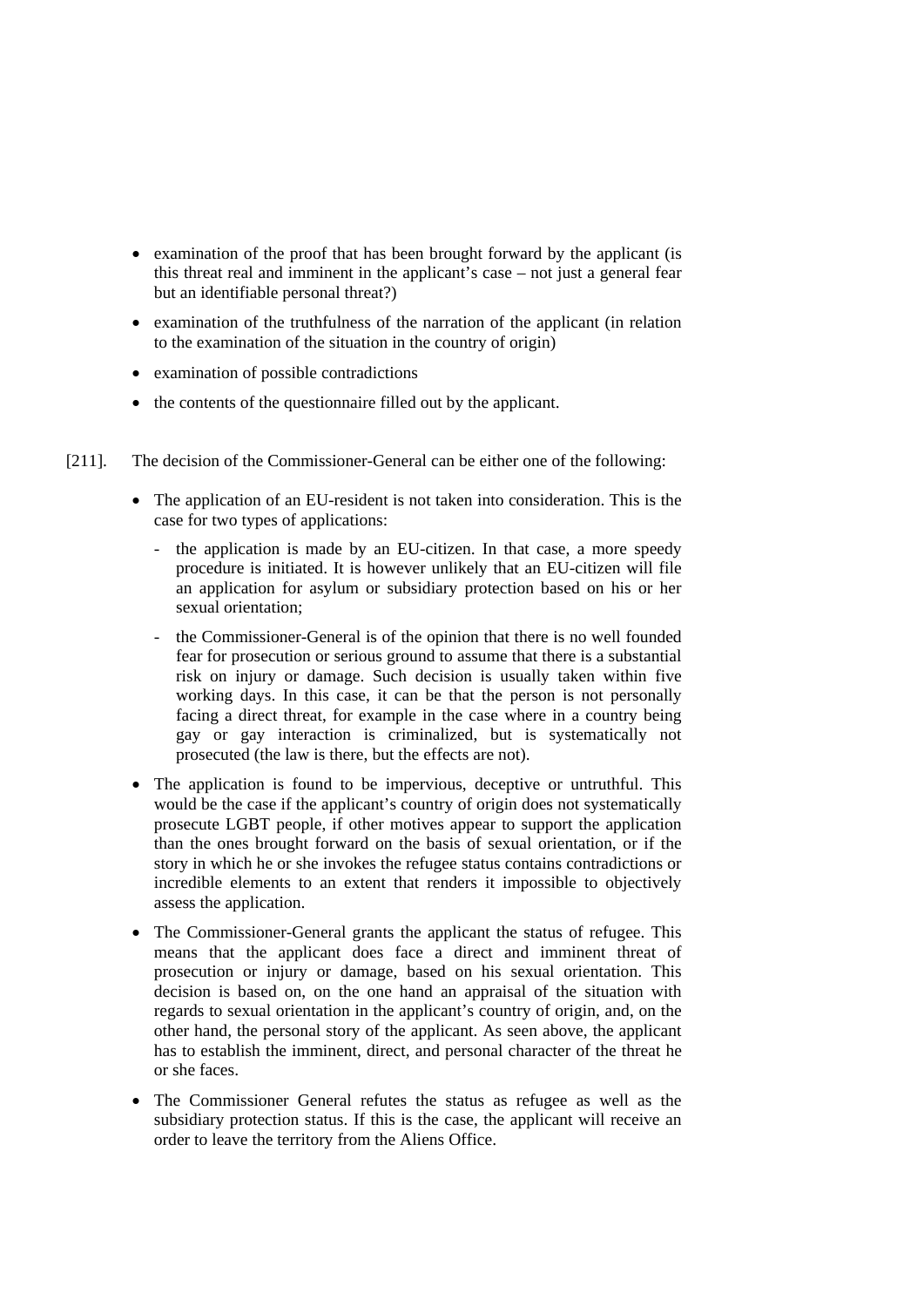## C.4.2. Appeal

- [212]. An appeal is possible against all the decisions of the Commissioner-General. The plea is brought before the Council for Aliens Disputes, an administrative court established in 2006.108 With respect to appeals against decisions of the Commissioner-General, the Council acts as an appeal body with full jurisdiction, which can reform the said decisions. It should be noted that the Council is also competent to hear appeals against administrative decisions in matters not involving asylum seekers, in particular decisions taken by the Minister of the Interior or his delegate; in those cases the Council's jurisdiction is limited to reviewing the legality of the act challenged before it (see article 39/2 of the Act).
- [213]. Against the decision of the Council for Aliens Disputes, a cassation appeal can be brought before the Council of State, the supreme administrative court.

<sup>108</sup> Before the establishment of the Council for Aliens Disputes, such appeals were brought before the Permanent Appeals Commission for Refugees, also an administrative court.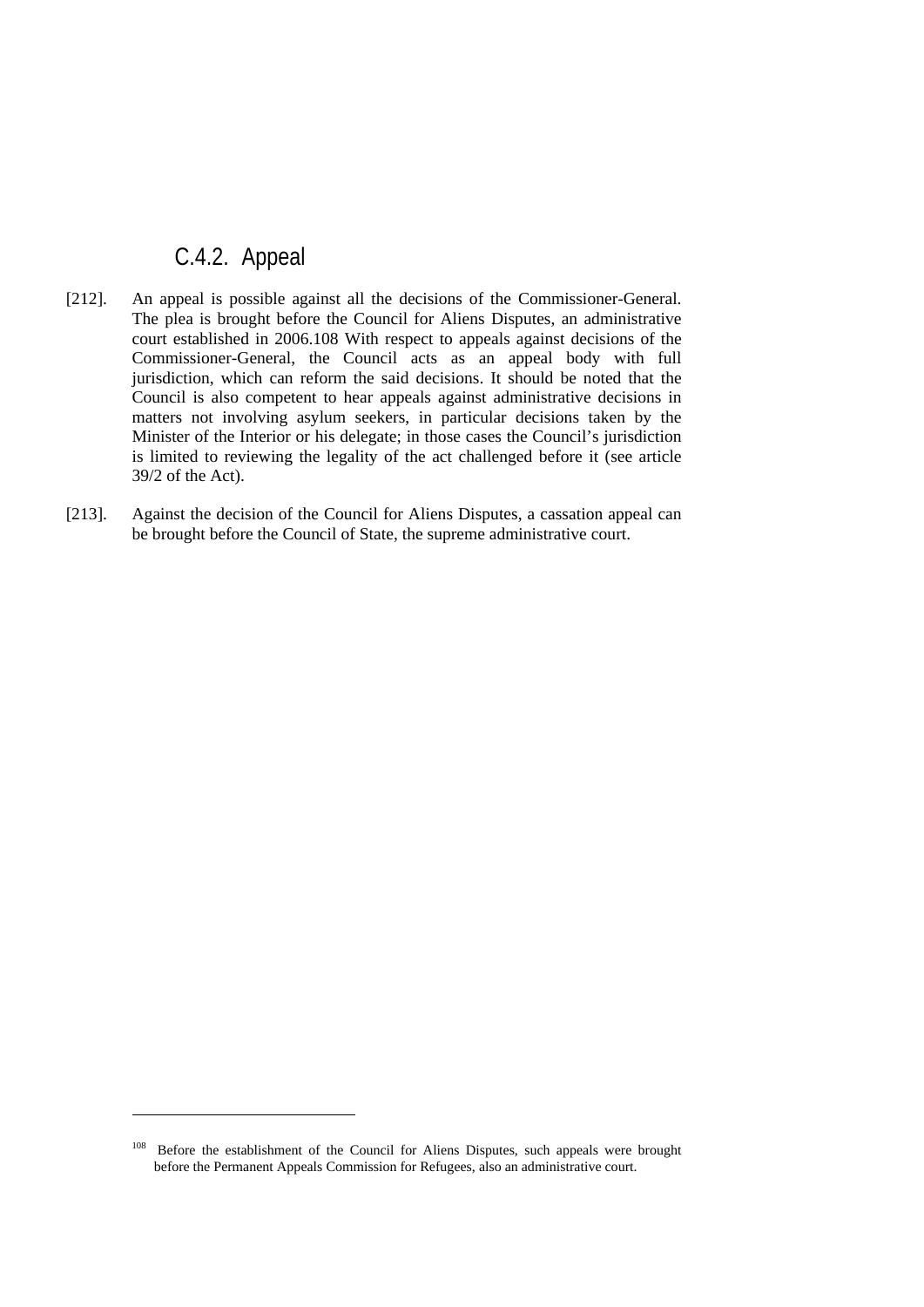# D. Family reunification

[214]. In general terms, the issue of family reunification in the broad sense can be looked at from two different angles: family reunification in the narrow sense and family formation. In the first case, existing family ties are consolidated or existing family members are physically reunited on the Belgian territory. In the second case, which is of specific importance and possible benefit for LGBT people, two persons can come to Belgium either to get married here or to enter into a living together contract. Given that same-sex marriage is legal in Belgium, the latter situation will open possibilities for LGBT people who wish to consolidate their relationship.

## D.1. Family reunification in the narrow sense

[215]. The term 'family reunification' is used here in the sense of Council Directive 2003/86/EC of 22 September 2003 on the right to family reunification: it concerns the entry into and residence in Belgium by family members of a non-EU citizen residing lawfully in Belgium (art. 2, (d) of the Directive).

### D.1.1. Various situations of family reunification

- [216]. When one discusses the issue of family reunification, one has to make a distinction depending on the person (resident) with whom the applicant has family ties. That person can be: a) a person with Belgian or EU citizenship, b) a person with other than EU citizenship, c) an asylum seeker, or d) a person who is employed in Belgium and with whose country of origin Belgium has a bilateral treaty. The different situations are governed by different rules. Situation a), insofar as it applies to family reunification with EU citizens, has been discussed above, in the light of the freedom of movement and residence of family members of EU citizens.
- [217]. We will limit ourselves here to family reunification by family members of a non-EU citizen (situation b). This is the sort of family reunification falling within the scope of Directive 2003/86/EC.
- [218]. The implementation of Council Directive 2003/86/EC has been done by the Act of 15 September 2006 amending the Aliens Act of 15 December 1980. The relevant rules are now to be found in arts. 10 (family of a non-EU citizen with an unlimited right of residence) and 10bis (family of a non-EU citizen with a limited right of residence) of the Aliens Act.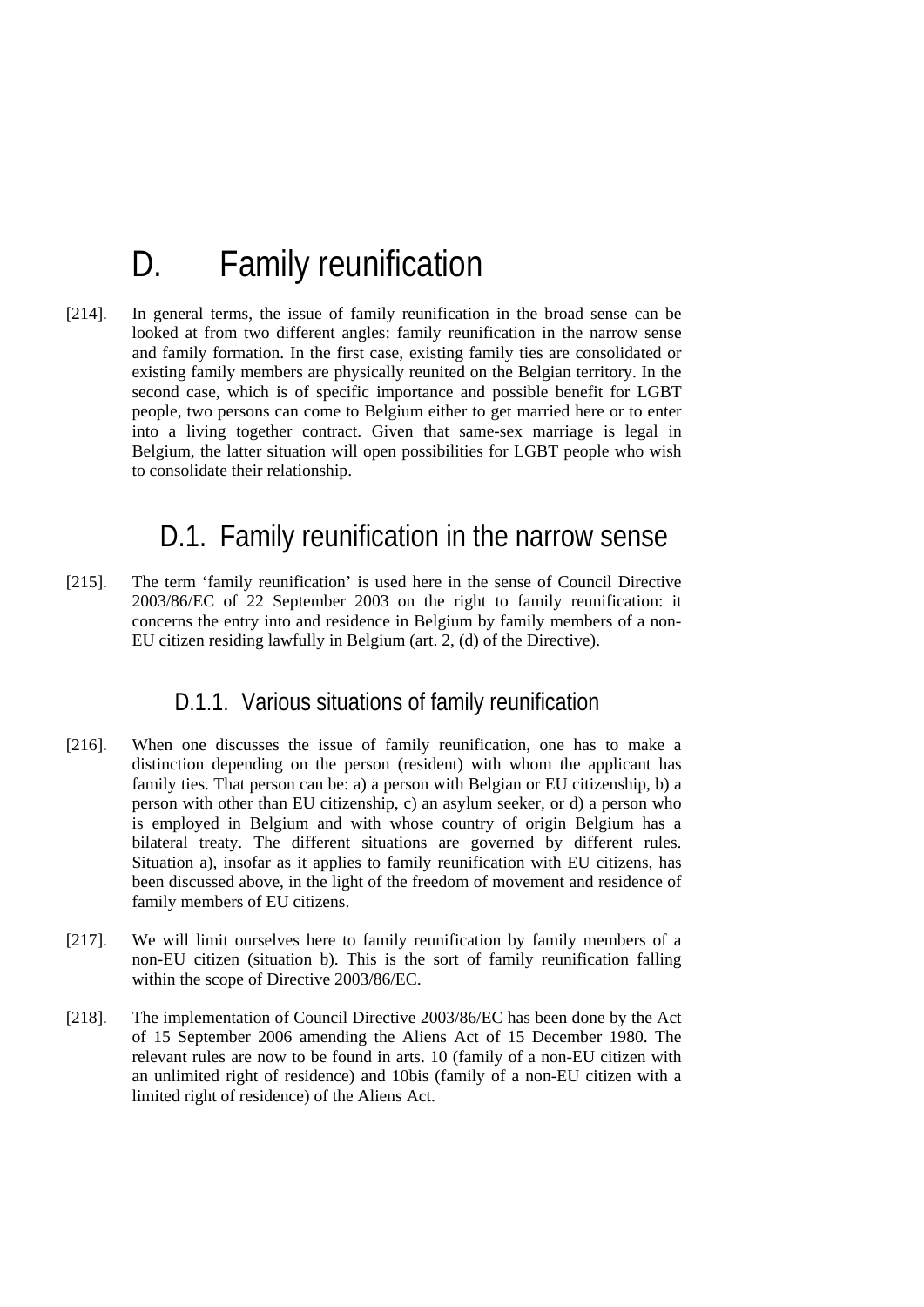## D.1.2. Family members who can enjoy family reunification

Article 10, first paragraph,  $4^{\circ}$  to  $7^{\circ}$  of the Aliens Act enumerates the family members who, under certain conditions, can enjoy the right to family reunification109:

- the foreign spouse or the alien with whom a registered partnership has been contracted, considered to be equivalent to marriage<sup>110</sup>;
- the alien with whom the non-EU citizen has contracted an official registered partnership, provided that it concerns a durable and stable relationship that is lasting already for at least one year, that both partners are older than 21 years and that they have no durable relationship with another person;
- the children (minors as well as adults who, because of a handicap, are unable to provide for their own needs);
- the parents (of a refugee).

- [219]. It should be noted that category b is one that is not imposed by the Directive. Article 4, 3. of the Directive merely makes it possible for the member states to authorise the entry and residence "of the unmarried partner, being a third country national, with whom the sponsor is in a duly attested stable long-term relationship, or of a third country national who is bound to the sponsor by a registered partnership (...)". The legislator has made partial use of this possibility. As he would later also do with respect to the rights of family members of EU citizens (see supra), he has seized the opportunity, in this context too, to give a legislative basis to the practice which was inaugurated by the abovementioned circular of the Minister of the Interior of 1997.111 As a result, partners with a registered partnership now enjoy the same protection as spouses and registered partners with a partnership equivalent to marriage.112
- [220]. Article 10 Aliens Act does not mention same-sex marriages or same-sex relationships. However, just like with partners of EU citizens, it is obvious that the provisions on family reunification with non-EU citizens apply both to (married or unmarried) heterosexual and homosexual couples and their descendants and ascendants. This has been explicitly acknowledged, with respect to registered partnerships (under Belgian law or the law of another

<sup>&</sup>lt;sup>109</sup> The enumeration of Article 10 is also referred to in the various provisions of Article 10bis.<br><sup>110</sup> The King is to determine which partnerships, registered abroad, are considered equivalent to

marriage.<br><sup>111</sup> Circular of 30 September 1997 regarding the granting of a residence permit on the basis of cohabitation in the framework of a durable relationship.

cohabitation in the framework of a durable relationship.<br><sup>112</sup> *Parliamentary Documents*, House of Representatives 2005-2006, n<sup>o</sup> 51-2478/1, p. 43.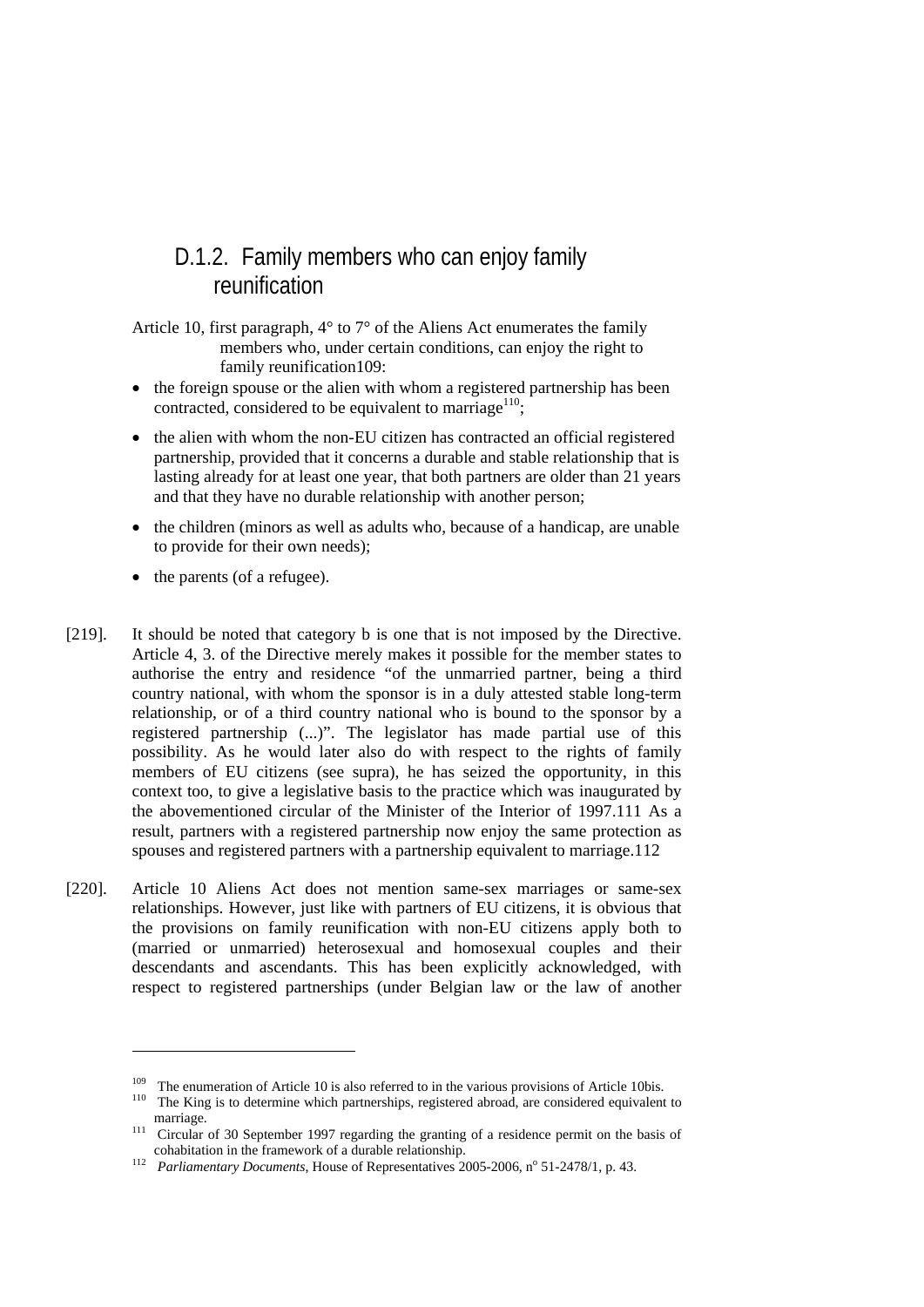state), in the explanatory memorandum of the bill that has led to the Act of 15 September 2006.113

[221]. LGBT partners of non-EU citizens thus enjoy absolutely the same rights as heterosexual partners.

## D.2. Family formation

- [222]. According to an administrative practice, aliens can obtain a special visa, valid for three months, in order to marry in Belgium a Belgian citizen or an alien who resides lawfully in the country.114
- [223]. In this context, the fact that Belgium has given a legal status to same-sex marriage is of the utmost importance. Indeed, the same sex partner is thus able to obtain a special visa, to enter into marriage in Belgium.
- [224]. The following people can enter into a same-sex marriage in Belgium:
	- Two people with Belgian nationality.
	- One person with Belgian nationality and one with any other nationality.
	- One person who has obtained residence status in Belgium with another person of any origin.
	- Two persons of other than Belgian nationality, without resident status. Here, the basic conditions for marriage of the national legislation of the partners' countries of origin are used as a criterion. For same-sex marriages, however, the Belgian legislator has made the exception that it is sufficient that the country of origin of only *one* of the future spouses allows same-sex marriage, in order for the couple to be able to get married in Belgium (this exception is provided for in the Belgian Code on Private International Law). Consequently, a person of any origin, whether or not same-sex marriage is allowed in his or her country of origin, can always enter into a same-sex marriage, not only with a Belgian person, but also with any other person from a country that allows same-sex marriages.
- [225]. Once the two same-sex persons are married, the spouse who came to Belgium can obtain a residence status in Belgium, based on family reunification.

<sup>&</sup>lt;sup>113</sup> Ibid., p. 44.<br><sup>114</sup> See circular of the Minister of the Interior of 11 July 2001 concerning the documents to be submitted in order to obtain a visa with the view of contracting marriage in Belgium or to obtain a visa 'family reunification' on the basis of a marriage contracted abroad.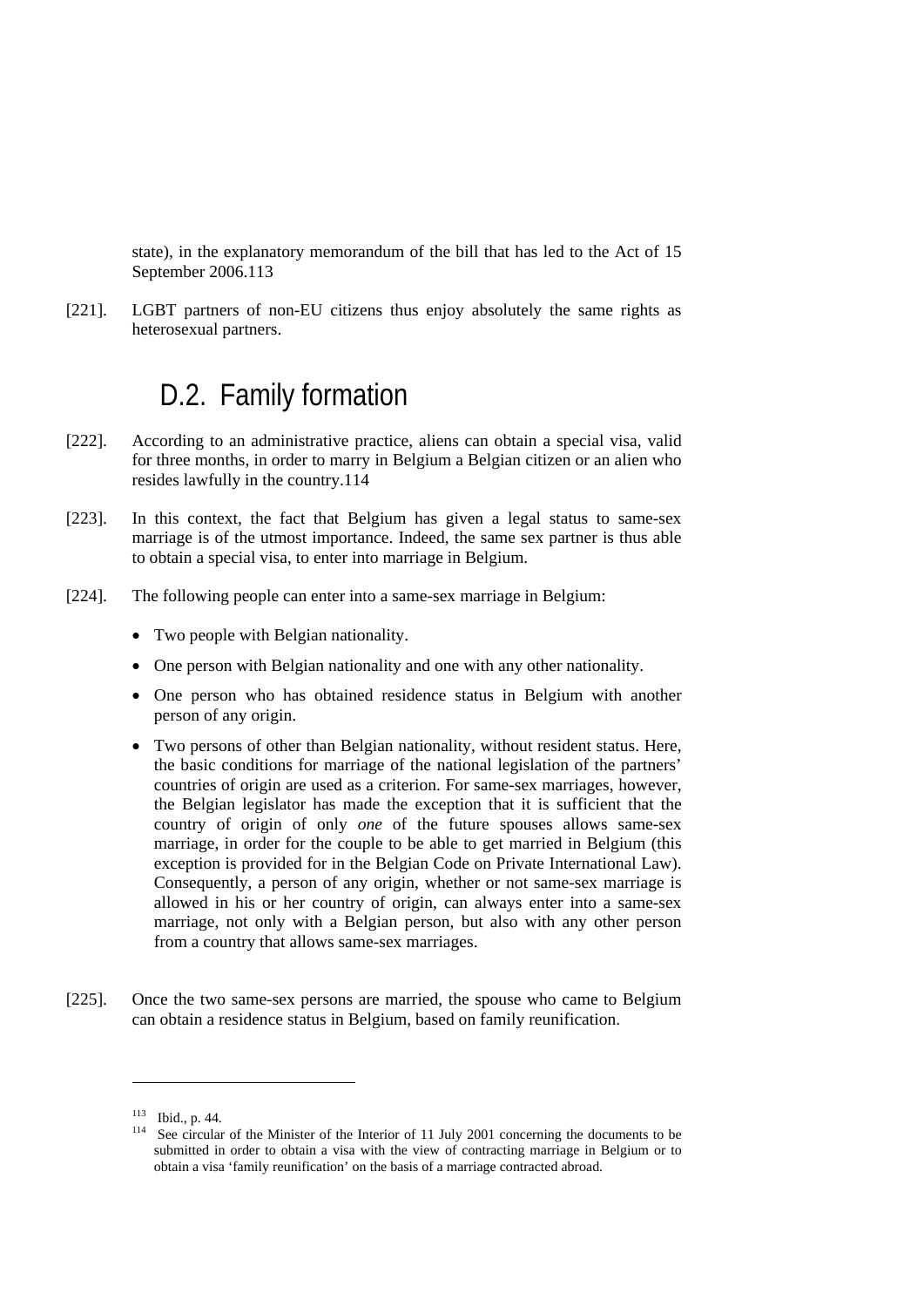# D.3. Procedure

### D.3.1. Administrative procedure

[226]. Decisions relating to family reunification are taken by the minister of the Interior or his delegate. In practice, decisions are taken by the Aliens Office of the Ministry of the Interior.

### D.3.2. Appeal

- [227]. As is the case with asylum, an appeals procedure is open to the people who are denied the right to family reunification in Belgium and to the people who have unsuccessfully applied for a visa to marry in Belgium. They can appeal against the administrative decision to the above mentioned Council for Aliens Disputes.
- [228]. As has been indicated above, this kind of appeal, directed against a decision taken by another authority than the Commissioner-General for the Refugees and the Stateless Persons, is in the nature of a plea for annulment. The Council can only review the legality of the act, but cannot reform it. In the case of an annulment, it is up to the competent authority to take a new decision.
- [229]. A cassation appeal against the decision of the Council for Aliens Disputes can be brought before the Council of State.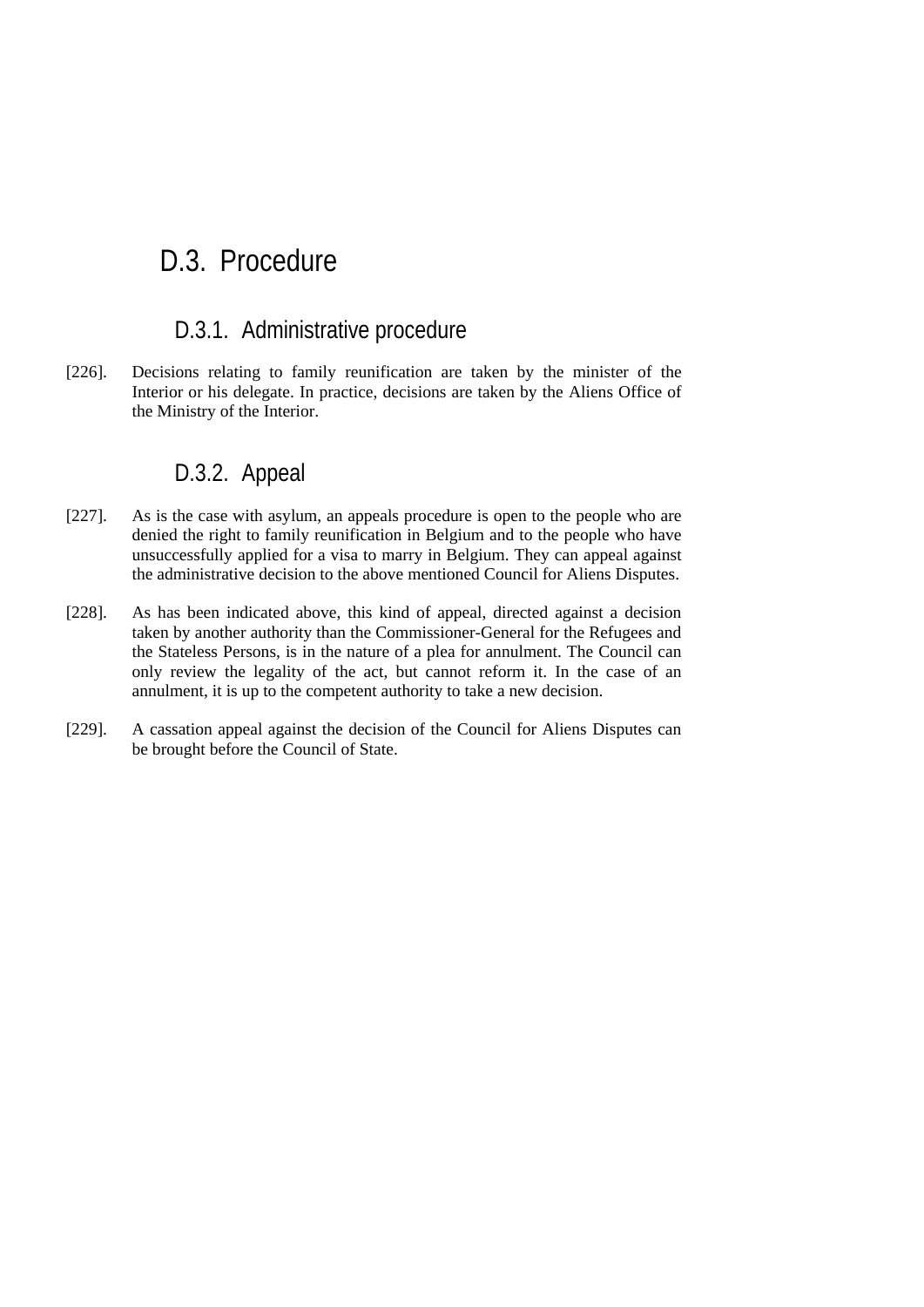# E. Freedom of assembly

- [230]. Freedom of assembly is protected by the Belgian Constitution. Article 26 of the Constitution provides as follows:'The Belgians have the right to gather peaceably and without arms, in accordance with the laws, which can regulate the exercise of this right but cannot subject it to prior authorisation.
- [231]. This provision does not apply to meetings in open air, which remain entirely subject to police regulations.'
- [232]. In the Belgian legal system, there is no specific legal provision that guarantees the freedom of assembly of LGBT people. They fall within the general protection provided by article 26 of the Constitution.
- [233]. Article 26 of the Constitution makes the distinction between an assembly in an enclosed space and an assembly in open air. Assemblies held in an enclosed space, for example in a theatre or a bar, cannot be subjected to prior authorisation. Nevertheless, they can be regulated, e.g. in view of the safety of the participants. Moreover, the freedom of assembly is only protected if the assembly is peaceable and unarmed, and as long as everyone behaves in accordance with the law that may regulate the event. If one of these conditions is not fulfilled, the assembly can be subjected to restrictive measures, and can even be forbidden, if there are serious indications that the public order will be disrupted.
- [234]. Assemblies in open air, by contrast, are entirely subjected to police regulations. These are, inter alia, parades, manifestations, and demonstrations in the streets. In these cases, all possible measures can be taken to guarantee public order and safety. A prior authorisation can thus be required. However, local authorities can refuse such authorisation only on the ground that the assembly would put the public order and safety in danger, not merely because of the purpose of the assembly. An LGBT parade could thus be prohibited if it would endanger the public order and safety. If a local authority would refuse an assembly on the ground that it is an LGBT parade, this would constitute a violation of the freedom of assembly as protected by the Belgian Constitution.
- [235]. There are no cases known in Belgium where an LGBT assembly was refused or banned. Nor are there cases known where LGBT assemblies were grossly disrupted. Since 1996, the Belgian Lesbian Gay Pride parade takes place each year in Brussels. The entire city centre is made available for this annual event.
- [236]. There are, however, examples of demonstrations against tolerance of LGBT people. In 2005, there were two demonstrations against the bill providing for the possibility of adoption by LGBT persons. During the 2007 Belgian Lesbian Gay Pride parade, a Christian organisation boarded up the church where a service would be held at the beginning of the Pride parade. These examples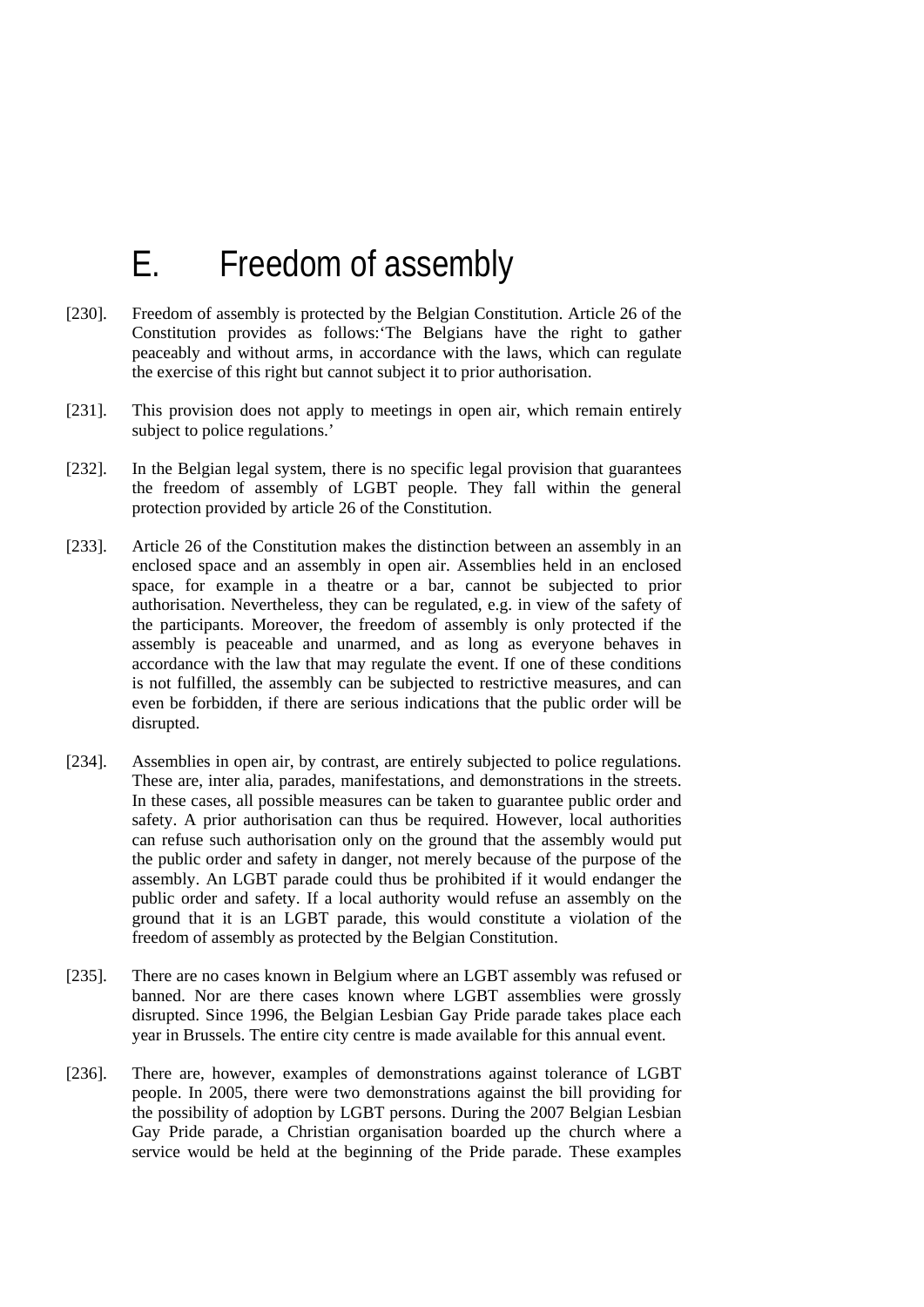were provided to us by the Belgian LGB Federation, but there are no statistics available on the number of demonstration in favour of or against tolerance of LGBT people.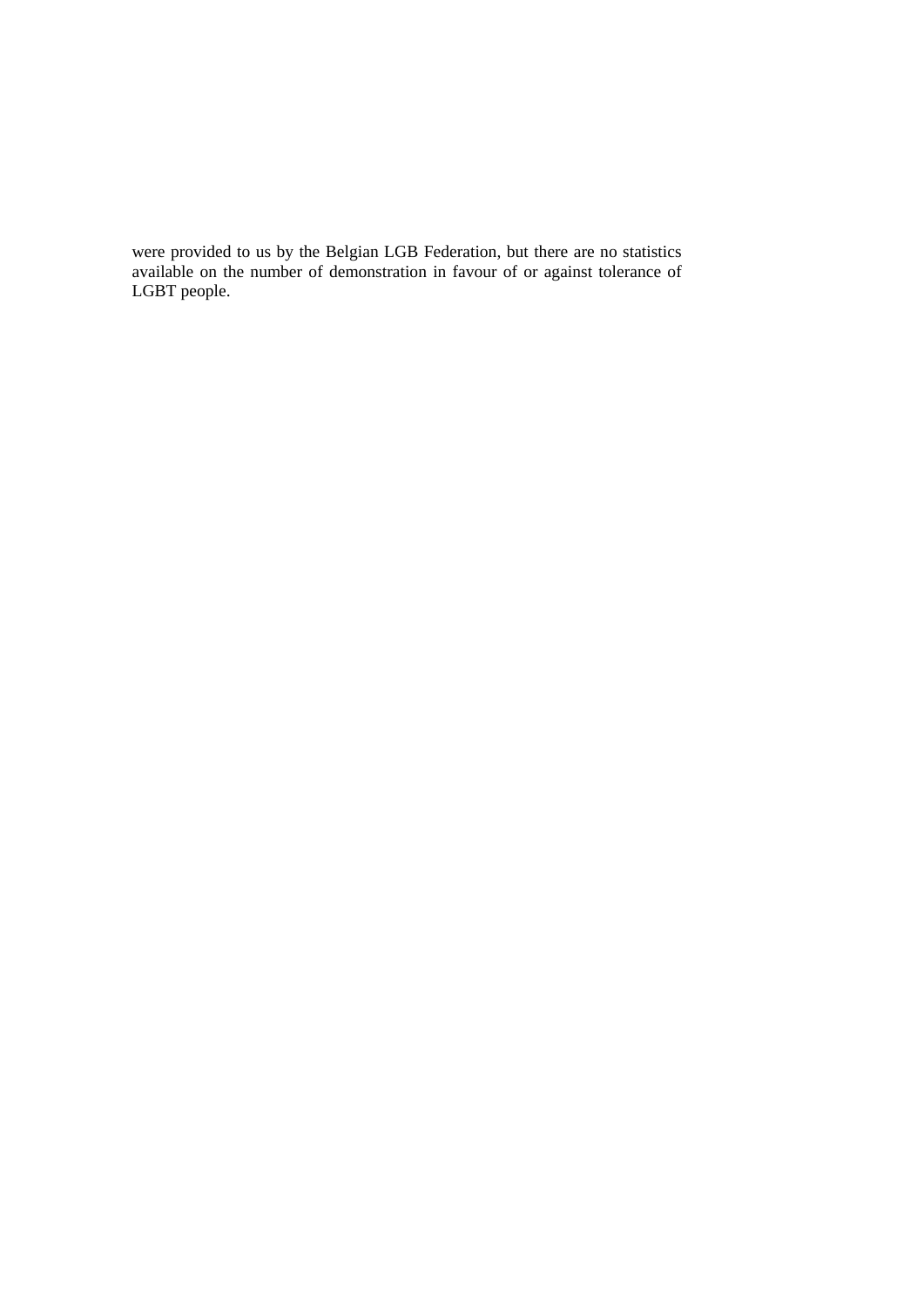# F. Criminal law

# F.1. General

- [237]. Apart from the Brussels-Capital Region and the French Community, all other levels include one or more criminal provisions regarding discrimination and/or hate speech on the basis of sexual orientation in their legislation (cf. supra). The answer to the question what specific conduct is criminalised differs greatly from legislative level to legislative level. However, this leads to less disparities than would seem to be the case at first glance, since – regarding criminal legislation – the so-called 'residual competence' falls to the federal legislator. Simply put, this is taken to imply that the federal criminal provisions are generally applicable in areas and matters pertaining to the competence of the other legislative levels as well.115
- [238]. In this context mention should also be made of the fact that the Minister of Justice issued a circular letter in 2006 on the registration of all homophobic crimes and offences.116 It prescribes a uniform way for the registration of such crimes, which expressly takes account of their homophobic nature, thereby enabling a better view of the extent of such complaints and contributing to more reliable statistical information.

## F.2. Discrimination

## F.2.1. Federal level

-

[239]. The only criminal provision covering actual discriminatory conduct in the federal Anti-discrimination Act, and therefore being generally applicable, consists in a prohibition of discriminatory conduct for civil and public servants.

<sup>&</sup>lt;sup>115</sup> The Council of State, the advisory organ on legislation, has stated that the federal legislator, on the basis of his residual competence, can issue criminal provision that will be applied in matters falling under the competence of the communities and the regions, at least until these entities provide in specific measures themselves on the basis of their own legislative competence (Council of State, opinion nº 40.689-40.691, point 17). It is not yet entirely clear what this doctrine implies in case a community or regional legislator should (want to) opt not to criminalise certain conduct, which the federal legislator did criminalise. It is expected that the Constitutional Court will pronounce itself on this matter. For the current purposes we shall take the Council of State's doctrine as a starting point, and assume that the other legislators cannot somehow 'repeal' the federal legislation, so that it would become inapplicable in areas

belonging to their competence.<br><sup>116</sup> Circular n<sup>o</sup> 14/2006 of the College of procurators-general of the courts of appeal, 26 June 2006. In force since 1 November 2006.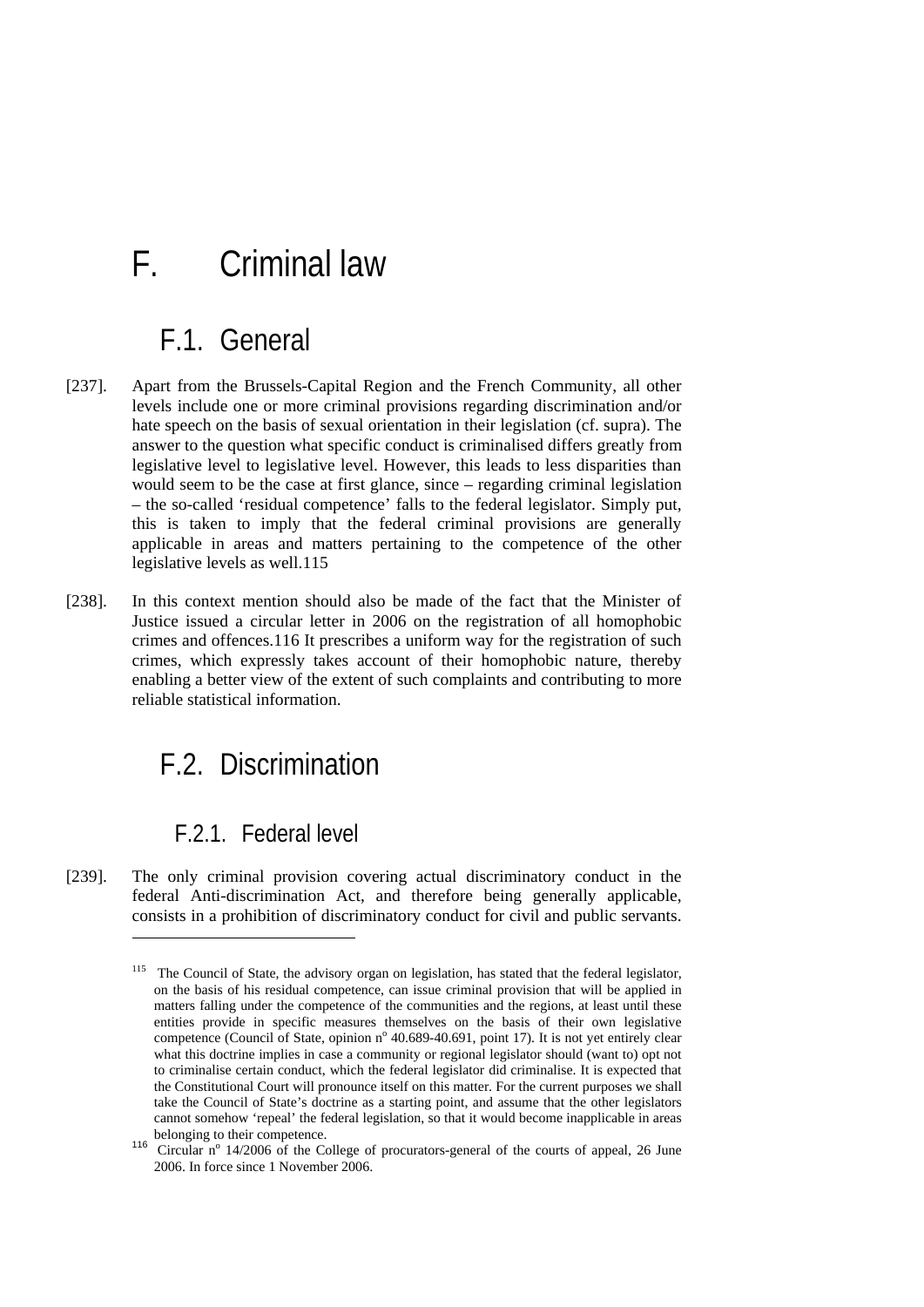The Act does not render discrimination on the basis of sexual orientation117 a criminal offence for ordinary citizens. It does however – by means of article 23 – provide that "every public officer and civil servant, every bearer or agent of public authority or power" who discriminates against a person or group on the basis of one of the protected criteria shall be punished with imprisonment of two months until two years.

[240]. If the accused proves that he was "acting on orders of those in command, in matters falling under their competence and in which he owed them obedience as a subordinate", the punishment is applied only to the superior officers who issued the command.118

### F.2.2. Other levels

- [241]. In matters pertaining to the competence of the Flemish Community and the Flemish Region, persons can additionally be sanctioned if they are found guilty of direct discrimination119 in career counselling, vocational training, career guidance and employment-finding (art. 11 Decree Proportionate Participation). Penalties entail imprisonment ranging from a month to a year and fines of 50 to 1000 euro.
- [242]. In affairs falling under the scope of the Walloon Region anyone can in addition to the federal provisions – be punished "by imprisonment of 8 days to a year and a fine of 100 to 1000 euros, or one of those penalties alone" if he or she "voluntarily or consciously commits discriminatory acts in the sense of (the Decree Equal Treatment)" (art. 13 Decree Equal Treatment). If the offence is repeated the maximum penalties can be doubled (art. 14 Decree Equal Treatment).
- [243]. And finally, under the scope covered by the Decree of the French Community Commission in Brussels, direct or indirect discrimination in employment committed by an employees of agencies covered by the Decree can give rise to criminal prosecution (art. 16 § 1 Decree Equal Treatment).

<sup>&</sup>lt;sup>117</sup> Belgian federal law does do so, however, regarding race and ethnicity.<br><sup>118</sup> Unless the said superior officers allege that their signature has been obtained by surprise or ruse, in which case they are obliged to bring the discriminatory situation to an end and report the guilty party. If not, they themselves will be prosecuted. Furthermore, if one of the discriminatory acts is committed by means of a fraudulent signature of a public officer, the perpetrators of this fraud and those who maliciously or fraudulently made use of it, are punished with imprisonment of 10 to 15 years.<br><sup>119</sup> Other forms of 1.

Other forms of discrimination cannot be criminally prosecuted under the Flemish Decree. Compare: Constitutional Court, nº 157/2004, 6 October 2004, B.53-B.56.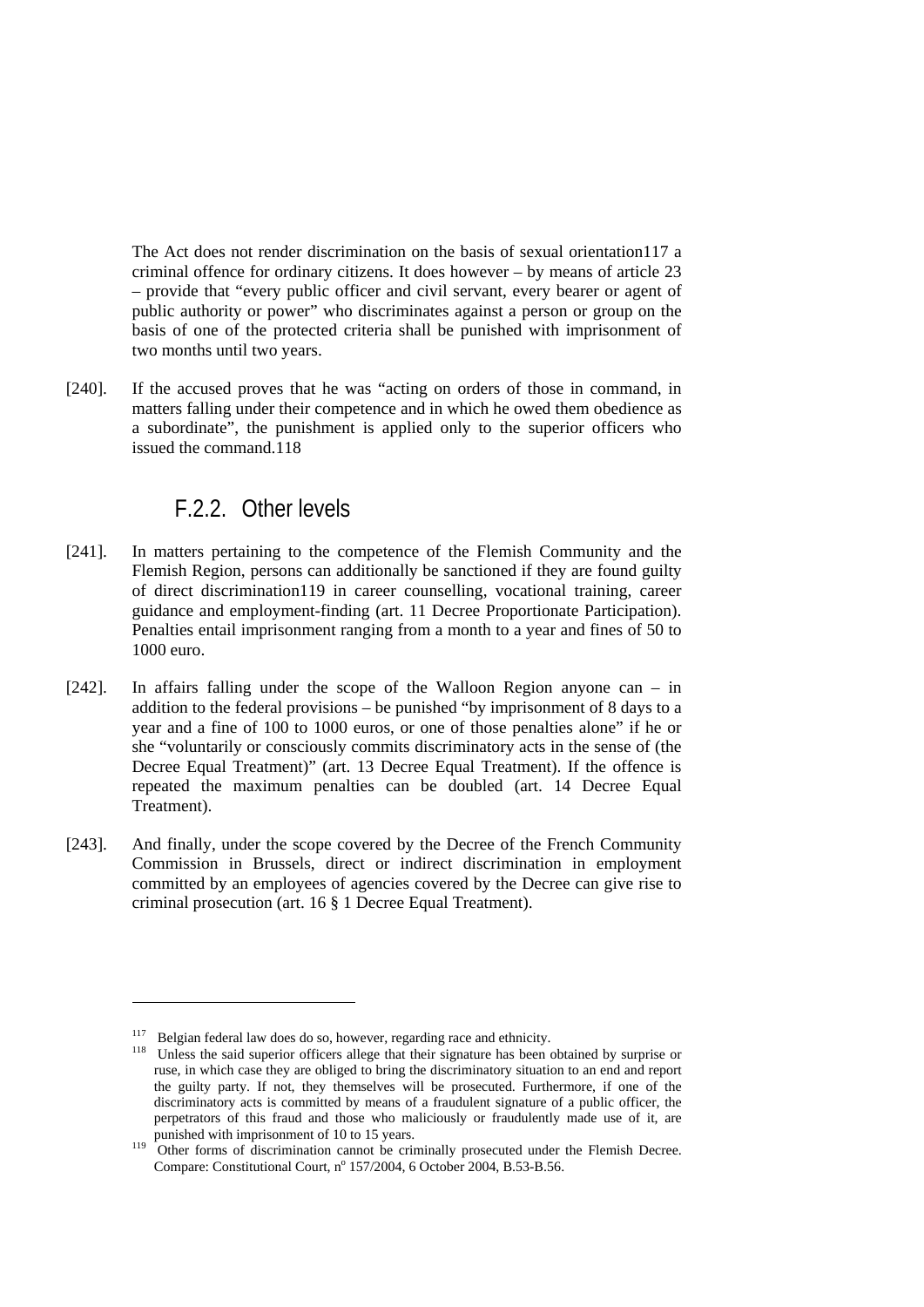## F.3. Hate speech

### F.3.1. Federal level

- [244]. The only provision specifically covering 'hate speech' on the basis of sexual orientation in the federal legislation is the prohibition of 'incitement to hatred, discrimination and violence'.120 Article 22, 1o and 2o of the Antidiscrimination Act (2007) makes it a crime, punishable "by imprisonment of one month to one year and with a fine of 50 euros to 1000 euros", to publicly incite to discrimination, hatred or violence against a person on the basis of one of the protected criteria. Article 22, 3o and 4o prohibits incitement to discrimination, hatred, violence or segregation against a group, a community or its members on the same grounds.
- [245]. The Constitutional Court has ruled in 2004 regarding the former Antidiscrimination Act of 2003 – that 'incitement' presupposes actively 'urging', 'stimulating' or 'instigating' third parties to undertake certain actions or to adopt a particular conduct (of hatred, more specifically).121 Moreover, the Constitutional Court required the presence of 'special intent' for the application of the incitement clause to be constitutional.122 As such, apart from the requirement that the content of words and expressions must incite or provoke hatred, discrimination, violence or segregation, it must also be demonstrated that such was the defendant's conscious intention.
- [246]. A barrier for the application of the incitement provision in the context of homophobia, at least where it concerns written expressions, is the special protection regime that the Belgian Constitution offers to so-called "press crimes". In Belgium written and published materials123 are subject to a special protection regime according to which they can in general only be tried by a jury (art. 150 Constitution). Jury trials are in the first place reserved for the most serious crimes (murder, rape, terrorism, etc.). Several other crimes are also referred to a jury, not so much because of their seriousness, but rather because of their (politically subversive) nature: e.g. political crimes and press crimes.124 In practice this means that press crimes are hardly ever prosecuted, given the "risk" of an acquittal by the jury. In 1999 the federal Parliament

<sup>&</sup>lt;sup>120</sup> Hate speech might of course also be dealt with by means of other, general criminal provisions, such as slander, defamation and insults.<br>
Constitutional Court, n<sup>o</sup> 157/2004, 6 October 2004, B.51.<br> *Ibid.* B.51.

<sup>123</sup> Some case law extends this protection to other media, such as the internet and television on the basis of an evolutive interpretation of the Constitution. This development, however, has not been accepted by the Court of Cassation.<br>Due to their subversive nature and the fact that they tend to be based on ideas that are critical

of the state or generally 'the powers that be', the drafters of the Belgian Constitution deemed it inappropriate for these defendants to be tried by a judge appointed by 'the system'.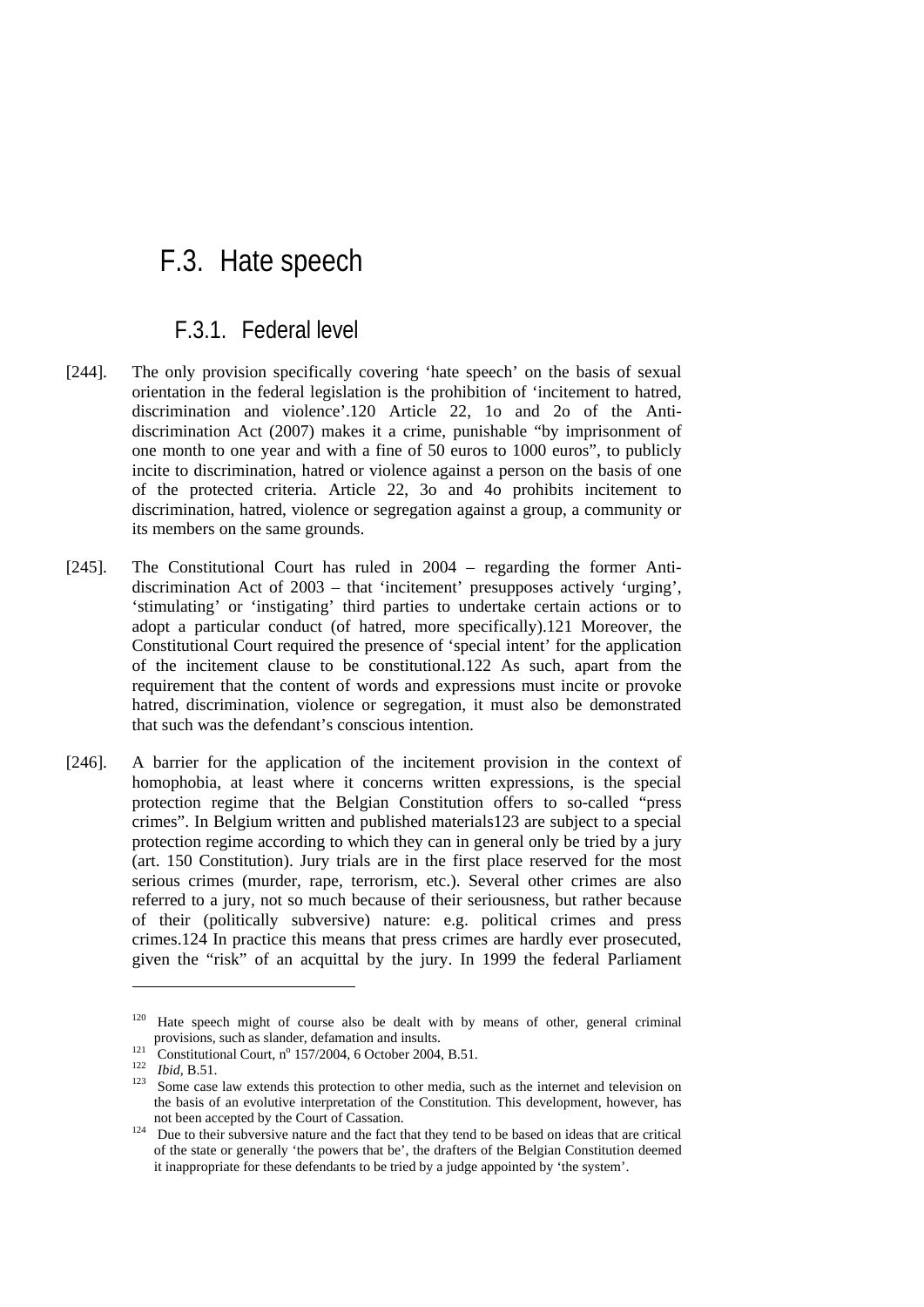introduced an exception to the constitutional principle of the jury trial for press crimes, and allowed that press crimes "motivated by racism or xenophobia" be brought before professional judges. However, for press crimes on other grounds, such as sexual orientation, there is no exception. This makes it improbable that a prosecution will be brought against authors of written 'homophobic' incitement.

## F.3.2. Other levels

- [247]. At the community and regional levels, only the German-speaking Community has – at present – enacted additional provisions regarding hate speech. The community's Decree Equal Treatment comprises two criminal prohibitions, both having to do with hate speech, and punishable with identical sanctions. Article 17 renders it punishable by imprisonment of one month to one year and with a fine of 50 euros to 1000 euros to publicly incite to discrimination (within the scope of the Decree) and to publicly announce one's intention to discriminate (within the said scope).
- [248]. The former criminalisation would not seem to add anything to the federal incrimination. The latter is likely to be considered unconstitutional, since a virtually identical provision in the federal Anti-Discrimination Act of 2003 (on which the one in the Decree was based) has been annulled by the Constitutional Court.
- [249]. It should be noted that in areas belonging to the competence of the communities and the regions, the (federal) prohibition of incitement is applicable.

# F.4. Aggravating circumstances

- [250]. Only the federal legislation can and does provide in aggravating circumstances in case certain crimes are committed with a 'discriminatory' motive. The relevant provisions concern a large number of common crimes, including rape, assault, manslaughter, murder, criminal negligence, stalking, arson, defamation and slander, desecration of graves, vandalism, etc.
- [251]. The provisions stipulate that the minimum penalties that the Criminal Code provides for in case someone is found guilty of these offences can be doubled in case of imprisonment or increased by 2 years in case of confinement, "when one of the motives for the crime or offence consisted in the hatred against, the contempt for, or the hostility against a person based on" one of the discrimination grounds, amongst which 'sexual orientation'.
- [252]. The explicit reference to "one of the motives" provides that it is not necessary to demonstrate that (discriminatory) hatred, contempt or hostility was in fact the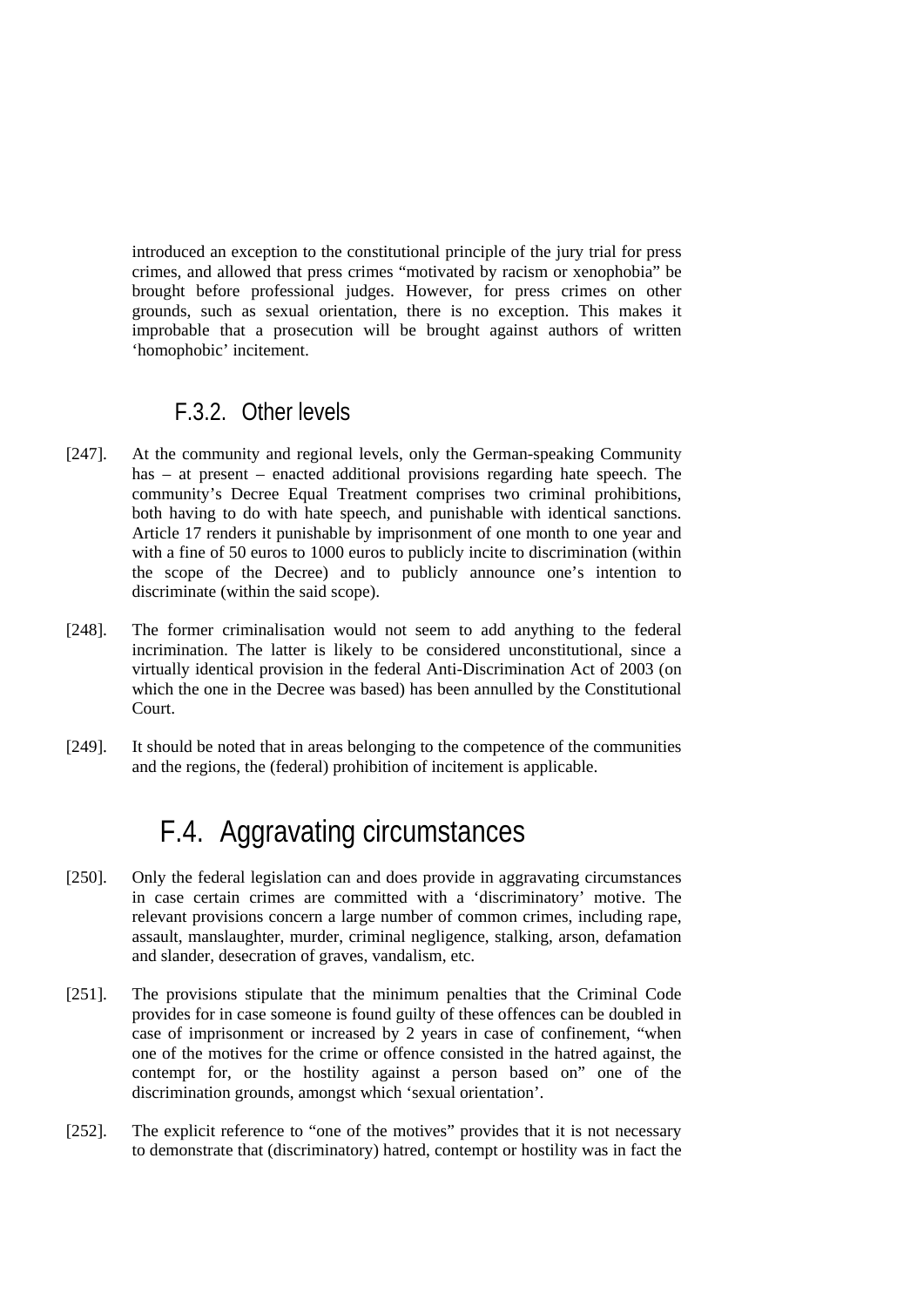only motive for the crime. As such, a robbery committed (also) for financial gain, but for which the perpetrator did consciously and maliciously select people on the basis of their sexual orientation can give rise to the application of these aggravating circumstances.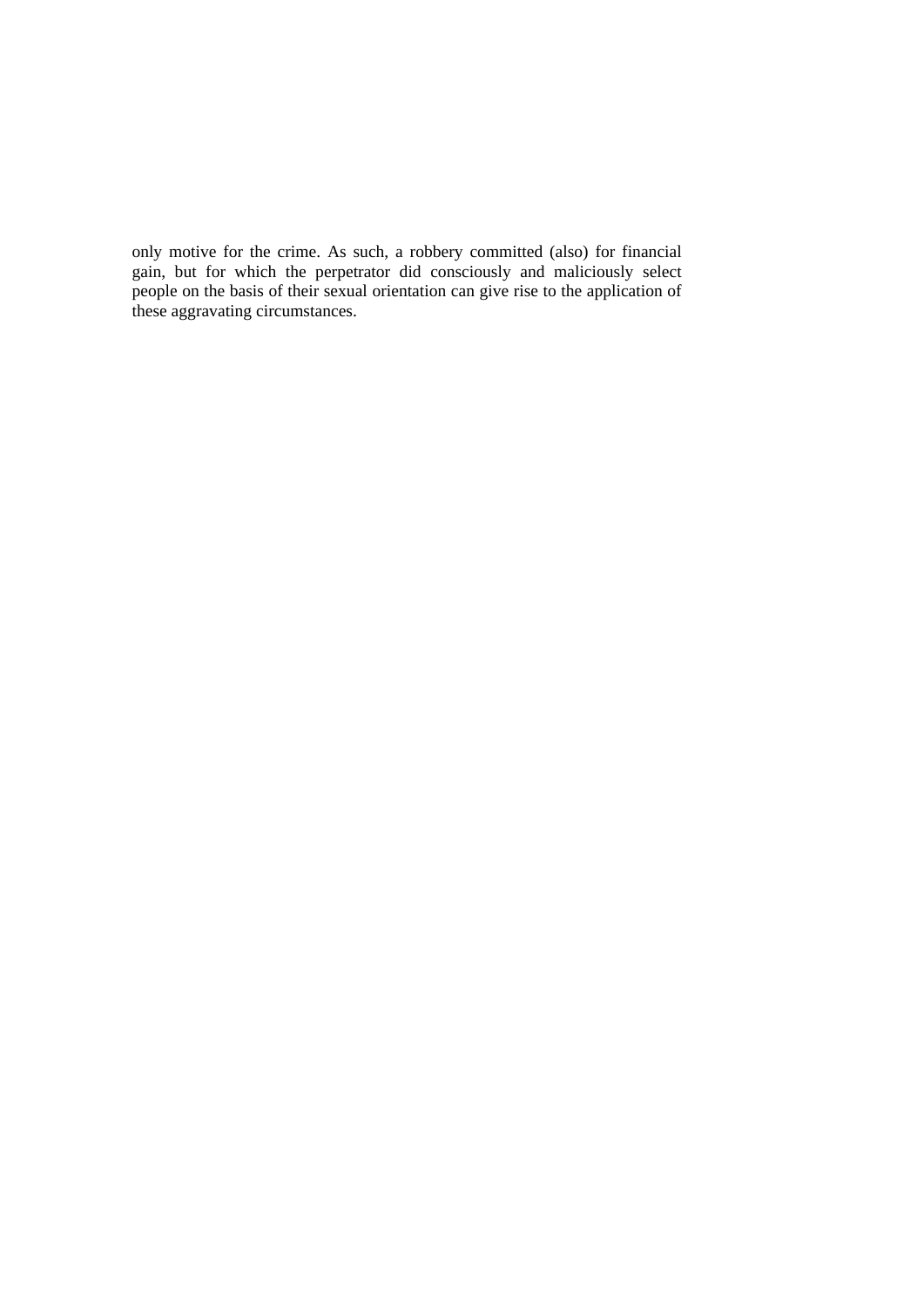# G. Transgender issues

# G.1. Discrimination of transgender people: "sex", not "sexual orientation"

- [253]. Discrimination of transgender people is in Belgian legislation mostly covered under the ground of 'sex' (rather than under the ground of 'sexual orientation').125 With the exception of the federal legislation, this makes little difference as to the applicable principles and procedures, so that the reader can be referred to the relevant sections. On the federal level however, where discrimination on the ground of sex is the object of a separate piece of legislation (Act of 10 May 2007 aimed at combating discrimination between women and men, or Sex-discrimination Act), it does entail a number of discrepancies as compared with discrimination on the basis of sexual orientation.
- [254]. The first difference is that the Sex-discrimination Act has a closed system for direct distinctions, not only in employment, but in goods and services as well. Any direct distinction, in goods and services, on the basis of sex (including discrimination of transgender people) will therefore be a direct discrimination, unless the goods and services are "exclusively or essentially intended for people of a certain sex"; only such goods and services are exempt from the prohibition of making any form of direct distinction in that area (art. 9 Sex-discrimination Act). A second and connected difference, is that these exceptions for services that are exclusively or essentially intended for people of a certain sex, as well as all exceptions of genuine and determining occupational requirements are to be expressly provided for in royal decrees (art. 9 and 13 Sex-discrimination Act). Thirdly, an entirely different equality body is responsible for anti-discrimination on the basis of sex, namely the Institute for the equality of women and men (IEWM).126 The IEWM is a federal institution. Like the CEOOR it has a broad

<sup>&</sup>lt;sup>125</sup> In some texts there is an explicit provision according to which discrimination based on the change of a person's sex is considered to be discrimination on the basis of sex (see e.g. article 4, § 2 Sex-discrimination Act of 10 May 2007), while in others this is apparent from the

*travaux préparatoires*.<br><sup>126</sup> Act of 16 December 2002 setting up the Institute for the equality of women and men. The reasons for creating a separate equality body responsible for discrimination on the basis of sex were political (and philosophical), having to do with the different status and nature of (discrimination on the basis of) 'sex'. See critically: P. Popelier & J. Vrielink, "Alle mensen zijn gelijk, maar sommige mensen zijn meer gelijk dan anderen. Over mannen, vrouwen, paritaire democratie en geslachtsdiscriminatie", *T.B.P.* 2003, 682-696; S. Van Drooghenbroeck, "La loi du 25 février 2003 tendant à lutter contre la discrimination: les défis d'une 'horizontalisation' des droits de l'homme", *A.P.T.* 2003, p 217, n<sup>o</sup> 18. See pro: J. Jacqmain, "Et omnia discriminatio. La loi du 25 février 2003 tendant à lutter contre la discrimination et modifiant la loi du 15 février 1993", *J.D.J.* 2003, nº 227, p. 20.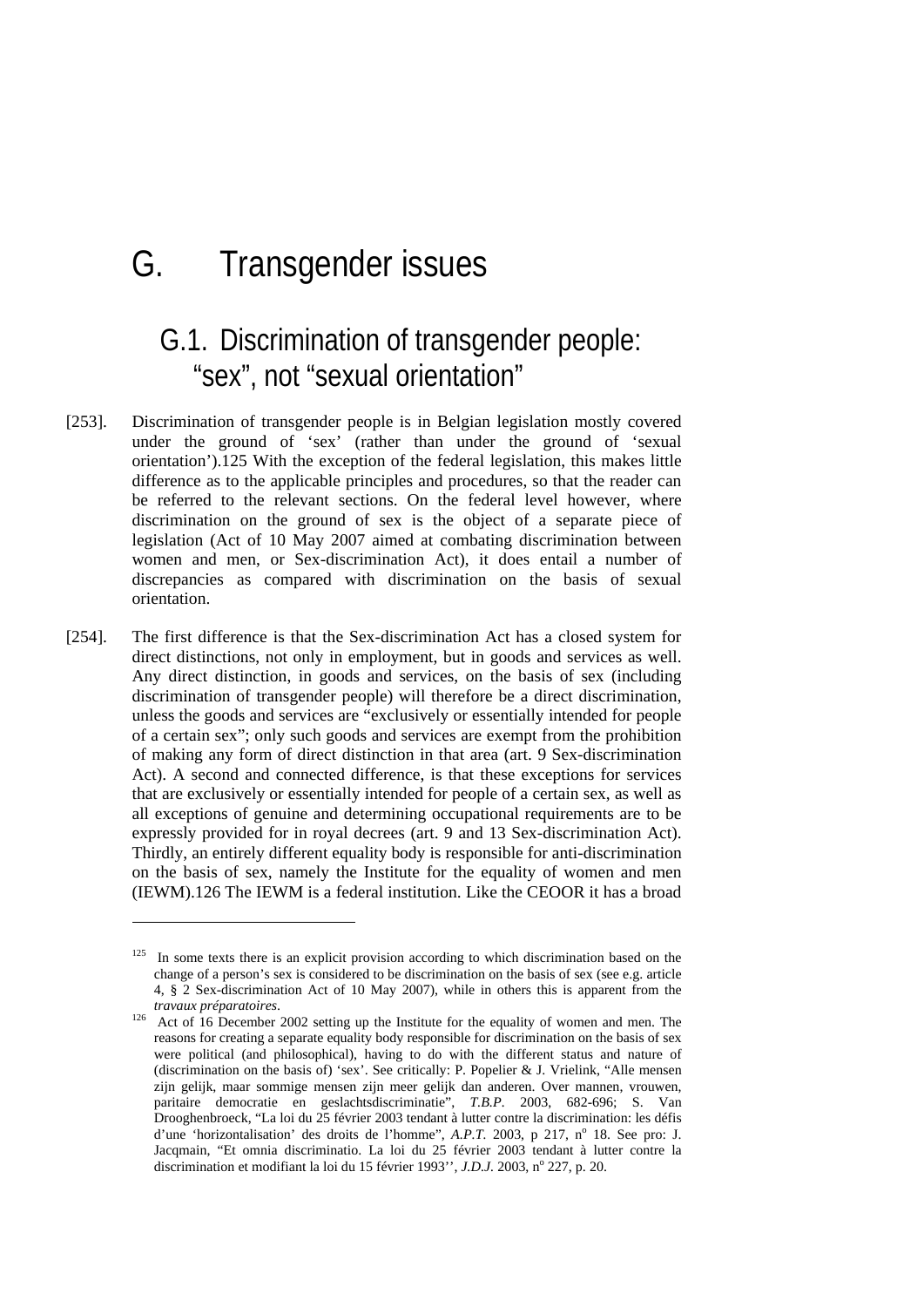mandate, rendering it responsible for "ensuring and promoting equal opportunities for women and men and to combat any form of discrimination and inequality based on gender". To this aim the IEWM is authorised, among other things, to handle complaints on the basis of the (federal) discrimination legislation and to undertake legal or other action if and when it sees fit to do so.

## G.2. Applicability of relevant sex-related legislation

- [255]. All the other acts discussed in the remainder of this study apply in the same way to transgender people as to LGBT people.
- [256]. As said above, asylum and subsidiary protection on the basis of sexual orientation are in principle treated the same way as any other application for asylum and subsidiary protection. The same can be said for asylum and subsidiary protection on the basis of transsexualism.
- [257]. Transsexualism is not an obstacle to remain married to a person of the other sex than the original one (or of the same sex), or to marry a person of the other sex than the new one (or the same sex) (see infra). Therefore, the rules of the Aliens Act of 1980 applicable to other married couples also apply to couples where one partner is a transsexual.
- [258]. Concerning criminal law and hate speech, we can also refer to the provisions set out above. With respect to the federal level it should be mentioned that the relevant principles and punishments are formally provided in the Sexdiscrimination Act, but they are the same as the ones that apply to discrimination on the basis of sexual orientation and that are provided in the general Anti-discrimination Act.

## G.3. Specific legislation on transsexualism

[259]. The Act of 10 May 2007 concerning transsexualism provides transgender people with a legal basis for the change of their sex and for the change of their name.127

-

<sup>127</sup> For a more extensive analysis of the Act of 10 May 2007, see K. Uytterhoeven, G. De Cuypere, P. Senaeve and T. Wuyts (2007) *De wet aangaande de rechtspositie van transseksuelen*, Leuven: K.U.Leuven, Instituut voor Familierecht en Jeugdrecht.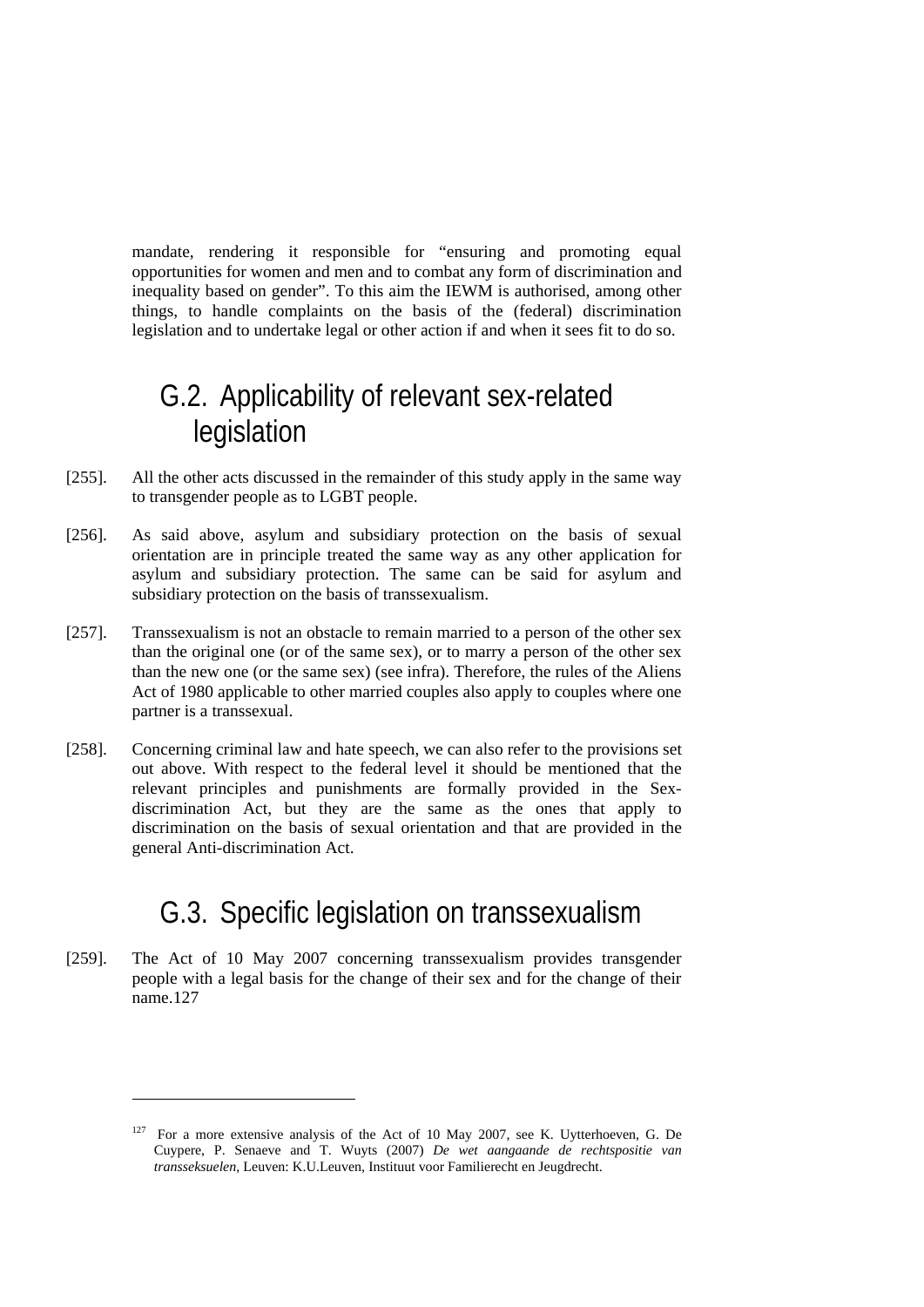## G.3.1. Change of sex

#### G.3.1.1.Requirements

- [260]. Before the Act of 10 May 2007 came into force, there was no statutory regulation of the change of a person's sex. The Belgian courts tried to fill this legal gap. However, there was no consensus on the ground on which an official change of sex could be permitted, and some courts even kept refusing the possibility to officially change one's sex. With the Act on transsexualism, the legislator has put an end to this uncertainty. The legal basis is now to be found in articles 62bis-62ter of the Civil Code, as inserted by the Act.
- [261]. Under these provisions, the requirements for a change of sex are:
	- a constant and irreversible inner conviction to belong to the other sex;
	- a physical adaptation to the other sex;
	- a statement from a psychiatrist and a surgeon, in the capacity of treating doctors, certifying that
		- the person concerned has a constant and irreversible inner conviction to belong to the other sex
		- the person concerned has undergone a physical adaptation to the other sex
		- the person concerned is no longer capable to beget children in accordance with his/her former sex.
- [262]. First of all, the person concerned has to have the constant and irreversible inner conviction that he/she belongs to the other sex than the one stated in his/her birth certificate. The legal text only requires a 'constant' conviction without providing a specific time period. The courts will have to assess if the conviction is constant by taking into account the specific circumstances of the case. To do so, the courts will probably fall back on the former case law and assess whether the request for a change of sex is based upon a random decision or a whim. The question whether the conviction is 'irreversible' can be assessed by the medical treatments the person has undergone. If this medical treatment has irreversible consequences, one may assume that the person's conviction is also irreversible.
- [263]. A mere conviction is not enough, the person concerned must also be physically adapted to the other sex, as far as medically possible and safe. During the parliamentary discussion of the bill, the Minister of Justice made it clear that a sex reassignment surgery would be necessary. Only when such a surgery would put the person's health at risk, this requirement could be disregarded.
- [264]. Finally, the legislator requires an irreversible infertility of the person concerned. Contrary to the requirement of a sex reassignment surgery, this is an absolute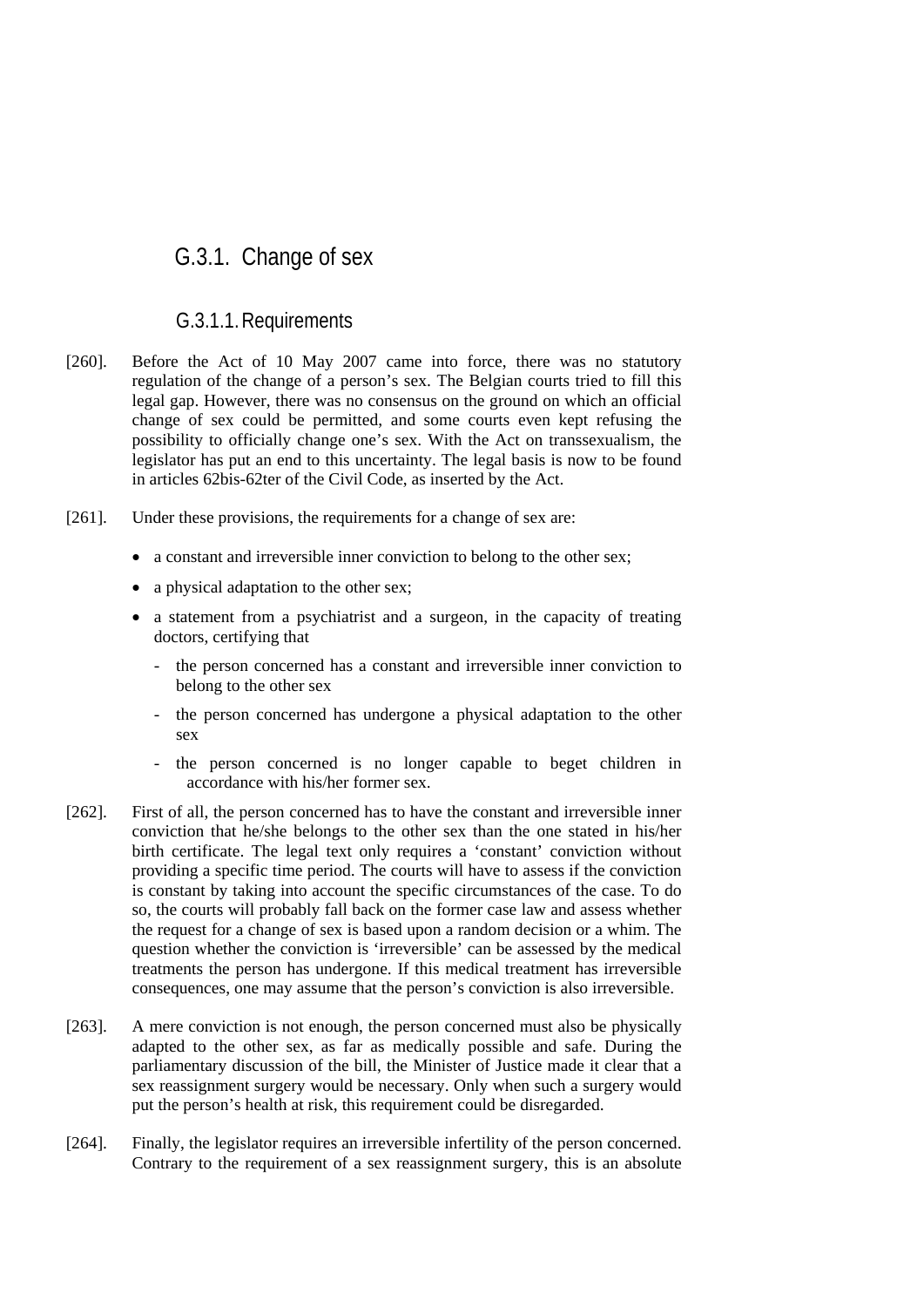condition. If an operation that leads to irreversible infertility is not possible for medical reasons, the person concerned can not officially change his/her sex. No exceptions are allowed. This requirement, however, still raises a number of questions. For example, can a man-to-woman transsexual freeze sperm before his sex reassignment surgery, so that it can be used for reproduction after the official sex change? Questions like these still await answering. On the other hand, contrary to the former case law, the transsexual is not required to be childless.

- [265]. The legislator does not require a certain age. Underage transsexuals can officially change their sex if they fulfil the requirements. They do have to be assisted by their mother, father or legal representative.
- [266]. The possibility to change his/her sex exists not only for Belgian citizens. Also aliens who are enrolled in the 'registres de la population' ('population registers') can change their sex under the same conditions as Belgians. People enrolled in the 'registres des étrangers' ('aliens registers') can only officially change their sex if they fulfil the requirements stated by the country of which they are a national. This is stated in the new article 35bis of the Code of Private International Law, which has been inserted by the Act concerning transsexualism. If provisions in their country of origin do not allow a change of sex, these provisions will not apply and the Belgian procedure will become applicable (art. 35ter Code of Private International Law).

#### G.3.1.2.Appeal procedure

- [267]. If a person meets all the requirements, he/she can go to the municipality to obtain an act acknowledging his/her new sex. The officer, however, can refuse to draw up this new act (art. 62bis § 6 Civil Code). He has to inform the person concerned 'immediately' of his (motivated) refusal. The person concerned, and only he or she, can challenge this refusal before the court of first instance (art. 62 §7 Civil Code and art. 1385duodecies §1.1 Judicial Code). He/she has 60 days from the day he/she was informed (art. 1385duodecies § 1.2 Judicial Code).
- [268]. On the other hand, the decision of the officer to draw up the act can also be challenged. The public prosecutor and 'every person concerned' can appeal against the decision of the officer (art. 1385duodecies § 1.1 Judicial Code). Persons concerned can be, inter alia, the husband/wife, the parents or the children of the transsexual. They have 60 days from the day the act is drawn up to file an appeal with the court of first instance.
- [269]. The jurisdiction of the court of first instance is not limited to merely reviewing the legality of the decision of the officer. The court can and must exercise its full jurisdiction. This means that the court must decide whether the person concerned can officially change his/her sex, taking into account all the facts,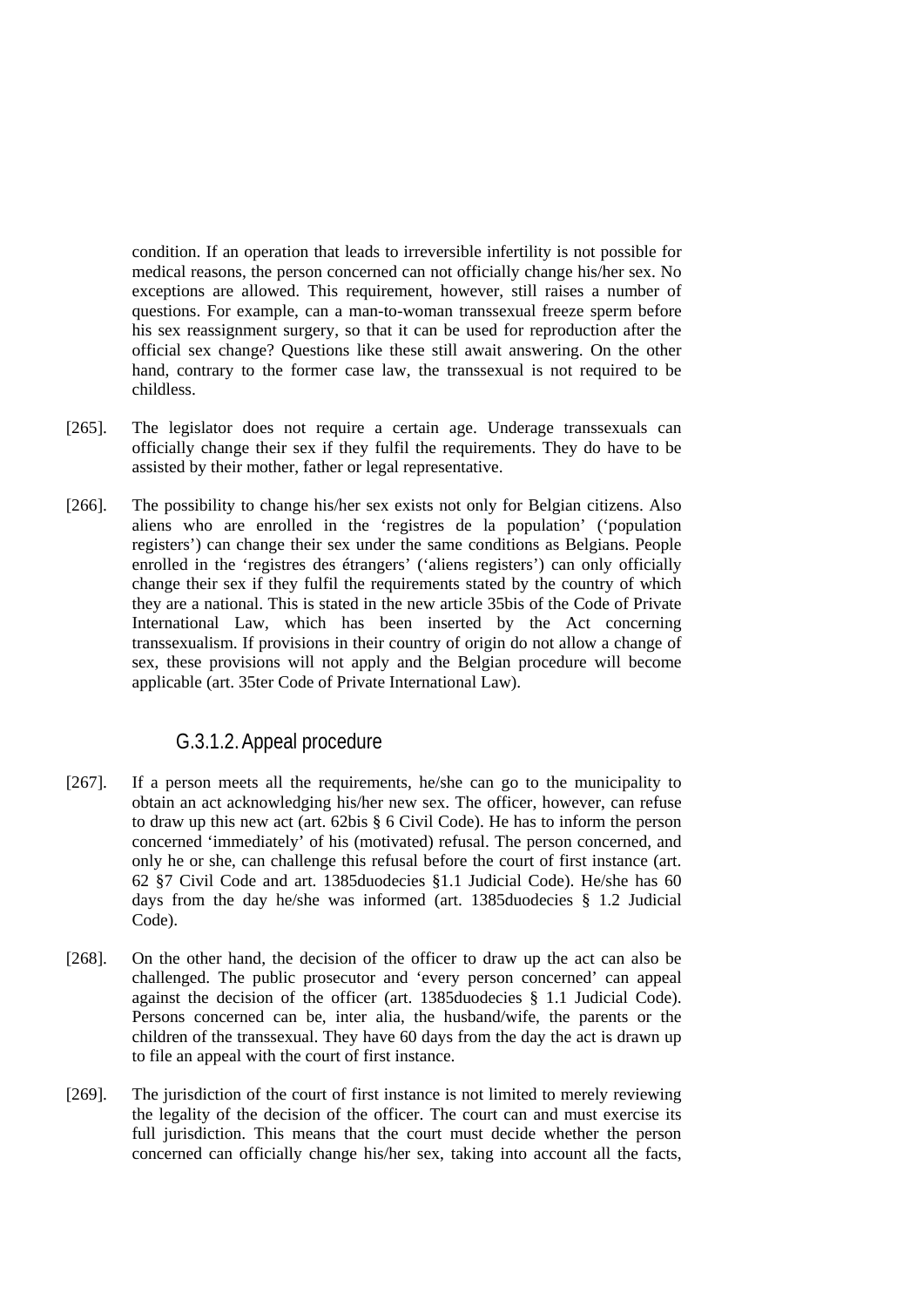also those dating from after the decision taking by the officer, e.g. further medical treatment of the transsexual. The officer will have to act according to the judgment of the court.

## G.3.2. Change of name

- [270]. The Act of 10 May 2007 establishes a right to change one's first name. The Act of 15 May 1987 concerning names and first names already provides for a procedure to change the first name. This is a separate procedure, unrelated to the procedure to officially change one's sex. Everybody can submit a request to the Minister of Justice. The applicant has to mention the reason why he/she would want to change his/her first name, but even the fact that his/her name is not his/her taste, is accepted as a valid reason. The only condition that has to be fulfilled is that the new name may not cause confusion or cause harm to the applicant or to a third party. This procedure is open to everyone, so also to transsexuals. The change of first name, however, is seen as a favour by the Minister of Justice who is in no way obliged to allow the change of first name.
- [271]. The Act on transsexualism adds a new article to the Act on names and first names, specifically intended for transsexuals and intersexuals. The article provides for a specific ground for obtaining the change of a first name. It can be relied upon by any person who fulfils the following conditions:
	- the person concerned has the constant and irreversible inner conviction to belong to the other sex than stated in his/her birth certificate;
	- the person concerned has taken on the corresponding sexual role;
	- the person concerned has a statement from a psychiatrist and an endocrinologist, certifying that
		- the person concerned has a constant and irreversible inner conviction to belong to the other sex
		- the person concerned is undergoing or has undergone hormonal treatment to induce the physical sexual characteristics of the sex the person concerned is convinced to belong
		- the change of first name is an essential part in the role reversal.
- [272]. In accordance with the change of sex, the person concerned must have a constant and irreversible inner conviction to belong to the other sex. He/she is, however, not required to have undergone sex reassignment surgery. He/she must only have undergone or be undergoing hormonal treatment. The legislator does not even specify in which phase of treatment the person concerned should be, so if one is only in the first, still reversible, phase of treatment, this requirement is nevertheless fulfilled. The fact that only hormonal treatment is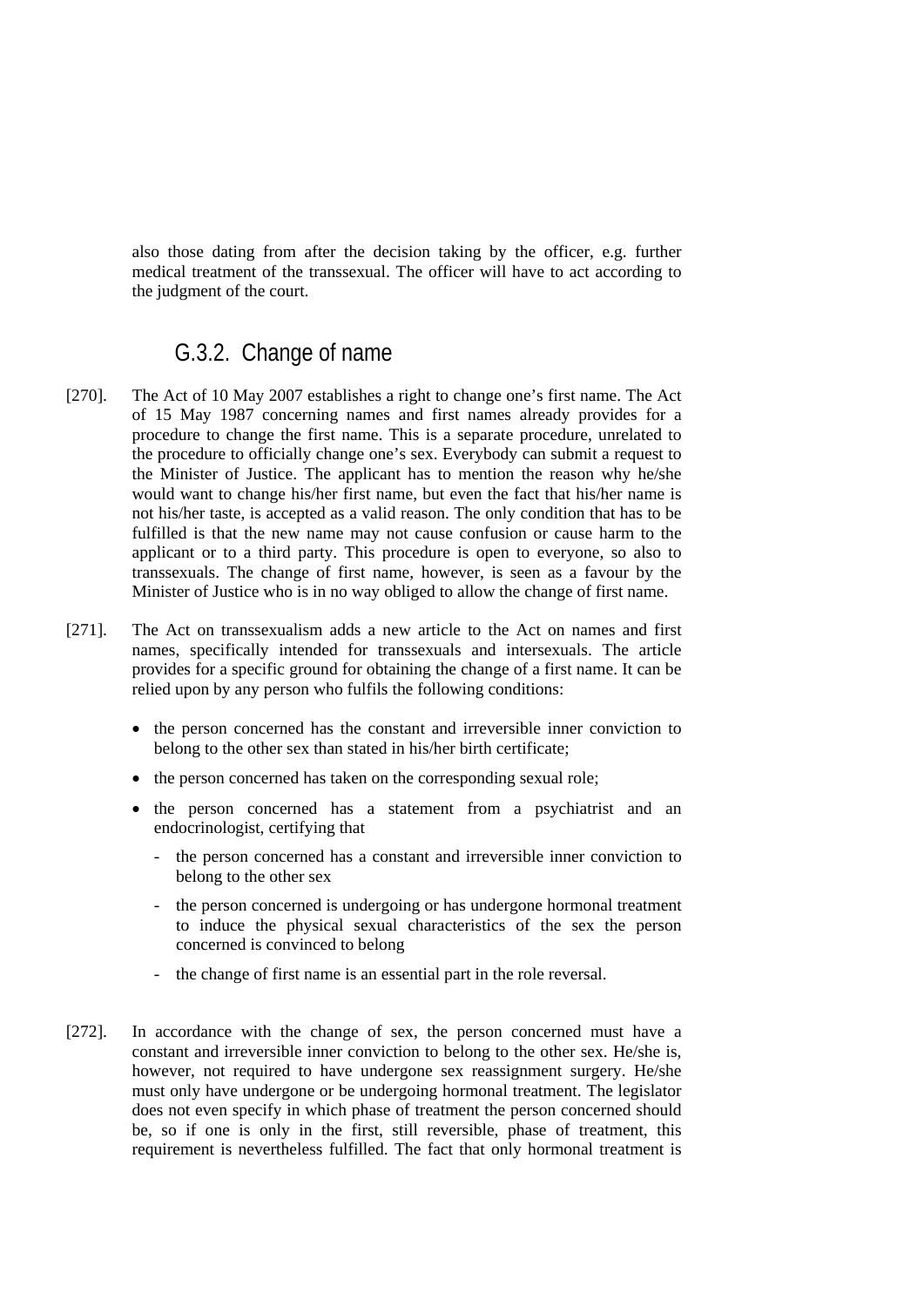required, also explains why a statement by an endocrinologist (and not of a surgeon) suffices.

- [273]. If these requirements are fulfilled, the person concerned can submit a special request of first name change. Contrary to the general procedure, where a first name change is seen as a favour, the first name change for a transsexual is seen as a right. The Minister of Justice has the obligation to allow the first name change. The transsexual is free in his/her choice of a new name, the choice is not limited to sex-neutral names. The Minister can only refuse the request if the new name will cause confusion or cause harm to the applicant or to a third party.
- [274]. If these requirements are not fulfilled, the person concerned can still submit a request according the general procedure. The choice of first name is also in this case not limited to sex-neutral names. But as said, under these circumstances, the first name change is a favour. The Minister of Justice has to examine the situation, but is under no obligation to allow the change of first name.
- [275]. As a general rule, provided by the Code of Private International Law, the first name change is a matter governed by the law of the state of which the person concerned is a citizen. Aliens can therefore not rely on Belgian law to have their name changed. When discussing the bill on transsexualism, the legislator was of the opinion that he could not make an exception for foreign transsexuals, as this would create a discrimination among aliens.128 The paradoxical result is that an alien can obtain in Belgium an official recognition of his/her change of sex, but not a change of his/her first name.

## G.3.3. Legal effects concerning family law

[276]. Art. 62bis § 4 Civil Code, introduced by the Act of 10 May 2007, states that an official change of sex only generates legal effects ex nunc, which means from the day of the change and only for the future. We will focus on the legal effects of an official sex change in family law.

#### G.3.3.1.Marriage

1

[277]. Since the Act of 13 February 2003, which allows same-sex marriage, an official change of sex does not affect an existing marriage. Prior to the implementation of this act, an existing marriage of a transsexual had to be dissolved or annulled before the transsexual was able to officially change his/her sex. With the enactment of the new act, an existing marriage is no longer an obstacle.

<sup>&</sup>lt;sup>128</sup> *Parliamentary Documents*, Senate 2006-07,  $n^{\circ}$  3-1794/5, p. 11.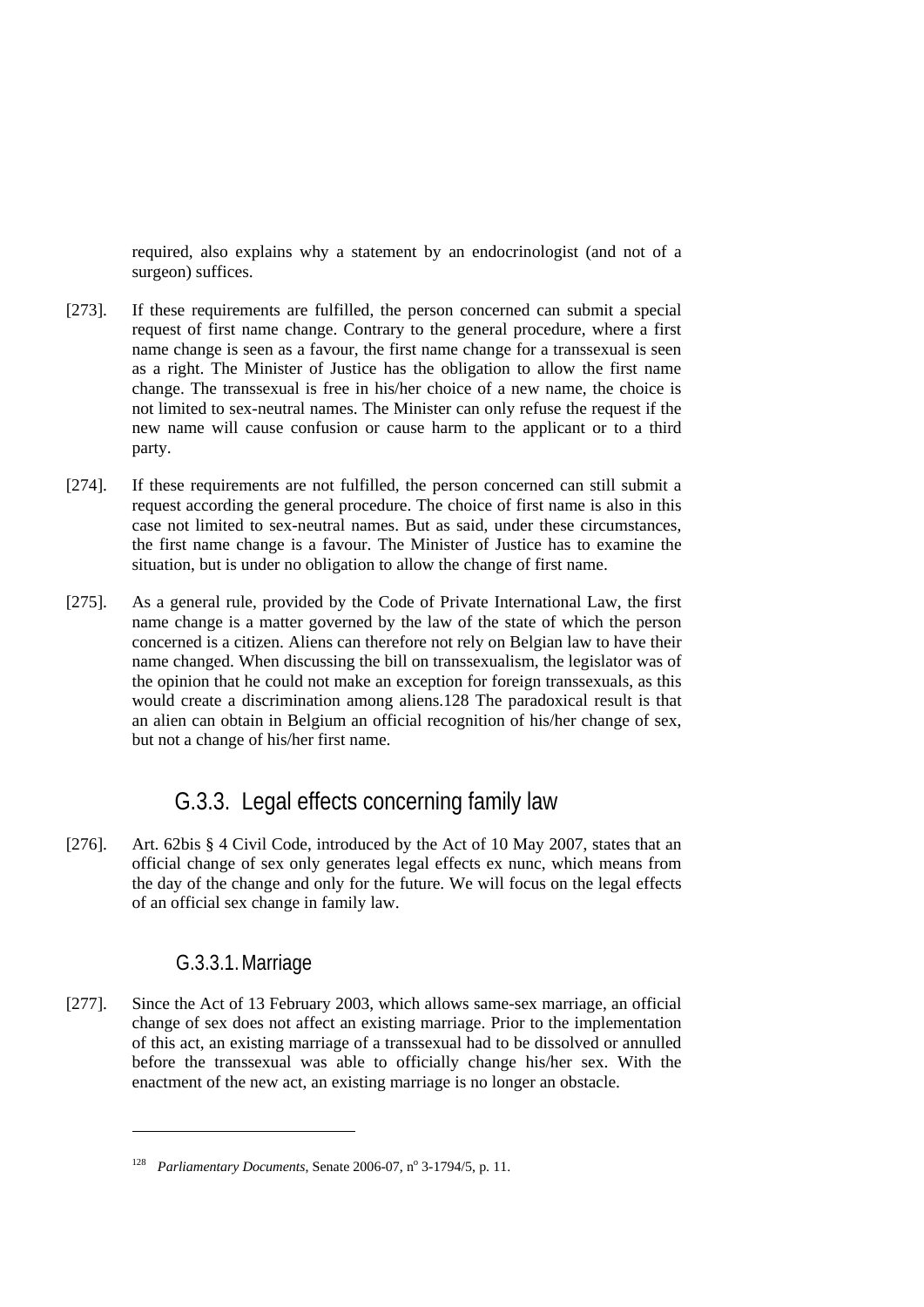- [278]. Furthermore, a marriage will not automatically be dissolved after an official sex change. The new Act of 27 April 2007 concerning divorce also does not consider an official sex change as a ground for a divorce. Of course, a divorce is possible on the ground of an irreparable breakdown of the marriage and it is not excluded that the sex change will be used to prove this breakdown. Lastly, an official sex change is also not a sufficient ground for the annulment of a marriage.
- [279]. Once all the conditions are fulfilled, the official sex change becomes a right. Therefore, an official sex change cannot, on its own, constitute a 'serious fault' in the sense of article 301 § 2.2 Civil Code, allowing the other spouse to avoid the payment of alimony.

#### G.3.3.2.Filiation

- [280]. Article 62bis § 8.1 Civil Code explicitly states that the existing filiations and the resulting rights, competences and obligations will not be modified by an official sex change. This means for example that a filiation on father's side remains a filiation on father's side, although the transsexual has officially become a woman. The law thus creates a legal discrepancy between the sex of a transsexual in the existing filiations and his/her new legal sex. As an official sex change also does not modify the rights, competences and obligations resulting from an existing filiation, the parental authority of a transsexual remains unaffected.
- [281]. The filiations arising after an official sex change are regulated by article 62bis § 8.2 Civil Code. This article states that the legal provisions concerning the determination of filiations on father's side do not apply to persons of the male sex. This raises an interpretation problem: what constitutes a person of the male sex in this context? Is this a man-to-woman transsexual or a woman-to-man transsexual? The most logical interpretation of article 62bis §8.2 Civil Code would be to hold that it applies to a woman-to-man transsexual. This would mean that a child can never be affiliated to two persons having the same genetic sex under the 'normal' regulations concerning filiations. This was already the rule for homosexual couples. There can only be an affiliation under the normal regulations in a situation where there is, at least, the possibility of a biological bond.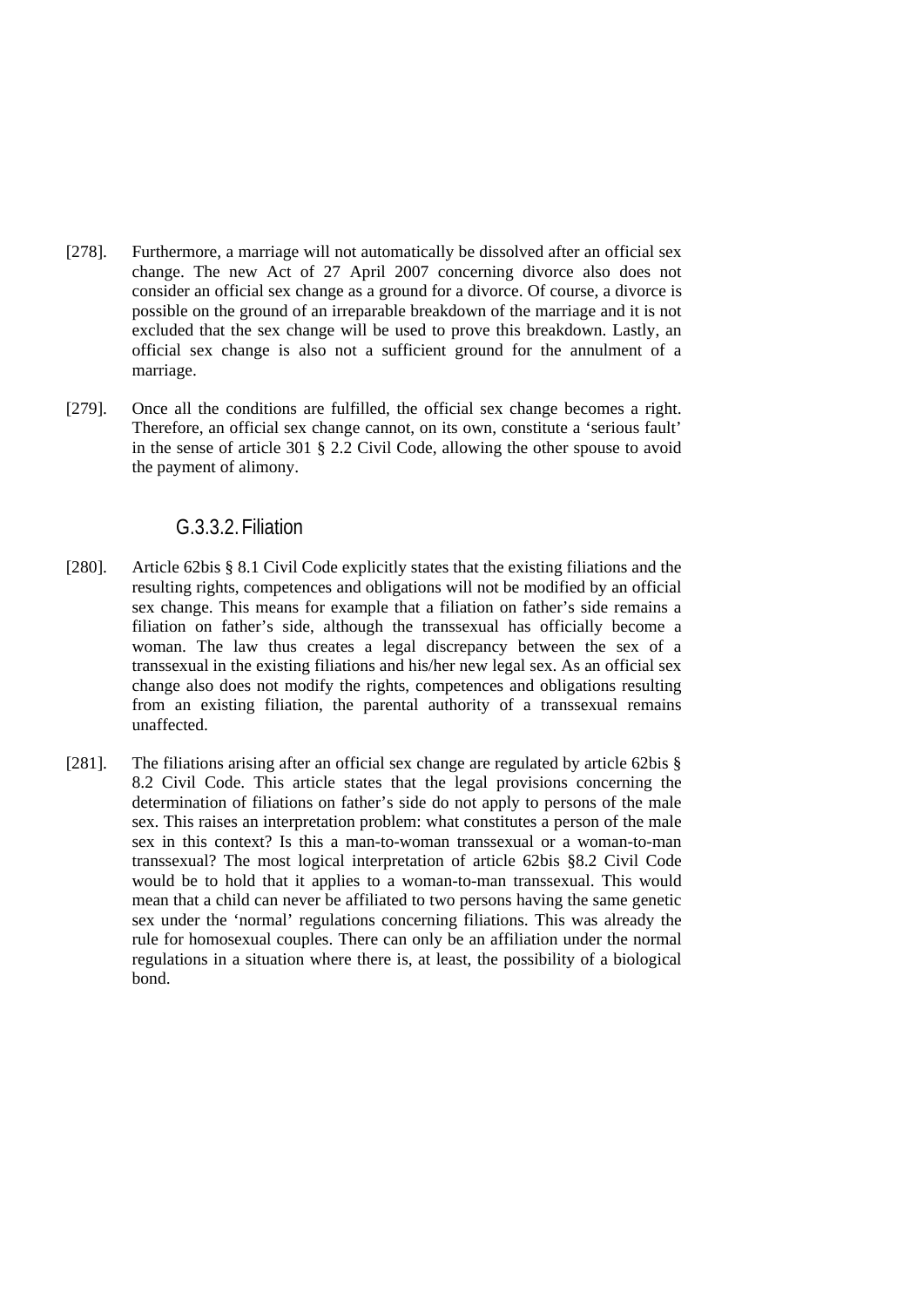# H. Good practices

## H.1. Implementation of Employment Directive 2000/78/EC

- [282]. The federal Ant-discrimination Act provides for lump sum damages payable when discrimination is legally established. This avoids for victims the need to prove the actual amount of damages they have suffered, and should result in more than symbolic damages.
- [283]. The Centre for Equal Opportunities and Opposition to Racism (CEOOR) has concluded formal protocols with some NGO's active in the field of discrimination on the basis of sexual orientation, so that these NGO's can act as (independent) local complaint offices for the Centre.

## H.2. Freedom of movement and family reunification

- [284]. A circular of the Minister of the Interior, dating already from 1997, has inaugurated a practice of granting residence permits to unmarried partners of Belgian citizens or persons allowed to stay in Belgium, on the basis of cohabitation in the framework of a stable relationship. The circular explicitly states that the practice should apply to both heterosexual and homosexual couples.
- [285]. The fact that Belgium has ratified same-sex marriage is a central element in the exercise of the freedom of movement and residence, the right to family reunification and the possibility of family formation.

## H.3. Asylum and subsidiary protection

[286]. There is a person in the office of the Commissioner-General for the Refugees and the Stateless Persons who is exclusively occupied with applications for asylum or subsidiary protection, based on sex (and transsexualism) or sexual orientation. This practice allows for the generation of a specific expertise in this area.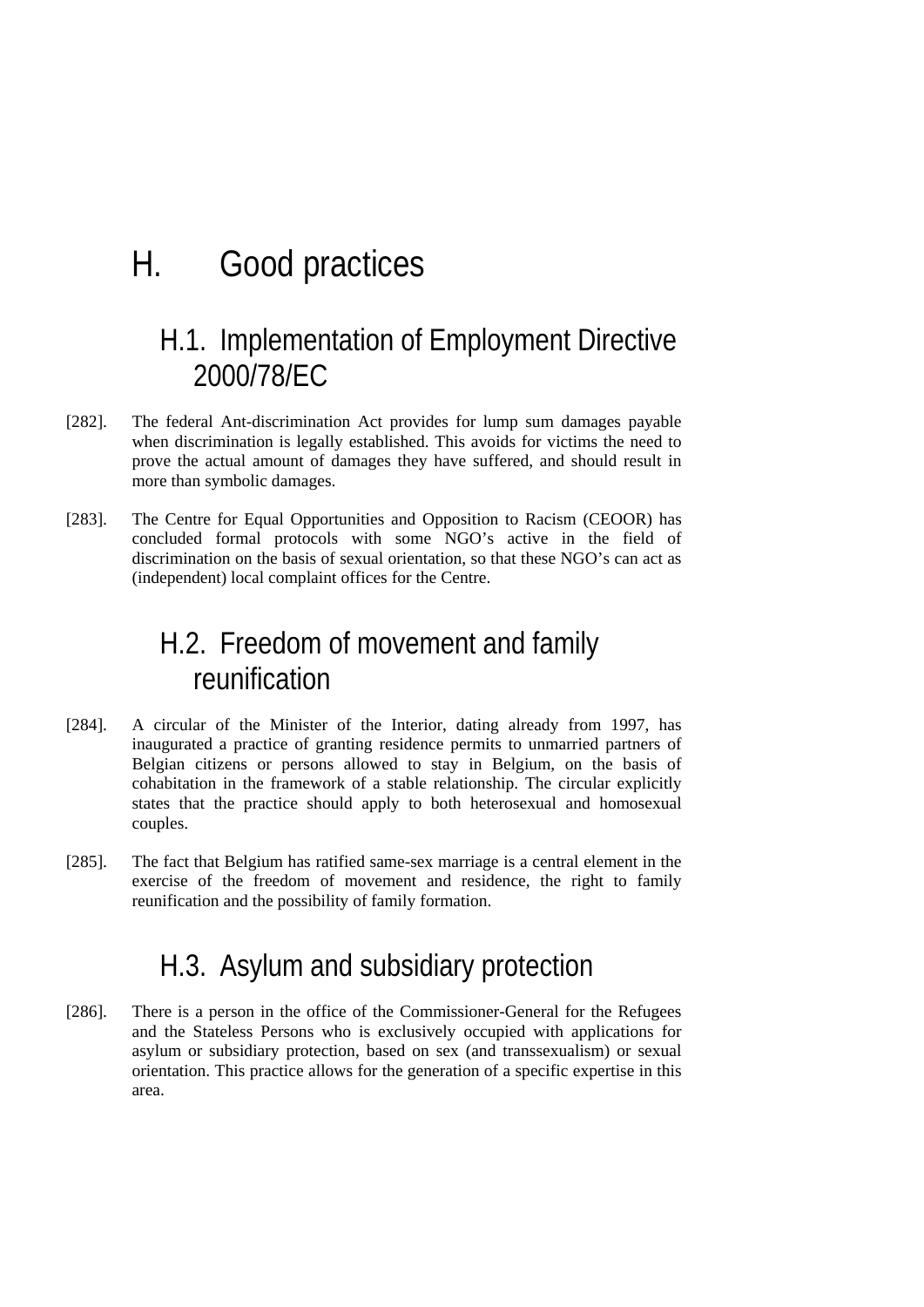## H.4. Criminal law

[287]. The Minister of Justice has issued a circular letter on the registration of all homophobic crimes and offences. It prescribes a uniform way for the registration of such crimes, which expressly takes account of their homophobic nature. This enables a better view of the extent of such complaints and contributes to more reliable statistical information.

## H.5. Family reunification

[288]. According to an administrative practice, aliens can obtain a special visa, valid for three months, in order to marry in Belgium a Belgian citizen or an alien who resides lawfully in the country. In this context, the fact that Belgium has given a legal status to same-sex marriage is of the utmost importance. Indeed, a same sex partner can thus obtain a special visa, to enter into marriage in Belgium.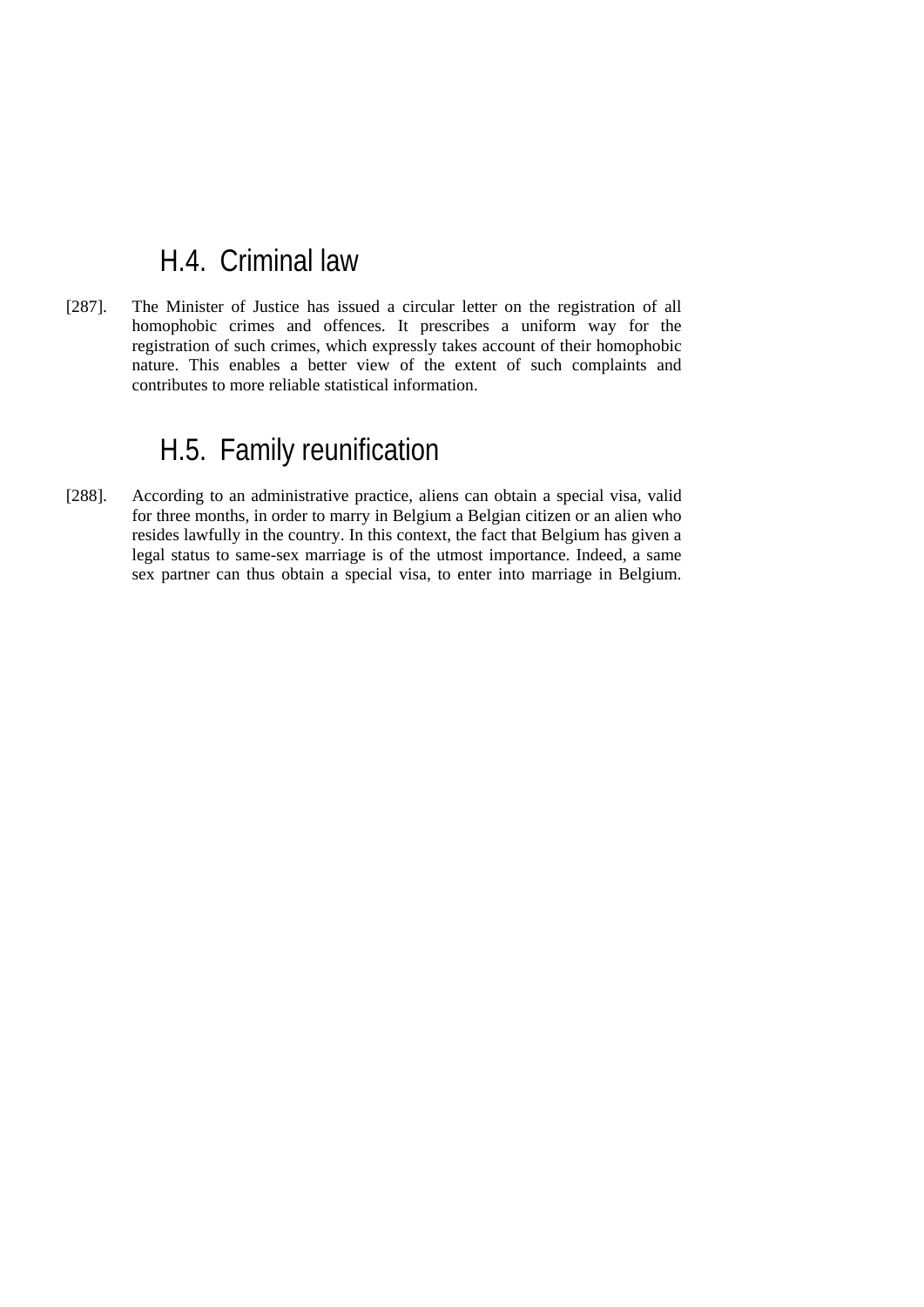# Annex 1 – Case law

#### **Chapter A, the interpretation and/or implementation of Employment Equality Directive 2000/78/EC**

There are only two cases on discrimination on the grounds of sexual orientation.

#### **Chapter A, the interpretation and/or implementation of Employment Equality Directive 2000/78/EC, case 1**

| Case title                                                                                                                        |                                                                                                                                                                                                                                                                                                                                                                       |
|-----------------------------------------------------------------------------------------------------------------------------------|-----------------------------------------------------------------------------------------------------------------------------------------------------------------------------------------------------------------------------------------------------------------------------------------------------------------------------------------------------------------------|
| Decision date                                                                                                                     | 31 December 2003 (first instance); 30 November 2005 (appeal).                                                                                                                                                                                                                                                                                                         |
| Reference details (type and<br>title of court/body; in original<br>language and English [official]<br>translation, if available]) | Voorzitter van de Rechtbank van Eerste Aanleg te Gent [President Court of First Instance Ghent] (first instance),<br>Hof van Beroep te Gent [Court of Appeal Ghent] (on appeal) – civil court                                                                                                                                                                         |
| Key facts of the case<br>$(max. 500 \text{ chars})$                                                                               | A homosexual couple was – at the request of the owners' contact person (i.e. the owners' mother) – refused<br>by a housing agency acting as an intermediary. This fact was established in the presence of a bailiff.<br>In first instance and in appeal both the agency and the owners were acquitted.                                                                |
| Main<br>reasoning/argumentation<br>$(max. 500 \text{ chars})$                                                                     | Both in first instance and on appeal the acquittal was mainly due to the fact that the judges ruled that the<br>wrong persons had been sued. Instead of the agency and the owners, the judges found that the contact<br>person should have been prosecuted (in first instance a wrong interpretation of the rules regarding the<br>burden of proof was a factor too). |

DISCLAIMER: This study has been commissioned as background material for a comparative report on homophobia and discrimination on grounds of sexual orientation by the European Union Agency for Fundamental Rights. The views expressed here do not necessarily reflect the views or the official position of the FRA. The study is made publicly available for information purposes only and does not constitute legal advice or legal opinion.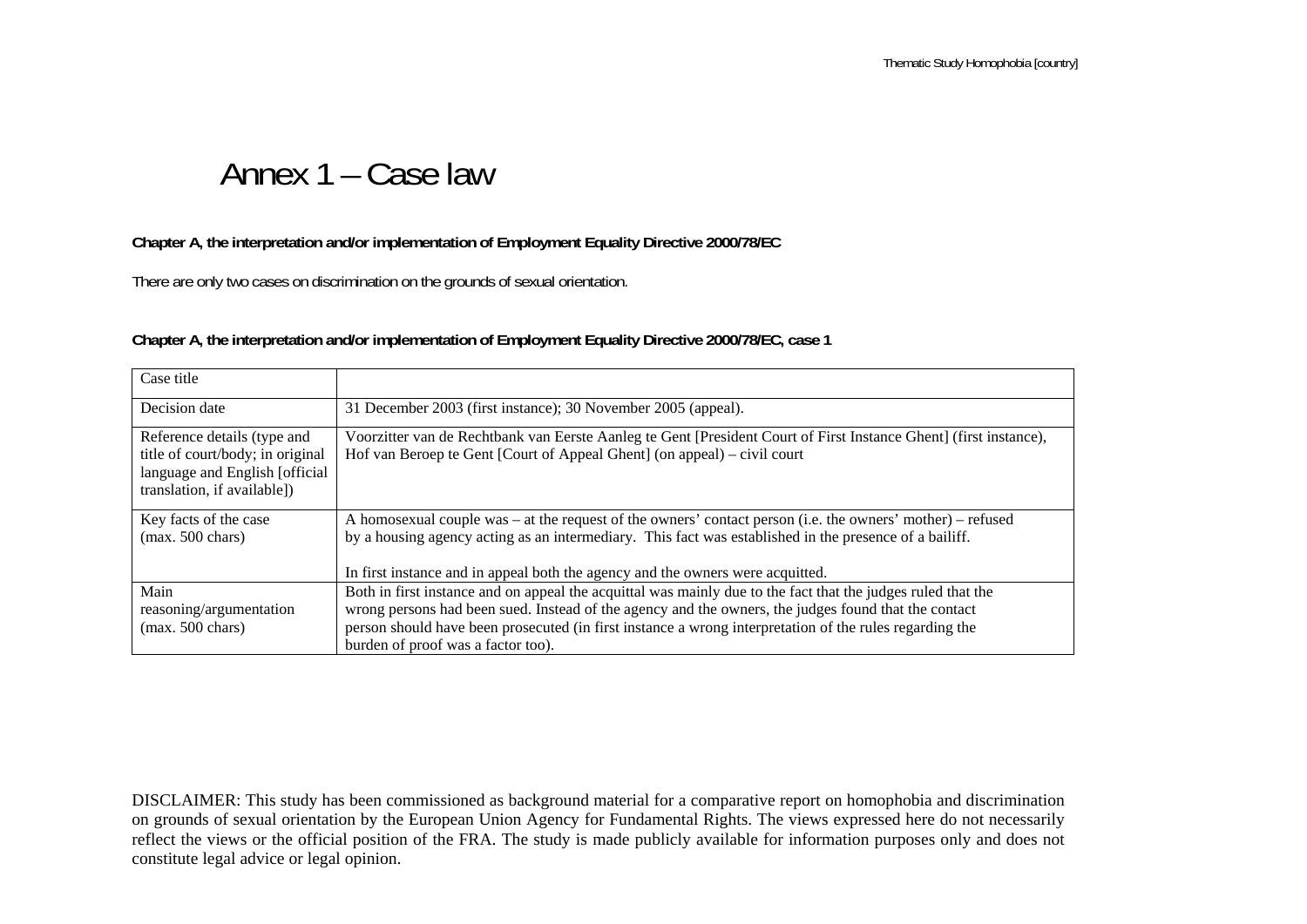| Key issues (concepts,<br>interpretations) clarified by<br>the case (max. 500 chars)         | Direct discrimination; instruction to discriminate; burden of proof; situation test |
|---------------------------------------------------------------------------------------------|-------------------------------------------------------------------------------------|
| Results (sanctions) and key<br>consequences or implications<br>of the case (max. 500 chars) | Acquittal.                                                                          |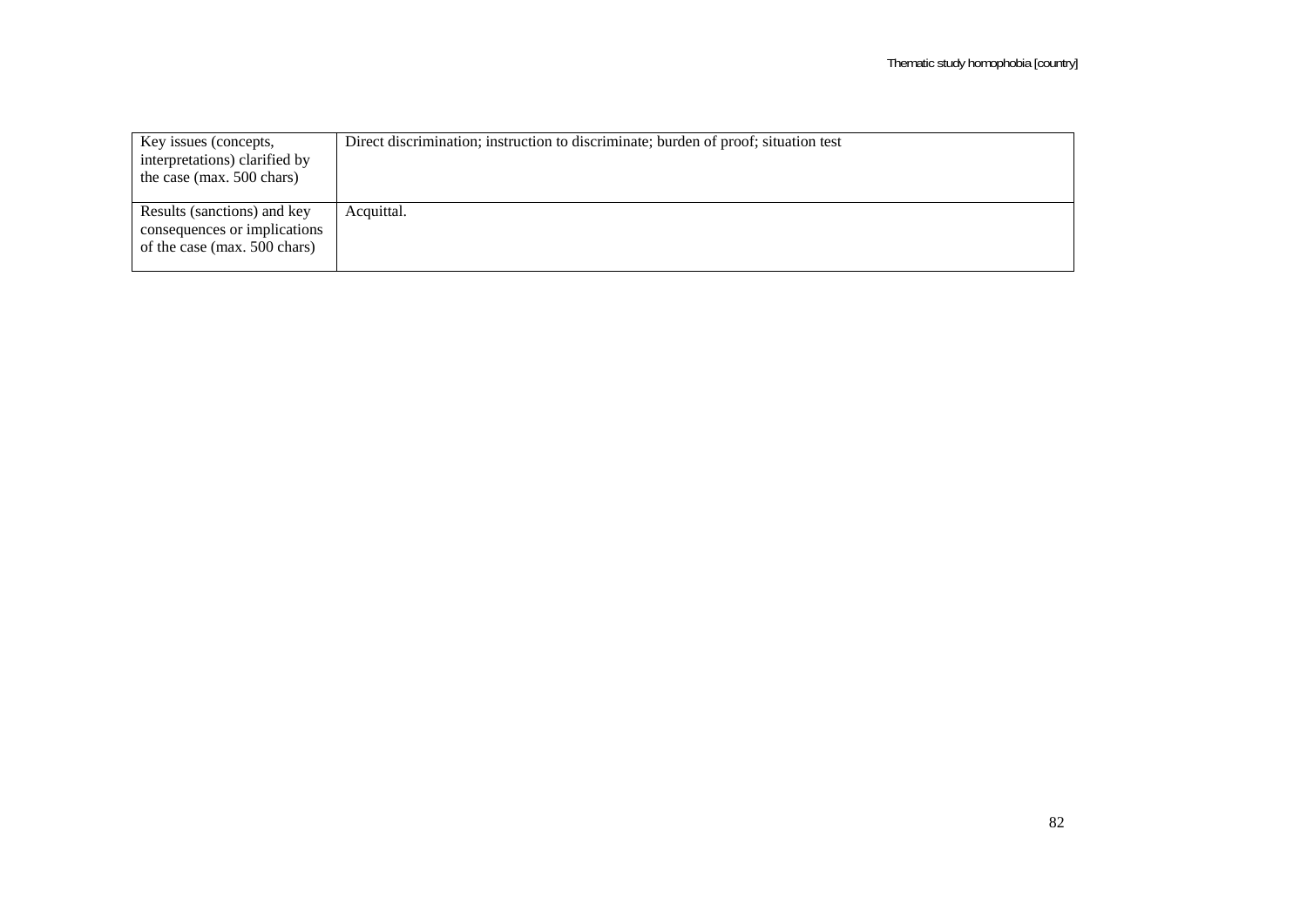| Case title                                                                                                                        |                                                                                                                                                                                                                                                                                                      |
|-----------------------------------------------------------------------------------------------------------------------------------|------------------------------------------------------------------------------------------------------------------------------------------------------------------------------------------------------------------------------------------------------------------------------------------------------|
| Decision date                                                                                                                     | 19 April 2005                                                                                                                                                                                                                                                                                        |
| Reference details (type and<br>title of court/body; in original<br>language and English [official]<br>translation, if available]) | Président du Tribunal de première instance de Nivelles [President Court of First Instance Nivelles] – civil court                                                                                                                                                                                    |
| Key facts of the case<br>$(max. 500 \text{ chars})$                                                                               | A homosexual couple was refused by a housing agency, because the owners did not want to rent their house<br>to homosexuals. The agency had left a message on the victims' answering machine saying that the owner<br>"preferred to rent to a traditional couple"; a bailiff ascertained the message. |
| Main                                                                                                                              |                                                                                                                                                                                                                                                                                                      |
| reasoning/argumentation<br>$(max. 500 \text{ chars})$                                                                             | The message on the answering machine led to a shift in the burden of proof. Since the owner was unable to<br>demonstrate convincingly that he had <i>not</i> expressed his preference for a 'traditional couple' the judge considered<br>the discrimination to be proven.                            |
| Key issues (concepts,<br>interpretations) clarified by<br>the case (max. 500 chars)                                               | Direct discrimination; burden of proof.                                                                                                                                                                                                                                                              |
| Results (sanctions) and key<br>consequences or implications<br>of the case (max. 500 chars)                                       | Cessation of discrimination with a penalty for repetition of 100 euros per infraction. Damages in the following<br>amounts: 596.56 euros (owners); 233.02 euros (agency).                                                                                                                            |

## **Chapter A, interpretation and/or implementation of Employment Equality Directive 2000/78/EC, case 2**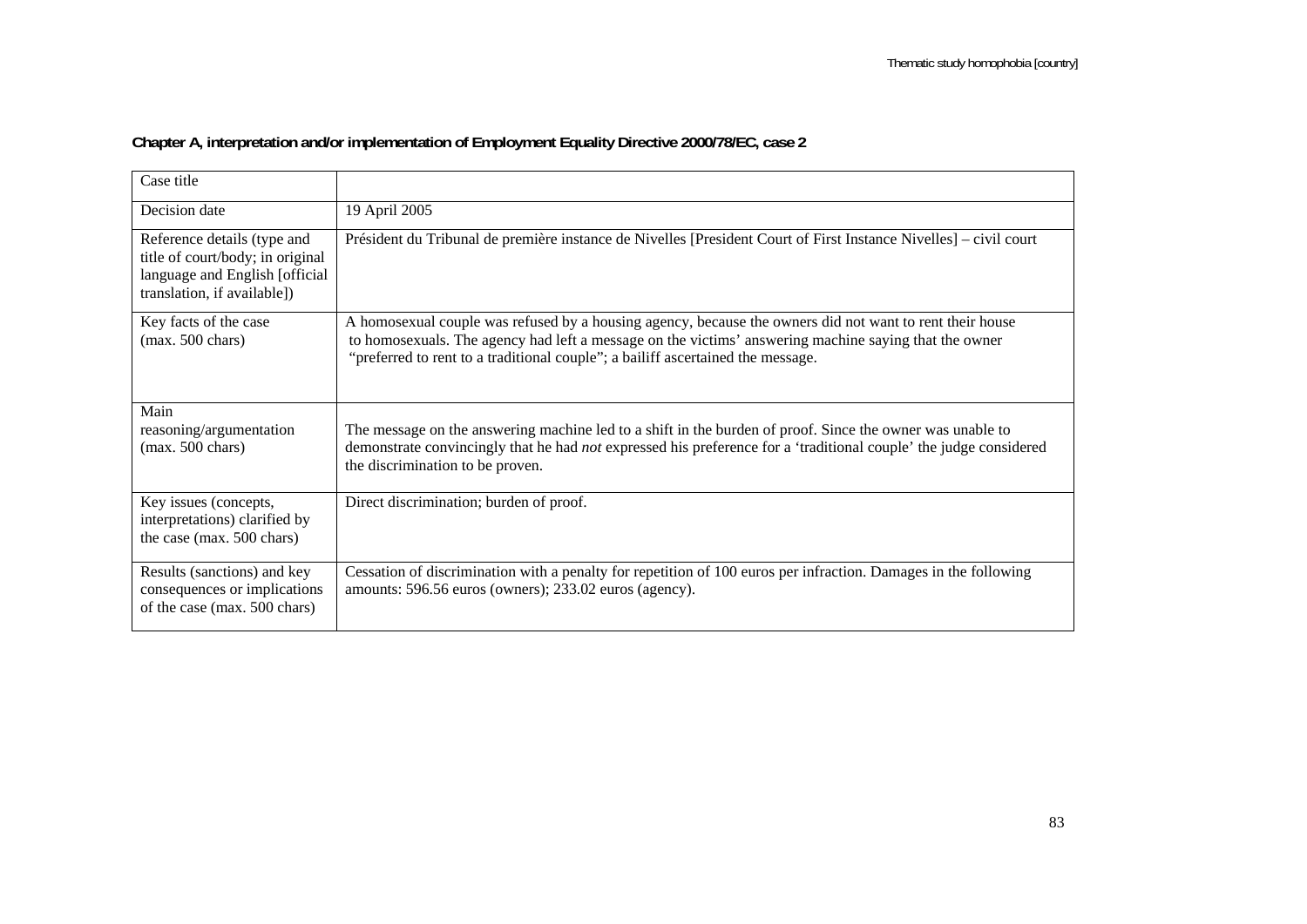**Chapter B, Freedom of movement, case law relevant to Directive 2004/38/EC**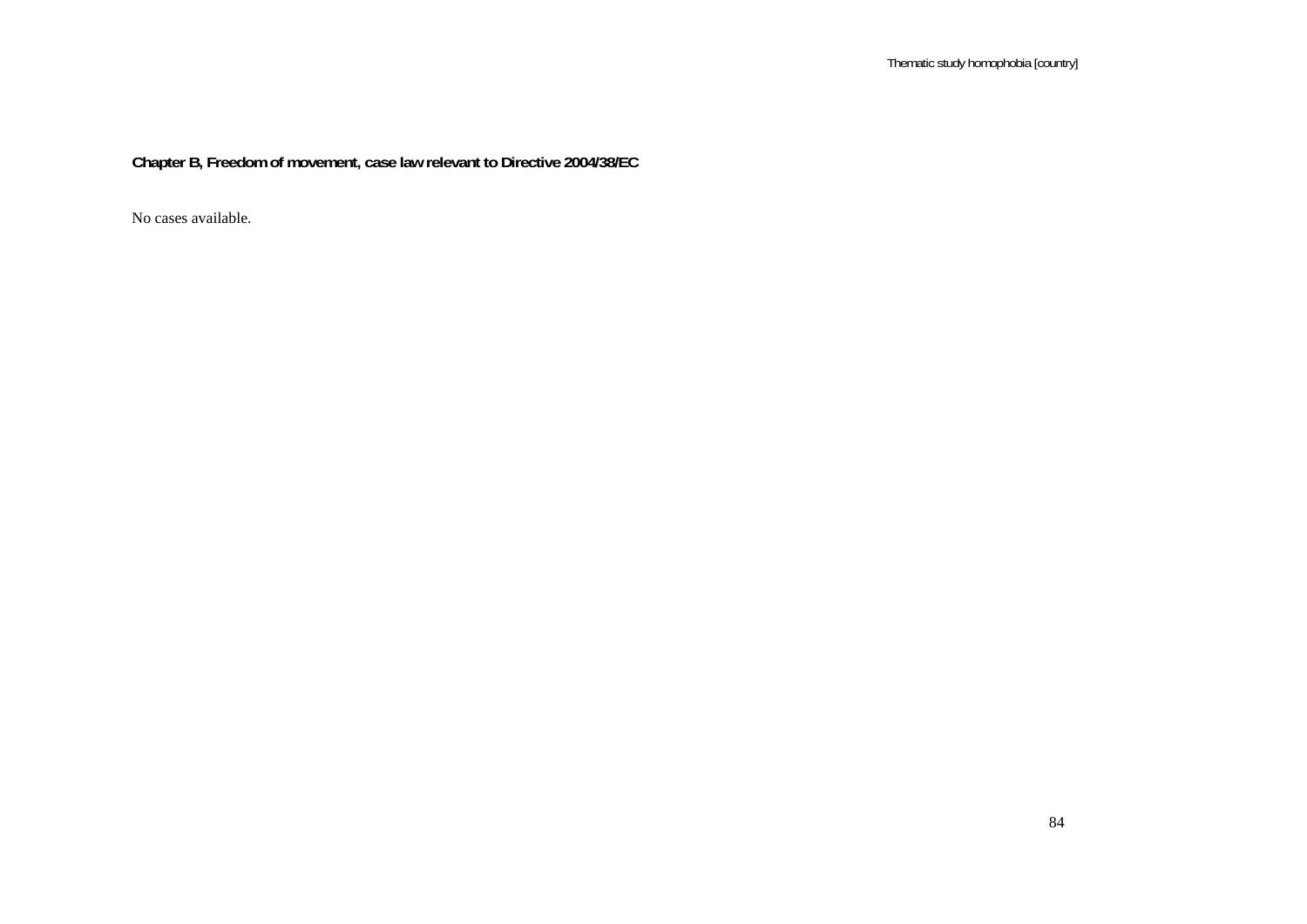| Case title                                                                                                                       | X against the Commissioner-General for the Refugees and the Stateless Persons, n° 99.324                                                                                                                                                                                                                                                                                                                                                        |
|----------------------------------------------------------------------------------------------------------------------------------|-------------------------------------------------------------------------------------------------------------------------------------------------------------------------------------------------------------------------------------------------------------------------------------------------------------------------------------------------------------------------------------------------------------------------------------------------|
| Decision date                                                                                                                    | $1st$ October 2001                                                                                                                                                                                                                                                                                                                                                                                                                              |
| Reference details (type and<br>title of court/body; in original<br>language and English [official<br>translation, if available]) | Conseil d'Etat (Council of State) - supreme administrative court                                                                                                                                                                                                                                                                                                                                                                                |
| Key facts of the case<br>$(max. 500 \text{ chars})$                                                                              | The applicant applied for the status of refugee on the ground that she had been persecuted in her country (name not<br>made public) because of her sexual orientation. The application was rejected by the delegate of the Minister of<br>Interior and, on appeal, by the Commissioner-General for the Refugees and the Stateless Persons, because of lack<br>of credibility of her story.                                                      |
| Main<br>reasoning/argumentation<br>$(max. 500 \text{ chars})$                                                                    | The Council of State is of the opinion that the incoherencies in the applicant's story seem to be of a minor nature.<br>Since she has submitted documents, including a certificate by a responsible person of Amnesty International,<br>indicating that she played a leading role in the defence of the rights of gays and lesbians, and since homosexuality<br>is a crime in her country, there are reasons to believe that her story is true. |
| Key issues (concepts,<br>interpretations) clarified by<br>the case (max. 500 chars)                                              | Persecution based on sexual orientation; reality of the threats; proof.                                                                                                                                                                                                                                                                                                                                                                         |
| Results (sanctions) and key<br>consequences or implications<br>of the case (max. 500 chars)                                      | Suspension, under a procedure of extreme urgency, of the decision refusing the stay of the applicant in Belgium.                                                                                                                                                                                                                                                                                                                                |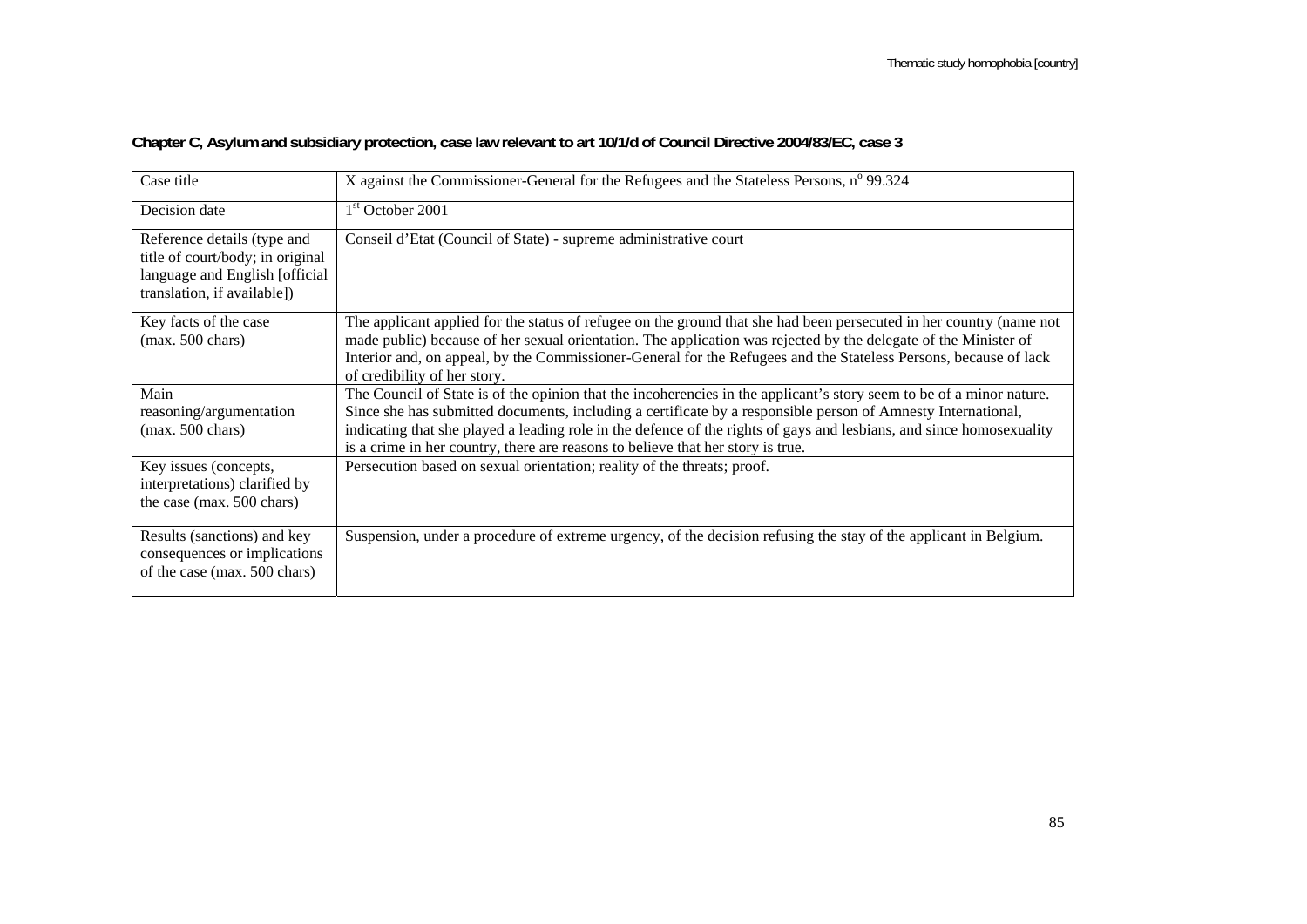| Case title                                                                                                                       | X against the Commissioner-General for the Refugees and the Stateless Persons, n° 162.527                                                                                                                                                                                                                                                                                                                                                                                                                                                                                                                                                                                                                                                                                                                                                                                                  |
|----------------------------------------------------------------------------------------------------------------------------------|--------------------------------------------------------------------------------------------------------------------------------------------------------------------------------------------------------------------------------------------------------------------------------------------------------------------------------------------------------------------------------------------------------------------------------------------------------------------------------------------------------------------------------------------------------------------------------------------------------------------------------------------------------------------------------------------------------------------------------------------------------------------------------------------------------------------------------------------------------------------------------------------|
| Decision date                                                                                                                    | 19 September 2006                                                                                                                                                                                                                                                                                                                                                                                                                                                                                                                                                                                                                                                                                                                                                                                                                                                                          |
| Reference details (type and<br>title of court/body; in original<br>language and English [official<br>translation, if available]) | Conseil d'Etat (Council of State) - supreme administrative court                                                                                                                                                                                                                                                                                                                                                                                                                                                                                                                                                                                                                                                                                                                                                                                                                           |
| Key facts of the case<br>$(max. 500 \text{ chars})$                                                                              | The applicant applied for the status of refugee on the ground that his workplace in Cameroon had been attacked by<br>family members and neighbours, after they had found out that he was homosexual and was a member of an<br>association of gay people. The application was rejected by the delegate of the Minister of Interior and, on appeal,<br>by the Commissioner-General for the Refugees and the Stateless Persons, because of insufficient proof of a<br>persecution.                                                                                                                                                                                                                                                                                                                                                                                                            |
| Main<br>reasoning/argumentation<br>$(max. 500 \text{ chars})$                                                                    | During the appeal proceedings, the applicant insisted that he was not only threatened by his family, but that he was<br>also not protected by the police, as it refused to register the complaint he wanted to make. The Council of State<br>refers to the elements in the file which suggest that the applicant was the victim of direct discrimination by the<br>authorities. It also refers to a report by an NGO describing the degrading treatment of homosexuals by members of<br>the police and security forces in Cameroon. It notes that homosexuality, although it may be tolerated to a certain<br>extent, is still a crime. Finally, it refers to the fact that the authorities did not protect the applicant against<br>persecution by private persons, based on his sexual orientation. The decision of the Commissioner-General is<br>therefore not sufficiently motivated. |
| Key issues (concepts,<br>interpretations) clarified by<br>the case (max. 500 chars)                                              | Persecution based on sexual orientation; conduct of the authorities (active and passive).                                                                                                                                                                                                                                                                                                                                                                                                                                                                                                                                                                                                                                                                                                                                                                                                  |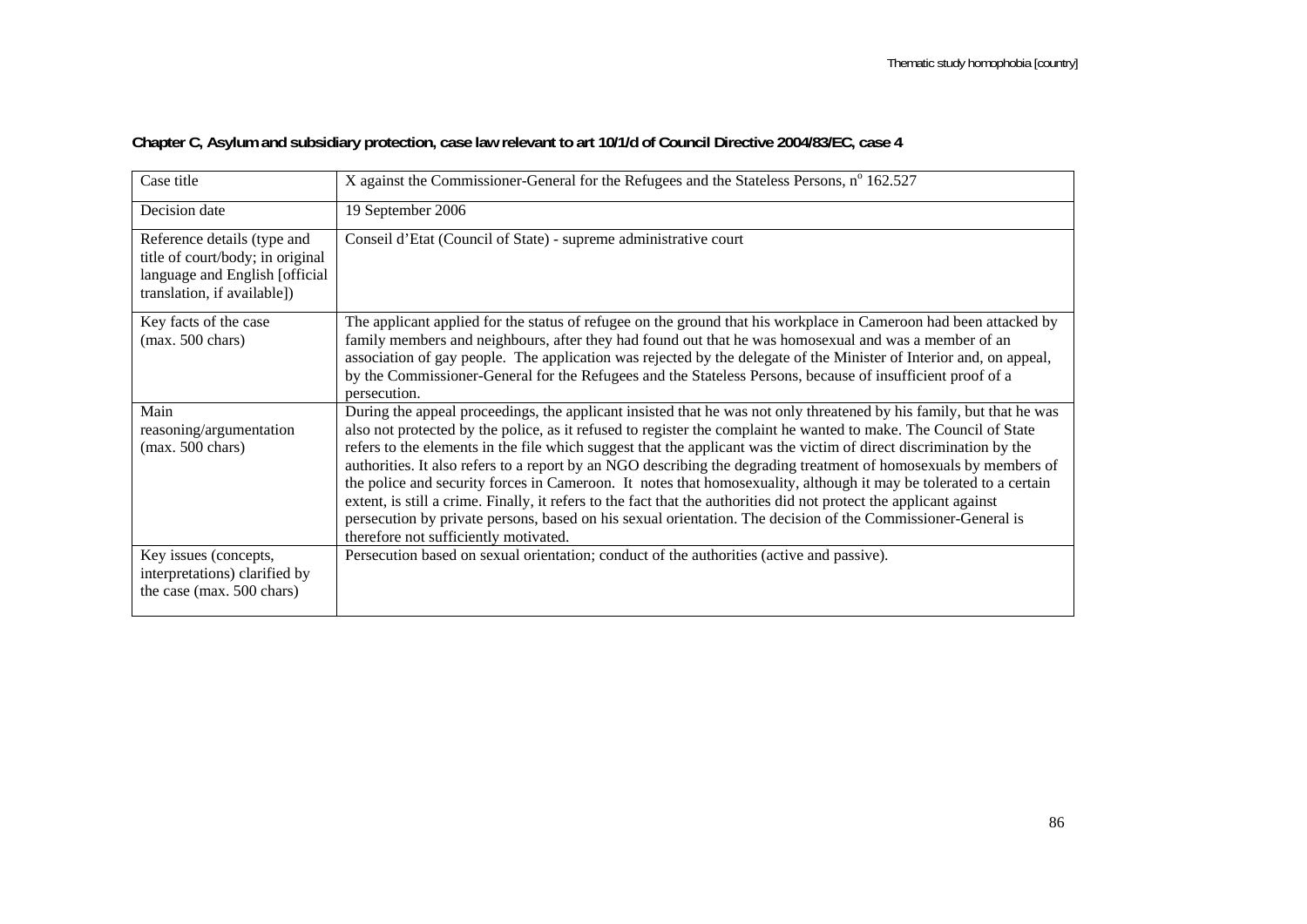| Results (sanctions) and key  | Annulment of the decision refusing the stay of the applicant in Belgium. |
|------------------------------|--------------------------------------------------------------------------|
| consequences or implications |                                                                          |
| of the case (max. 500 chars) |                                                                          |
|                              |                                                                          |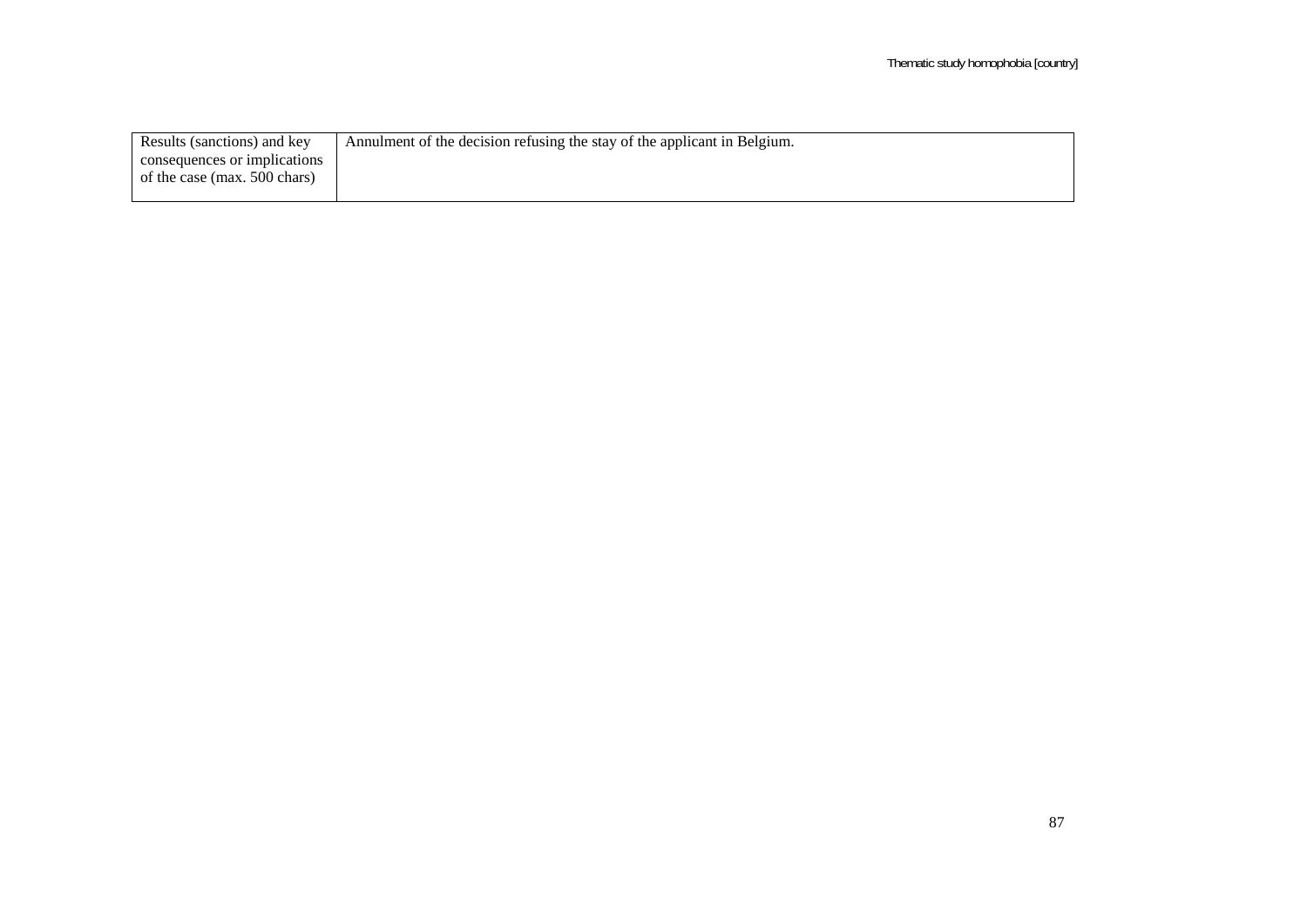| Case title                                                                                                                       | X against the Commissioner-General for the Refugees and the Stateless Persons                                                                                                                                                                                                                                                                                                                                                                                                                                                                              |
|----------------------------------------------------------------------------------------------------------------------------------|------------------------------------------------------------------------------------------------------------------------------------------------------------------------------------------------------------------------------------------------------------------------------------------------------------------------------------------------------------------------------------------------------------------------------------------------------------------------------------------------------------------------------------------------------------|
| Decision date                                                                                                                    | 4 December 2006                                                                                                                                                                                                                                                                                                                                                                                                                                                                                                                                            |
| Reference details (type and<br>title of court/body; in original<br>language and English [official<br>translation, if available]) | Vaste Beroepscommissie voor vluchtelingen [Permanent Appeals Commission for Refugees] - specialised<br>administrative court, replaced in 2007 by the Council for Aliens Disputes                                                                                                                                                                                                                                                                                                                                                                           |
| Key facts of the case<br>$(max. 500 \text{ chars})$                                                                              | The application for asylum is founded on sexual orientation and a fear of prosecution in Iran. The applicant has had<br>a relationship with a same-sex partner for over 9 years now. The applicant saw his partner being arrested and<br>consequently fled the country. The applicant's request is rejected by the Commissioner-General for the Refugees<br>and the Stateless Persons on the basis of absence of lawful interest in the status of refugee, contradictions in the<br>applicant's narration, and lack of proof of the applicant's narration. |
| Main<br>reasoning/argumentation<br>$(max. 500 \text{ chars})$                                                                    | The Permanent Appeals Commission takes the view that the applicant fails to indicate the "real" and "personal"<br>character of the threat of persecution. The applicant fails to prove that he falls under the current gay-related issues<br>in Iran, in particular because of his sustained secret relationship of more than 9 years, of which 2 years occurred<br>during his military service. This relationship was strictly secret, and therefore the imminent threat of persecution is<br>not proven.                                                 |
| Key issues (concepts,<br>interpretations) clarified by<br>the case (max. 500 chars)                                              | Persecution based on sexual orientation; reality and personal character of the threats.                                                                                                                                                                                                                                                                                                                                                                                                                                                                    |
| Results (sanctions) and key<br>consequences or implications<br>of the case (max. 500 chars)                                      | The appeal is rejected.                                                                                                                                                                                                                                                                                                                                                                                                                                                                                                                                    |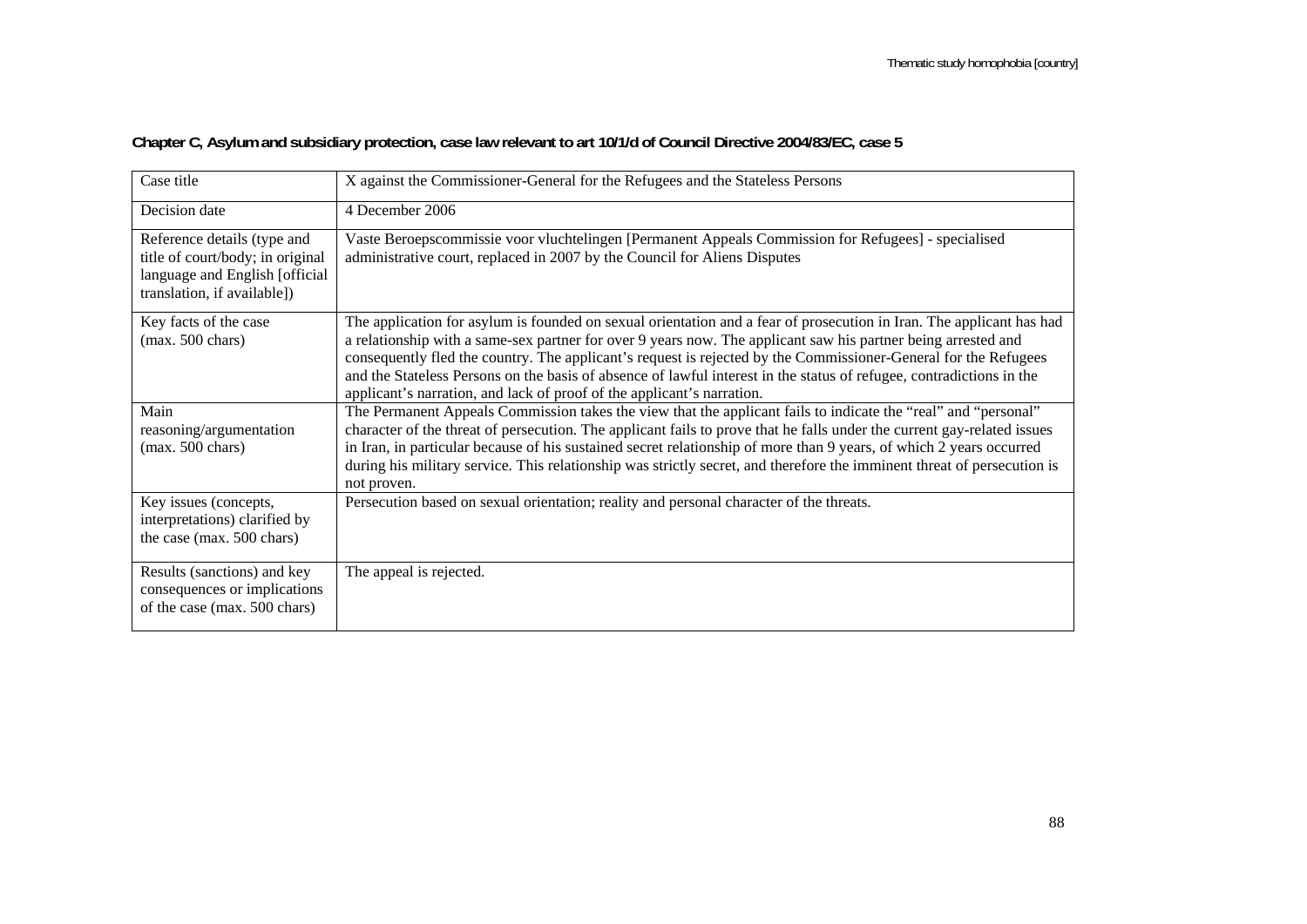| Case title                                                                                                                       | X against the Commissioner-General for the Refugees and the Stateless Persons                                                                                                                                                                                                                                                                                                                                                                                                                                                                                                                                                                                       |
|----------------------------------------------------------------------------------------------------------------------------------|---------------------------------------------------------------------------------------------------------------------------------------------------------------------------------------------------------------------------------------------------------------------------------------------------------------------------------------------------------------------------------------------------------------------------------------------------------------------------------------------------------------------------------------------------------------------------------------------------------------------------------------------------------------------|
| Decision date                                                                                                                    | 30 July 2007                                                                                                                                                                                                                                                                                                                                                                                                                                                                                                                                                                                                                                                        |
| Reference details (type and<br>title of court/body; in original<br>language and English [official<br>translation, if available]) | Raad voor Vreemdelingenbetwistingen [Council for Aliens Disputes] - specialised administrative court                                                                                                                                                                                                                                                                                                                                                                                                                                                                                                                                                                |
| Key facts of the case<br>$(max. 500 \text{ chars})$                                                                              | The applicant applied for asylum, originally based on the fact that he was persecuted and tortured in Pakistan<br>because of his membership of the Pakistan Muslim League. His application was rejected by the Commissioner-<br>General for the Refugees and the Stateless Persons because of lack of a "lawful" interest in the status of refugee. It<br>was held that the applicant tried to deceive the Belgian public authorities by not telling the truth at the<br>interrogations by the asylum instances. In the appeals procedure the applicant for the first time makes mention of<br>his sexual orientation as being a (main) ground for his application. |
| Main<br>reasoning/argumentation<br>$(max. 500 \text{ chars})$                                                                    | The Council for Aliens Disputes holds that the new ground is not reasonable, given the opportunities for the<br>applicant to put this information forth at a much earlier stage. Especially in combination with the previous narrative<br>(which was founded on fake proof), the Council holds that invoking the new ground is not admissible at this stage.                                                                                                                                                                                                                                                                                                        |
| Key issues (concepts,<br>interpretations) clarified by<br>the case (max. 500 chars)                                              | Persecution allegedly based on sexual orientation; inadmissibility of argument raised for the first time on appeal.                                                                                                                                                                                                                                                                                                                                                                                                                                                                                                                                                 |
| Results (sanctions) and key<br>consequences or implications<br>of the case (max. 500 chars)                                      | Appeal declared inadmissible.                                                                                                                                                                                                                                                                                                                                                                                                                                                                                                                                                                                                                                       |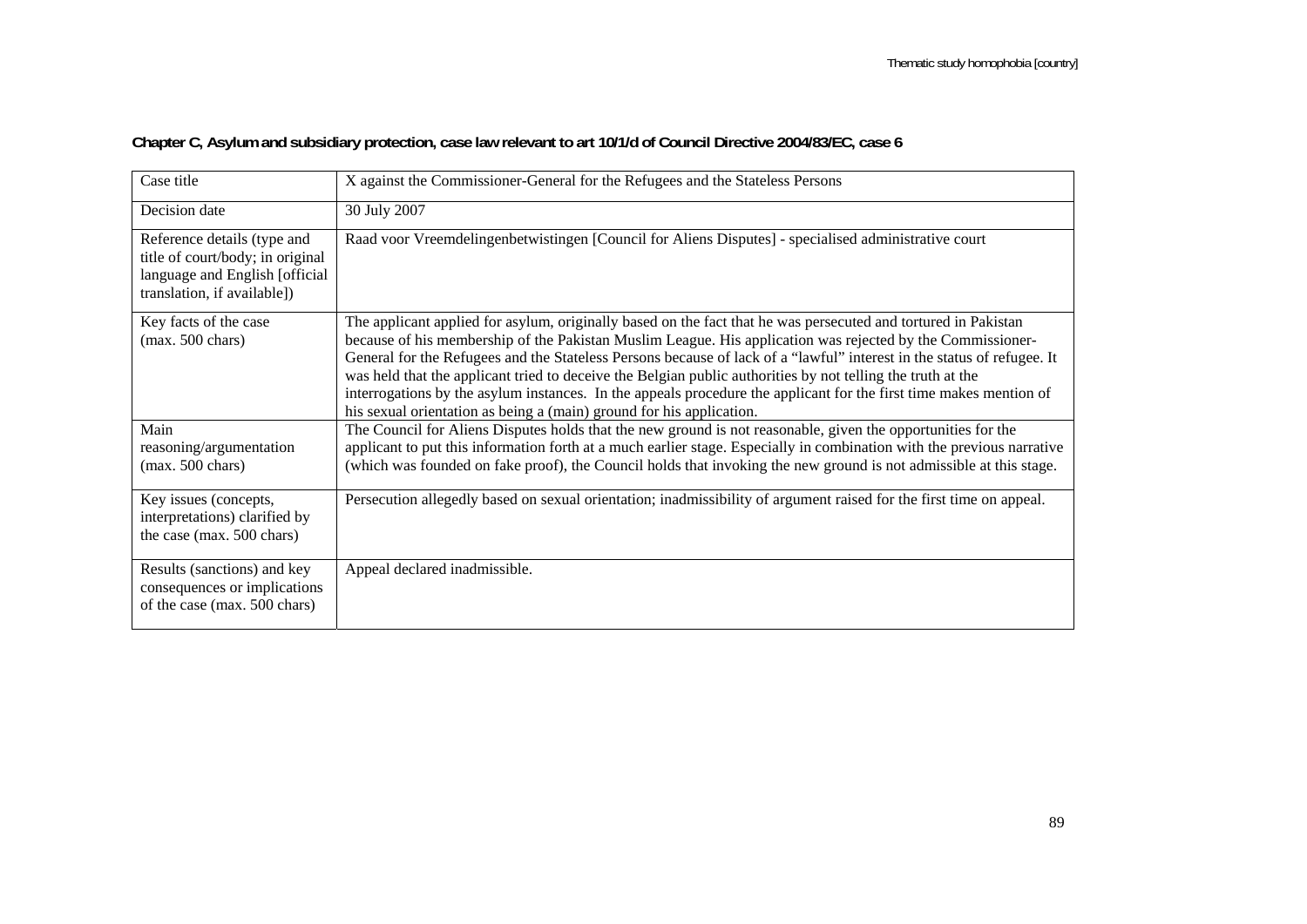| Case title                                                                                                                       | X against the Commissioner-General for the Refugees and the Stateless Persons                                                                                                                                                                                                                                                                                                                                                                                                                                                                                                                                                                                                                           |
|----------------------------------------------------------------------------------------------------------------------------------|---------------------------------------------------------------------------------------------------------------------------------------------------------------------------------------------------------------------------------------------------------------------------------------------------------------------------------------------------------------------------------------------------------------------------------------------------------------------------------------------------------------------------------------------------------------------------------------------------------------------------------------------------------------------------------------------------------|
| Decision date                                                                                                                    | 21 August 2007                                                                                                                                                                                                                                                                                                                                                                                                                                                                                                                                                                                                                                                                                          |
| Reference details (type and<br>title of court/body; in original<br>language and English [official<br>translation, if available]) | Raad voor Vreemdelingenbetwistingen [Council for Aliens Disputes] - specialised administrative court                                                                                                                                                                                                                                                                                                                                                                                                                                                                                                                                                                                                    |
| Key facts of the case<br>$(max. 500 \text{ chars})$                                                                              | The applicant was caught in gay interaction with his boyfriend by his father, a political figure in Bangladesh. A<br>year later the father threatened to report the incident to the police. The applicant indicated to have planned a<br>marriage with his boyfriend in Belgium. His request for asylum was rejected by the Commissioner-General for the<br>Refugees and the Stateless Persons, who was of the opinion that the story was not credible.                                                                                                                                                                                                                                                 |
| Main<br>reasoning/argumentation<br>$(max. 500 \text{ chars})$                                                                    | On appeal, the applicant could convince the Council that he faced a direct threat. The inconsistencies and elements<br>that led the Commissioner-General to believe that the story was incredible were closely attended to. The fact that<br>the father felt ashamed and dishonoured by his gay son and, as a political figure, did not want to make this public,<br>could explain his inactivity during one year.<br>The Council also took into account the applicant's plan to marry his boyfriend in Belgium. Given the illegal<br>character of gay relationships in Bangladesh, this marriage would put the applicant in a position that is principally<br>in conflict with Bengalese public order. |
| Key issues (concepts,<br>interpretations) clarified by<br>the case (max. 500 chars)                                              | Persecution based on sexual orientation; "real and personal threat"; same-sex marriage.                                                                                                                                                                                                                                                                                                                                                                                                                                                                                                                                                                                                                 |
| Results (sanctions) and key<br>consequences or implications<br>of the case (max. 500 chars)                                      | The applicant was awarded the status of refugee.                                                                                                                                                                                                                                                                                                                                                                                                                                                                                                                                                                                                                                                        |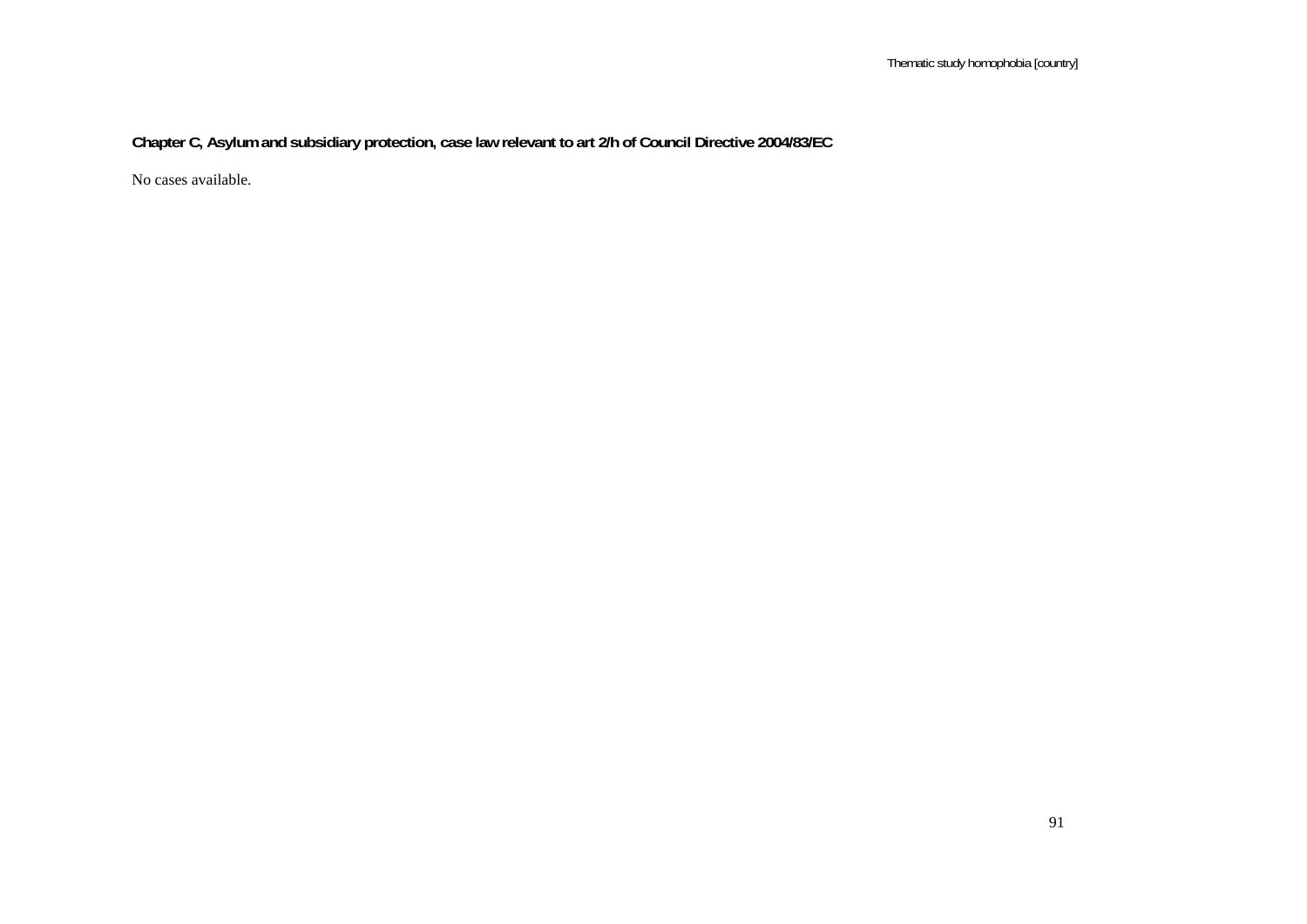**Chapter D, Family reunification, case law relevant to art 4/3 of the Council Directive 2003/86/EC**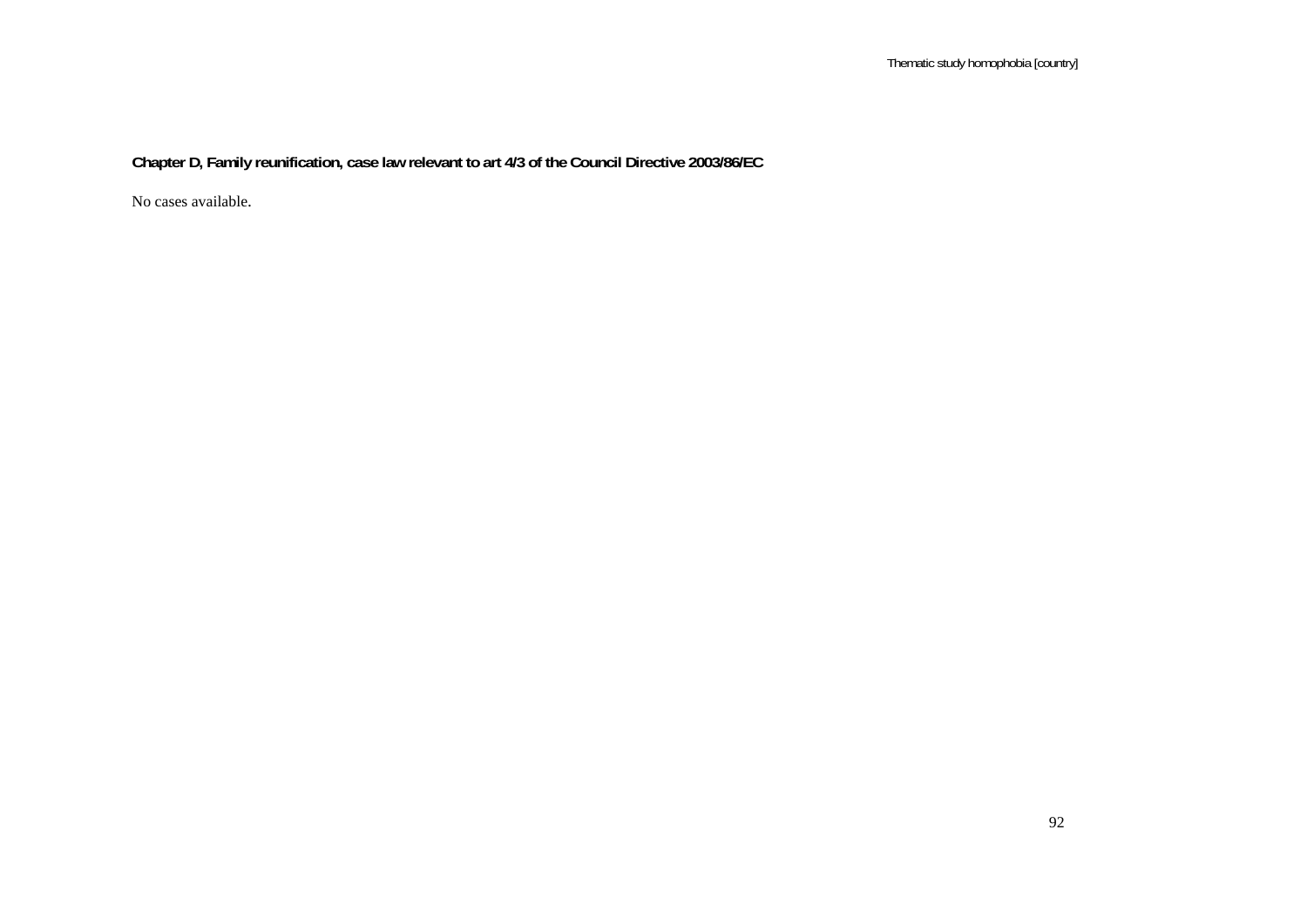## **Chapter E, Freedom of assembly**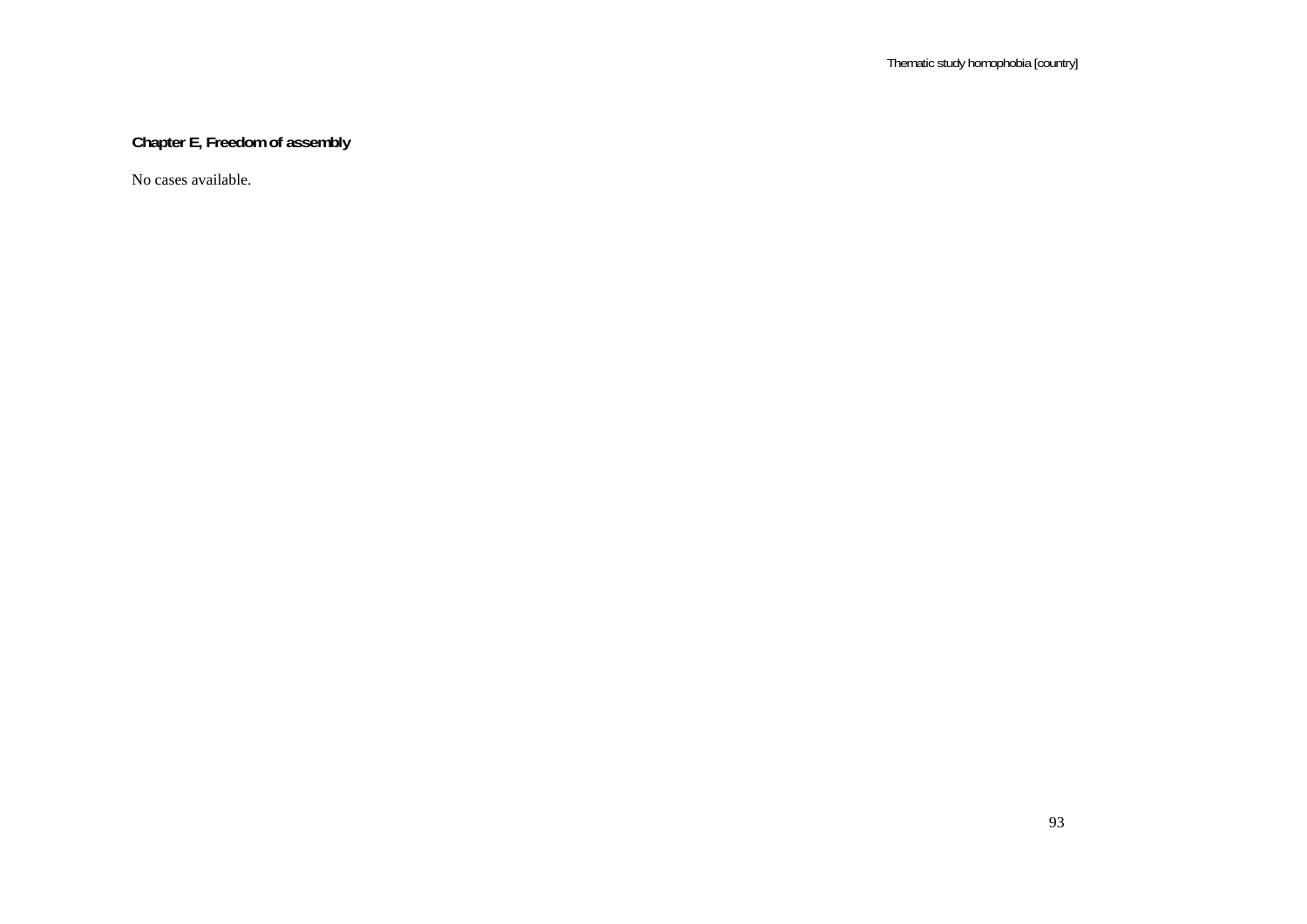**Chapter F, Hate speech** 

No cases available. **Chapter F, Hate crimes** 

There are only two cases of hate crimes on the grounds of sexual orientation.

#### **Chapter F, Hate crimes, case 8**

| Case title                                                                                                                        |                                                                                                              |
|-----------------------------------------------------------------------------------------------------------------------------------|--------------------------------------------------------------------------------------------------------------|
| Decision date                                                                                                                     | 16 March 2005                                                                                                |
| Reference details (type and<br>title of court/body; in original<br>language and English [official]<br>translation, if available]) | Jeugdrechtbank Leuven [Juvenile Court Leuven] – criminal court                                               |
| Key facts of the case<br>$(max. 500 \text{ chars})$                                                                               | Public assault and insults by three minors of two homosexual men, for homophobic reasons.                    |
| Main<br>reasoning/argumentation<br>$(max. 500 \text{ chars})$                                                                     | No relevant reasoning other than declaring that there are sufficient elements to find the defendants guilty. |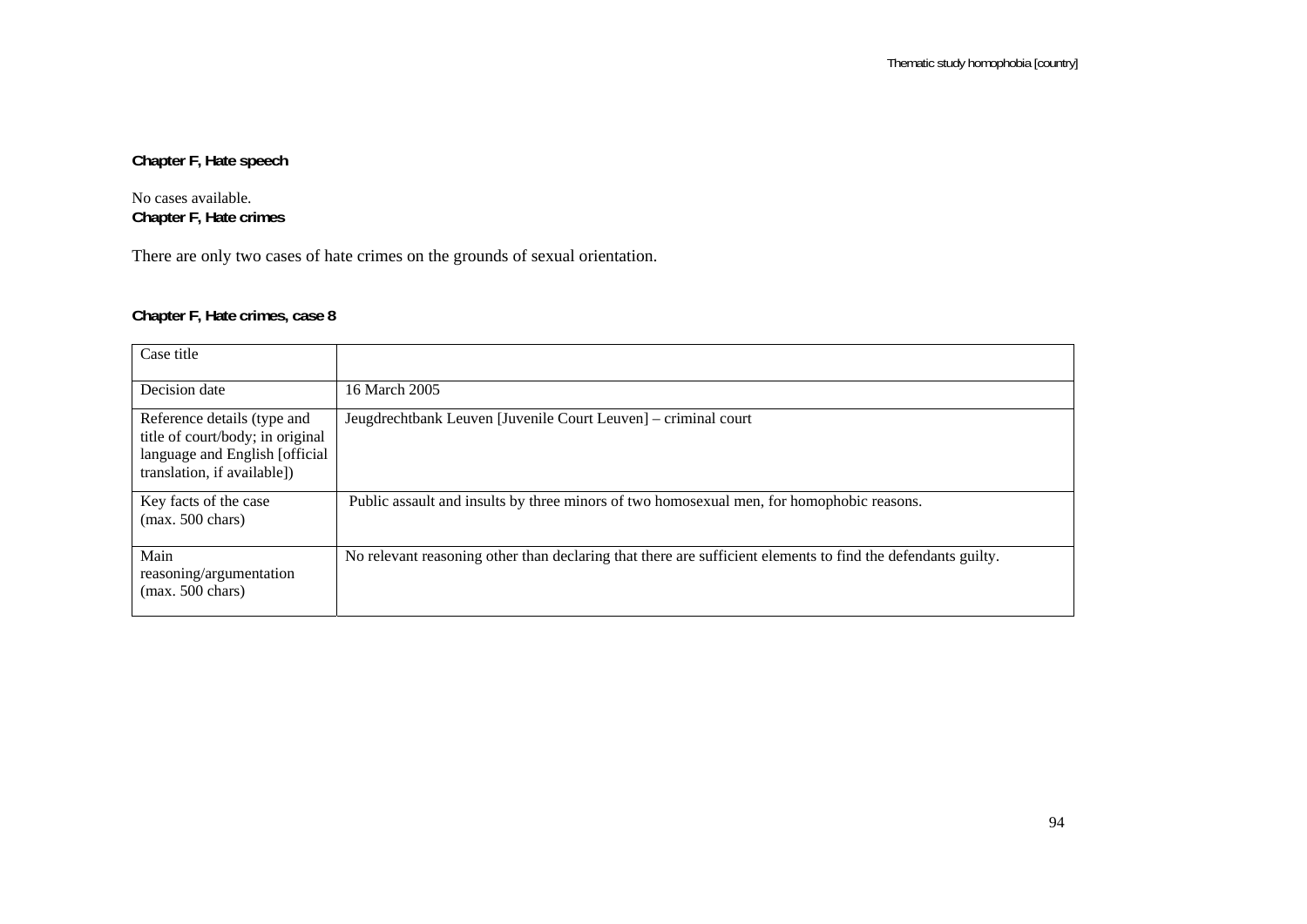| Key issues (concepts,<br>interpretations) clarified by<br>the case (max. 500 chars)                                                      | Criminal act of a homophobic nature.                                                   |
|------------------------------------------------------------------------------------------------------------------------------------------|----------------------------------------------------------------------------------------|
| Results (sanctions) and key<br>consequences or implications<br>of the case (max. 500 chars)<br>$\sim$ $\sim$ $\sim$ $\sim$ $\sim$ $\sim$ | Conviction of the perpetrators. Order to pay 1541.84 euros for moral damages.<br>0.120 |

**Chapter F, Hate crimes, case 9129**

| Case title                                                                                                                        |                                                                                                                                                                                                                                                                                 |
|-----------------------------------------------------------------------------------------------------------------------------------|---------------------------------------------------------------------------------------------------------------------------------------------------------------------------------------------------------------------------------------------------------------------------------|
| Decision date                                                                                                                     | 2007 (exact date currently unknown)                                                                                                                                                                                                                                             |
| Reference details (type and<br>title of court/body; in original<br>language and English [official]<br>translation, if available]) | Tribunal de première instance de Nivelles [Court of First Instance Nivelles] – criminal court                                                                                                                                                                                   |
| Key facts of the case<br>$(max. 500 \text{ chars})$                                                                               | A person is assaulted and insulted by his neighbour, also his former employer. Insults are of a homophobic nature.<br>Prior to this the victim had (allegedly) already been fired after the defendant (at that time his employer) had learned<br>of his homosexual orientation. |
| Main<br>reasoning/argumentation<br>$(max. 500 \text{ chars})$                                                                     | The defendant is convicted for assault and insults, with aggravating circumstances.<br>Motivation unknown.                                                                                                                                                                      |

<sup>129</sup> Information on the case received from the Centre for Equal Opportunities and Opposition to Racism. The decision is not reported.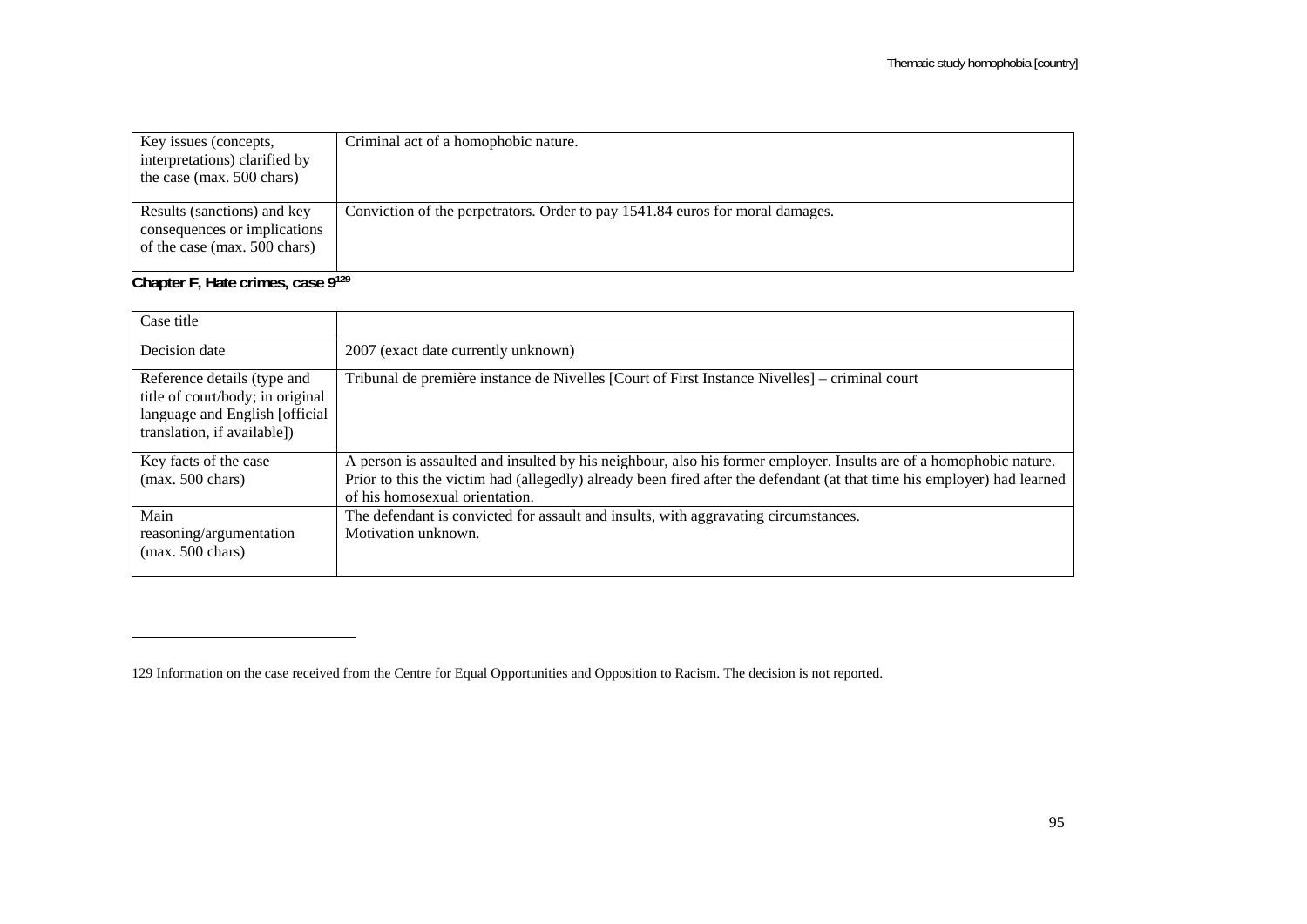| Key issues (concepts,<br>interpretations) clarified by<br>the case (max. $500$ chars)       | Criminal act of a homophobic nature. Application of aggravating circumstances (as introduced by the federal Anti-<br>discrimination Act of 2007). |
|---------------------------------------------------------------------------------------------|---------------------------------------------------------------------------------------------------------------------------------------------------|
| Results (sanctions) and key<br>consequences or implications<br>of the case (max. 500 chars) | Conviction of the perpetrator.                                                                                                                    |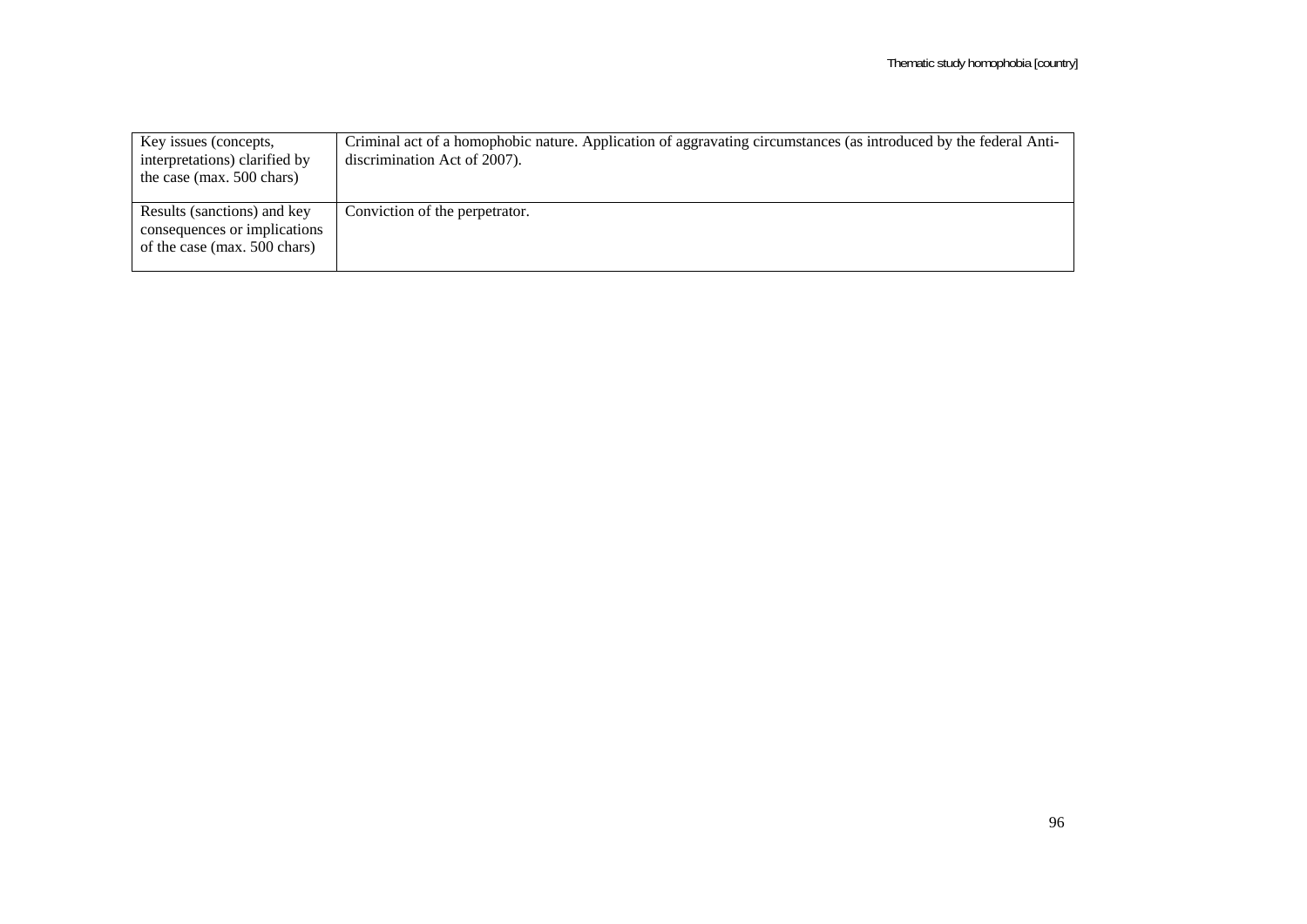## **Chapter G, Applicability of legislation to transgender issues**

There is only one published case applying general legislation to transgender issues.

## **Chapter G, Applicability of legislation to transgender issues, case 10**

| Case title                                                                                                                       | X against State (Minister of Interior), nº 165.110                                                                                                                                                                                                                                                                                                                                                                                             |
|----------------------------------------------------------------------------------------------------------------------------------|------------------------------------------------------------------------------------------------------------------------------------------------------------------------------------------------------------------------------------------------------------------------------------------------------------------------------------------------------------------------------------------------------------------------------------------------|
| Decision date                                                                                                                    | 24 November 2006                                                                                                                                                                                                                                                                                                                                                                                                                               |
| Reference details (type and<br>title of court/body; in original<br>language and English [official<br>translation, if available]) | Raad van State (Council of State) - supreme administrative court                                                                                                                                                                                                                                                                                                                                                                               |
| Key facts of the case<br>$(max. 500 \text{ chars})$                                                                              | The applicant, a transsexual of Ecuador, has been staying in Belgium since 1995. She has been repatriated four<br>times, but has always returned to Belgium. In 2003, a first application for asylum has been rejected. After several<br>requests for authorisation to stay in Belgium, she declared herself a refugee for the second time in 2006. The<br>Minister of the Interior, however, refuses to take this request into consideration. |
| Main<br>reasoning/argumentation<br>$(max. 500 \text{ chars})$                                                                    | The Council considers that the new application also contained a request to obtain subsidiary protection. The<br>Minister seems to have failed to examine the application from this point of view. Having regard to the documented<br>instances of violent aggression against transvestites and transsexuals in Ecuador, the execution of the challenged                                                                                        |
|                                                                                                                                  | decision would cause 'harm serious and difficult to restore'.                                                                                                                                                                                                                                                                                                                                                                                  |
| Key issues (concepts,<br>interpretations) clarified by<br>the case (max. 500 chars)                                              | Persecution based on transsexualism; asylum or subsidiary protection.                                                                                                                                                                                                                                                                                                                                                                          |
| Results (sanctions) and key<br>consequences or implications<br>of the case (max. 500 chars)                                      | Suspension, under a procedure of extreme urgency, of the decision refusing the stay of the applicant in Belgium.                                                                                                                                                                                                                                                                                                                               |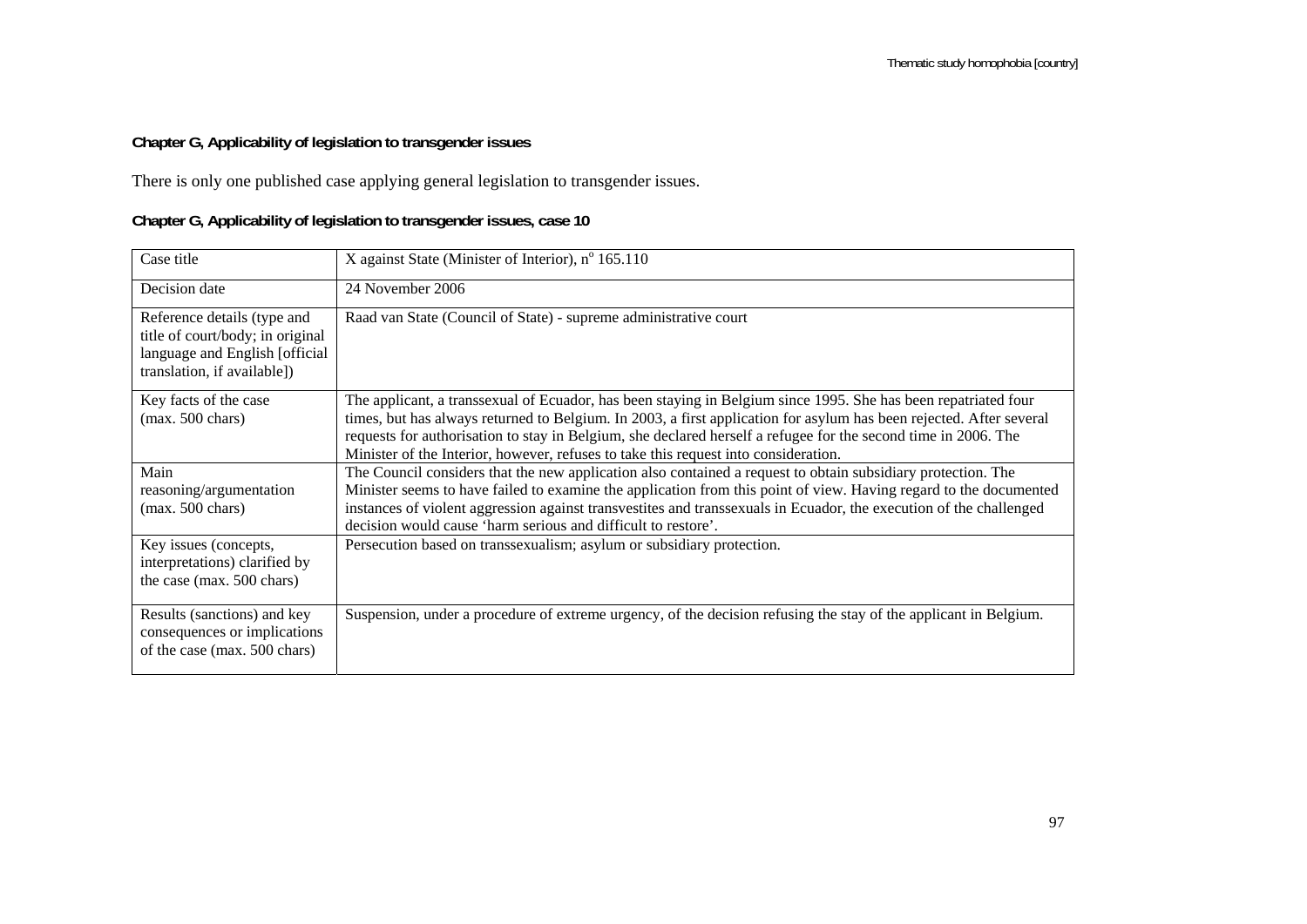#### **Chapter G, Name change and/or sex change of transgender people**

| Case title                                                                                                                       | V.S.P.J.C.                                                                                                                                                                                                                                                                                                                                                                                                                           |
|----------------------------------------------------------------------------------------------------------------------------------|--------------------------------------------------------------------------------------------------------------------------------------------------------------------------------------------------------------------------------------------------------------------------------------------------------------------------------------------------------------------------------------------------------------------------------------|
| Decision date                                                                                                                    | 27 June 2003                                                                                                                                                                                                                                                                                                                                                                                                                         |
| Reference details (type and<br>title of court/body; in original<br>language and English [official<br>translation, if available]) | Rechtbank van Eerste Aanleg te Antwerpen [Court of First Instance Antwerp] – civil court                                                                                                                                                                                                                                                                                                                                             |
| Key facts of the case<br>$(max. 500 \text{ chars})$                                                                              | The applicant is officially of the male gender, but belongs in reality to the female gender. A psychiatrist confirms<br>the diagnosis of gender dysphoria, man-to-woman transsexuality. The applicant has also undergone sex<br>reassignment surgery. The applicant is married and wants to remain married. He now wants to officially change his<br>sex.                                                                            |
| Main<br>reasoning/argumentation<br>$(max. 500 \text{ chars})$                                                                    | At birth, the assessment of the sex is based on the external characteristics visible at birth, while science also<br>recognises genetic, hormonal and psychological assessment of sex. It is possible that the official sex does not<br>correspond to the sex experienced in reality. The court therefore accepts that a sex change can be legally<br>acknowledged. (Note: the decision is prior to the 2007 Act on transsexualism.) |
| Key issues (concepts,<br>interpretations) clarified by<br>the case (max. 500 chars)                                              | Official recognition of sex change, even without statutory authorisation.                                                                                                                                                                                                                                                                                                                                                            |

#### **Chapter G, Name change and/or sex change of transgender people, case 11**

There is extensive case law regarding name and sex changes in Belgium (going back to the 1970's). Two major views were represented in that case law: one view followed the reasoning adopted in case 1, the other the reasoning adopted in case 2. The two cases are only an illustration of the conflict that existed in the Belgian case law before the adoption of the legislation on transsexualism in 2007. As yet, there is no case law regarding that new legislation.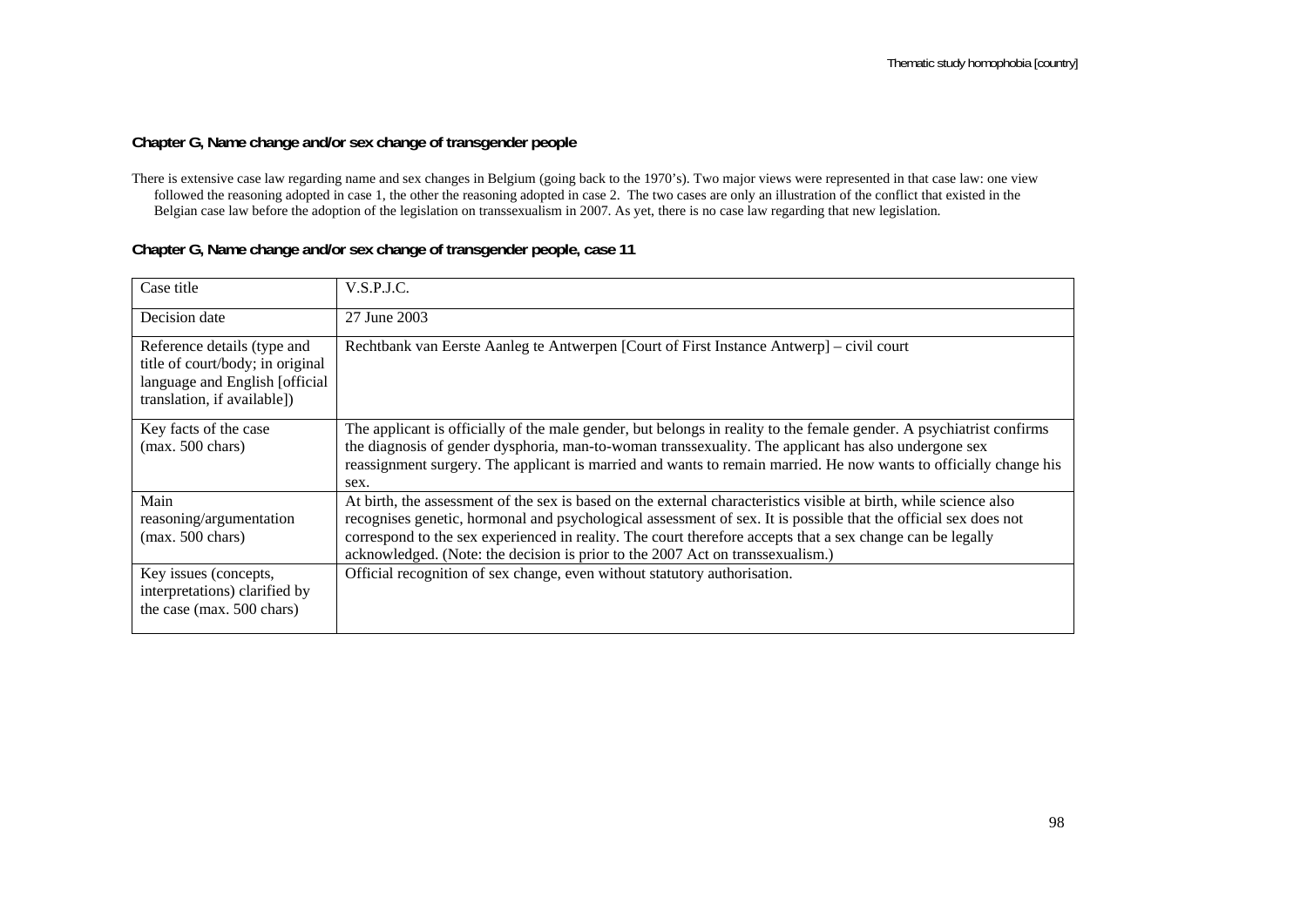| Results (sanctions) and key  | Order to change the birth certificate: 'of the female sex' must be changed in 'of the male sex', and 'daughter' must |
|------------------------------|----------------------------------------------------------------------------------------------------------------------|
| consequences or implications | be changed in 'son'.                                                                                                 |
| of the case (max. 500 chars) |                                                                                                                      |
|                              |                                                                                                                      |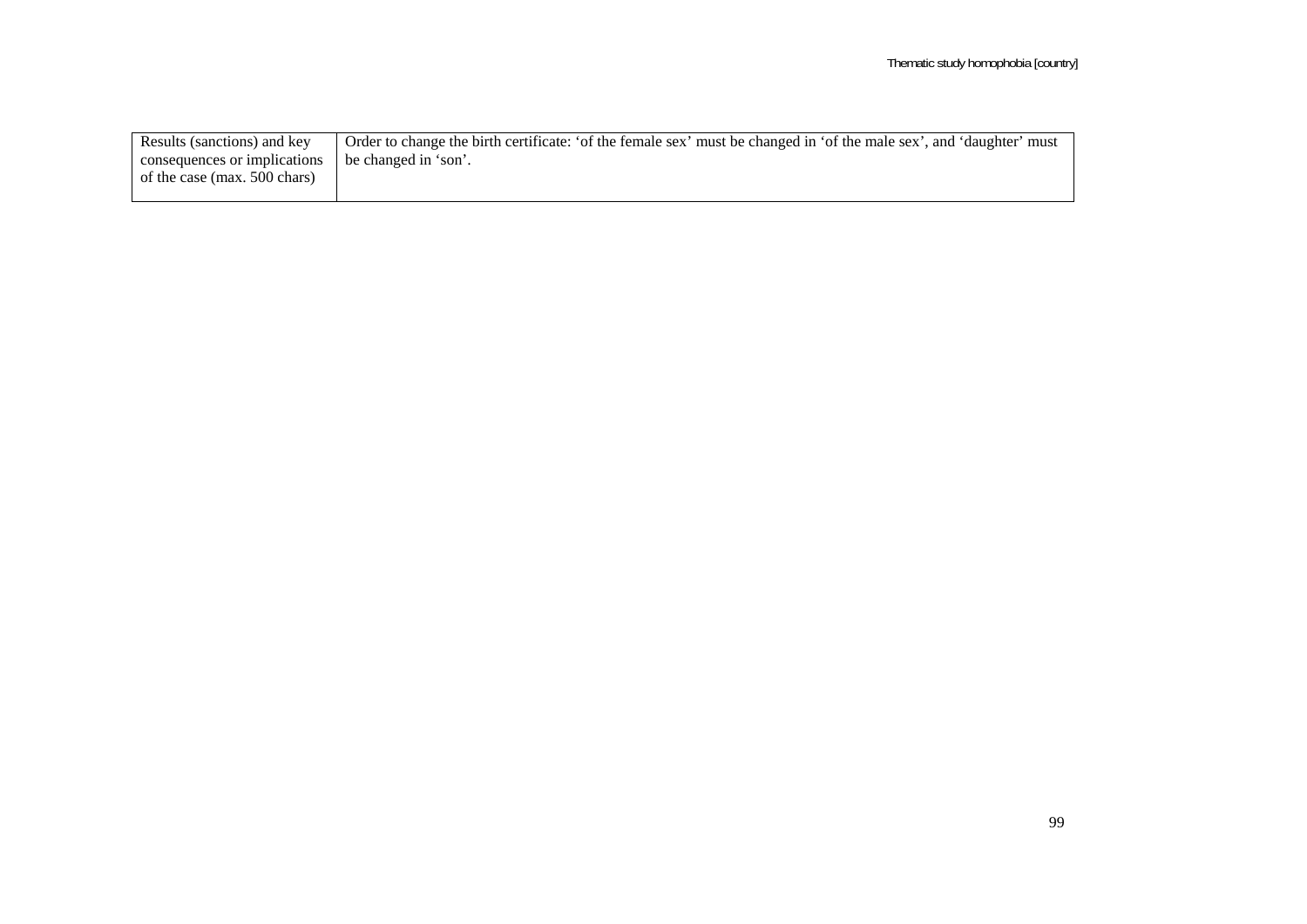## **Chapter G, Name change and/or sex change of transgender people, case 12**

| Case title                                                                                                                        |                                                                                                                                                                                                                                                                                                                                                                                                                                                                                                                                                                                                                                                 |
|-----------------------------------------------------------------------------------------------------------------------------------|-------------------------------------------------------------------------------------------------------------------------------------------------------------------------------------------------------------------------------------------------------------------------------------------------------------------------------------------------------------------------------------------------------------------------------------------------------------------------------------------------------------------------------------------------------------------------------------------------------------------------------------------------|
| Decision date                                                                                                                     | 10 October 2001                                                                                                                                                                                                                                                                                                                                                                                                                                                                                                                                                                                                                                 |
| Reference details (type and<br>title of court/body; in original<br>language and English [official]<br>translation, if available]) | Tribunal de première instance de Mons [Court of First Instance of Mons] – civil court                                                                                                                                                                                                                                                                                                                                                                                                                                                                                                                                                           |
| Key facts of the case<br>$(max. 500 \text{ chars})$                                                                               | The applicant is officially of the female gender, but she feels as if she belongs to the male gender. She has<br>undergone a significant breast reduction. Due to medical reasons, however, she cannot undergo other surgeries or<br>hormonal treatment. The applicant nevertheless wants to officially have her sex changed in her birth certificate.                                                                                                                                                                                                                                                                                          |
| Main<br>reasoning/argumentation<br>$(max. 500 \text{ chars})$                                                                     | The court states that a complete sex change cannot be noted in the birth register, since a complete sex change is<br>medically impossible. The court refers to the fact that in general the gender of a person is the combination of nine<br>elements and that even after a sex reassignment surgery the transsexual will not have all the biological elements of<br>the opposing sex. However, art. 8 ECHR obliges the national authorities to take all necessary measures so that a<br>transsexual can receive identity documents in accordance with his/her appearance . (Note: the decision is prior to<br>the 2007 Act on transsexualism.) |
| Key issues (concepts,<br>interpretations) clarified by<br>the case (max. 500 chars)                                               | No possibility to obtain an official recognition of sex change; authorisation to obtain documents indicating new sex<br>and new name.                                                                                                                                                                                                                                                                                                                                                                                                                                                                                                           |
| Results (sanctions) and key<br>consequences or implications<br>of the case (max. 500 chars)                                       | The court allows the modification of the identity papers, including the mention of a masculinised first name. It<br>rejects the request to modify the birth certificate.                                                                                                                                                                                                                                                                                                                                                                                                                                                                        |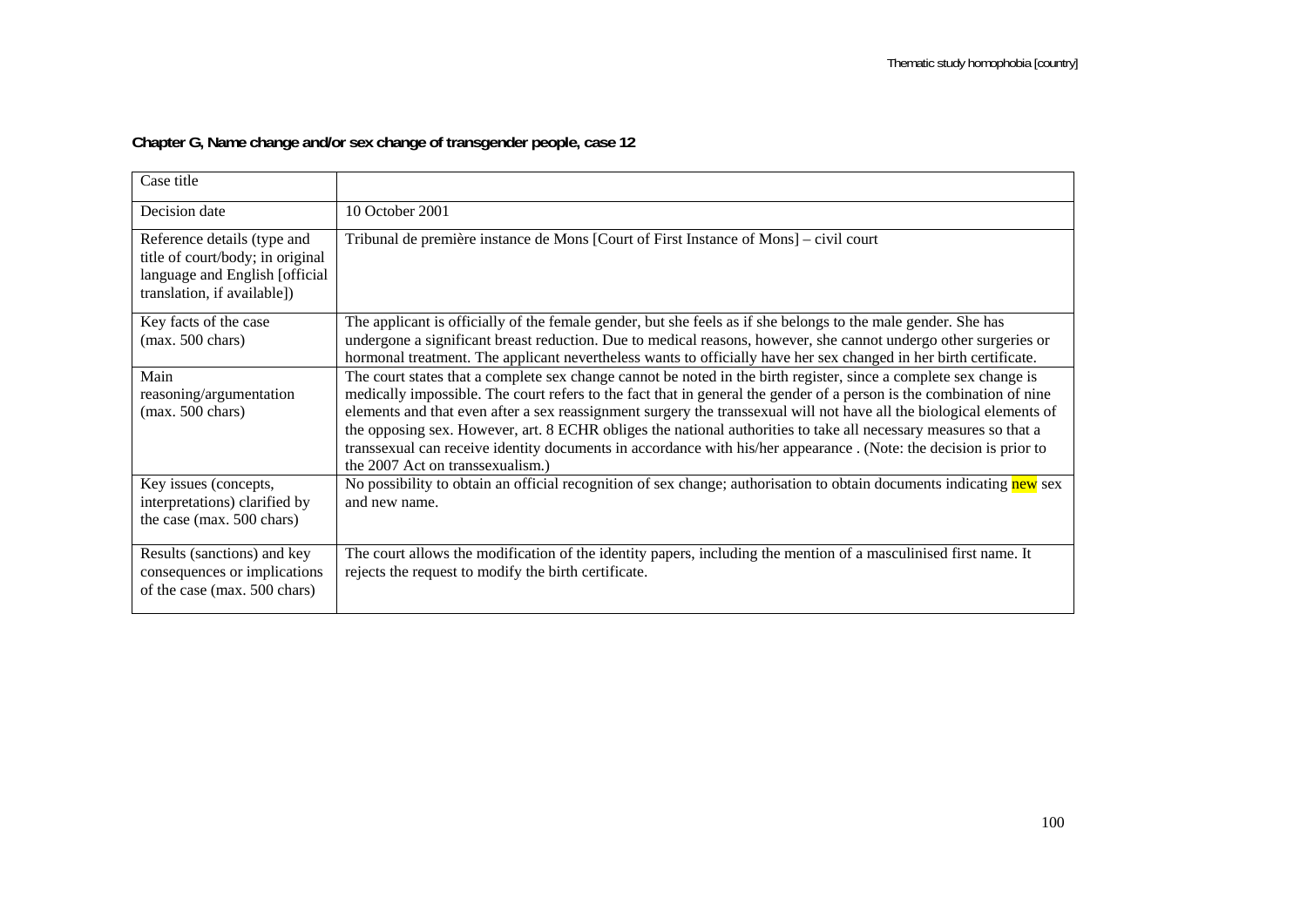**Chapter I, Case law relevant to the impact of good practices on homophobia and/or discrimination on the ground of sexual orientation**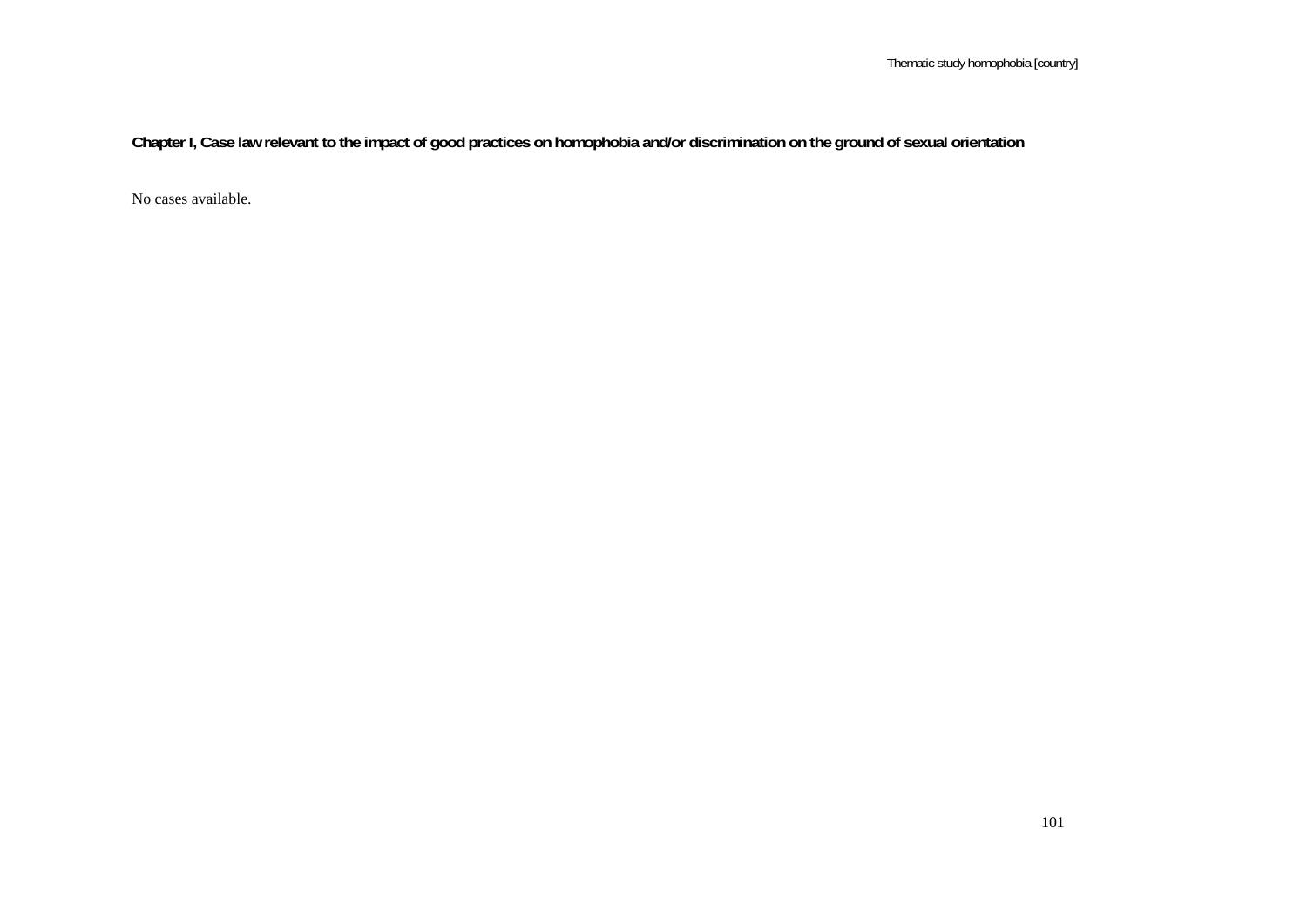# Annex 2 – Statistics

#### **Chapter A, Implementation of Employment Directive 2000/78/EC in relation to sexual orientation**

See attachment to Annex 2 – Chapter B.

#### **Chapter B, Freedom of movement of LGBT partners**

No statistics available.

| Chapter C, Asylum and subsidiary protection, protection due to persecution on the grounds of sexual orientation <sup>130</sup> |  |  |  |  |  |
|--------------------------------------------------------------------------------------------------------------------------------|--|--|--|--|--|
|                                                                                                                                |  |  |  |  |  |

|                                                                   | 2000 | 2001 | 2002 | 2003 | 2004 | 2005 | 2006           | 2007           |
|-------------------------------------------------------------------|------|------|------|------|------|------|----------------|----------------|
| Number of LGBT individuals benefiting from asylum/subsidiary      |      |      |      |      |      |      | <b>^^</b>      | 60             |
| protection due to persecution on the ground of sexual orientation |      |      |      |      |      |      | (all status of | (all status of |
|                                                                   |      |      |      |      |      |      | refugee.       | refugee        |

<sup>&</sup>lt;sup>130</sup> Data communicated by the office of the Commissioner-General for the Refugees and the Stateless Persons. No statistics available for the years before 2006. For the purpose of this table, "sexual orientation" includes "transsexualism" (no separate data available for transsexuals). The numbers refer to the applications dealt with by the Commissioner-General. They do not take into account the effects of appeals to the Council for Aliens

Disputes (the Council itself has no statistical data relevant for this table).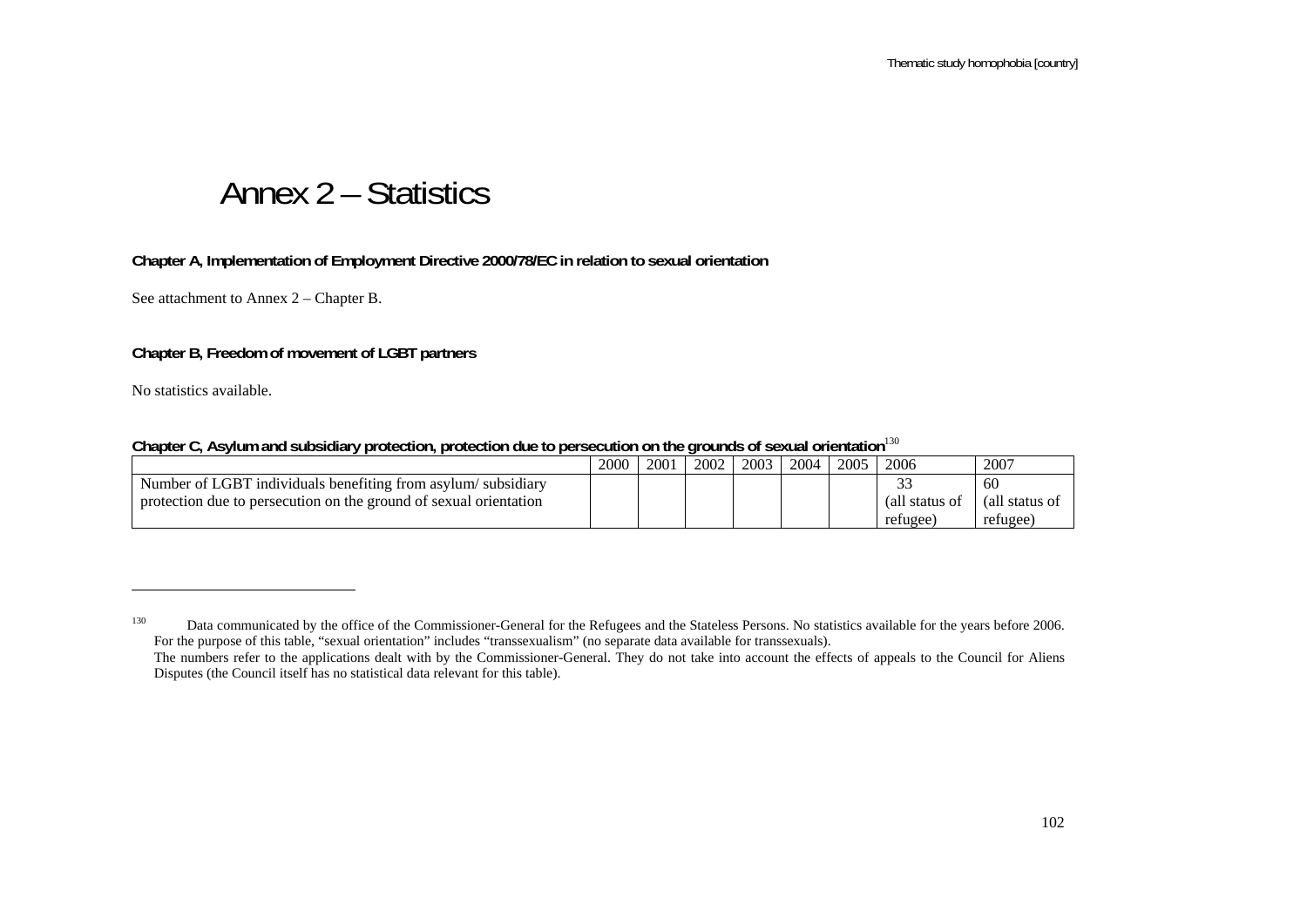| Number of LGBT individuals who were denied the right to asylum or       |  |  |  | $1 \wedge C$ |
|-------------------------------------------------------------------------|--|--|--|--------------|
| to subsidiary protection despite having invoked the fear of persecution |  |  |  |              |
| on grounds of sexual orientation                                        |  |  |  |              |

#### **Chapter C, Asylum and subsidiary protection, protection of LGBT partners**

No statistics available.

**Chapter D, LGBT partners benefiting family reunification** 

No statistics available.

#### **Chapter E, LGBT people enjoyment of freedom of assembly**

No statistics available.

**Chapter F, Homophobic hate speech** 

See attachment to Annex 2 – Chapter G, Homophobic hate speech.

#### **Chapter F, Homophobic motivation of crimes as aggravating factor**

See attachment to Annex 2 – Chapter G, Homophobic motivation.